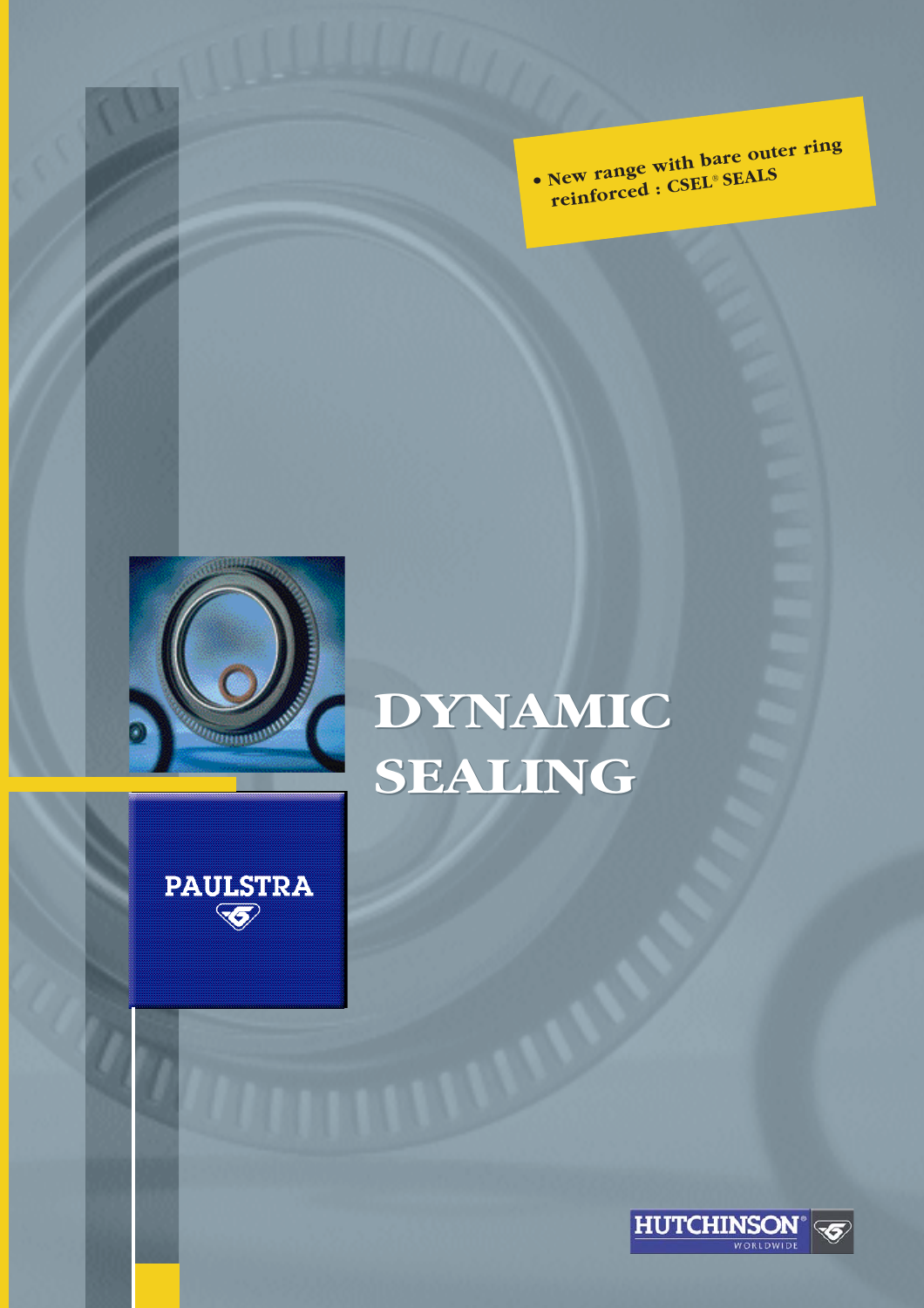# DYNAMIC SEALING

Page

|                                                     | <b>I-GENERAL</b> |                                                   |                |
|-----------------------------------------------------|------------------|---------------------------------------------------|----------------|
|                                                     | 1.1              | What is a seal?                                   | 3              |
|                                                     | I.2              | Types of seals                                    | 4              |
| <b>CONTENT</b>                                      | I.3              | Description of lip seals                          | 5              |
|                                                     |                  | II - SEAL CROSS SECTIONS                          |                |
|                                                     | II. 1            | External shapes and their evolution               | 6              |
|                                                     | II.2             | Ridged seals                                      | 6              |
|                                                     | II.3             | Moulded li seals                                  | $\,7$          |
|                                                     | II.4             | Seals with mini-lips                              | $\overline{I}$ |
|                                                     | II.5             | Seals with an integrated track                    | 8              |
|                                                     | II.6             | Seals with teflon lips                            | $\Theta$       |
|                                                     | II.7             | Other PAULSTRA sealing products                   | 9              |
|                                                     |                  | <b>III - MATERIALS USED</b>                       |                |
|                                                     | III.1            | Outer ring                                        | 11             |
|                                                     | III.2            | Spring                                            | 11             |
|                                                     | III.3            | Elastomer                                         | 11             |
|                                                     |                  | <b>IV - SELECTION OF A.SEAL</b>                   |                |
|                                                     |                  | <b>FOR A ROTATING SHAFT</b>                       |                |
|                                                     | IV. 1            | Type of fluid                                     | 12             |
|                                                     | IV.2             | Shaft speed                                       | 14             |
|                                                     | IV.3             | Pressure                                          | 14             |
|                                                     |                  | <b>V - CONDITIONS FOR A GOOD</b>                  |                |
|                                                     |                  | <b>OPERATION</b>                                  |                |
|                                                     | V. l             | The housing                                       | 15             |
|                                                     | V.2              | The shaft                                         | 16             |
|                                                     | V.3              | Eccentricity between the housing<br>and the shaft |                |
|                                                     | V.4              | Whipping and out of true                          | 16<br>17       |
|                                                     | V.5              | Power absorbed                                    |                |
|                                                     |                  | due to friction                                   | 17             |
| part of the order                                   |                  | VI - ASSEMBLY OF SEALS                            |                |
|                                                     | VI. l            | Assembly on a shaft without splines               | 18             |
|                                                     | VI.2             | Assembly on a shaft witht splines                 |                |
|                                                     |                  | or a shoulder                                     | 18             |
|                                                     | VI.3             | PAULSTRA recommendations for the                  |                |
|                                                     |                  | shape of the shaft                                | 19             |
|                                                     | VI.4             | Axial positioning and alignement                  | 19             |
|                                                     | VI.5             | Recommendations for the assembly tool             | 20             |
|                                                     | VI.6<br>VI.7     | Lubrication during assembly                       | 21             |
|                                                     |                  | Reminder of the main principles of<br>assembly    | 21             |
|                                                     |                  |                                                   |                |
|                                                     |                  | <b>VII - MANUFACTURE AND TESTING</b>              | 22             |
|                                                     |                  | VIII - CLASSIFICATION OF THE MAIN                 |                |
| sale general conditions, available upon request are |                  | PROFILES OF LIP SEALS                             | 23             |
|                                                     |                  | <b>CATALOGUE OF SEALS FOR</b>                     |                |
|                                                     |                  | <b>ROTATING SHAFTS</b>                            | 24             |
|                                                     |                  | <b>CATALOGUE OF SEALS FOR</b>                     |                |
|                                                     |                  | <b>SLIDING SHAFTS</b>                             | 41             |

See current price list for availability of items.<br>We reserve the right to modify the design and manufacture of the products and materials described in<br>this catalogue.<br>The pictures of the products are supplied for informati We reserve the right to modify the design and manufacture of the products and materials described in See current price list for availability of items.

this catalogue. The pictures of the products are supplied for information only.

The order comprises :

The order comprises :<br>- the contract signed by both parties, or the purchase order and the acknoledgement of receipt,<br>- eventualy, special or specific additional conditions,<br>- sale general conditions, available upon reques - the contract signed by both parties, or the purchase order and the acknoledgement of receipt,

- eventualy, special or specific additional conditions,

- sale general conditions, available upon request are part of the order.

2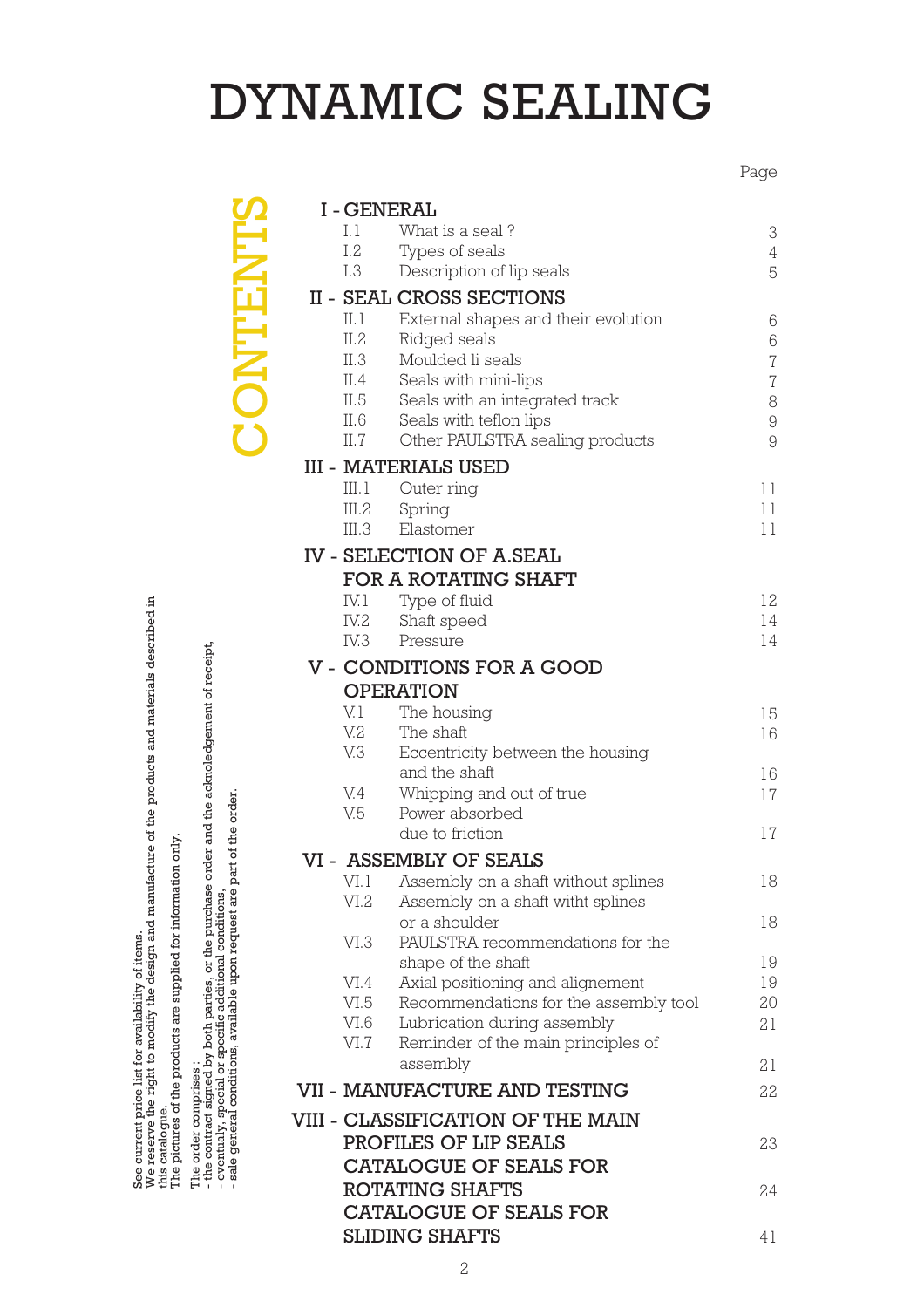## I - GENERAL

## I.1 - WHAT IS A SEAL ?

An element forms a sealing function when it prevents the passage of a fluid from a one enclosure to another. Such elements are called "Seals".

If the object is to prevent the flow of a fluid from an enclosure into a neighbouring enclosure, the seal is called a single seal. If the seal must prevent the flow of another fluid which may be in the second enclosure into the first, the seal is called a double seal.

If the two mechanical parts between which the leakage is likely to occur are fixed with relation to each other, the seal is called a static seal. If one or both of these parts is moving relative to the other, the seal is called a dynamic seal.

In this document, we will only be dealing with **dynamic seals**.

In practice, we only meet two sorts of relative movement, which may or may not be combined : - linear translation (such as the sliding of a piston in a cylinder).

- rotation (the relative rotation about a common axis of a shaft in a hub or a crank case).

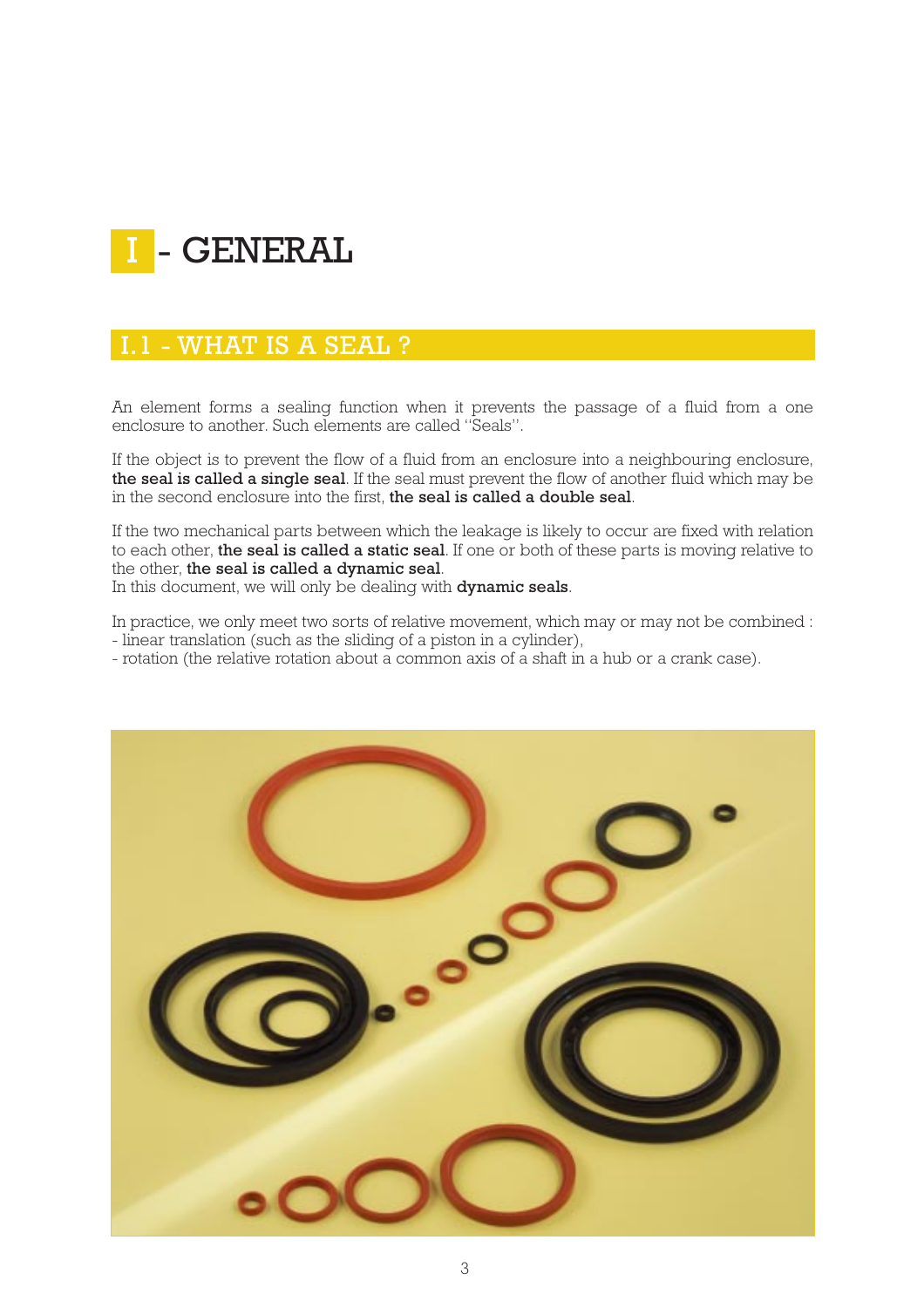#### I.2 - TYPES OF SEALS

Many different methods have been or are still used for sealing, such as :

- labyrinth glands,
- stuffing-boxes,
- O-rings,
- lip seals,
- surface seals.
- Labyrinth glands, are frictionless seals. They do not provide total sealing and do not seal if completely immersed in the fluid.
- Stuffing-boxes work by packing fibrous material which may or may not be braided, tightly around a shaft by means of axial pressure applied by a screw cap or a flange tightened by a bolt, for many years they have been the most common type of seals used. They produce a high frictional torque and absorb a relatively high amount of power. Although for many applications they have been replaced by lip seals or "surface" seals , they are still used a great deal, especially in the case of fluids under high pressure.
- O-rings are rings of synthetic elastomer of various cross-sections, most often circular (hence the name), but sometimes in the form of an X or a cross. They are most often used for static seals, but can also be used in some cases as seals for rotating shafts, particularly at low speeds. They also give rise to a high frictional torque.
- Lip seals for rotating shafts. Lip seals first appeared about fifty years ago. They consisted of a leather cuff (which could be chromed) whose lip was kept in contact with the rotating shaft by an annular spring. In order to keep both the spring and the leather cuff in position, the parts were encased in a set of metallic collars and rings (normally at least three) which were crimped into each other. The external collar would usually be ground to size and "hard" mounted in a fixed hub.

This type of seal was used a great deal, but its life was restricted, as the leather wore out, particularly in high temperatures. Nowadays the leather has been replaced by synthetic elastomers, which appeared on the market some forty years ago and gradually took over the role of the leather.

The first of these elastomers to appear is today known as N.B.R. (Nitrile Butadiene Rubber), and was noted for its resistance to organic solvents, in particular liquid fuels and lubricating oils, even at high temperatures. The first seals manufactured had the same structure as the leather seal with its three crimped metal rings. The development of processes which ensure a very good bonding of N.B.R. to metal has enabled the structure of the seal to be simplified and has given it its present classic general shape.

The discovery of new elastomers enables us to offer the user an increasingly varied range of seals, which are capable of solving increasingly difficult problems.



Segré's Plant (Maine-et-Loire) ISO 9001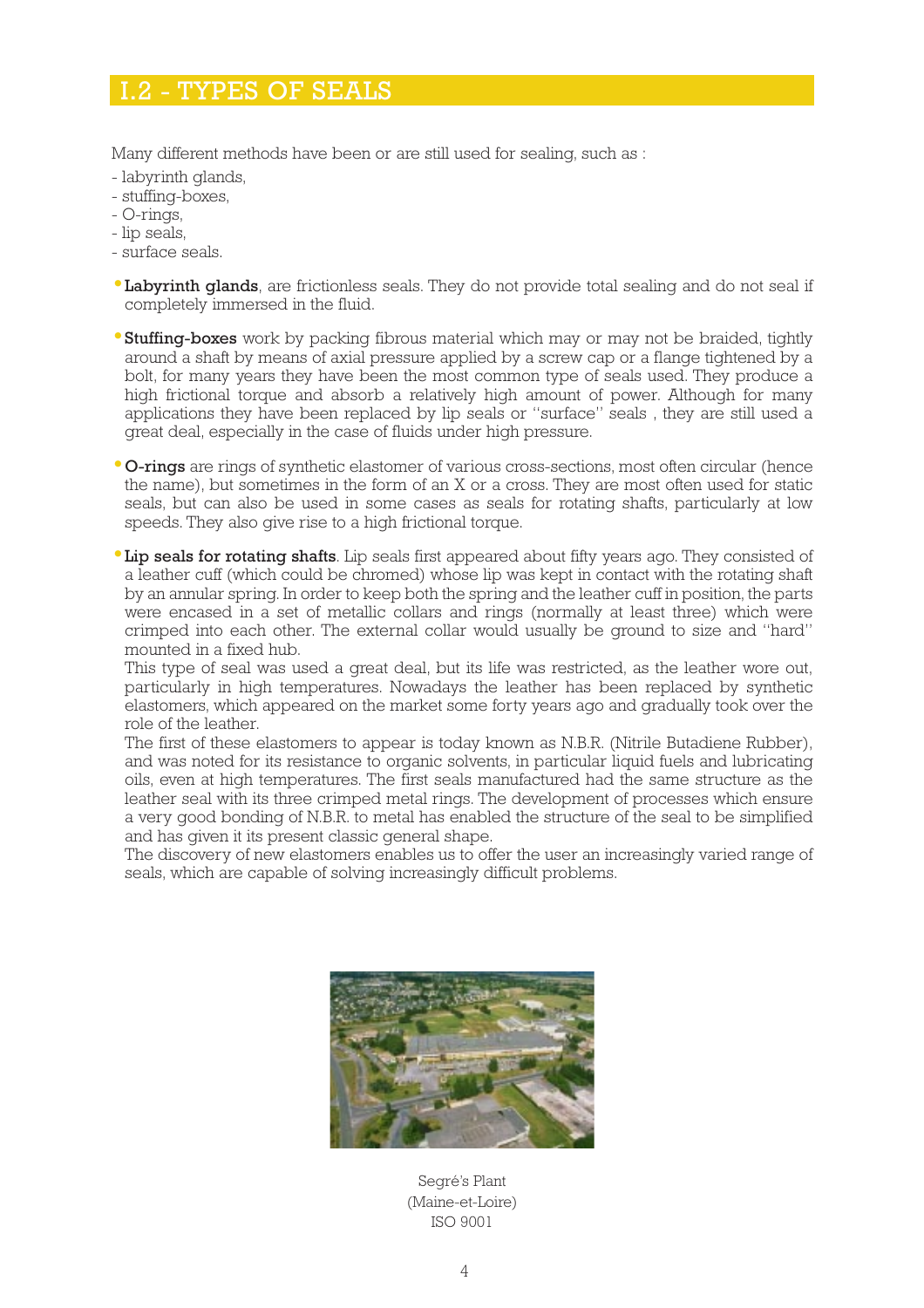#### I.3 - DESCRIPTION OF LIP SEALS



In outline, a seal for a rotating shaft consists of three essential parts :

- The Outer ring.
- The elastomer.
- The spring.

- The Outer ring usually consists of a metal ring in stamped steel with a right-angled crosssection.

- The elastomer is itself made up of 3 parts :

- The casing.
- The cuff.
- The lip.

- The casing (from the front surface to the back of the seal) is the part of the elastomer which is bonded to the Outer ring. It can cover it more or less entirely on the interior and/or the exterior.

- The cuff is cylindrical or slightly conical in shape, and joins the Outer ring and the casing to the lip. It ensures a static seal, and due to its elasticity - which is greater as it is longer - it allows slight movement of the lip, due to movement of the shaft other than rotation.

- The lip is the element which ensures the dynamic seal by direct frictional contact with the shaft. It is made up of an annular beading including a double bevel forming a sharp ridge which is concentric with the perpendicular axis of the seal. The inclination of the surfaces of the bevel is designed to ensure the seal against leakage of a fluid situated on the side marked F.

- The spring is a spiral prestressed spring. It forms an annular ring. The join is usually effected by screwing into one end the conical spiral parts of the other end. The spring is fitted by light pressure into a groove in the beading of the lip.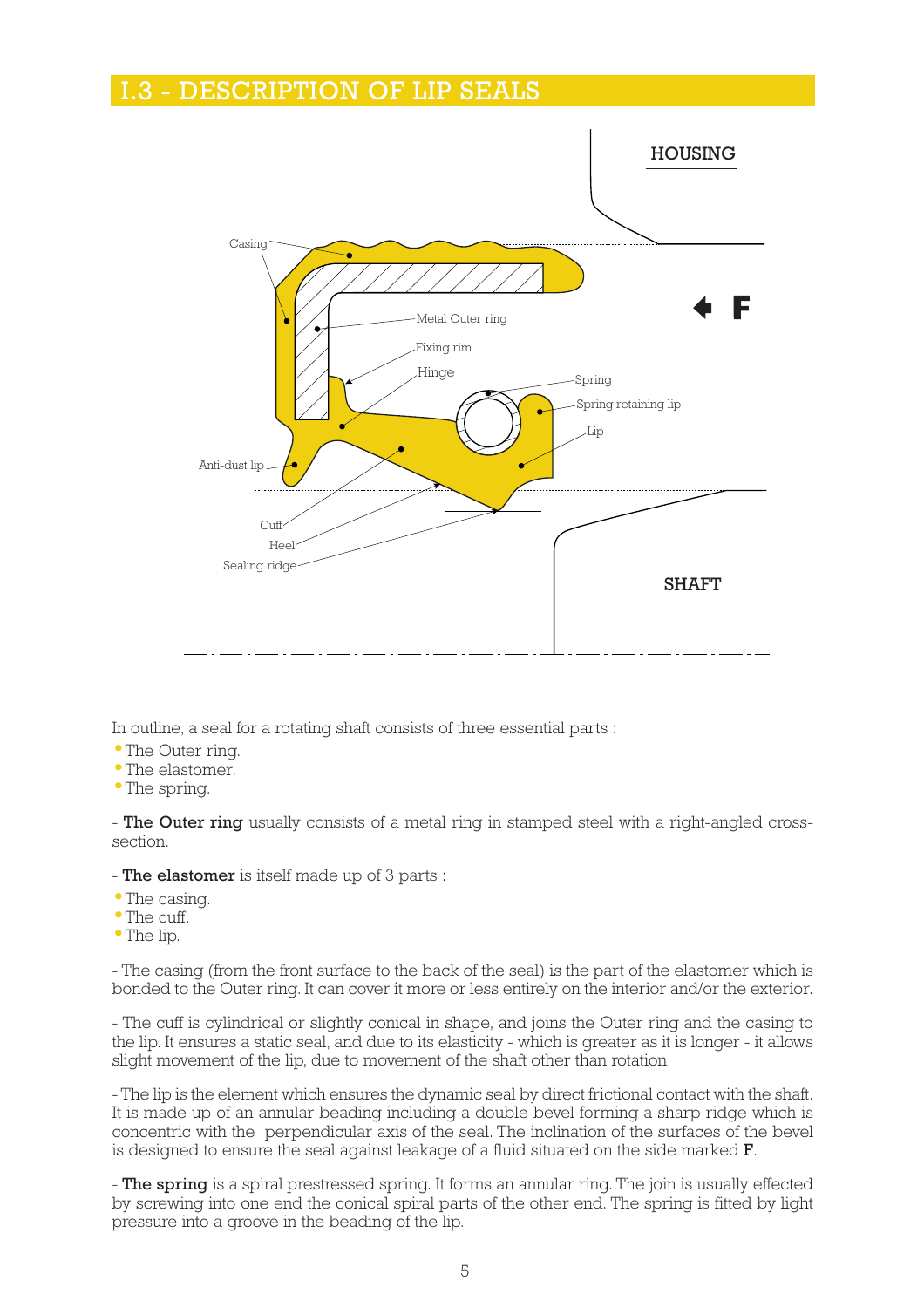#### - SEAL CROSS SECTIONS II

#### XTERNAL SHAPES AND THEIR EVOLUTION









reinforced

Covered Bare outer ring Bare outer ring Corrugations Semi-covered

#### Bare outer ring reinforced

- Good resistance to deformation wich is important for large diameters.
- Good resistance to backing out and accurate positioning in the housing.
- Easy assembly for large diameters.
- Protects the seal during pulsating pressures.

#### **Corrugations**

- Create a reserve of lubricant and by so doing they make fitting easier.
- Greatly reduce the risk of backing out after fitting.
- An insertion force the same as a smooth shape with a much higher extraction force.

#### Semi-covered

This form combines the qualities of the bare outer ring, that is to say :

- no backing out.
- better positioning.
- higher extraction force.

with that of covered outer ring, which is :

- good static sealing.

## 2 - RIDGED SEALS



Truncated ridge Salient ridge

The efficiency of the ridge increases with its size.

A salient ridge is limited in height by the requirement for continuous contact between the shaft and the lip, which is obtained by the radial load compressing the rubber.

The dimensional limits of a truncated ridge depend essentially on the capability to machine it after moulding. Its manufacture demands much more precision than that of the salient ridge.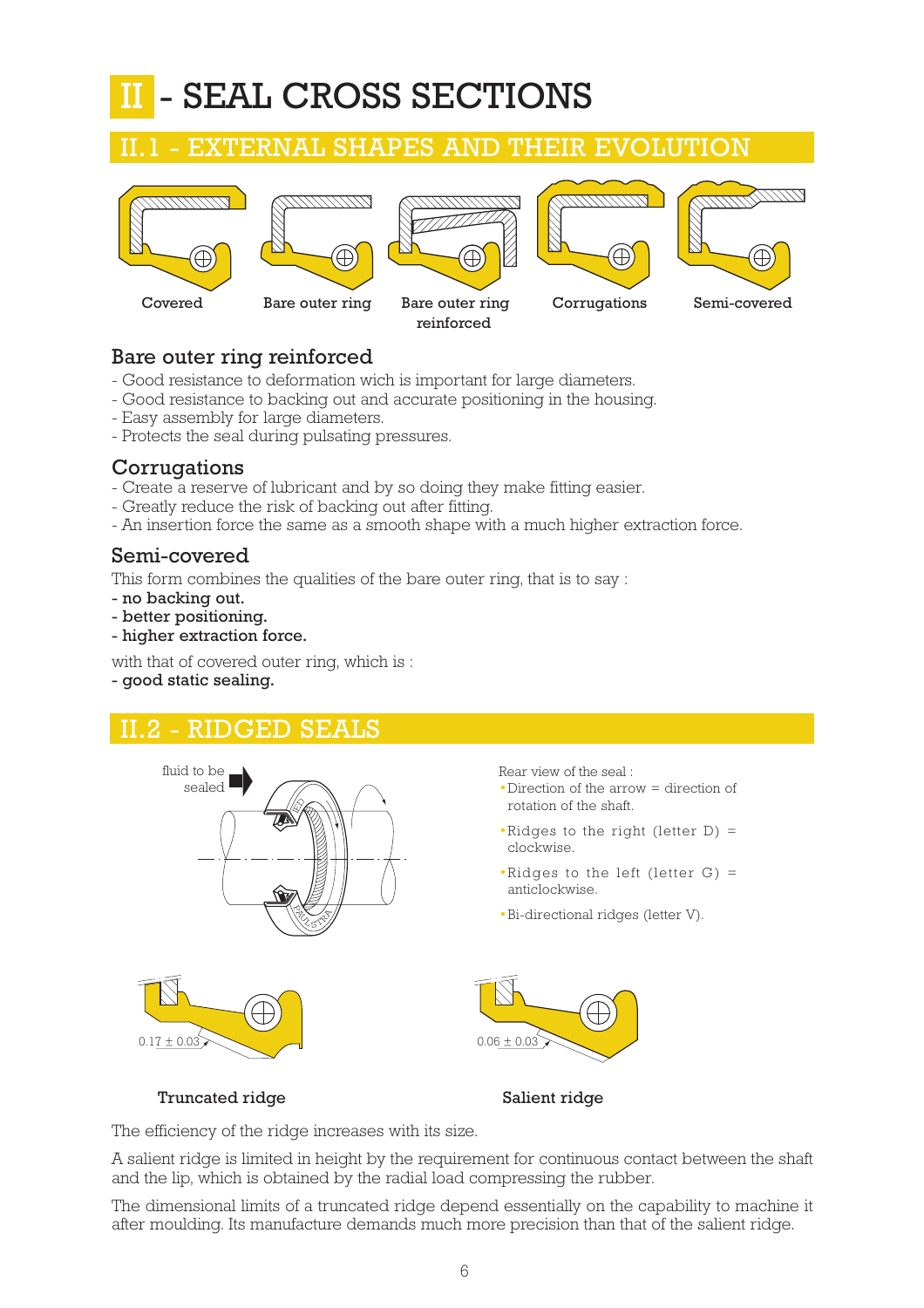#### II.3 - MOULDED LIP SEALS



Machined lip Moulded lip

A moulded lip quarantees a better geometrical fit of the sealing lip by eliminating the machining tolerances on :

- the lip angle on the fluid side,
- the distance between the edge of the lip and the axis of the spring,
- the length of the lip (i.e. the distance between the fixing rim and the sealing edge).

#### It avoids "irregularities" in the sealing ridge which could be caused by the machine tool.

Nowadays, the moulded lip has become a standard technique, thanks to :

- more accurate machining of the mould,
- suitable means of testing,
- improved vacuum moulding techniques.

#### **SEALS WITH MINI-LIPS**





"Paulstra mini-lip"

cross-section

Standard seal

The mini-lip has many advantages :

#### - Reduced dimensions

The decrease in height and the difference between the internal and external diameters allow type IE seals to be used for applications where only type IO used to be possible. The reduced dimensions also mean less weight.

#### - Less energy loss due to friction

The radial load is smaller, which leads to a decrease of about 30% of the friction torque, which results in :

- a gain in power for the prime mover.
- less heating.

#### - Increased life

The decrease in heating due to friction results in a lower temperature, which :

- improves the life of the elastomer.
- slow carbonisation, which causes leaks by producing irregularities and stiffening the lip.

In addition, the reduction of both temperature and carbonisation leads to less wear of the shaft and the seal.

The life of a seal with a mini-lip is thus increased by about 30%.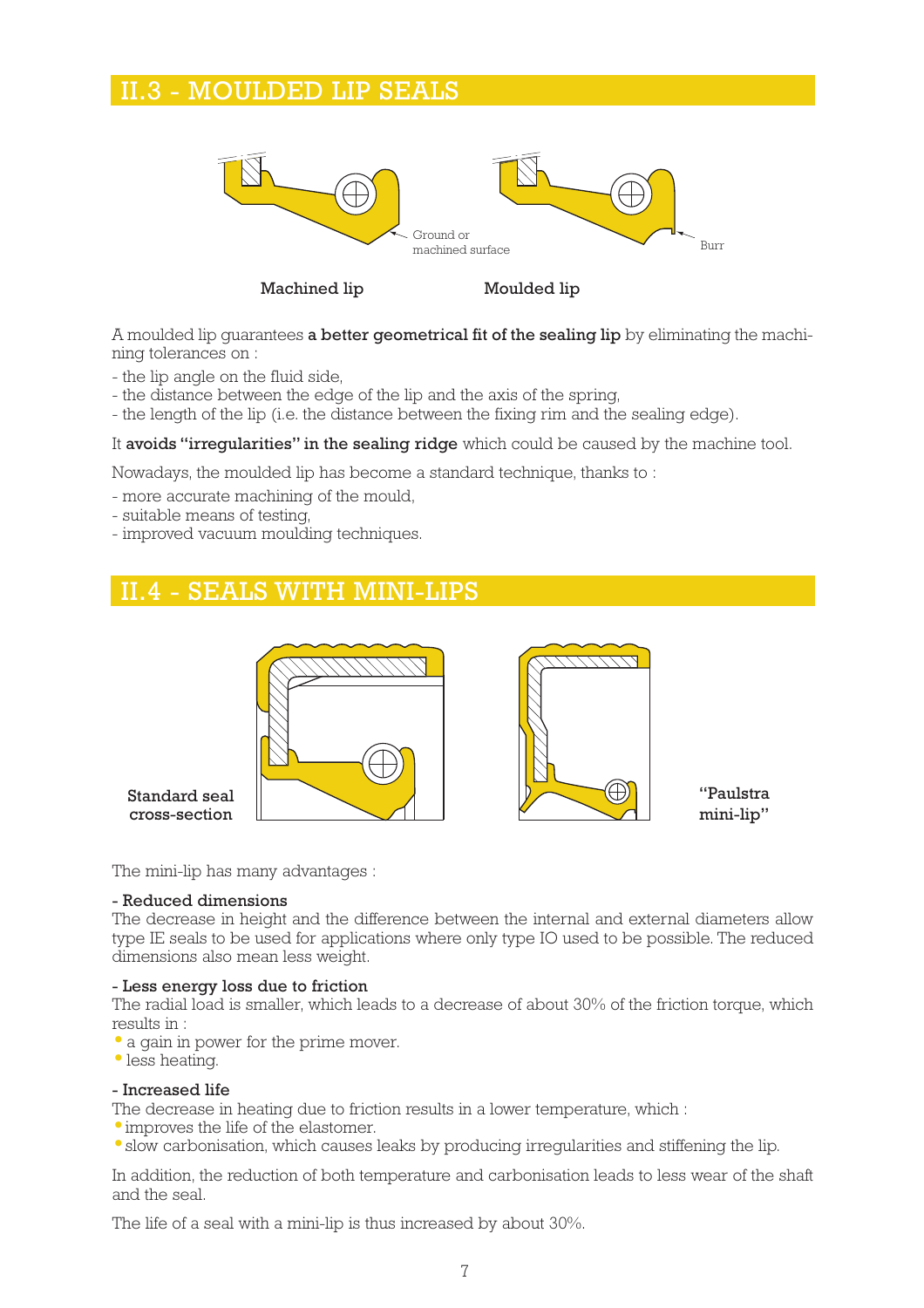#### II.5 - SEALS WITH AN INTEGRATED TRACK





Seal with an Car wheel seal integrated track

This type of seal has its own friction track.

Its main advantages are :

- reduces the need to grind the shaft,
- treatment of only one part,
- no shaft wear,
- protection of the lip in storage and handling,
- in a bearing, it can serve as a supporting element until it is fitted in the unit.

The use of this seal is limited by the rotating speed. At present, it is used at up to about 5 m/s.



Integrated track seal with Anti-Lock Brakes detection ring.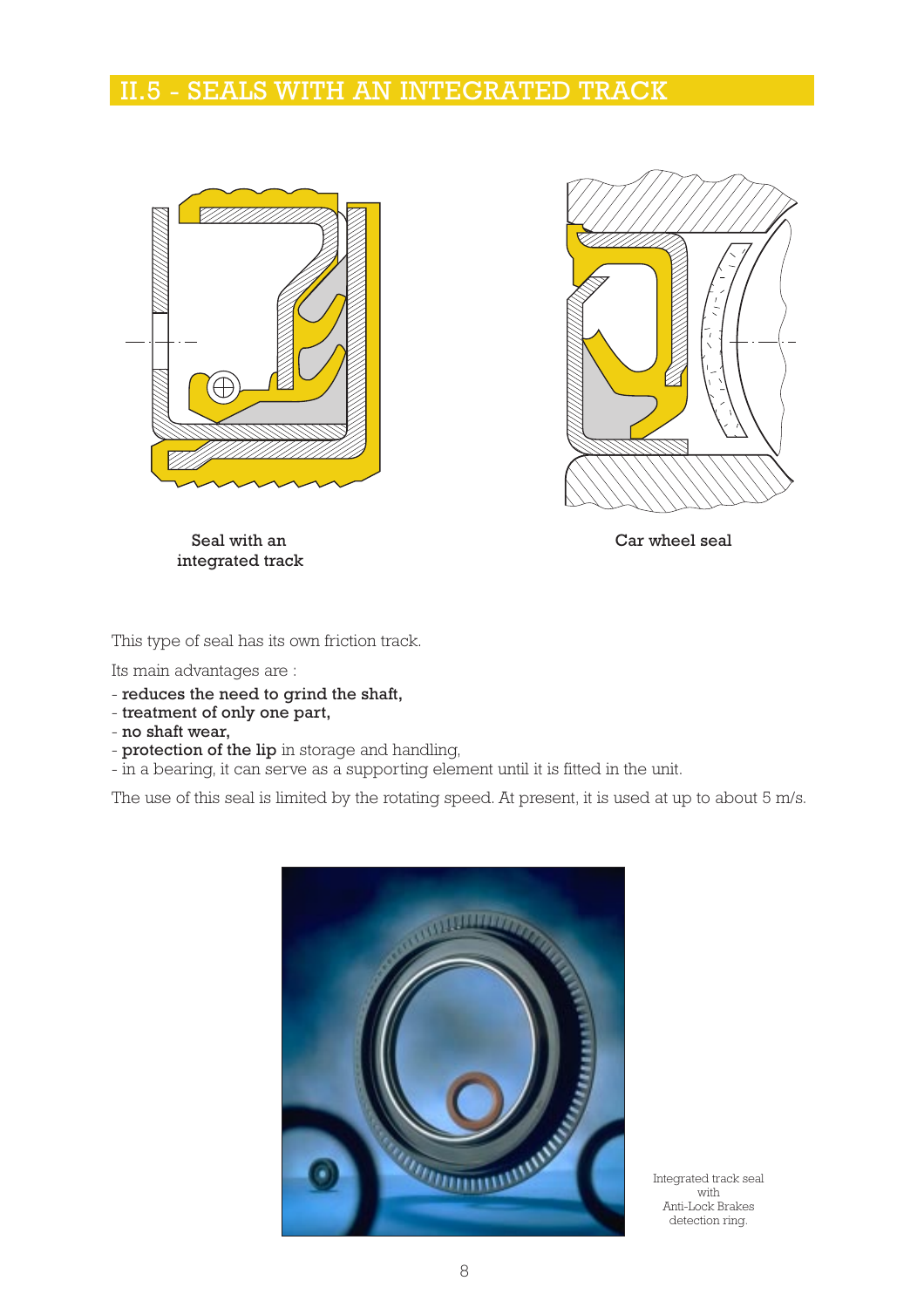#### II.6 - SEALS WITH TEFLON LIPS



Teflon has the following advantages :

- a very low coefficient of friction.
- resistance to aggressive products.

The life of this type of seal is much longer than that of elastomer lip seals.

As teflon does not have elastomeric properties, the seal is ensured by the hydrodynamic effect of the ridges.

The static seal is ensured by the pressure of the teflon on a beading of elastomer. The use of this type of seal is limited to applications which do not need to be sealed at rest.

#### **7 - OTHER PAULSTRA SEALING PRODUCTS**

## **COVERS**



In a crankcase, it is sometimes necessary to have temporary access in order to :

• machine an internal shape which is otherwise inaccessible.

• carry out a mechanical adjustment at the time of assembly.

This type of temporary passage is usually closed by a screwed plate with a flat seal or an O-ring.

Instead of the metal plate, Paulstra offers a rubberised cover which has the following advantages :

- only a simple shape needs to be machined in the crankcase.
- only one part needs to be fitted to ensure the closure of the crankcase with a perfect seal.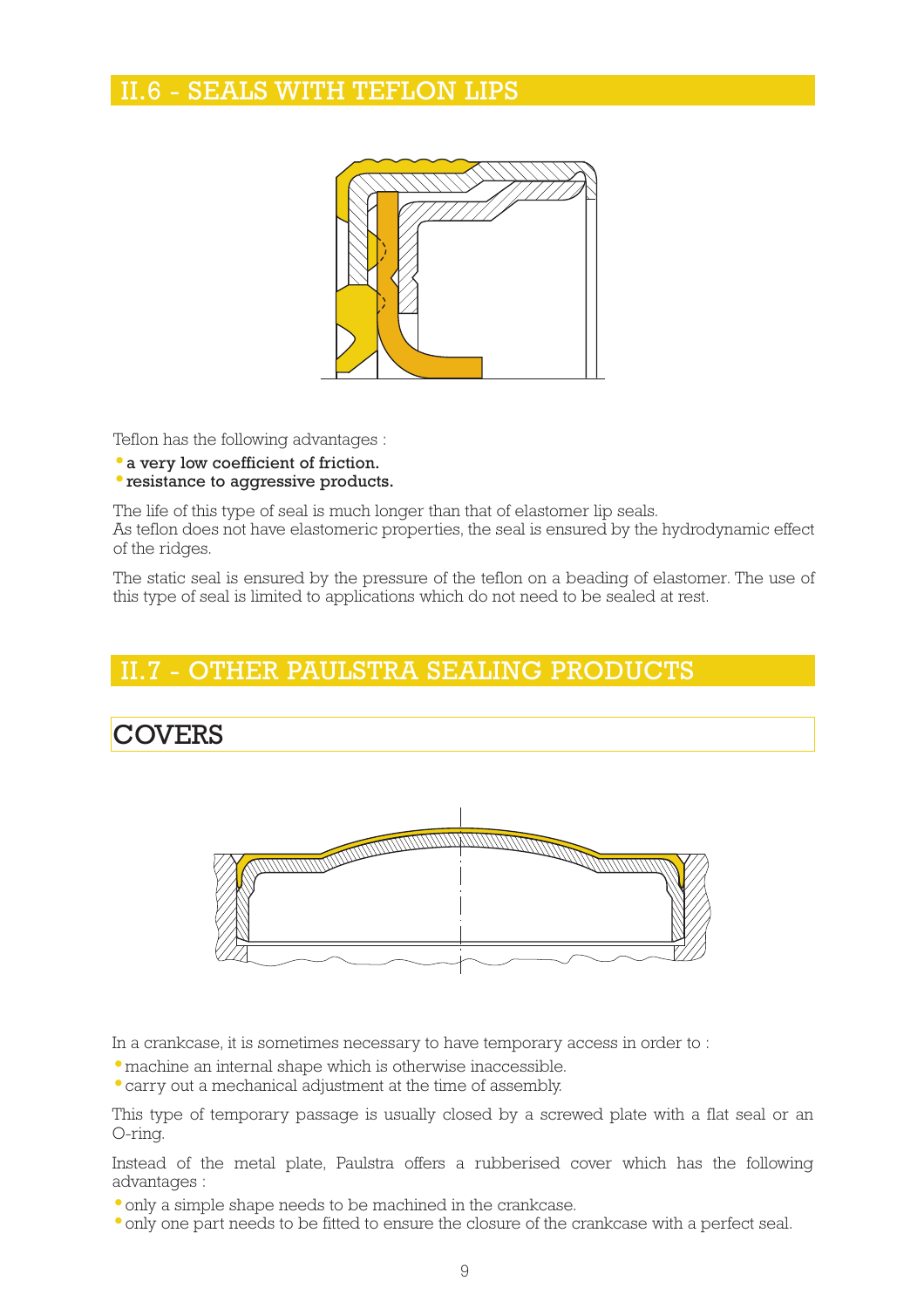## FLAT SEALS



When the fixing screws of a crankcase are being tightened, the reaction of the sealing element (paste or paper) can cause a deformation of the flatness of the seal. This deterioration of flatness often causes leaks when expansion occurs.

To solve this problem, Paulstra offers a metallic-elastomeric seal.

The metal part consists of a thin sheet. The fixing screws which act on this rigid material have no effect on the flatness of the crankcase.

The seal is assured by a beading of elastomer fitted to the inside or the outside of the sheet. The shape of the beading and its attachment to the sheet are designed in such a way that the compression of the elastomer absorbs the faults in the flatness and deformation due to expansion while remaining within acceptable stress constraints.

## PISTONS FOR AUTOMATIC GEARBOXES



In an automatic gearbox, the setting in motion and the changing of gears are done by clutches on which pistons, moved by oil pressure, act.

Up to the present, these pistons were in moulded aluminium alloy or steel. The sealing for aluminium pistons was done by elastomer seals of various shapes fitted into the grooves or, for steel pistons, kept in position by outer rings.

Since the seal had to be both interior and exterior, each piston was made up of from 3 to 5 parts, which meant high stocks along with and fitting problems, quite apart from being of mediocre efficiency under pressures of 10 to 20 bars.

The type of piston produced by PAULSTRA consists of only one piece of stamped steel onto which are bonded 2 sealing lips. The shape of these lips is adapted to ensure a good seal with little friction and to avoid extrusion.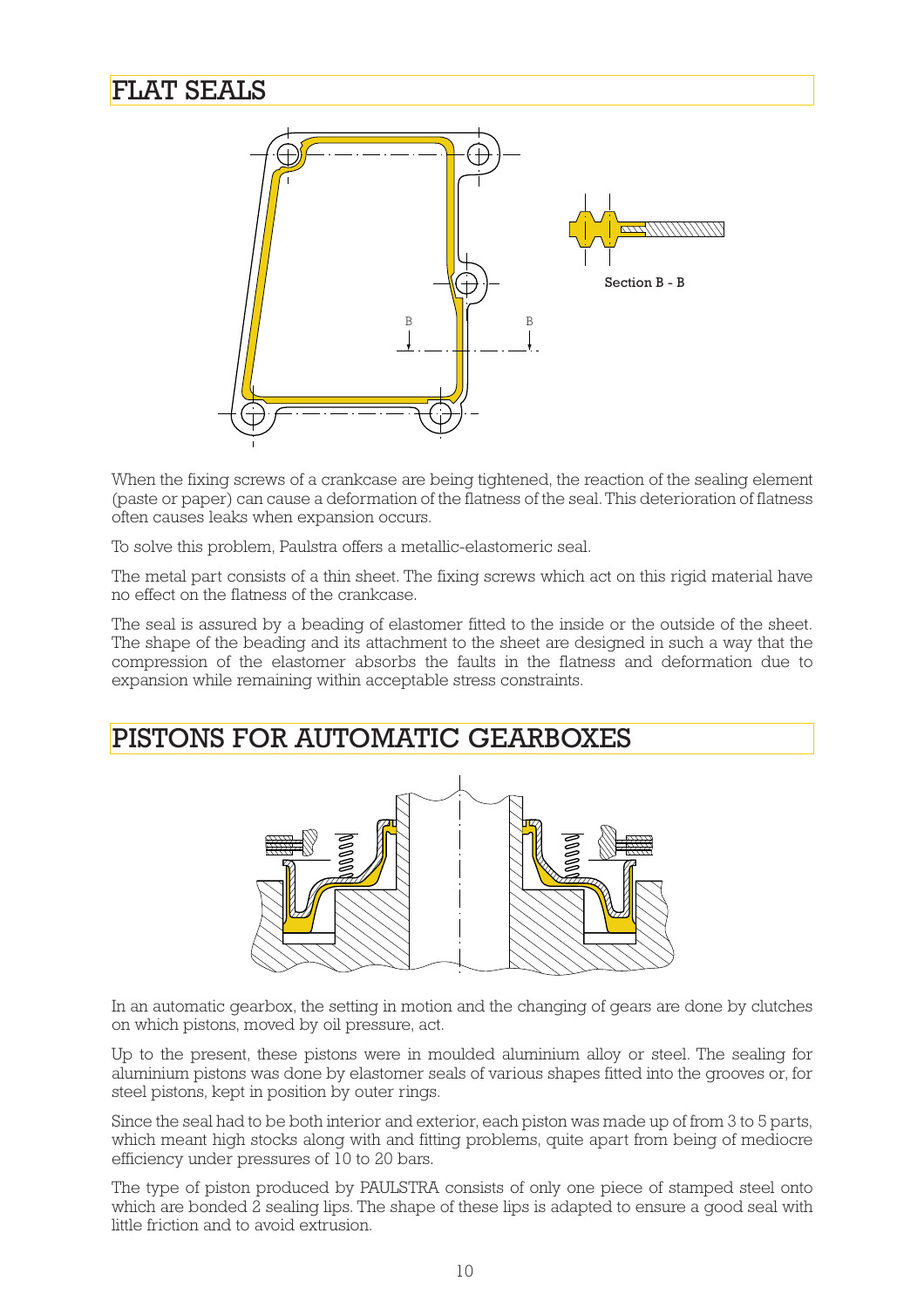## III - MATERIALS USED

## III.1 - ARMATURE

Standard material : sheet steel of XE quality (AFNOR standard A 36 401) Special outer rings can be produced using other materials for special applications.

#### .2 - SPRING

Standard : Stabilised XC 70 steel

On request: Z10 CN 18-09 stainless steel (AFNOR standard A 35 586).

NOTA : All the PAULSTRA range of fluorinated elastomer seals fluorocarbon (FKM) are equiped with stainless steel springs.

## III.3 - ELASTOMER

|          | Mixes                                                                                | Symbols    | Temperature<br>$range*$ |
|----------|--------------------------------------------------------------------------------------|------------|-------------------------|
|          | NITRILE (acrylo-nitrile butadiene)                                                   | <b>NBR</b> | $-30^{\circ}$ C to      |
| ) MIXES  | This material is particularly resistant to the action of<br>mineral oils and grease. |            | $+ 110^{\circ}$ C       |
|          | Suitable in most other cases.                                                        |            |                         |
|          | FLUOROCARBON ELASTOMER                                                               | FKM        | $-20^{\circ}$ C to      |
| STANDARD | This elastomer has the best chemical and heat resistant<br>characteristics.          |            | $+200^{\circ}$ C        |
|          | The new fluorocarbon formula offers very low abrasion<br>and :                       |            |                         |
|          | - low shaft and lip wear.<br>- resistance to ageing.                                 |            |                         |

|                      | This material is particularly resistant to the action of<br>mineral oils and grease.                                                                                                                                                  |                                                  |                                         |
|----------------------|---------------------------------------------------------------------------------------------------------------------------------------------------------------------------------------------------------------------------------------|--------------------------------------------------|-----------------------------------------|
|                      | Suitable in most other cases.                                                                                                                                                                                                         |                                                  |                                         |
|                      | <b>FLUOROCARBON ELASTOMER</b>                                                                                                                                                                                                         | <b>FKM</b>                                       | $-20^{\circ}$ C to                      |
| STANDARD MIXES       | This elastomer has the best chemical and heat resistant<br>characteristics.                                                                                                                                                           |                                                  | $+200^{\circ}$ C                        |
|                      | The new fluorocarbon formula offers very low abrasion<br>and :                                                                                                                                                                        |                                                  |                                         |
|                      | - low shaft and lip wear.<br>- resistance to ageing.                                                                                                                                                                                  |                                                  |                                         |
|                      |                                                                                                                                                                                                                                       |                                                  |                                         |
|                      | <b>Mixes</b>                                                                                                                                                                                                                          | Symbols                                          | Temperature<br>$range*$                 |
|                      | <b>POLYACRYLATE</b>                                                                                                                                                                                                                   | <b>ACM</b>                                       | $-20^{\circ}$ C to<br>$+ 170^{\circ}$ C |
| <b>CITHERS MIXES</b> | Polyacrylate based elastomers have a good temperature<br>resistance, even in the presence of EP oils.                                                                                                                                 |                                                  |                                         |
|                      | <b>SILICONE</b>                                                                                                                                                                                                                       | <b>MVQ</b>                                       | $-60^{\circ}$ C to                      |
|                      | Covers a very wide temperature range with acceptable<br>mechanical characteristics.<br>Silicone seals must :<br>- be fitted with care;<br>- not be used in the presence of EP oils;<br>- be used with care in ATF and hydraulic oils. |                                                  | $+200^{\circ}$ C                        |
|                      | * Temperatures on samples<br>• Ethylene - propylene (EPDM)<br>Other mixes can be used on request:                                                                                                                                     | • Ethylene - acrylique (EA) (for example Vamac)  |                                         |
|                      | · Styrene - butadiene (SBR)                                                                                                                                                                                                           | • Nitrile hydrogene (HNBR) (for example Therban) |                                         |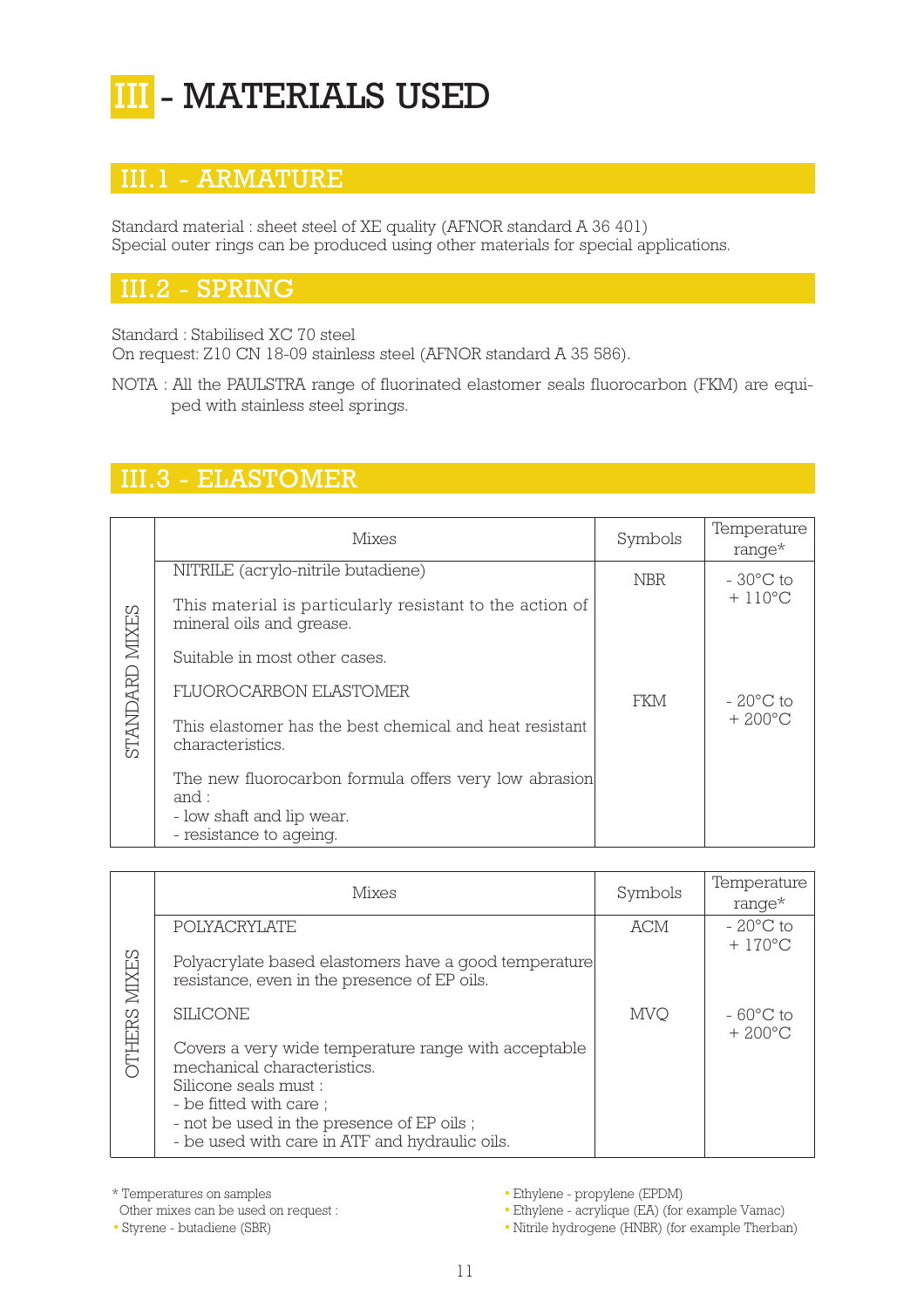## IV - THE SELECTION OF A SEAL FOR A ROTATING SHAFT\*

#### IV.1 - THE TYPE OF FLUID TO BE SEALED

The fluids in contact with each face of the seal can be gases or liquids which are more or less viscous, even pasty (in the case of greases). They must not have too aggressive an action on the materials which make up the seal (the outer ring, spring and elastomer).

#### IV. 1.1 - ARMATURE AND SPRING

The armature and spring of standard seals are steel, so they have a good resistance to all the chemical solvents which are currently used in industry, with the exception of water and aqueous liquids which can cause rust and corrosion.

For any other kind of material, please consult our Technical Services.

#### IV. 1.2 - ELASTOMER

#### Chemical resistance

The standard seals made from a nitrile elastomer based mix have been designed to resist most current lubricating oils.

For more aggressive fluids, a formula based on fluorinated elastomer fluorocarbon (FKM) would be more appropriate.

|                                                                                                                                                                                                                                                                                                |                                                                                                                                           | <b>ELASTOMERS</b>                                                                  |                                                                                                                                                                                                   |                                                                                                           |                                                                                                                                                                                                                                                                                                            | <b>ELASTOMERS</b>                                                                                                         |                                                          |                                                                      |                                                                                                                                                                      |  |
|------------------------------------------------------------------------------------------------------------------------------------------------------------------------------------------------------------------------------------------------------------------------------------------------|-------------------------------------------------------------------------------------------------------------------------------------------|------------------------------------------------------------------------------------|---------------------------------------------------------------------------------------------------------------------------------------------------------------------------------------------------|-----------------------------------------------------------------------------------------------------------|------------------------------------------------------------------------------------------------------------------------------------------------------------------------------------------------------------------------------------------------------------------------------------------------------------|---------------------------------------------------------------------------------------------------------------------------|----------------------------------------------------------|----------------------------------------------------------------------|----------------------------------------------------------------------------------------------------------------------------------------------------------------------|--|
| <b>FLUIDS</b>                                                                                                                                                                                                                                                                                  | Nitrile                                                                                                                                   | Fluoro-<br>carbon<br>elas-<br>tomer                                                | Poly-<br>acrylate                                                                                                                                                                                 | Silicone                                                                                                  | <b>FLUIDS</b>                                                                                                                                                                                                                                                                                              | Nitrile                                                                                                                   | Fluoro-<br>carbon<br>elas-<br>tomer                      | Poly-<br>acrylate                                                    | Silicone                                                                                                                                                             |  |
| Acetone<br>Acetic acid<br>10% Hydrochloric acid<br>Concentrated Hydrochloric acid<br>20% Nitric acid<br>10% Sulphuric acid<br>Concentrated Sulphuric acid<br>Atmospheric air at 100°C<br>Atmospheric air at 200°C<br>Concentrated Ethyl alcohol<br>Methyl alcohol<br>Propyl alcohol<br>Ammonia | $\mathbb D$<br>A<br>A<br>$\mathbb D$<br>$\mathbb{D}$<br>A<br>$\mathbb D$<br>$\mathcal{C}$<br>$\mathbb D$<br>A<br>A<br>A<br>$\overline{C}$ | $\mathbb D$<br>$\mathbb{D}$<br>A<br>A<br>A<br>A<br>A<br>A<br>A<br>B<br>B<br>B<br>A | $\mathbb D$<br>$\mathbb{D}$<br>$\mathbb{D}$<br>$\mathbb{D}$<br>$\mathcal{C}$<br>$\mathbb{D}$<br>$\mathbb{D}$<br>A<br>$\mathbb{D}$<br>$\mathbb D$<br>$\mathbb{D}$<br>$\mathbb D$<br>$\overline{C}$ | B<br>A<br>$\mathcal{C}$<br>$\mathbb D$<br>B<br>$\mathbb{D}$<br>$\mathbb{D}$<br>A<br>A<br>А<br>A<br>D<br>B | ASTM3 oil at 100°C<br>ASTM3 oil at 150°C<br>Gear oil at 100°C<br>Gear oil at 130°C<br>EP hypoid oil at 100°C<br>EP hypoid oil at 130°C<br>ATF oil at 100°C<br>ATF oil at 150°C<br>Mineral motor oil at 100°C<br>Mineral motor oil at 150°C<br>Synthetic motor oil at 100°C<br>Synthetic motor oil at 150°C | Ā<br>$\Gamma$<br>A<br>$\overline{D}$<br>Ā<br>$\overline{D}$<br>A<br>$\mathbb{D}$<br>Ā<br>$\mathbb{D}$<br>A<br>$\mathbb D$ | A<br>Ā<br>Ā<br>Ā<br>Ā<br>Ā<br>Ā<br>Ā<br>Ā<br>Ā<br>Ā<br>Ā | C<br>$\mathcal{C}$<br>Ā<br>A<br>Ā<br>Ā<br>Ā<br>Ā<br>Ā<br>Ā<br>Ā<br>Ā | $\mathbb D$<br>$\mathbb D$<br>$\overline{D}$<br>$\overline{D}$<br>$\overline{D}$<br>$\overline{D}$<br>B<br>$\overline{D}$<br>Ā<br>$\overline{C}$<br>A<br>$\mathbb D$ |  |
| Benzene<br>Butter<br>Butane                                                                                                                                                                                                                                                                    | $\mathbb{D}$<br>A<br>A                                                                                                                    | B<br>A<br>Ā                                                                        | $\mathcal{C}$<br>$\mathbb{D}$<br>A                                                                                                                                                                | D<br>A<br>C                                                                                               | Silicone oil<br>Isooctane fuel (Fuel A)                                                                                                                                                                                                                                                                    | Ā<br>A                                                                                                                    | Ā<br>Ā                                                   | Ā<br>$\mathsf{C}$                                                    | $\mathbb{D}$<br>$\mathbf C$                                                                                                                                          |  |
| Petrol<br>Super petrol<br>Chlorine<br>Cyclohexane                                                                                                                                                                                                                                              | A<br>$\mathcal{C}$<br>B<br>$\overline{B}$                                                                                                 | A<br>A<br>A<br>A                                                                   | $\mathbb D$<br>$\mathbb{D}$<br>$\mathbb{D}$<br>$\overline{B}$                                                                                                                                     | $\mathbb D$<br>$\mathbb D$<br>$\mathbb D$<br>$\mathbb{D}$                                                 | Isooctane-toluene (Fuel B)<br>Kerosene JP 1                                                                                                                                                                                                                                                                | B<br>Ā                                                                                                                    | Ā<br>Ā                                                   | C<br>Ā                                                               | $\overline{C}$<br>$\mathbb{D}$                                                                                                                                       |  |
| Water<br>Sewage<br>Concentrated Eau de Javel<br>Sea water                                                                                                                                                                                                                                      | Ā<br>A<br>$\mathsf{C}$<br>A                                                                                                               | A<br>B<br>A<br>A                                                                   | $\mathcal{C}$<br>$\mathcal{C}$<br>$\mathcal{C}$<br>$\overline{D}$                                                                                                                                 | A<br>A<br>B<br>A                                                                                          | Milk<br>Antifreeze (water + qlycol)<br>Brake fluid (Lockheed)<br>Brake fluid (Lockheed) at 50°C                                                                                                                                                                                                            | Ā<br>B<br>$\mathbb D$<br>$\mathbb{D}$                                                                                     | A<br>B<br>$\overline{C}$<br>$\Gamma$                     | $\mathbb{D}$<br>$\mathbb{D}$<br>$\mathbb{D}$<br>$\Gamma$             | A<br>$\mathcal{C}$<br>A<br>A                                                                                                                                         |  |
| Freon<br>Freon 12                                                                                                                                                                                                                                                                              | $\mathcal{C}$<br>B                                                                                                                        | $\mathcal{C}$<br>R                                                                 | $\mathbb D$<br>$\overline{C}$                                                                                                                                                                     | $\mathbf D$<br>$\mathbb{D}$                                                                               | Ozone                                                                                                                                                                                                                                                                                                      | $\mathbb D$                                                                                                               | A                                                        | A                                                                    | A                                                                                                                                                                    |  |
| Carbonic qas<br>Smoke<br>Diesel oil                                                                                                                                                                                                                                                            | A<br>$\mathcal{C}$<br>A                                                                                                                   | A<br>A<br>A                                                                        | A<br>$\mathbb{D}$<br>$\mathcal{C}$                                                                                                                                                                | A<br>$\mathcal{C}$<br>$\mathcal{C}$                                                                       | Paraffin<br>Propane                                                                                                                                                                                                                                                                                        | A<br>Ā                                                                                                                    | A<br>A                                                   | Ā<br>$\Gamma$                                                        | $\mathsf{C}$<br>$\mathcal{C}$                                                                                                                                        |  |
| Diesel oil at 100°C<br>Glycerine                                                                                                                                                                                                                                                               | $\mathsf{C}$<br>A                                                                                                                         | A<br>A                                                                             | $\mathbb D$<br>$\Gamma$                                                                                                                                                                           | $\mathbb D$<br>A                                                                                          | Saline aluminium solutions<br>Magnesium salt solutions<br>Sodium chloride solutions                                                                                                                                                                                                                        | A<br>Ā<br>A                                                                                                               | A<br>Ā<br>Ā                                              | $\mathbb{D}$<br>$\Gamma$<br>$\Gamma$                                 | A<br>A<br>A                                                                                                                                                          |  |
| Cereal oils<br>ASTM1 oil at 100°C<br>ASTM1 oil at 150°C                                                                                                                                                                                                                                        | A<br>A<br>$\mathbb{D}$                                                                                                                    | A<br>A<br>A                                                                        | $\mathcal{C}$<br>A<br>A                                                                                                                                                                           | $\mathcal{C}$<br>A<br>A                                                                                   | Soda                                                                                                                                                                                                                                                                                                       | C                                                                                                                         | Ā                                                        | $\mathcal{C}$                                                        | B                                                                                                                                                                    |  |
| ASTM2 oil at 100°C<br>ASTM2 oil at 150°C<br>$\pi$ $\sim$                                                                                                                                                                                                                                       | A<br>$\mathbb{D}$<br>$\mathbb{R}$ $\pi$                                                                                                   | A<br>Ā                                                                             | B<br>B<br>$\sim$                                                                                                                                                                                  | $\mathsf{C}$<br>$\mathcal{C}$                                                                             | Toluene<br>Trichlorethylene<br>$\sim$ $\pi$                                                                                                                                                                                                                                                                | C<br>$\Gamma$<br><b>STATE</b>                                                                                             | A<br>A<br>$\sim$                                         | $\mathsf{C}$<br>$\mathcal{C}$<br>$T = T$                             | $\mathbb D$<br>$\mathbb{D}$                                                                                                                                          |  |

A: Good chemical resistance B: Average performance C: Acceptable (depending on conditions of use) D: Unsuitable \* For rotating housing applications consult us.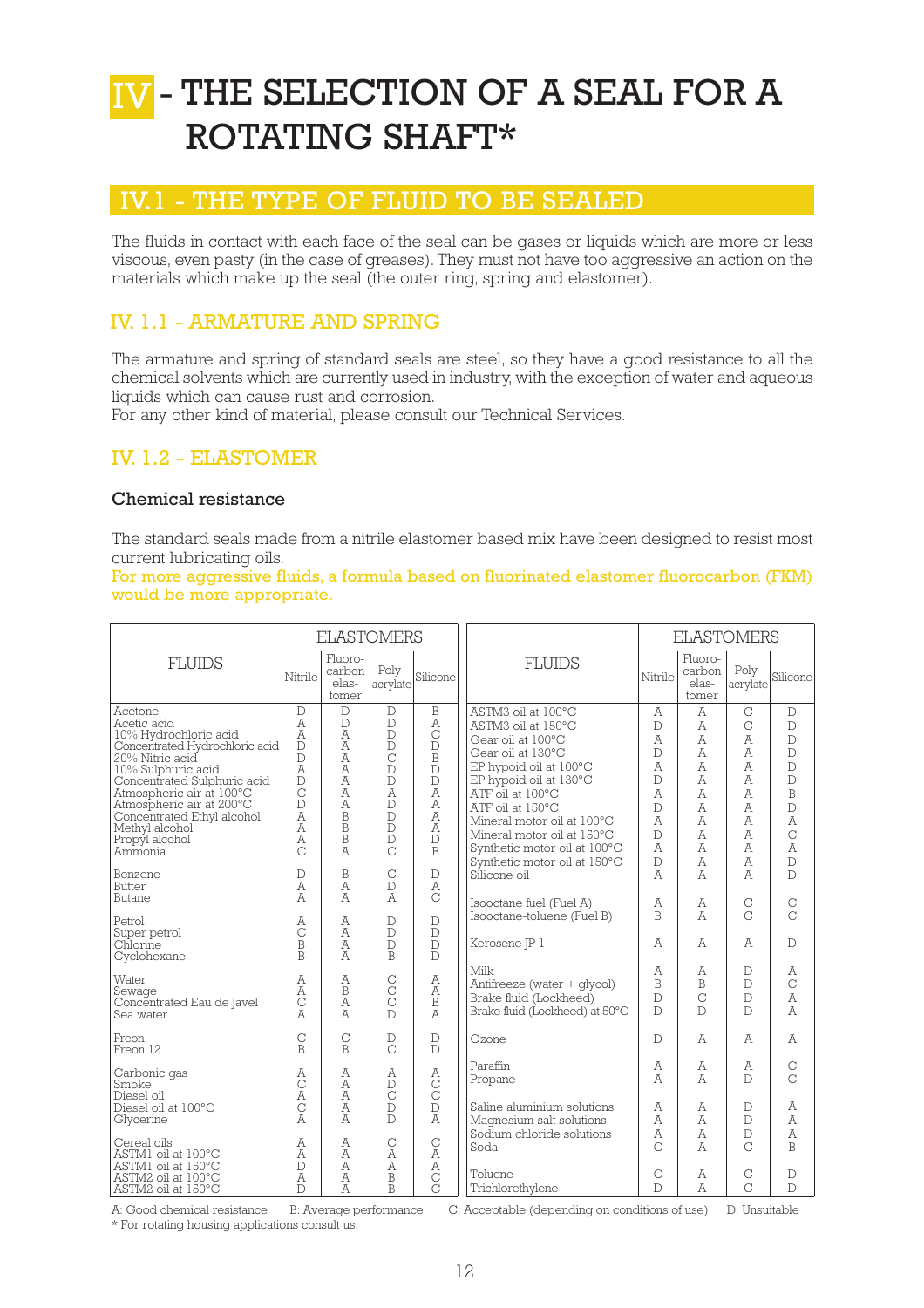The new brown colored fluorocarbon (FKM) formula presents a very low abrasivity and : - low shaft and lip wear ;

- resistance to ageing.

#### Heat resistance

For good performance an elastomeric seal must be used within its operating temperature range. The standard elastomeric mix is not only sensitive to high temperatures which harden it, causing cracks and fissures, but also to intense cold which makes it hard and hardens it. The temperature which must be considered is that at the contact lip. It must be borne in mind that this gets much hotter than the ambient fluid, due to friction. For example, the temperature of the lip of a seal which seals the motor oil of a crankcase, where the shaft is rotating at high velocity (more than 8 m/s), can increase by about fifty degrees after a few minutes of service, whereas the oil, even next to the seal, will only warm up by a few degrees in the same period. The temperature displayed by a thermometer dipped into the crankcase oil is not therefore a determining factor.

In addition to the shaft speed, which is the most important factor, other parameters influence the heating of the lip, such as the condition of the shaft surface, the tightness of the seal, the ventilation of the crankcase, and so on, so that it is very difficult to know the temperature of the lip in continuous operation.

The temperatures indicated in the table below are only valid if the fluid being sealed is not degraded at these temperatures.

Where high temperatures exceed the values shown in the table below, use seals in fluorinated elastomer.

Our technical services are at your disposal to reply to your questions about the properties of various mixes.

|                                            |                                   |     | <b>NBR</b>                                                                                                              | FKM      |       |        | <b>ACM</b> | <b>MVQ</b>               |  |
|--------------------------------------------|-----------------------------------|-----|-------------------------------------------------------------------------------------------------------------------------|----------|-------|--------|------------|--------------------------|--|
|                                            | Low temperature in $^{\circ}C(1)$ |     | $-40$                                                                                                                   |          | $-30$ | $-30$  |            | $-50$                    |  |
|                                            | Temperature in °C                 |     | Av. (2) $\vert$ Max (3) $\vert$ Av. (2) $\vert$ Max (3) $\vert$ Av. (2) $\vert$ Max (3) $\vert$ Av. (2) $\vert$ Max (3) |          |       |        |            |                          |  |
|                                            |                                   |     |                                                                                                                         |          |       |        |            |                          |  |
|                                            | Products to be sealed             |     |                                                                                                                         |          |       |        |            |                          |  |
|                                            | Motor oils                        | 100 | 120                                                                                                                     | 150      | 175   | 130    | 150        |                          |  |
| Mineral oil based                          | Gear box oils                     | 90  | 110                                                                                                                     | 130      | 150   | 120    | 150        | $\qquad \qquad -$        |  |
|                                            | Hypoid gear oils                  | 90  | 110                                                                                                                     | 130      | 150   | 120    | 150        | $\qquad \qquad -$        |  |
|                                            | ATF oils                          | 100 | 120                                                                                                                     | 150      | 175   | 130    | 150        | $\overline{\phantom{a}}$ |  |
|                                            | Hydraulic oils                    | 100 | 120                                                                                                                     | 150      | 175   | 130    | 150        | $\equiv$                 |  |
|                                            | EL and L diesel oils              | 90  | 100                                                                                                                     | $+$      |       | $^{+}$ |            | $+$                      |  |
|                                            | Greases                           | 100 | 120                                                                                                                     | 150      | 175   | 130    | 150        | $\overline{\phantom{a}}$ |  |
|                                            | HSB oil/water emulsion            | 80  | 100                                                                                                                     | $\equiv$ |       | --     |            | ۰                        |  |
| Hydrauli<br>c liquids<br>hard to<br>ignite | HSC aqueous solution              | 80  | 100                                                                                                                     | $\equiv$ |       | --     |            | $\sim$                   |  |
|                                            | HSD non-aqueous solution          | $-$ |                                                                                                                         | 130      | 150   | --     |            | ۰                        |  |
|                                            | Water                             | 80  | 100                                                                                                                     | $+$      |       | --     |            | ۰                        |  |
| products<br>Other                          | Detergents                        | 80  | 100                                                                                                                     | $^{+}$   |       | $-$    |            | $\sim$                   |  |
|                                            | Brake fluid                       | --  |                                                                                                                         | --       |       |        |            |                          |  |

(1) Temperature at which the seal continues to function.

(2) Average operating temperature.

(3) Maximum permissible temperature for not more than 10 hours over the life of the seal.

 $+$  Resistant, but normally not used.

- Resistant, under certain conditions.

-- Does not resist.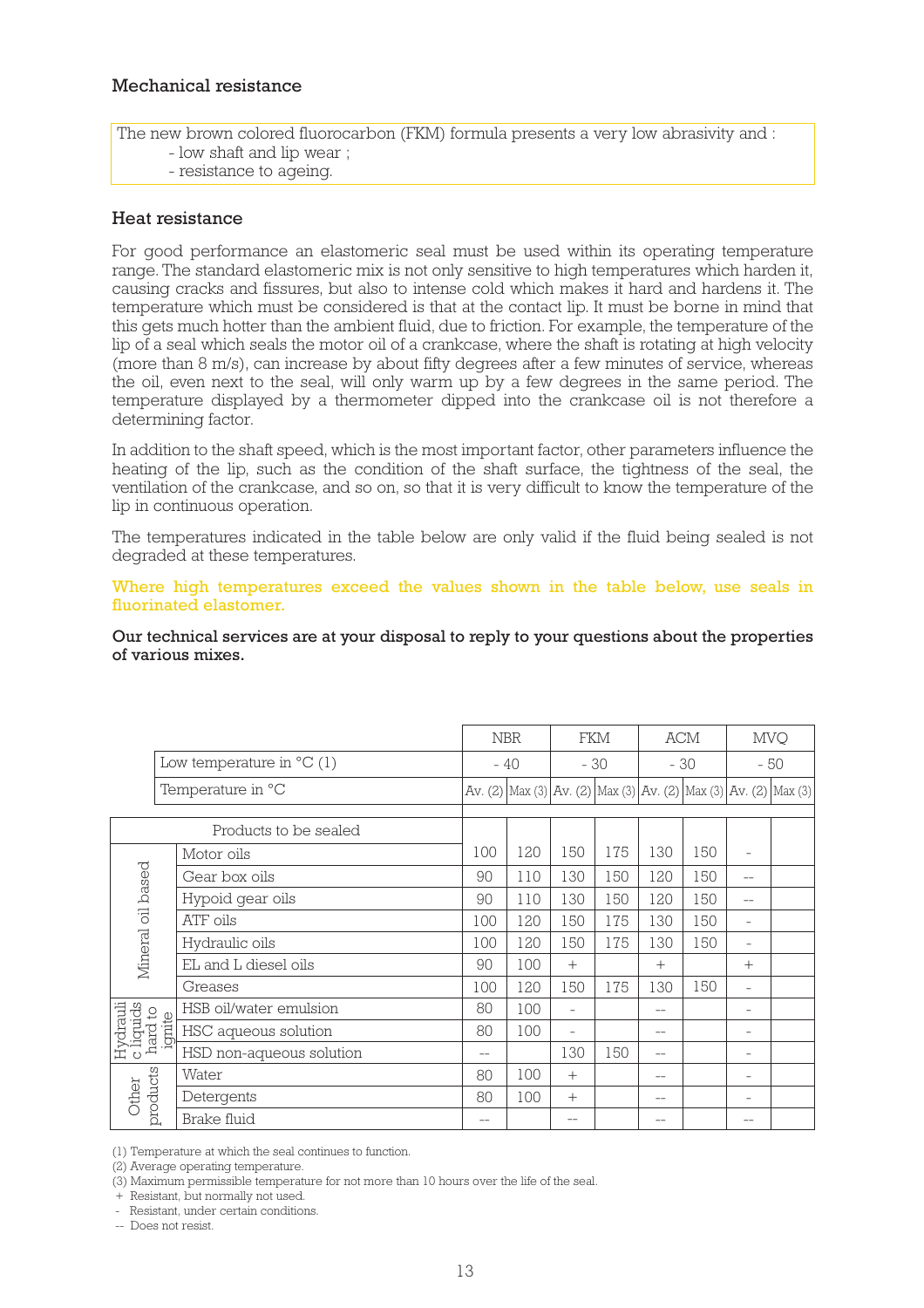#### IV.2 - SHAFT SPEED

The graph below gives an indication of the rotary or linear velocity of the shaft in relation to various elastomers which are permissible under normal conditions of use.



#### IV.3 - PRESSURE

The effective pressure to which a seal is submitted is the difference between the pressures of the fluids on each of its two sides (one of which is often the atmosphere). It is clear that the sealing lip should be found on the side which has the higher pressure. In theory, the lip seal for rotary shafts is not a pressure seal.

However, most PAULSTRA seals will resist pressures of the order of 0.5 bars without special precautions, if the velocities do not exceed 3 m/s. At higher pressures, there is a risk that the lip may be turned back on itself or pressed onto the shaft with a force which gives rise to an unacceptable tightness and frictional torque. At low velocities most PAULSTRA seals will bear pressures of up to 3 or 4 bars with the addition of a supporting bush. This is not provided by PAULSTRA, but it can be made up by the customer according to PAULSTRA's drawings.

The effective pressure is not necessarily constant. If the variations are slow and remain within the limits above, this is not a big problem. On the other hand, if they pulsate rapidly they can interfere with the performance of the seal.



You are advised to consult our Technical Services for any application which involves an effective pressure greater than 0.5 bars or a pulsating pressure.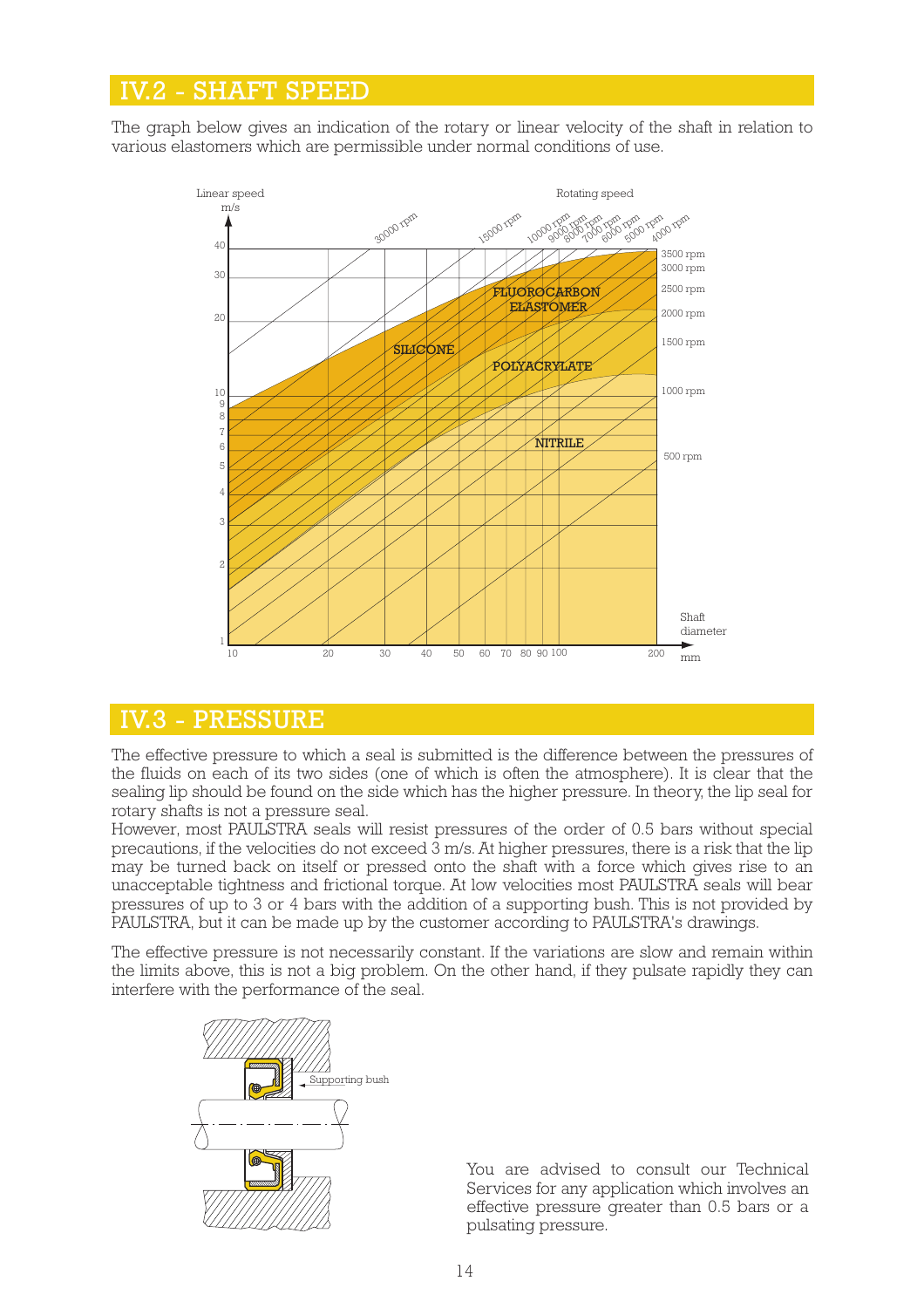## - CONDITIONS FOR GOOD OPERATION V

## V.1 - THE HOUSING

#### It is extremely important that there be no sharp edges.

Our recommendations are shown on the figure below:

#### recommended shape of the housing:

| - for a covered seal:                            | $R = 4$ to 12.5 $\mu$<br>$Ra = 1.6$ to $4 \mu$ |
|--------------------------------------------------|------------------------------------------------|
| - for an external outer ring: $R = 3$ to $8 \mu$ | $Ra = 1.2$ to $2.5 \mu$                        |



Note: if the housing is made of a material with a high coefficient of expansion. this must be taken into consideration when defining the interference (tightness) with the seal.

The lack of a chamfer. or too small a chamfer can cause:

- A deterioration of the exterior of the seals (cutting of the elastomer or stripping of the sealing lacquer).
- A big increase in the force of insertion. which could cause deformation of the outer ring.
- A defective axial positioning.

A surface with a very rough finish can cause the same problems and can therefore also be the reason for a leak. On the other hand. if the finish is too smooth the extraction force may be too low.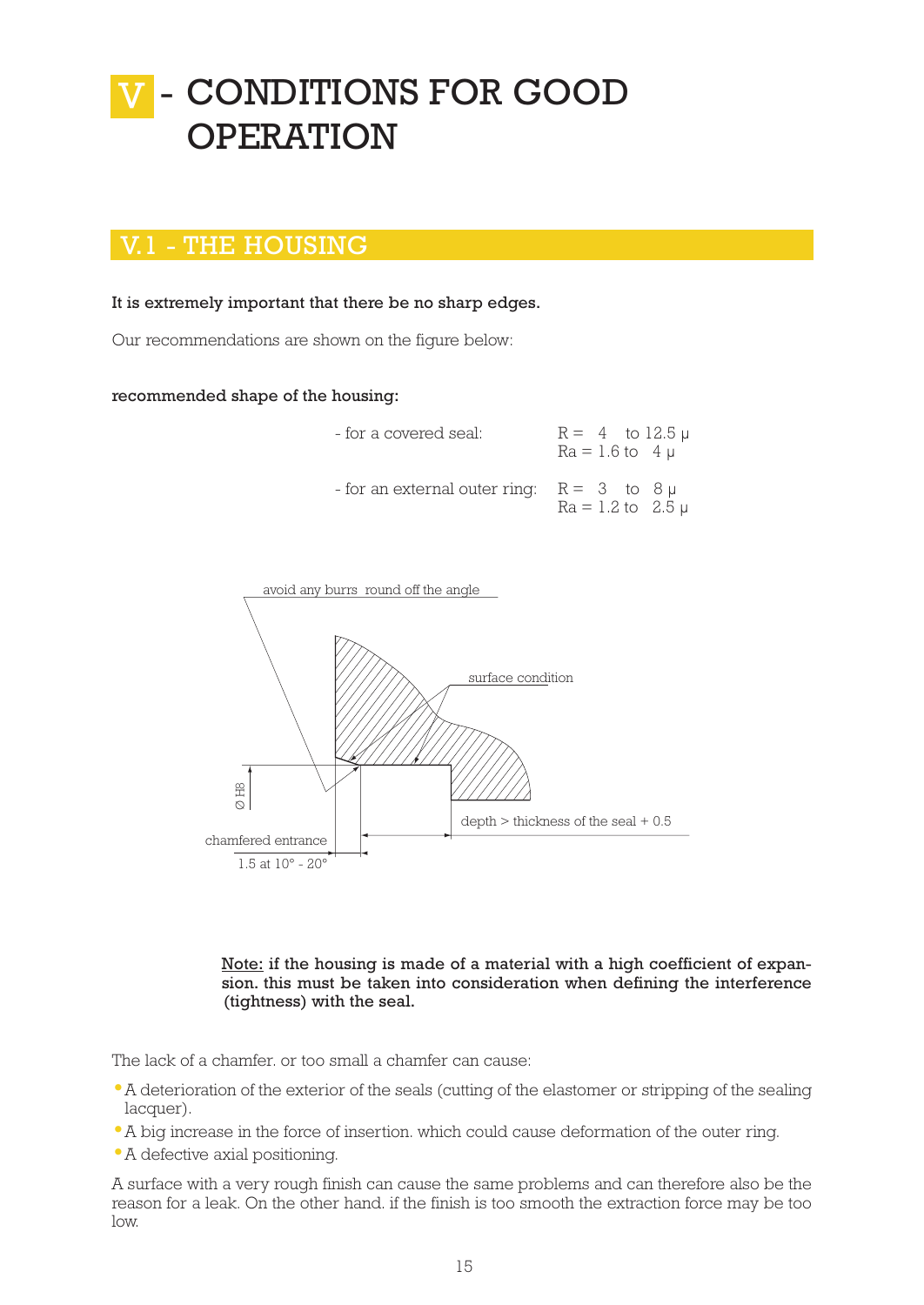#### V.2 - THE SHAFT

The PAULSTRA recommendations are as follows :

- Tolerance on the diameter : h 11.
- Surface state :  $R = 0.4$  to 1.2 ED (so  $R_a \approx 0.2$  to 0.5).
- Hardness : if  $V \leq 4$  m/s : 45 HRC minimum (say 455 HV or 155 kg/mm<sup>2</sup>), if  $V > 4$  m/s : 55 HRC minimum (say 625 HV or 195 kg/mm<sup>2</sup>).
- Thickness of the treated zone : 0.3 mm minimum.
- Circularity : 5 microns.
- Neutrality : All machined surfaces have grooves from the machining process. If these grooves are inclined in relation to the axis of the shaft, they form a helix which will produce a hydrodynamic action.

The bearing surfaces of a seal must be neutral (i.e. there must be no orientation of the machining grooves).

It is possible to orient the machine grooves deliberately to produce pumping from the exterior to the interior of the mechanism. However, we advise against this as there will be increased wear of the seal.

Hard chroming is also not to be recommended, unless it is of sufficient thickness and quality.

## - ECCENTRICITY BETWEEN THE HOUSING AND THE SHAFT

The housing and the shaft should be centred on one another as precisely as possible. If there is a radial displacement between the axis of the seal and the axis of the shaft, the suppleness of the rubber lip enables assembly without "yawning" within certain limits.

The eccentricity is the distance between the axis of the seal housing and the axis of the shaft, the two axes being parallel to each other.

The curve below shows the maximum permitted eccentricities as a function of the shaft diameter.

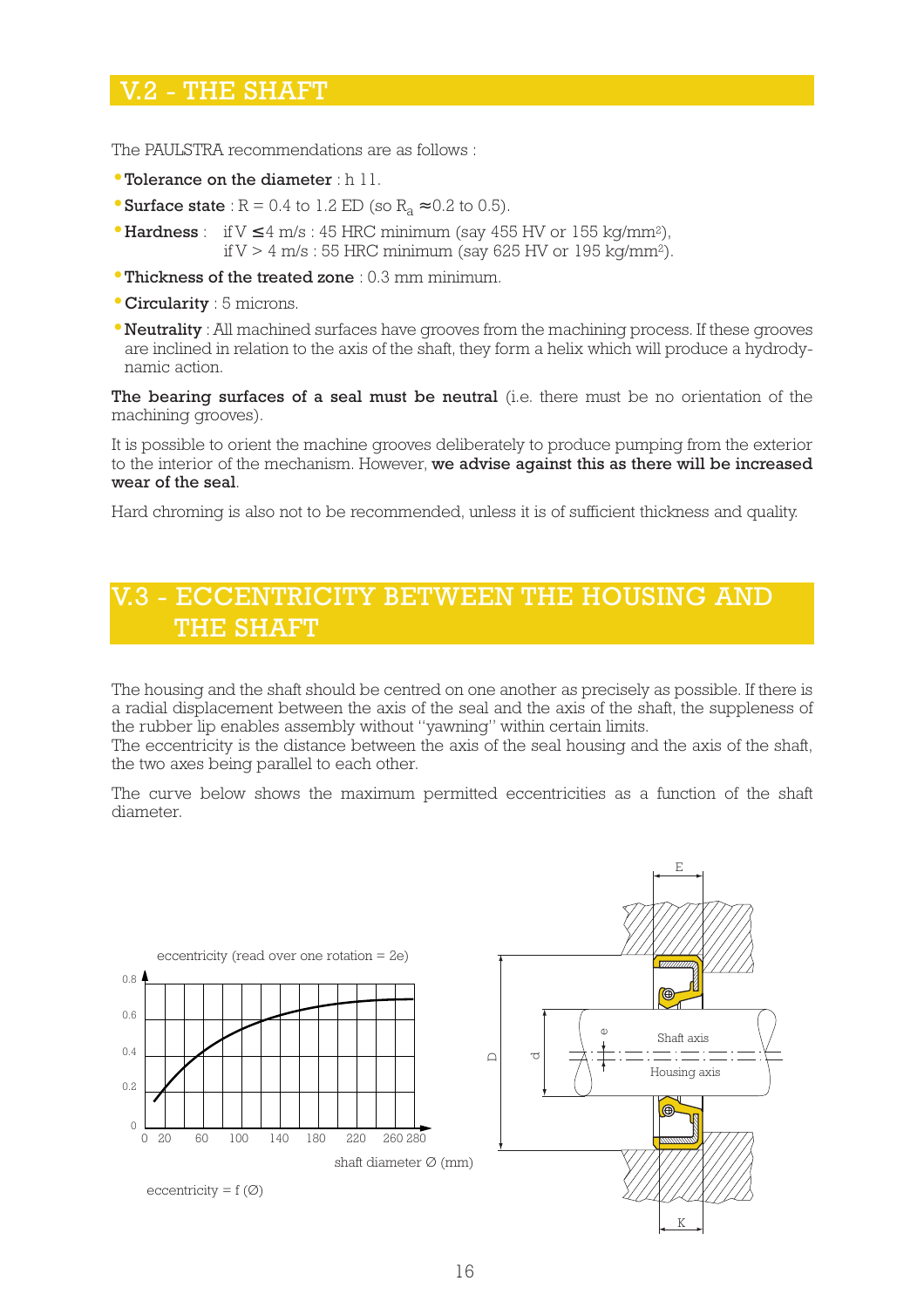#### V.4 - WHIPPING OR OUT OF TRUE

This phenomenon occurs when the geometric axis of the shaft does not coincide exactly with the rotational axis. This can be the result, for example, of a worn bearing or the bending of the shaft. The amplitude of whipping increases with distance from a bearing, so the seal should be placed as near as possible to the bearings. Whipping is measured in mm, by the radius of the circle described by a point on the axis of the shaft which is in the same plane as the lip. The curve below shows the maximum whipping permissible as a function of the rotational velocity of the shaft.



#### V.5 - ABSORBED POWER - TOROUE DUE TO

Due to it's design, a lip seal produces friction which will provide some resistance to the rotation of the shaft. For a chosen speed, the resisting torque is function of : the shape of the seal, the friction coefficient and other environment factors such as (materials, tightness of the seal on the shaft, roughness of the shaft, wear, lubrication, temperature ...).



The curves above gives a first indication for the standard Nitrile elastomer. They were plotted under average working conditions using a standard seal with little wear and a lubricated shaft with good surface finish and running temperature of less than 100°C.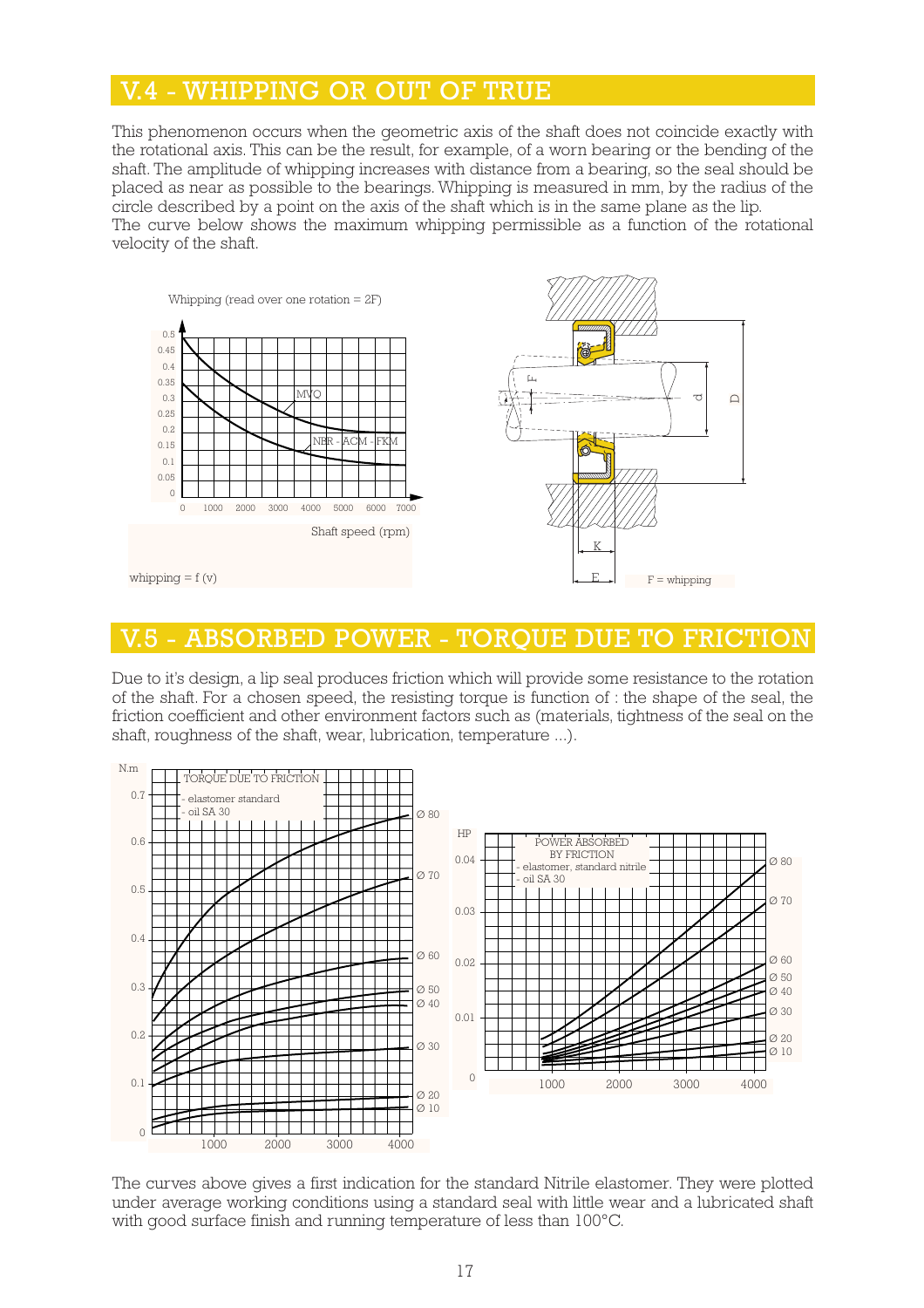#### - THE ASSEMBLY OF SEALS VI

The assembly of seals is a very delicate operation which can ruin the efficiency of a very good product if it is not done properly.

The assembly of a seal must be done in accordance with the following rules:

- Avoid damage to the lip.
- Avoid damage to the cover of the external diameter.
- Lubricate the sealing ridge to avoid damage at the first start-up.
- Position the seal correctly:
	- misalignment (the seal must be perpendicular in relation to the axis).
- axial position.

The information given below should help constructors to put these rules into practice.

#### ASSEMBLY ON A SHAFT WITHOUT SPLINES



fitting against the lip fitting with the lip



rounded or chamfered end Ø A < internal seal Ø chamfered end (required) (sharp edges removed)

## VI.2 - ASSEMBLY ON A SHAFT WITH SPLINES OR A SHOULDER

#### assembly tool for shouldered shaft assembly tool for splined shaft





 $\varnothing$  B = nominal shaft  $\varnothing$  + 0.2

The use of these assembly tools is helpful. However. we recommend the use of a lead-in on the shaft whenever possible.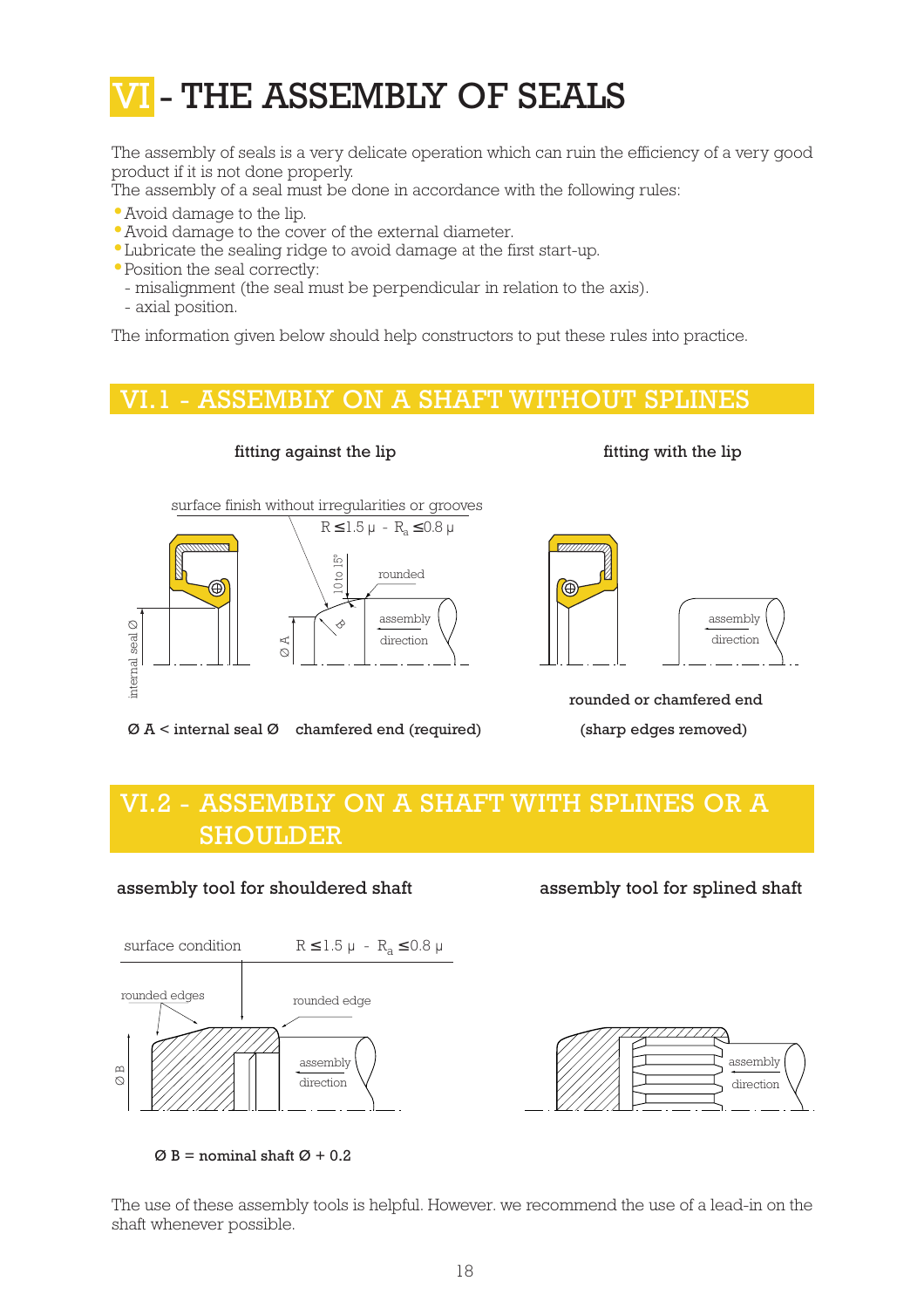#### VI.3 - OUR RECOMMENDATIONS FOR THE SHAPE OF THE SHAFT



mounting sleeves are unnecessary, as the shaft has a lead-in

#### VI.4 - AXIAL POSITIONING AND ALIGNMENT



① The seal is mounted against a stop on the rear side. This presents no particular problem, provided that pressure is applied at "A" to insert it and not at "B".

② Here there is no axial stop. The mounting tool positions the seal both axially and perpendicularly.

③ The seal is mounted against a stop on the front side. This should be avoided as the elastomer at B could be compressed and the seal will tend to move out of position.

④ the housing has a shoulder as in ③, but the seal is positioned by the mounting tool. This case is preferable to case ③.

The mounting tool should be designed to position the seal correctly both axially and perpendicularly, but its shape should be such as to allow deformation of the elastomer covering the outer ring towards the rear, thus avoiding cutting the covering at the time of insertion. In some cases, the bead "C" does not get cut off and sticks between the housing and the assembly mandrel, in which case it is impossible to locate the seal, when the seals have an anti-dust lip, care should be taken that the mounting tools do not turn it back on itself.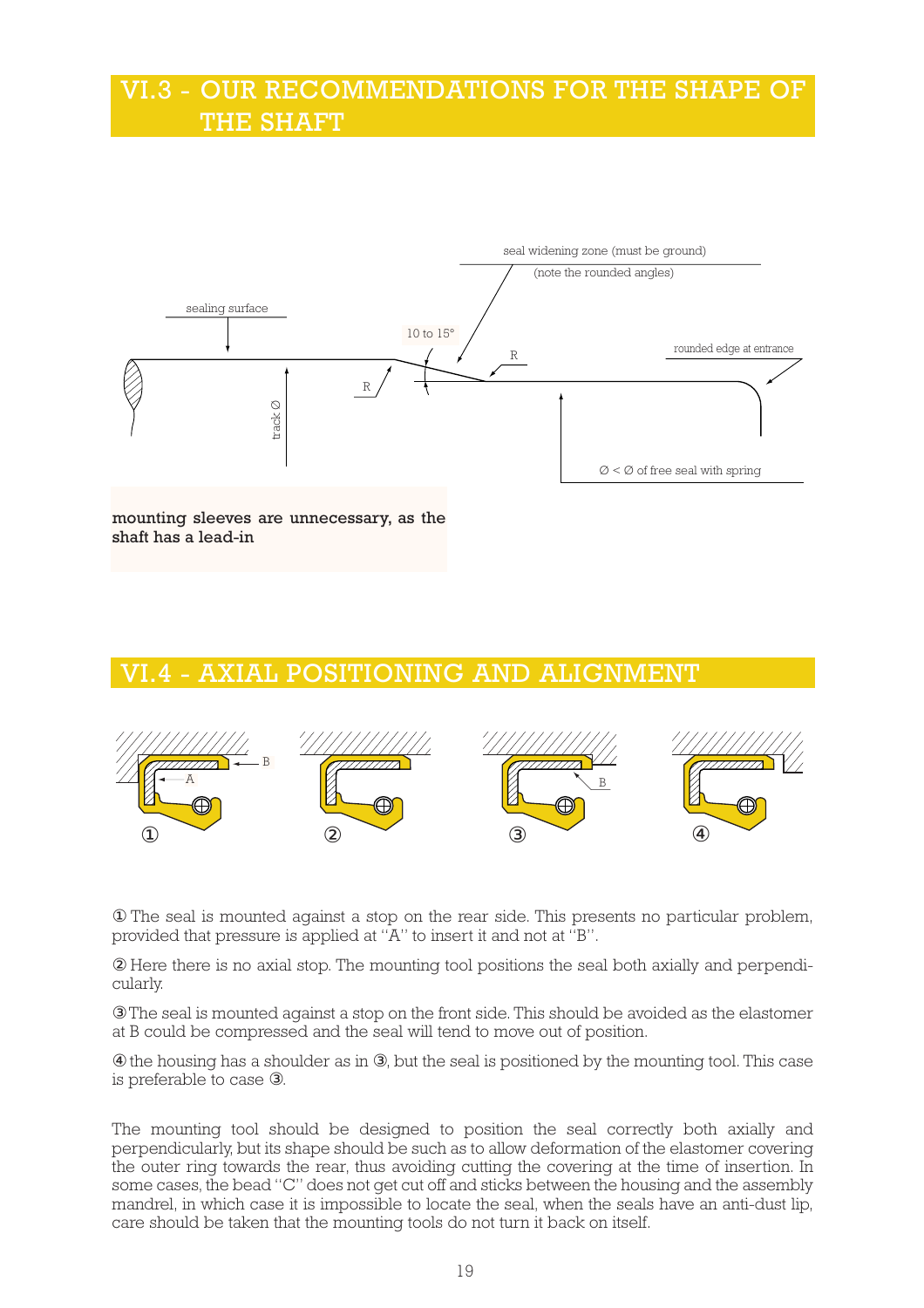While it is true that modern seal design (corrugations on the outside, pre-centred shape, chamfers without burrs, etc.) tends to reduce problems during assembly, the comments made are still worth noting.

Also, the elastomer part of a semi-covered seal behaves in the same way as a fully covered seal.

- Time should be allowed during assembly to allow in order to allow the elastomer time to settle.
- The seal must be held in position for a few seconds once mounted, to avoid too large a return movement.

#### We recommend the following :

- $-V = 1200$  mm/mn (maximum : 1500 mm/mn),
- time held in position: 5 seconds (minimum 2 seconds).





Formation of the bead

Perpendicular tolerance

## VI.5 - RECOMMENDATIONS FOR THE ASSEMBLY TOOL





GOOD TO BE AVOIDED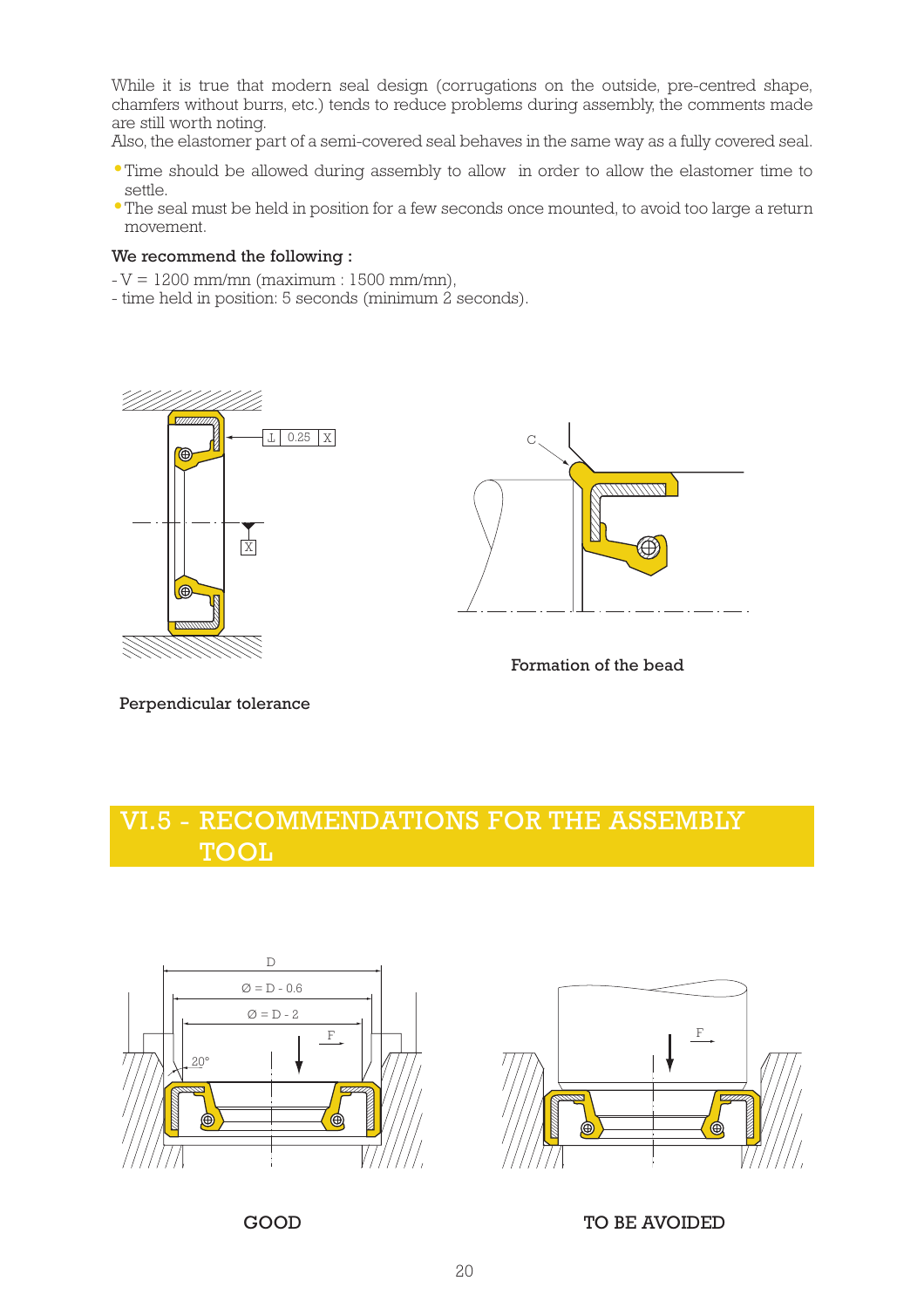#### VI.6 - LUBRICATION AT ASSEMBLY

While the first means of avoiding damage to the outside of the seal is to pay attention to the housing characteristics, the second means, which is just as important, is lubrication :

- be it of the housing,
- or the outside of the seals,
- or both at the same time.

This not only avoids damage to the seal, but also ensures a better axial positioning.

#### A seal whose outside diameter is not lubricated will certainly be damaged on the outside when it is mounted in a dry housing (elastomer cover cut or ripped, sealing lacquer removed).

Also, when the unit is started up, the oil will always take some time before it reaches the lip of the seal (from a few seconds to a few tenths of seconds depending to the application). If it is the first start, and if the lip has not been lubricated at assembly, it will function "dry" dynamically, which will lead to great wear and the risk of total deterioration.

#### It is therefore essential to lubricate the sealing ridge.

For later starts, the problem is different, because a film of oil will be retained under the lip by capillarity action.

## VI.7 - REMINDER OF THE MAIN PRINCIPLES OF ASSEMBLY

- Protect the lip and the outside of the seal by paying attention to the recommendations for the shaft and the housing.
- Apply the insertion force to the rigid part of the outer ring.
- Centre the seal correctly in relation to the housing and/or the shaft.
- Lubricate the outside diameter and/or the housing.
- Lubricate the sealing ridge.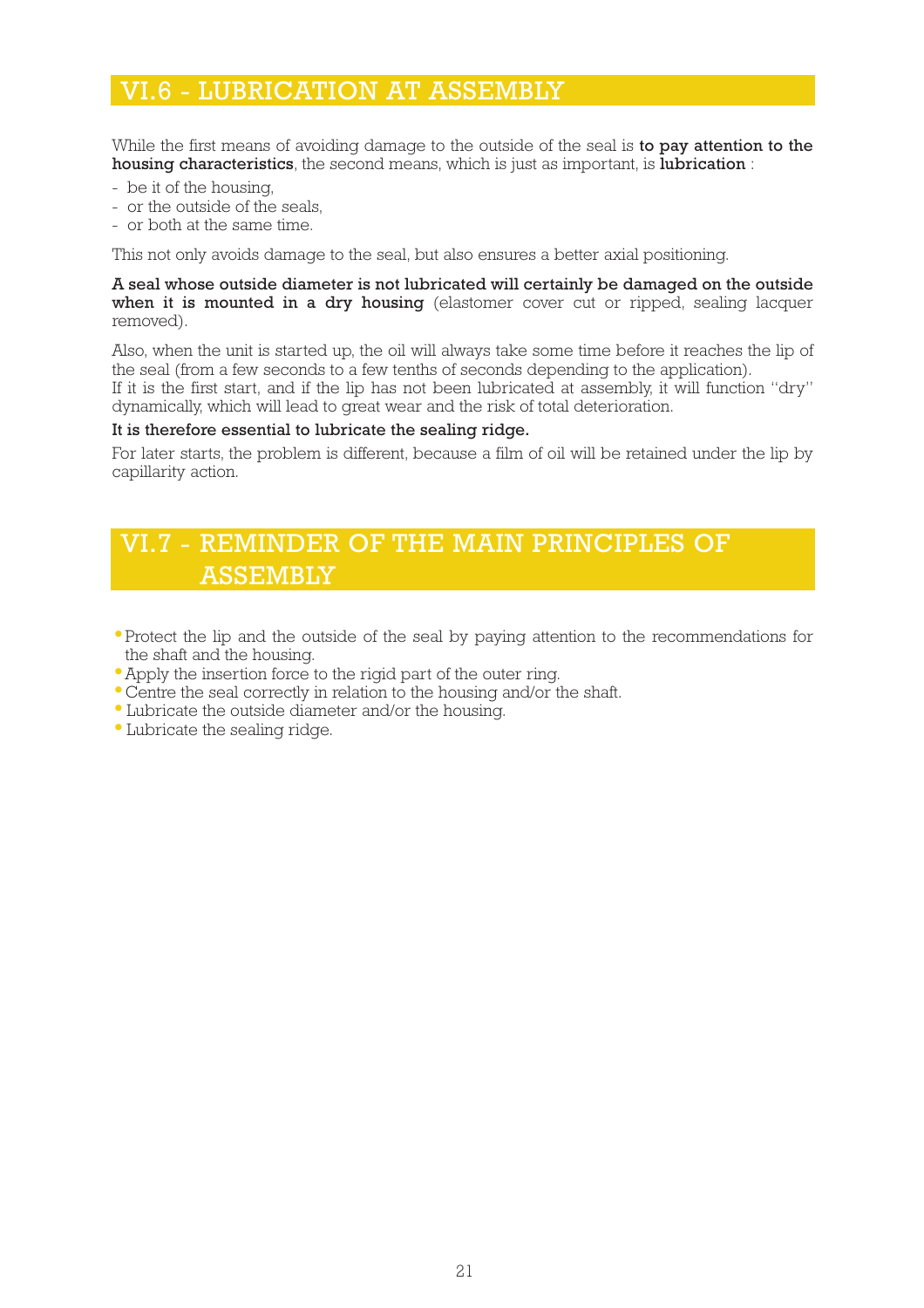## MANUFACTURE AND TESTING

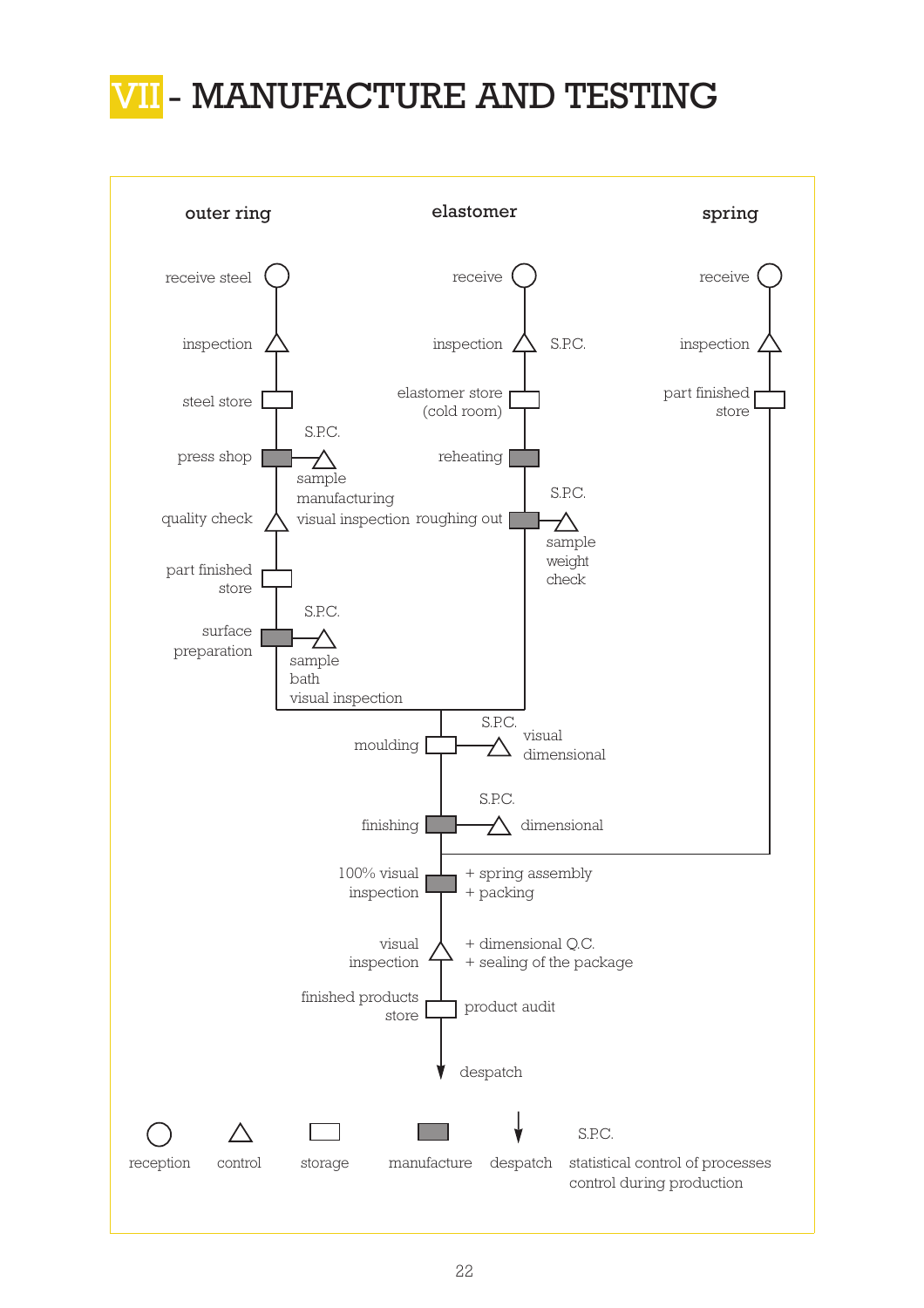## VIII - CLASSIFICATION OF THE MAIN PROFILES OF LIP SEALS

|                                                   |                                                                                                                                          | <b>SPRING</b>  |             | CORRU-<br><b>GATED</b> |                                          | <b>ANTI-DUST</b><br>LIP             | <b>RIDGES</b>                                                          |                        |                                         |  |
|---------------------------------------------------|------------------------------------------------------------------------------------------------------------------------------------------|----------------|-------------|------------------------|------------------------------------------|-------------------------------------|------------------------------------------------------------------------|------------------------|-----------------------------------------|--|
|                                                   | embedded<br>(I)                                                                                                                          | visible<br>(E) | none<br>(O) | <b>COVER</b><br>(W)    | <b>WITHOUT</b><br><b>SPRING</b><br>(L)   | <b>WITH</b><br><b>SPRING</b><br>(R) | to the left<br>(G)                                                     | to the<br>right<br>(D) | bi-direct.<br>(V)                       |  |
| I<br>Covered<br>outer<br>ring                     | П<br>$\circledcirc$                                                                                                                      | IE<br>◉        | IO          | <b>IEW</b><br>◉        | IEL<br>◉                                 | IELR<br>⊕<br>晒                      | <b>IEG</b><br>◉                                                        | IED<br>◉<br>B          | <b>IEV</b><br>◉                         |  |
| $\mathbf E$<br>Bare<br>outer<br>ring              |                                                                                                                                          | EE<br>◉        | EO          |                        | <b>EEL</b><br>◉                          | <b>EELR</b><br>⊕<br>❺               | <b>EEG</b><br>◉                                                        | <b>EED</b><br>◉        | <b>EEV</b><br>$^\text{\textregistered}$ |  |
| CS<br>Bare outer<br>ring<br>reinforced            |                                                                                                                                          |                |             |                        | <b>CSEL</b>                              |                                     |                                                                        |                        |                                         |  |
| ME<br>M<br>Semi-<br>covered<br>⊕<br>outer<br>ring |                                                                                                                                          |                | MO          | <b>MEW</b><br>◉        | <b>MEWL</b><br>◉                         | <b>MEWLR</b><br>◉<br>€              | <b>MEG</b><br>⊕)                                                       | <b>MED</b><br>⊕        | <b>MEV</b><br>◉                         |  |
|                                                   | Note: other cases are available<br>$X =$ exterior lip<br>$S =$ special cross-section<br>$P =$ protector<br><b>CLASSIFICATION EXAMPLE</b> |                |             |                        |                                          |                                     | New range :<br><b>CSEL</b><br>seals with bare outer<br>ring reinforced |                        |                                         |  |
|                                                   | $\circledcirc$<br>$^{\copyright}$<br><b>MEWLR</b>                                                                                        |                |             | <b>MEWG</b>            | $\bigoplus$                              |                                     |                                                                        | <b>MOWL</b>            |                                         |  |
| M                                                 | Semi-covered                                                                                                                             |                | $\mathbf M$ | Semi-covered           |                                          |                                     | $\mathbf M$<br>Semi-covered                                            |                        |                                         |  |
| E<br>E<br>Spring visible<br>Spring visible        |                                                                                                                                          |                |             |                        |                                          |                                     | $\mathsf{O}$<br>No spring                                              |                        |                                         |  |
| W<br>W<br>With corrugations                       |                                                                                                                                          |                |             | With corrugations      | W                                        | With corrugations                   |                                                                        |                        |                                         |  |
| Anti-dust lip<br>LR<br>G<br>with spring           |                                                                                                                                          |                |             |                        | Ŀ<br>Ridges to the left<br>Anti-dust lip |                                     |                                                                        |                        |                                         |  |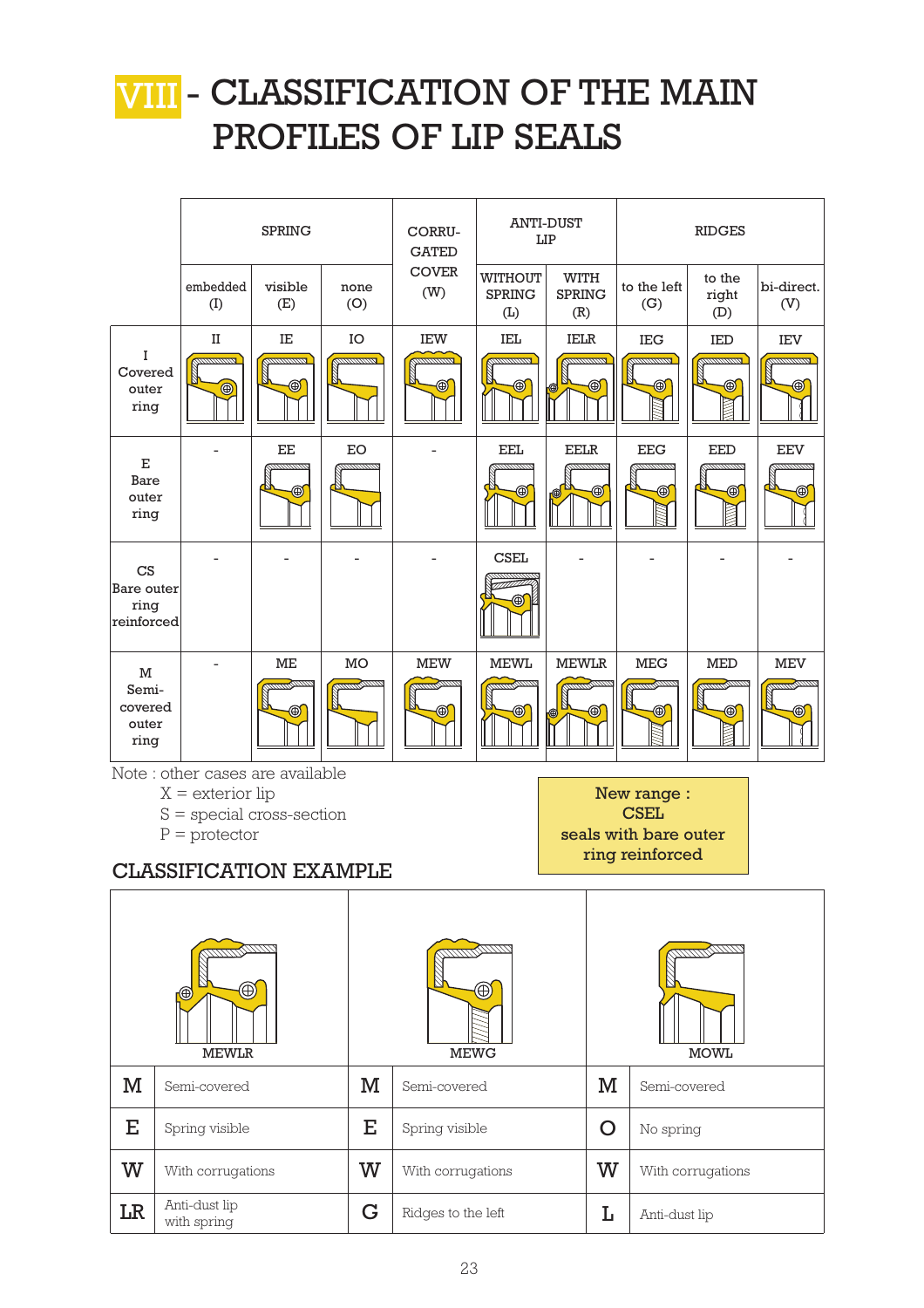

## SEALS FOR ROTATING SHAFTS



New ! CSEL Seals

#### SEALS WITH NITRILE AND FLUOROCARBON ELASTOMER



- The part numbers indicated in bold type are normally kept in stock.
- Special elastomers are available on request.

Part numbers ending in 81 are fitted with a STAINLESS STEEL SPRING.

Due to low demand we have now stopped making the II/IIL range of seals (with moulded in spring). Please refer to our cost effective standard rangeof seals (IE/IEL or CSEL type in both Nitrile or Fluorocarbon elastomer) to find the nearest equivalent. Our Technical support service is at your disposal to help you.

| d              | D                                                                    | $\mathbf E$                                                     | Type                                                                                  | Elas-                                                                                                                                                                | Reference                                                                                                  | d    | $\mathbb D$                                                                                                                    | E                                                                                                                                                                   | Type                                                                                                | Elas-                                                                                                                                                                              | Reference                                                                                                                      |
|----------------|----------------------------------------------------------------------|-----------------------------------------------------------------|---------------------------------------------------------------------------------------|----------------------------------------------------------------------------------------------------------------------------------------------------------------------|------------------------------------------------------------------------------------------------------------|------|--------------------------------------------------------------------------------------------------------------------------------|---------------------------------------------------------------------------------------------------------------------------------------------------------------------|-----------------------------------------------------------------------------------------------------|------------------------------------------------------------------------------------------------------------------------------------------------------------------------------------|--------------------------------------------------------------------------------------------------------------------------------|
| mm             | (mm)                                                                 | (mm)                                                            |                                                                                       | tomer                                                                                                                                                                |                                                                                                            | (mm) | (mm)                                                                                                                           | (mm)                                                                                                                                                                |                                                                                                     | tomer                                                                                                                                                                              |                                                                                                                                |
| 5              | 15<br>15<br>16                                                       | $\,6$<br>$\overline{6}$<br>5                                    | IE<br>IEL<br>IO                                                                       | $\overline{\mbox{NBR}}$<br><b>NBR</b><br><b>NBR</b>                                                                                                                  | 722034<br>792593<br>723218                                                                                 | 10   | 16<br>18<br>19<br>22                                                                                                           | $\mathbb S$<br>$\overline{5}$<br>$\sqrt{ }$<br>$\overline{1}$                                                                                                       | $\overline{\text{IE}}$<br>ΪĒ<br>IE<br>$\rm IE$                                                      | ${\rm FKM}$<br>$\operatorname{NBR}$<br><b>NBR</b><br><b>NBR</b>                                                                                                                    | 722393<br>722495<br>722164<br>722940                                                                                           |
| 5.5            | 16                                                                   | $\overline{1}$                                                  | $\rm IE$                                                                              | <b>FKM</b>                                                                                                                                                           | 772145                                                                                                     |      | 22<br>22                                                                                                                       | <b>7x8</b>                                                                                                                                                          | IELS<br>$\rm IE$                                                                                    | <b>NBR</b><br><b>NBR</b>                                                                                                                                                           | 725331<br>722294                                                                                                               |
| 6              | 12<br>15<br>16<br>22<br>22                                           | 3.5<br>$\sqrt{2}$<br>$\begin{array}{c} 7 \\ 7 \\ 7 \end{array}$ | IE<br>ΪĒ<br>IE<br>IE<br>IOS                                                           | <b>NBR</b><br><b>NBR</b><br><b>NBR</b><br><b>NBR</b><br><b>NBR</b>                                                                                                   | 772315<br>772309<br>722987<br>722196<br>726167                                                             |      | 25<br>$\frac{26}{26}$<br>28.5<br>35                                                                                            | $\begin{array}{c}\n8 \\ 8 \\ 7\n\end{array}$<br>8<br>8                                                                                                              | IE<br>ΪË<br>IE<br>IE                                                                                | $\operatorname{NBR}$<br><b>NBR</b><br><b>NBR</b><br><b>NBR</b>                                                                                                                     | 722267<br>722983<br>722783<br>722784                                                                                           |
| 6.3            | 19                                                                   | 5                                                               | <b>IEW</b>                                                                            | <b>NBR</b>                                                                                                                                                           | 772402                                                                                                     | 10.3 | 22                                                                                                                             | 8                                                                                                                                                                   | IE                                                                                                  | <b>NBR</b>                                                                                                                                                                         | 772311                                                                                                                         |
|                | 19<br>19                                                             | 6.3<br>6.3                                                      | $_{\rm IE}$<br>$\rm IE$                                                               | <b>NBR</b><br><b>FKM</b>                                                                                                                                             | 722416<br>772122                                                                                           | 10.8 | 22.2                                                                                                                           | 6.3                                                                                                                                                                 | IE                                                                                                  | <b>NBR</b>                                                                                                                                                                         | 722417                                                                                                                         |
| $\overline{1}$ | 16<br>19<br>22                                                       | $\sqrt{2}$<br>6<br>$\overline{1}$                               | IE<br>IE<br>IE                                                                        | <b>NBR</b><br><b>NBR</b><br><b>NBR</b>                                                                                                                               | 722290<br>722399<br>722721                                                                                 | 11   | 17<br>17<br>22<br>24<br>25                                                                                                     | 4<br>$\,4\,$<br>$\sqrt{7}$                                                                                                                                          | IE<br><b>IEWL</b><br>IE<br>IEL<br>IE                                                                | <b>NBR</b><br><b>NBR</b><br><b>NBR</b><br><b>NBR</b><br><b>NBR</b>                                                                                                                 | 772379<br>725694<br>772010<br>725183<br>722065<br>772027                                                                       |
| 8              | 11.5<br>14<br>14<br>14                                               | 2.5<br>3<br>3<br>$\overline{3}$                                 | OOS<br>IO<br>IO<br>IO                                                                 | <b>NBR</b><br><b>NBR</b><br>$\operatorname{NBR}$<br>$\operatorname{NBR}$                                                                                             | 727093<br>723227<br>723250<br>723279<br>772233                                                             |      | 26<br>26.9<br>28.5                                                                                                             | 8828<br>8                                                                                                                                                           | ΙĒ<br>IE<br>IE                                                                                      | <b>NBR</b><br><b>NBR</b><br><b>NBR</b>                                                                                                                                             | 722007<br>722785                                                                                                               |
|                | 15<br>16<br>16<br>18<br>18<br>18<br>22<br>22<br>22<br>22<br>22<br>24 | 5<br>6.5<br>6.5<br>555677887                                    | IE<br>$\rm IE$<br>IO<br>IE<br>IE<br>IEL<br><b>IEWL</b><br>IE<br>IEL<br>IE<br>IE<br>IE | <b>NBR</b><br><b>NBR</b><br><b>NBR</b><br><b>NBR</b><br><b>FKM</b><br><b>NBR</b><br><b>NBR</b><br><b>NBR</b><br><b>NBR</b><br><b>NBR</b><br><b>FKM</b><br><b>NBR</b> | 722455<br>723216<br>722477<br>722477<br>795694<br>725696<br>772023<br>792595<br>722211<br>722907<br>772024 | 12   | 18<br>18.2<br>19<br>20<br>22<br>$\overline{22}$<br>22<br>22<br>22<br>22<br>$\frac{22}{22}$<br>$\frac{2}{2}$<br>$\overline{22}$ | $\overline{4}$<br>$\overline{4}$<br>5<br>5x6<br>$\overline{4}$<br>$\overline{4}$<br>$\overline{4}$<br>$\frac{4}{4.5}$<br>$\begin{array}{c} 7 \\ 7 \\ 7 \end{array}$ | IOS<br>IOS<br>$\rm IE$<br><b>EELS</b><br>IE<br>IE<br>IE<br>IEL<br>IE<br>IE<br>IE<br>IEL<br>$\rm IE$ | <b>NBR</b><br><b>NBR</b><br><b>NBR</b><br><b>NBR</b><br><b>NBR</b><br><b>NBR</b><br><b>NBR</b><br><b>NBR</b><br><b>NBR</b><br><b>NBR</b><br><b>FKM</b><br><b>NBR</b><br><b>NBR</b> | 726024<br>726072<br><b>792700</b><br>725519<br>722372<br>772314<br>792596<br>722303<br>722660<br>722660/81<br>792507<br>722295 |
| 8.4            | 16                                                                   | 6.5                                                             | IE                                                                                    | <b>NBR</b>                                                                                                                                                           | 722061                                                                                                     |      | 24<br>24                                                                                                                       | $\frac{8}{6.5}$<br>6.5                                                                                                                                              | IE<br>IEL                                                                                           | <b>NBR</b><br><b>NBR</b>                                                                                                                                                           | 722395<br>792597                                                                                                               |
| 9              | 22<br>24<br>$\overline{25}$<br>26<br>28                              | $\frac{7}{7}$<br>$\bar{8}$<br>$\bar{7}$<br>8                    | IE<br>IE<br>IE<br>$\rm I\!E$<br>IE                                                    | <b>NBR</b><br><b>NBR</b><br><b>NBR</b><br><b>NBR</b><br><b>NBR</b>                                                                                                   | 722981<br>772026<br>722273<br>772028<br>772330                                                             |      | 24<br>24<br>26<br>26<br>26<br>26                                                                                               | $\frac{7}{7}$<br>8<br>8<br>8x13<br>10                                                                                                                               | IE<br>IE<br>IE<br>IEL<br><b>IES</b><br><b>IELRS</b>                                                 | <b>NBR</b><br><b>FKM</b><br><b>NBR</b><br><b>NBR</b><br>$\operatorname{NBR}$<br><b>NBR</b>                                                                                         | 772204<br>772204/81<br>722109<br>725352<br>726223<br>725735                                                                    |
| 9.2            | 19                                                                   | 5.3                                                             | IE                                                                                    | <b>NBR</b>                                                                                                                                                           | 722003                                                                                                     |      | $\overline{28}$<br>28                                                                                                          | $\sqrt{ }$<br>$\sqrt{2}$                                                                                                                                            | $\rm I\!E$<br>IE                                                                                    | <b>NBR</b><br><b>NBR</b>                                                                                                                                                           | 722992<br>772346                                                                                                               |
| 9.8            | 18                                                                   | 5                                                               | IOS                                                                                   | <b>NBR</b>                                                                                                                                                           | 726787                                                                                                     |      | 28                                                                                                                             | 8                                                                                                                                                                   | IE                                                                                                  | <b>NBR</b>                                                                                                                                                                         | 722268                                                                                                                         |

The fluorocarbon seals previously with the suffix 83 now have the suffix 81. Suffix 83 parts may be delivered until stocks are replaced with parts

having the suffix 81.<br>The part numbers indicated in bold type are kept in stock.<br>\*\*Stainless steel spring.  $A$ breviations: NBR = Nitrile; FKM = Fluorocarbon; SIL = Silicone; POL = Polyacrylate;  $E$ PD =  $E$ PDM; S (in "Type" column) = special shape.

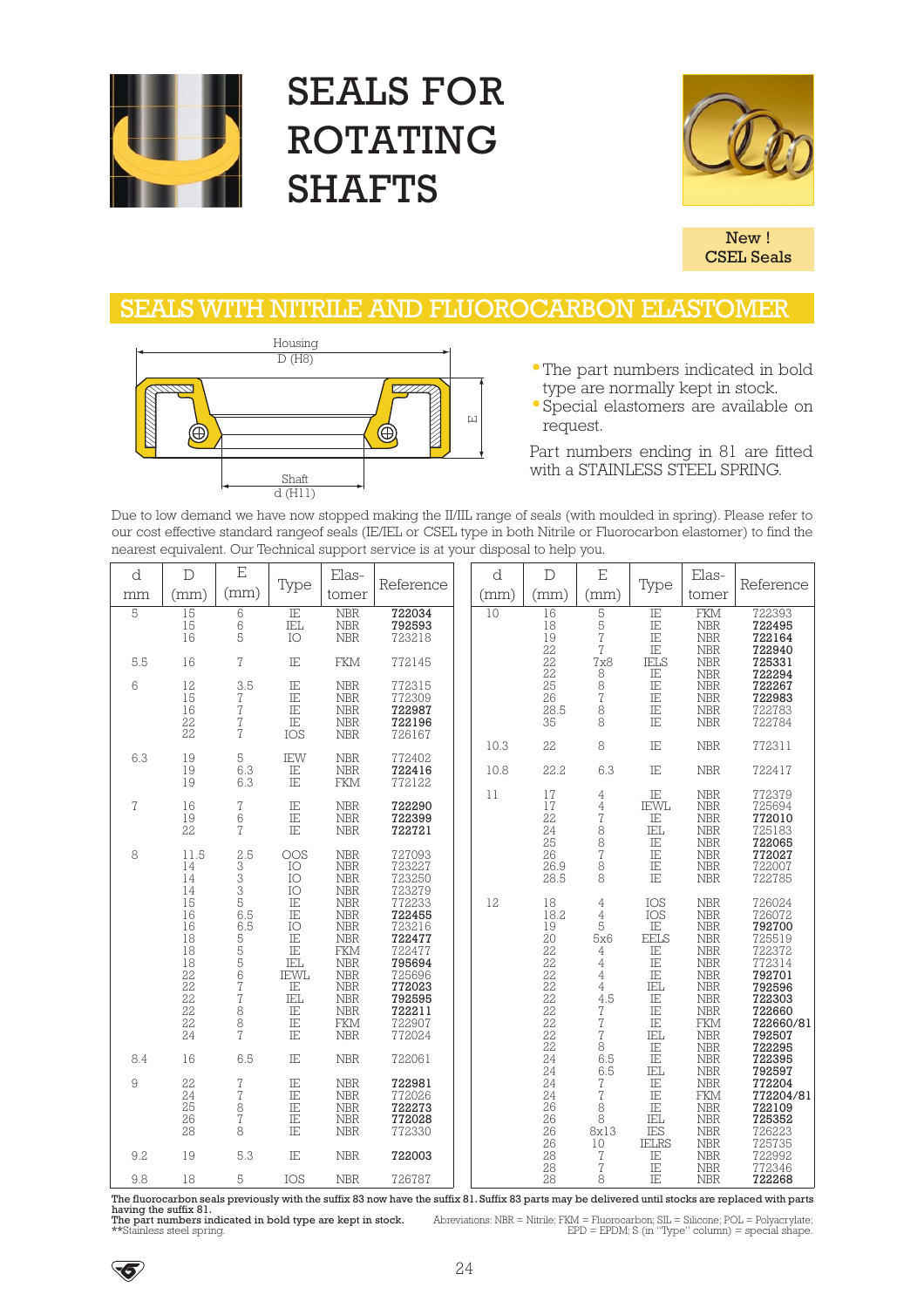| <b>MANAHAMA</b><br>$\sim$<br>≍ | <b>COMMUNICATE</b><br>∝<br>KT | ----<br><b>Commonwealth</b><br>$\sim$ | $\sim$<br><b>MUNITED</b><br>$\sim$<br>⋓<br>$\sqrt{1}$ | ~~<br><u>unungann</u><br>$\tilde{\phantom{a}}$<br>M<br>. | ,,,,,,,,,,,,,,,,,<br>∼<br>৺ | ,,,,,,,,,,,,,<br>$\sim$ | mmmmm<br>Somana<br>$\sim$<br>$\sqrt{1}$ | ∼  | <b>MUNITERINAL</b><br>∝<br>⋓<br>≖ | <b>MUNITERINAL</b><br>∼<br>$\sqrt{2}$ | <b><i><u>mmmmmm</u></i></b><br>. .<br>◉ | <b><i><u>community</u></i></b><br>$\circledast$ | <b>COMMUNISTIC</b><br>. | $\frac{1}{\sqrt{2}}$ |
|--------------------------------|-------------------------------|---------------------------------------|-------------------------------------------------------|----------------------------------------------------------|-----------------------------|-------------------------|-----------------------------------------|----|-----------------------------------|---------------------------------------|-----------------------------------------|-------------------------------------------------|-------------------------|----------------------|
| ΙE                             | IEL                           | MEL                                   | IEWL                                                  | MEWL                                                     | ΕE                          | EEL                     | CSEL                                    | ᄕᆄ | IED                               | IELC                                  |                                         | IIL                                             | IILF                    | MOL                  |

| d          | $\mathbb D$                                                                                                                                                                                                 | E                                                                                                                                                                                                                                                                               | Type                                                                                                                                                                                                                                                                   | Elas-                                                                                                                                                                                                                                                                                                                                                                                                                             | Reference                                                                                                                                                                                                                                                                                                                                   | d          | $\mathbb D$                                                                                                                                                                                               | $\boldsymbol{\mathrm{E}}$                                                                                                                                                                                                    | Type                                                                                                                                                                                                                                                                                          | Elas-                                                                                                                                                                                                                                                                                                                                                                                                                                                         | Reference                                                                                                                                                                                                                                                                                                                                |
|------------|-------------------------------------------------------------------------------------------------------------------------------------------------------------------------------------------------------------|---------------------------------------------------------------------------------------------------------------------------------------------------------------------------------------------------------------------------------------------------------------------------------|------------------------------------------------------------------------------------------------------------------------------------------------------------------------------------------------------------------------------------------------------------------------|-----------------------------------------------------------------------------------------------------------------------------------------------------------------------------------------------------------------------------------------------------------------------------------------------------------------------------------------------------------------------------------------------------------------------------------|---------------------------------------------------------------------------------------------------------------------------------------------------------------------------------------------------------------------------------------------------------------------------------------------------------------------------------------------|------------|-----------------------------------------------------------------------------------------------------------------------------------------------------------------------------------------------------------|------------------------------------------------------------------------------------------------------------------------------------------------------------------------------------------------------------------------------|-----------------------------------------------------------------------------------------------------------------------------------------------------------------------------------------------------------------------------------------------------------------------------------------------|---------------------------------------------------------------------------------------------------------------------------------------------------------------------------------------------------------------------------------------------------------------------------------------------------------------------------------------------------------------------------------------------------------------------------------------------------------------|------------------------------------------------------------------------------------------------------------------------------------------------------------------------------------------------------------------------------------------------------------------------------------------------------------------------------------------|
| (mm)<br>12 | (mm)<br>$\overline{28}$                                                                                                                                                                                     | (mm)<br>8                                                                                                                                                                                                                                                                       | IEL                                                                                                                                                                                                                                                                    | tomer<br>${\rm NBR}$                                                                                                                                                                                                                                                                                                                                                                                                              | 725589                                                                                                                                                                                                                                                                                                                                      | (mm)<br>15 | (mm)<br>35                                                                                                                                                                                                | (mm)<br>8                                                                                                                                                                                                                    | $\overline{\text{IE}}$                                                                                                                                                                                                                                                                        | tomer<br>$\operatorname{NBR}$                                                                                                                                                                                                                                                                                                                                                                                                                                 | 722316                                                                                                                                                                                                                                                                                                                                   |
|            | 28.5<br>30<br>30                                                                                                                                                                                            | $\frac{8}{7}$<br>8<br>8x13                                                                                                                                                                                                                                                      | IE<br>ΪĒ<br>IE<br><b>IELS</b>                                                                                                                                                                                                                                          | $\operatorname{NBR}$<br><b>NBR</b><br><b>NBR</b>                                                                                                                                                                                                                                                                                                                                                                                  | 722786<br>772011<br>722189                                                                                                                                                                                                                                                                                                                  |            | 35<br>$\overline{35}$<br>42                                                                                                                                                                               | 10<br>10<br>$\bar{8}$                                                                                                                                                                                                        | $\rm IE$<br>$\operatorname{IEL}$<br>IE                                                                                                                                                                                                                                                        | ${\rm NBR}$<br><b>NBR</b><br>$\rm{NBR}$                                                                                                                                                                                                                                                                                                                                                                                                                       | 722300<br>725739<br>722296                                                                                                                                                                                                                                                                                                               |
|            | $\frac{30}{30}$<br>$32$                                                                                                                                                                                     | 8x13<br>8x13                                                                                                                                                                                                                                                                    | IOS<br><b>IES</b>                                                                                                                                                                                                                                                      | $\frac{\text{NBR}}{\text{NBR}}$<br>$\operatorname{NBR}$                                                                                                                                                                                                                                                                                                                                                                           | 725492<br>726342<br>726594                                                                                                                                                                                                                                                                                                                  | 15.2       | 30                                                                                                                                                                                                        | 4.6                                                                                                                                                                                                                          | IOS                                                                                                                                                                                                                                                                                           | <b>NBR</b>                                                                                                                                                                                                                                                                                                                                                                                                                                                    | 726188                                                                                                                                                                                                                                                                                                                                   |
|            | 32<br>32<br>32.9                                                                                                                                                                                            | $\begin{smallmatrix}8\10\end{smallmatrix}$                                                                                                                                                                                                                                      | $\stackrel{\rm IE}{\rm IE}$                                                                                                                                                                                                                                            | NBR<br><b>NBR</b><br>$\operatorname{NBR}$                                                                                                                                                                                                                                                                                                                                                                                         | 722320<br><b>792702</b><br>726407                                                                                                                                                                                                                                                                                                           | 15.6       | 25                                                                                                                                                                                                        | 7                                                                                                                                                                                                                            | $\rm I\!E$                                                                                                                                                                                                                                                                                    | <b>NBR</b>                                                                                                                                                                                                                                                                                                                                                                                                                                                    | 722006                                                                                                                                                                                                                                                                                                                                   |
|            | 35.9                                                                                                                                                                                                        | 5<br>5                                                                                                                                                                                                                                                                          | EOS<br>EOS                                                                                                                                                                                                                                                             | <b>NBR</b>                                                                                                                                                                                                                                                                                                                                                                                                                        | 726397                                                                                                                                                                                                                                                                                                                                      | 15.7       | 25.5                                                                                                                                                                                                      | 4.6                                                                                                                                                                                                                          | IE                                                                                                                                                                                                                                                                                            | <b>NBR</b>                                                                                                                                                                                                                                                                                                                                                                                                                                                    | 722021                                                                                                                                                                                                                                                                                                                                   |
| 12.5       | 22<br>22                                                                                                                                                                                                    | 4.5<br>8                                                                                                                                                                                                                                                                        | $\rm IE$<br>$\rm IE$                                                                                                                                                                                                                                                   | <b>NBR</b><br>$\operatorname{NBR}$                                                                                                                                                                                                                                                                                                                                                                                                | 722810<br>722545                                                                                                                                                                                                                                                                                                                            | 15.8       | 28.5<br>28.5                                                                                                                                                                                              | 9.5<br>9.5                                                                                                                                                                                                                   | IE<br>$\operatorname{IEL}$                                                                                                                                                                                                                                                                    | <b>NBR</b><br>${\rm NBR}$                                                                                                                                                                                                                                                                                                                                                                                                                                     | 722104<br>725045                                                                                                                                                                                                                                                                                                                         |
| 13         | 24<br>25<br>26                                                                                                                                                                                              | $\sqrt{ }$<br>8x14<br>6                                                                                                                                                                                                                                                         | IEL<br><b>IELS</b><br>IE                                                                                                                                                                                                                                               | <b>NBR</b><br>$\begin{array}{c} \text{NBR} \\ \text{NBR} \end{array}$                                                                                                                                                                                                                                                                                                                                                             | 725330<br>725134<br>792703                                                                                                                                                                                                                                                                                                                  | 15.9       | 28.6<br>35                                                                                                                                                                                                | 9.5<br>8x11.5                                                                                                                                                                                                                | IE<br><b>IOLS</b>                                                                                                                                                                                                                                                                             | <b>NBR</b><br>${\rm NBR}$                                                                                                                                                                                                                                                                                                                                                                                                                                     | 722150<br>723260                                                                                                                                                                                                                                                                                                                         |
|            | 26<br>26<br>$\overline{30}$<br>35                                                                                                                                                                           | 9<br>9<br>9<br>10                                                                                                                                                                                                                                                               | IEL<br>IOS<br>IE<br>$\rm IE$                                                                                                                                                                                                                                           | $\operatorname{NBR}$<br><b>NBR</b><br><b>NBR</b><br><b>NBR</b>                                                                                                                                                                                                                                                                                                                                                                    | 725297<br>726075<br>722013<br>772345                                                                                                                                                                                                                                                                                                        | 16         | 22<br>22<br>22<br>$\frac{22}{22.7}$                                                                                                                                                                       | $\frac{3}{4}$<br>$\overline{4}$                                                                                                                                                                                              | IOS<br>IOS<br>EE<br>EEL                                                                                                                                                                                                                                                                       | $\operatorname{NBR}$<br>$\operatorname{NBR}$<br><b>NBR</b><br>$\operatorname{NBR}$                                                                                                                                                                                                                                                                                                                                                                            | 726280<br>726303<br>720047<br>726353                                                                                                                                                                                                                                                                                                     |
| 14         | 22<br>22<br>22<br>$\overline{2}\overline{2}$<br>$\overline{22}$<br>$^{24}_{24}$<br>24<br>$\frac{26}{26}$<br>$\begin{array}{c} 28 \\ 30 \end{array}$<br>30<br>30<br>35<br>$43$<br>$45.9$                     | $\overline{4}$<br>4447677<br>$\,8\,$<br>8x10<br>$\frac{7}{7}$<br>$\begin{smallmatrix} 8 \\ 10 \end{smallmatrix}$<br>$\sqrt{ }$<br>10<br>10                                                                                                                                      | IE<br>IE<br>IEL<br>IOS<br>IE<br>IEL<br>IE<br>IE<br>$\rm IE$<br><b>IELS</b><br>IE<br>IE<br>$\rm IE$<br>IEL<br>IE<br><b>IELS</b><br><b>IELS</b>                                                                                                                          | $\operatorname{NBR}$<br>$\operatorname{NBR}$<br>$\rm{NBR}$<br>$\frac{\text{NBR}}{\text{NBR}}$<br><b>FKM</b><br><b>NBR</b><br><b>FKM</b><br>$\operatorname{NBR}$<br>NBR<br>$\operatorname{NBR}$<br><b>NBR</b><br>$\operatorname{NBR}$<br><b>NBR</b><br><b>NBR</b><br><b>NBR</b><br><b>NBR</b>                                                                                                                                      | <b>722234</b><br>772308<br>792598<br>726385<br>722453<br>725628<br>722659<br>722659/81<br>722177<br>725342<br>722986<br>772029<br>722451<br>725140<br>772030<br>725566<br>725512                                                                                                                                                            |            | 24<br>24<br>26<br>28<br>28<br>28<br>28<br>28.5<br>28.7<br>$\frac{30}{30}$<br>30<br>$rac{30}{32}$<br>32<br>33<br>35<br>35                                                                                  | 4.2<br>6777888<br>6.3<br>9.5<br>4.5<br>$\sqrt{2}$<br>$\overline{7}$<br>$\begin{smallmatrix} 10 \ 7 \end{smallmatrix}$<br>$\sqrt{2}$<br>$\,8\,$<br>$6x\tilde{6}.5$                                                            | $_{\rm IE}$<br>$\operatorname{IEL}$<br>IE<br>IEL<br>IEL<br>IE<br>$\rm IE$<br>$\rm IE$<br>IE<br>正正正正正正<br>IE<br>$\rm IE$<br><b>IES</b><br>IE                                                                                                                                                   | $\operatorname{NBR}$<br>$\operatorname{NBR}$<br>$\operatorname{NBR}$<br>$\rm{NBR}$<br>$\begin{array}{c} \text{NBR} \\ \text{NBR} \end{array}$<br>$\operatorname{NBR}$<br>${\rm NBR}$<br>$\rm{NBR}$<br>$\operatorname{NBR}$<br>NBR<br>$\rm{NBR}$<br><b>FKM</b><br>${\rm FKM}$<br>$\operatorname{NBR}$<br><b>FKM</b><br>$\frac{\text{NBR}}{\text{NBR}}$<br><b>NBR</b>                                                                                           | 772278<br>725659<br><b>722769</b><br>725811<br>792603<br>772012<br>722613<br>722742<br>722256<br>722141<br>722184<br>772021<br>772021/81<br>772291<br>772031<br>772031/81<br>722717<br>726339<br>722043                                                                                                                                  |
| 14.5       | 24                                                                                                                                                                                                          | $\sqrt{ }$                                                                                                                                                                                                                                                                      | IE                                                                                                                                                                                                                                                                     | <b>NBR</b>                                                                                                                                                                                                                                                                                                                                                                                                                        | 722249                                                                                                                                                                                                                                                                                                                                      |            | $\frac{35}{35}$                                                                                                                                                                                           | $\frac{7}{7}$<br>$10\,$                                                                                                                                                                                                      | IEL<br>$\operatorname{IEL}$                                                                                                                                                                                                                                                                   | <b>NBR</b><br>$\rm{NBR}$                                                                                                                                                                                                                                                                                                                                                                                                                                      | 792604<br>725141                                                                                                                                                                                                                                                                                                                         |
| 15         | 21<br>21<br>23<br>24<br>24<br>24                                                                                                                                                                            | 4<br>4.4<br>4<br>4.5<br>4.5x5.5<br>7                                                                                                                                                                                                                                            | IO<br>EEL<br><b>IEWL</b><br>IE<br><b>IELS</b><br>IE                                                                                                                                                                                                                    | $\frac{\text{NBR}}{\text{NBR}}$<br>$\operatorname{NBR}$<br><b>NBR</b><br>$\operatorname{NBR}$<br><b>NBR</b>                                                                                                                                                                                                                                                                                                                       | 723412<br>725333<br>725691<br>772303<br>725611<br>722266                                                                                                                                                                                                                                                                                    | 16.8<br>17 | 38<br>24<br>47<br>26                                                                                                                                                                                      | $\overline{4}$<br>$\overline{4}$<br>$\sqrt{2}$<br>6                                                                                                                                                                          | IE<br>IO<br>IE<br>IE                                                                                                                                                                                                                                                                          | $\operatorname{NBR}$<br>$\operatorname{NBR}$<br><b>NBR</b><br>$\operatorname{NBR}$                                                                                                                                                                                                                                                                                                                                                                            | 722593<br>723801<br>722798<br>792707                                                                                                                                                                                                                                                                                                     |
|            | 24<br>$\frac{24}{24}$<br>24<br>25<br>25.5<br>25.5<br>25.5<br>26<br>26<br>26<br>26<br>26<br>26.5<br>28<br>28<br>28<br>30<br>30<br>30<br>30<br>30<br>30<br>32<br>32<br>33<br>33<br>33<br>33<br>35<br>35<br>35 | $\overline{\bf 7}$<br>$\begin{array}{c} 7 \\ 7 \\ 7 \end{array}$<br>5<br>4.6<br>4.6<br>4.6<br>6<br>$\frac{7}{7}$<br>9<br>4.6<br>4<br>$\overline{4}$<br>9<br>4.5<br>6<br>$\frac{7}{7}$<br>$^8_{\rm 7}$<br>$\,7$<br>5.5<br>$\sqrt{7}$<br>8<br>10<br>7<br>$\sqrt{7}$<br>$\sqrt{7}$ | $\rm IE$<br>$\stackrel{\rm IE}{\rm IEL}$<br>IEL<br>IE<br>IE<br>$\rm I\!E$<br>IE<br>EEL<br>IE<br>$\rm I\!E$<br>IE<br>EEL<br>IE<br>IE<br>IEL<br>IE<br>IE<br>IE<br>IE<br>IE<br>IEL<br>IE<br>$\rm I\!E$<br>IEL<br>IE<br>IE<br>$\rm I\!E$<br>IEL<br>IE<br>$\rm I\!E$<br>IEL | <b>FKM</b><br><b>FKM</b><br><b>FKM</b><br><b>NBR</b><br><b>NBR</b><br>${\rm NBR}$<br><b>NBR</b><br><b>FKM</b><br><b>NBR</b><br><b>NBR</b><br><b>NBR</b><br><b>FKM</b><br><b>NBR</b><br>FKM<br><b>NBR</b><br><b>NBR</b><br><b>NBR</b><br><b>NBR</b><br><b>NBR</b><br><b>NBR</b><br>FKM<br><b>NBR</b><br><b>NBR</b><br>FKM<br><b>NBR</b><br><b>NBR</b><br><b>NBR</b><br><b>NBR</b><br><b>NBR</b><br><b>NBR</b><br>FKM<br><b>NBR</b> | 722266/81<br>772289<br>725658<br>792599<br>792704<br>722494<br>772344<br>772344<br>725483<br>722616<br>722832<br>722616/81<br>725443<br>772326/81<br>722001<br>792600<br>792706<br>722257<br>722780<br>722106<br>722106/81<br>792601<br>722788<br>772130<br>792508<br>722787<br>722042<br>722347<br>725669<br>772007<br>772007/81<br>792602 |            | 27<br>$\substack{28 \\ 28}$<br>28<br>28<br>28<br>28<br>28<br>28<br>28<br>29<br>30<br>30<br>30<br>32<br>32<br>32<br>34<br>35<br>35<br>35<br>35<br>35<br>35<br>35<br>35<br>35<br>40<br>40<br>40<br>40<br>47 | $\,6$<br>6<br>6<br>6x6.3<br>7<br>7<br>$\sqrt{7}$<br>7x13<br>8<br>8<br>7x13<br>7<br>$777$<br>$79$<br>$4$<br>$\begin{array}{c} 7 \\ 7 \\ 7 \\ 7 \end{array}$<br>8<br>8<br>8<br>8x13<br>8x13<br>7<br>$\sqrt{ }$<br>8<br>10<br>8 | $\operatorname{IEL}$<br>IE<br>IEL<br><b>IELV</b><br>IE<br>IE<br>IEL<br><b>EESD</b><br>IELR<br><b>IELR</b><br><b>EESG</b><br>IE<br>IEL<br>IE<br>IE<br>IE<br>IE<br>$\rm I\!E$<br>IE<br>IE<br>$\rm I\!E$<br>IEL<br>IE<br>IEL<br>IED<br><b>IESG</b><br><b>IESD</b><br>IE<br>IEL<br>IE<br>IE<br>IE | $\rm{NBR}$<br>$\frac{\text{NBR}}{\text{NBR}}$<br><b>FKM</b><br>NBR<br><b>FKM</b><br><b>NBR</b><br>$\operatorname{NBR}$<br>FKM<br><b>FKM</b><br>$\operatorname{NBR}$<br><b>NBR</b><br><b>NBR</b><br>FKM<br><b>NBR</b><br><b>FKM</b><br><b>NBR</b><br>$\operatorname{NBR}$<br>NBR<br><b>NBR</b><br><b>FKM</b><br><b>NBR</b><br>$\operatorname{NBR}$<br>NBR<br><b>NBR</b><br>NBR<br><b>NBR</b><br>$\operatorname{NBR}$<br><b>NBR</b><br>NBR<br>NBR<br><b>NBR</b> | 725668<br>772288<br>792830<br>704020<br>722969<br>722969/81<br>725602<br>702224<br>725649<br>725661<br>702225<br>722726<br>792509<br>722726/81<br>722123<br>722123/81<br>722696<br>722603<br>722989<br>772385<br>722989/81<br>792605<br>722201<br>725351<br>702003<br>702012<br>702066<br>722735<br>792606<br>722315<br>722314<br>722674 |

The fluorocarbon seals previously with the suffix 83 now have the suffix 81. Suffix 83 parts may be delivered until stocks are replaced with parts<br>having the suffix 81. Suffix 83 parts may be delivered until stocks are rep

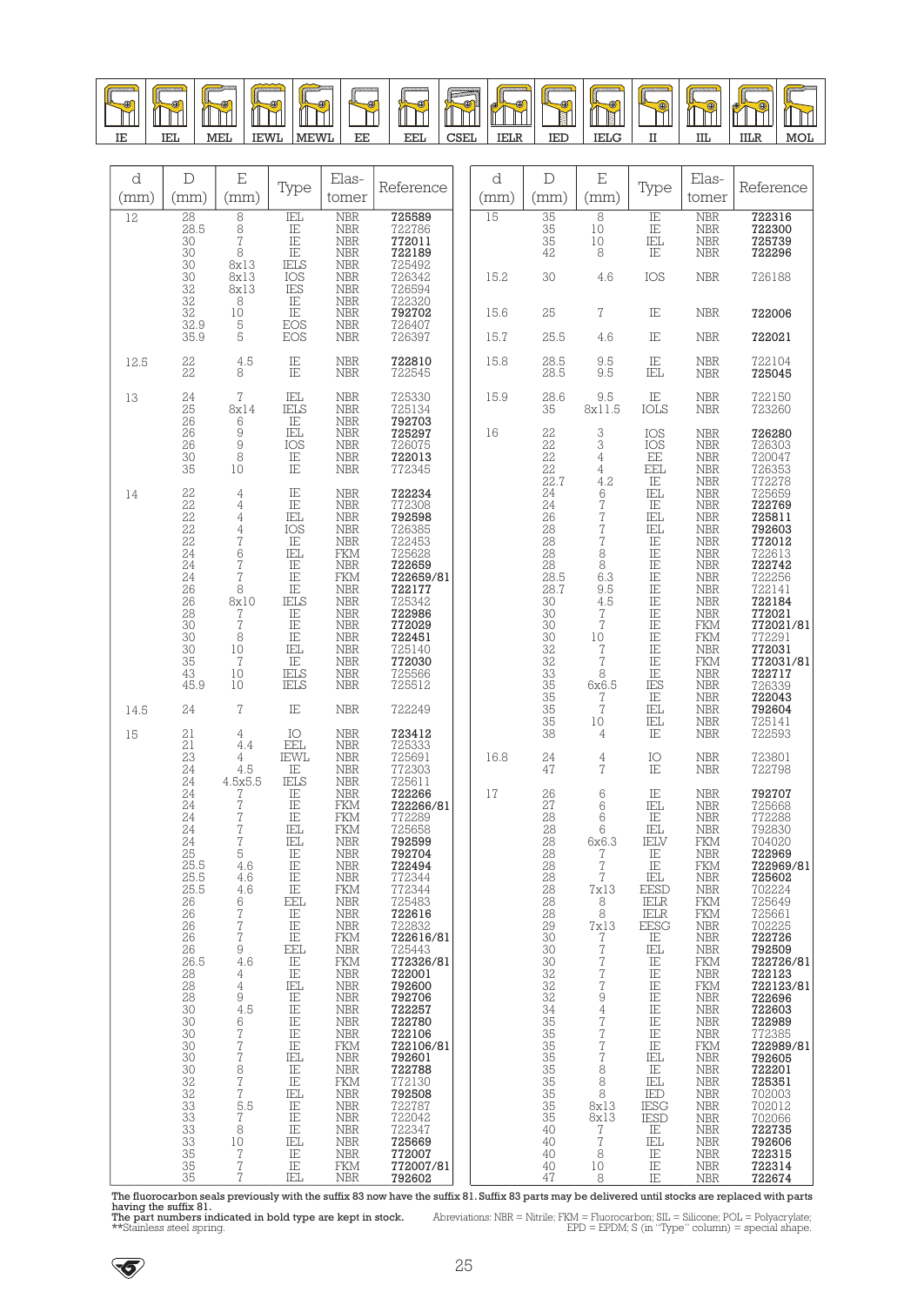## SEALS WITH NITRILE AND FLUOROCARBON ELASTOMER

| d<br>mm    | $\mathbb D$<br>mm                                                                                                                                                                        | $\boldsymbol{\mathrm{E}}$<br>mm                                                                                                                                                                                                                                                             | Type                                                                                                                                                                                                                                              | Elas-<br>tomer                                                                                                                                                                                                                                                                                                                        | Reference                                                                                                                                                                                                                                                                           | d<br>mm | $\mathbb D$<br>mm                                                                                                                                                              | E<br>mm                                                                                                                                                                                | Type                                                                                                                                                                                                                                                             | Elas-<br>tomer                                                                                                                                                                                                                                                                                                                                             | Reference                                                                                                                                                                                                                                                                        |
|------------|------------------------------------------------------------------------------------------------------------------------------------------------------------------------------------------|---------------------------------------------------------------------------------------------------------------------------------------------------------------------------------------------------------------------------------------------------------------------------------------------|---------------------------------------------------------------------------------------------------------------------------------------------------------------------------------------------------------------------------------------------------|---------------------------------------------------------------------------------------------------------------------------------------------------------------------------------------------------------------------------------------------------------------------------------------------------------------------------------------|-------------------------------------------------------------------------------------------------------------------------------------------------------------------------------------------------------------------------------------------------------------------------------------|---------|--------------------------------------------------------------------------------------------------------------------------------------------------------------------------------|----------------------------------------------------------------------------------------------------------------------------------------------------------------------------------------|------------------------------------------------------------------------------------------------------------------------------------------------------------------------------------------------------------------------------------------------------------------|------------------------------------------------------------------------------------------------------------------------------------------------------------------------------------------------------------------------------------------------------------------------------------------------------------------------------------------------------------|----------------------------------------------------------------------------------------------------------------------------------------------------------------------------------------------------------------------------------------------------------------------------------|
| 17.5       | 34                                                                                                                                                                                       | 8x15                                                                                                                                                                                                                                                                                        | <b>IESD</b>                                                                                                                                                                                                                                       | <b>NBR</b>                                                                                                                                                                                                                                                                                                                            | 702051                                                                                                                                                                                                                                                                              | 20      | 40                                                                                                                                                                             | $\sqrt{ }$                                                                                                                                                                             | <b>IES</b>                                                                                                                                                                                                                                                       | $\operatorname{NBR}$                                                                                                                                                                                                                                                                                                                                       | 726104                                                                                                                                                                                                                                                                           |
| 17.7       | 30                                                                                                                                                                                       | 5                                                                                                                                                                                                                                                                                           | IO                                                                                                                                                                                                                                                | <b>NBR</b>                                                                                                                                                                                                                                                                                                                            | 723264                                                                                                                                                                                                                                                                              |         | 40<br>40                                                                                                                                                                       | $\sqrt{7}$<br>8                                                                                                                                                                        | EES<br>$\rm IE$                                                                                                                                                                                                                                                  | $\operatorname{NBR}$<br>${\rm NBR}$                                                                                                                                                                                                                                                                                                                        | 726139<br><b>722226</b>                                                                                                                                                                                                                                                          |
| 17.9       | 35.5                                                                                                                                                                                     | 8.2                                                                                                                                                                                                                                                                                         | IEL                                                                                                                                                                                                                                               | <b>NBR</b>                                                                                                                                                                                                                                                                                                                            | 725652                                                                                                                                                                                                                                                                              |         | 40<br>40                                                                                                                                                                       | 8<br>10                                                                                                                                                                                | IEL<br>$\rm IE$                                                                                                                                                                                                                                                  | $\operatorname{NBR}$<br><b>NBR</b>                                                                                                                                                                                                                                                                                                                         | 725682                                                                                                                                                                                                                                                                           |
| 18         | 25<br>$\frac{26}{28}$<br>28<br>30<br>30<br>32<br>32<br>33<br>35<br>5<br>35<br>35<br>5<br>40<br>40<br>43<br>43                                                                            | 7<br>4.5<br>6<br>$\sqrt{7}$<br>557578780<br>$\sqrt{7}$<br>10<br>8.5<br>9.5                                                                                                                                                                                                                  | IE<br>IE<br>$\rm IE$<br>IEL<br><b>IELD</b><br>IOS<br>ΪĔ<br>$\rm IE$<br>$\frac{\overline{1}}{\overline{1}}$<br>$\rm IE$<br>$\frac{\overline{1}}{1E}$<br>ΪĒ<br>$\rm IE$<br>IEL<br>IE<br><b>IES</b>                                                  | <b>NBR</b><br><b>NBR</b><br><b>NBR</b><br><b>NBR</b><br><b>NBR</b><br><b>NBR</b><br><b>NBR</b><br><b>NBR</b><br><b>NBR</b><br><b>FKM</b><br><b>NBR</b><br>${\rm NBR}$<br><b>NBR</b><br><b>NBR</b><br><b>NBR</b><br><b>NBR</b><br><b>NBR</b><br><b>NBR</b>                                                                             | 722628<br>772389<br>722774<br>792607<br>702177<br>726302<br>722107<br>722663<br>722105<br>722105/81<br>722120<br>772102<br>722026<br>722252<br>772032<br>725142<br>722015<br>726140                                                                                                 |         | 40<br>42<br>$42\,$<br>43<br>45<br>$46\,$<br>46.4<br>46.4<br>46.5<br>$47\,$<br>$47\,$<br>$47\,$<br>$\substack{47 \\ 52}$<br>52<br>52<br>57<br>62                                | 10<br>6<br>$\overline{6}$<br>8.5<br>10<br>10<br>10<br>10<br>$\begin{array}{c} 10 \\ 7 \\ 7 \end{array}$<br>$\sqrt{ }$<br>10<br>10<br>10<br>$10\,$<br>6.5<br>6.5                        | <b>IELS</b><br>IE<br>IEL<br>$\scriptstyle\rm II$<br><b>IELS</b><br><b>EELS</b><br><b>EELS</b><br><b>EELS</b><br><b>IELS</b><br>$\frac{1}{15}$<br>IEL<br>$\rm IE$<br>$\rm I\!E$<br>IEL<br>IE<br>EES<br><b>IES</b>                                                 | $\operatorname{NBR}$<br><b>NBR</b><br>$\operatorname{NBR}$<br><b>NBR</b><br>$\operatorname{NBR}$<br><b>NBR</b><br><b>NBR</b><br>$\operatorname{NBR}$<br><b>NBR</b><br>$\operatorname{NBR}$<br><b>FKM</b><br><b>NBR</b><br><b>NBR</b><br><b>NBR</b><br><b>NBR</b><br>FKM<br>$\operatorname{NBR}$<br><b>NBR</b>                                              | 722119<br>725455<br>725455<br><b>792609</b><br>721250<br>725503<br>T25535<br>T25541<br>T25561<br>725328<br>722671<br>722671/81<br>792513<br>722083<br>722155<br>792610<br>772432/81<br>726963<br>726134                                                                          |
| 18.6       | 30                                                                                                                                                                                       | 4.7                                                                                                                                                                                                                                                                                         | IOS                                                                                                                                                                                                                                               | <b>NBR</b>                                                                                                                                                                                                                                                                                                                            | 726461                                                                                                                                                                                                                                                                              | 20.5    | 35                                                                                                                                                                             | 8x13                                                                                                                                                                                   | IEL                                                                                                                                                                                                                                                              | <b>NBR</b>                                                                                                                                                                                                                                                                                                                                                 | 725286                                                                                                                                                                                                                                                                           |
| 19         | 27                                                                                                                                                                                       | 6                                                                                                                                                                                                                                                                                           | $\rm IE$                                                                                                                                                                                                                                          | <b>NBR</b>                                                                                                                                                                                                                                                                                                                            | 722384                                                                                                                                                                                                                                                                              | 20.8    | 32                                                                                                                                                                             | 8                                                                                                                                                                                      | IE                                                                                                                                                                                                                                                               | <b>NBR</b>                                                                                                                                                                                                                                                                                                                                                 | 722419                                                                                                                                                                                                                                                                           |
|            | 27<br>30<br>34.9<br>36<br>40                                                                                                                                                             | 6<br>$\begin{array}{c} 7 \\ 6 \\ 8 \end{array}$                                                                                                                                                                                                                                             | $\rm IE$<br>IEL<br>IE<br>IE<br>$\rm IE$                                                                                                                                                                                                           | <b>NBR</b><br><b>NBR</b><br><b>NBR</b><br><b>NBR</b><br><b>NBR</b>                                                                                                                                                                                                                                                                    | 792708<br>725648<br>722143<br>722009<br>722346                                                                                                                                                                                                                                      | 21      | 31<br>31<br>31<br>35                                                                                                                                                           | 3.5x4.5<br>3.5x4.5<br>8<br>8                                                                                                                                                           | IES<br><b>IES</b><br>IE<br>IE                                                                                                                                                                                                                                    | <b>FKM</b><br><b>NBR</b><br><b>NBR</b><br><b>NBR</b>                                                                                                                                                                                                                                                                                                       | 726380<br>726309<br><b>722360</b><br>772121                                                                                                                                                                                                                                      |
|            | 43                                                                                                                                                                                       | $\frac{8}{8}$                                                                                                                                                                                                                                                                               | IEL                                                                                                                                                                                                                                               | <b>NBR</b>                                                                                                                                                                                                                                                                                                                            | 725681                                                                                                                                                                                                                                                                              | 21.9    | $47\,$                                                                                                                                                                         | 8                                                                                                                                                                                      | EED                                                                                                                                                                                                                                                              | <b>FKM</b>                                                                                                                                                                                                                                                                                                                                                 | 702356                                                                                                                                                                                                                                                                           |
| 19.3       | 30                                                                                                                                                                                       | 4.7                                                                                                                                                                                                                                                                                         | IOS                                                                                                                                                                                                                                               | <b>NBR</b>                                                                                                                                                                                                                                                                                                                            | 726462                                                                                                                                                                                                                                                                              | 22      | 32<br>$\overline{32}$                                                                                                                                                          | 4.6<br>4.6                                                                                                                                                                             | IEL<br>IOS                                                                                                                                                                                                                                                       | <b>NBR</b><br>$\operatorname{NBR}$                                                                                                                                                                                                                                                                                                                         | 725614                                                                                                                                                                                                                                                                           |
| 19.6       | 31.1                                                                                                                                                                                     | 8                                                                                                                                                                                                                                                                                           | IE                                                                                                                                                                                                                                                | <b>NBR</b>                                                                                                                                                                                                                                                                                                                            | 722244                                                                                                                                                                                                                                                                              |         | $\overline{32}$                                                                                                                                                                |                                                                                                                                                                                        | IE<br>$\rm IE$                                                                                                                                                                                                                                                   | <b>NBR</b><br>$\operatorname{NBR}$                                                                                                                                                                                                                                                                                                                         | 726017<br><b>722850</b><br>772310                                                                                                                                                                                                                                                |
| 19.8       | 38                                                                                                                                                                                       | 9.9                                                                                                                                                                                                                                                                                         | IE                                                                                                                                                                                                                                                | <b>NBR</b>                                                                                                                                                                                                                                                                                                                            | 722600                                                                                                                                                                                                                                                                              |         | $\begin{array}{c} 32 \\ 32 \end{array}$<br>32                                                                                                                                  |                                                                                                                                                                                        | IE<br>$\rm IE$                                                                                                                                                                                                                                                   | <b>FKM</b><br>$\operatorname{NBR}$                                                                                                                                                                                                                                                                                                                         | 722850/81<br>772123                                                                                                                                                                                                                                                              |
| 19.9<br>20 | 28<br>28<br>28<br>30<br>30<br>30<br>$\frac{30}{30}$<br>30<br>30<br>30<br>30<br>30<br>30<br>$31\,$<br>32<br>$32$<br>$32$<br>$33$<br>33<br>33.2<br>35<br>35<br>$\frac{35}{35}$<br>35<br>35 | 5<br>$\,4\,$<br>$\sqrt{ }$<br>3<br>4.5<br>4.6<br>4.7<br>4.7<br>5<br>5<br>$\sqrt{2}$<br>7<br>$\sqrt{ }$<br>$\overline{7}$<br>8<br>$\sqrt{7}$<br>$\sqrt{ }$<br>$\sqrt{7}$<br>$\begin{array}{c} 8 \\ 8 \end{array}$<br>8<br>6<br>$\sqrt{ }$<br>$\begin{array}{c} 7 \\ 7 \\ 8 \end{array}$<br>8 | <b>IEW</b><br>IE<br>$\rm I\!E$<br>IO<br><b>IES</b><br>IOS<br>IE<br>IE<br>IEL<br>IEL<br>IE<br>IE<br>IEL<br>IEL<br><b>IEWLD</b><br>IE<br>$\rm IE$<br>IEL<br>IE<br><b>IEWLG</b><br><b>EOS</b><br>IO<br>IĖ<br>IE<br>IEL<br>IE<br>$\scriptstyle\rm II$ | <b>NBR</b><br><b>NBR</b><br><b>NBR</b><br><b>NBR</b><br><b>NBR</b><br><b>NBR</b><br><b>NBR</b><br><b>NBR</b><br><b>NBR</b><br>NBR<br>NBR<br>FKM<br><b>NBR</b><br><b>FKM</b><br>FKM<br><b>NBR</b><br>FKM<br><b>NBR</b><br><b>NBR</b><br>FKM<br><b>NBR</b><br><b>NBR</b><br><b>NBR</b><br>FKM<br><b>NBR</b><br><b>NBR</b><br><b>NBR</b> | 772408<br>792709<br>722133<br>723551<br>726304<br>726187<br>722342<br>722146<br>725349<br>792608<br>722258<br>722258/81<br>792510<br>725660<br>702416<br>722479<br>722479/81<br>725280<br>722002<br>702415<br>726155<br>723626<br>722952<br>722952/81<br>792511<br>722506<br>721220 |         | 32<br>33<br>35<br>35<br>35<br>35<br>35<br>$35$<br>$35$<br>$35$<br>35<br>38<br>40<br>40<br>40<br>40<br>40<br>40<br>40<br>40<br>40<br>40<br>40<br>43<br>45<br>45<br>$47\,$<br>47 | $77777557788$<br>10<br>8<br>$\sqrt{2}$<br>7<br>$\sqrt{2}$<br>$\overline{7}$<br>$\sqrt{ }$<br>8<br>$\,8\,$<br>8<br>8<br>8x10<br>13x15.5<br>8<br>$\sqrt{2}$<br>8<br>$\overline{7}$<br>10 | $\stackrel{\rm IE}{\rm IE}$<br>IE<br>IEL<br>$_{\rm IE}$<br>IEL<br>$_{\rm II}$<br>$\rm IE$<br>IEL<br>IE<br>$\rm IE$<br>IE<br>IE<br>IE<br>IEL<br>$\scriptstyle\rm II$<br>$\rm IE$<br>IE<br>IEL<br>П<br><b>IELS</b><br>IES<br>IE<br><b>IEWLG</b><br>IOS<br>IE<br>IE | <b>NBR</b><br><b>NBR</b><br><b>NBR</b><br><b>NBR</b><br><b>FKM</b><br><b>NBR</b><br><b>NBR</b><br><b>NBR</b><br><b>NBR</b><br><b>NBR</b><br><b>NBR</b><br><b>FKM</b><br>FKM<br>FKM<br><b>NBR</b><br><b>NBR</b><br><b>NBR</b><br>FKM<br><b>NBR</b><br><b>NBR</b><br><b>NBR</b><br><b>NBR</b><br><b>NBR</b><br>FKM<br><b>NBR</b><br><b>NBR</b><br><b>NBR</b> | 792514<br>792710<br>722732<br>792611<br>722727<br>792515<br>721676<br>722675<br>725027<br>722285<br>792500<br>772179<br>772338/81<br>772366<br>725438<br>721404<br>722519<br>722519/81<br>725421<br>721165<br>725191<br>726142<br>722699<br>702623<br>726168<br>772033<br>792711 |
|            | 35<br>35                                                                                                                                                                                 | 10<br>10                                                                                                                                                                                                                                                                                    | $\rm I\!E$<br>П                                                                                                                                                                                                                                   | <b>NBR</b><br><b>NBR</b>                                                                                                                                                                                                                                                                                                              | 722521<br>721182                                                                                                                                                                                                                                                                    | 22.2    | 38.2                                                                                                                                                                           | 9.7                                                                                                                                                                                    | IE                                                                                                                                                                                                                                                               | NBR                                                                                                                                                                                                                                                                                                                                                        | 722920                                                                                                                                                                                                                                                                           |
|            | 36.5<br>$\begin{array}{c} 37 \\ 38 \end{array}$<br>38<br>38                                                                                                                              | 8x15<br>$^8_6$<br>8<br>8                                                                                                                                                                                                                                                                    | <b>IESPD</b><br>IE<br>IE<br>IE<br>IEL                                                                                                                                                                                                             | <b>NBR</b><br><b>NBR</b><br><b>NBR</b><br><b>NBR</b><br><b>NBR</b>                                                                                                                                                                                                                                                                    | 702254<br>722789<br>722773<br>722163<br>725476                                                                                                                                                                                                                                      | 23      | 33<br>36<br>38.5<br>40                                                                                                                                                         | 4.8<br>6.5<br>8<br>10                                                                                                                                                                  | IOS<br>EED<br>П<br>IE                                                                                                                                                                                                                                            | <b>NBR</b><br>FKM<br><b>NBR</b><br><b>NBR</b>                                                                                                                                                                                                                                                                                                              | 726143<br>732373<br>721173<br>792712                                                                                                                                                                                                                                             |
|            | 40<br>40                                                                                                                                                                                 | 6x10<br>7                                                                                                                                                                                                                                                                                   | <b>IELS</b><br>IE                                                                                                                                                                                                                                 | <b>NBR</b><br><b>NBR</b>                                                                                                                                                                                                                                                                                                              | 725120<br>722642                                                                                                                                                                                                                                                                    | 23.5    | 29.5                                                                                                                                                                           | 3.3                                                                                                                                                                                    | IO                                                                                                                                                                                                                                                               | NBR                                                                                                                                                                                                                                                                                                                                                        | 723283                                                                                                                                                                                                                                                                           |
|            | 40<br>40<br>40                                                                                                                                                                           | $\frac{7}{7}$<br>7                                                                                                                                                                                                                                                                          | IE<br>IE<br>IEL                                                                                                                                                                                                                                   | <b>NBR</b><br><b>FKM</b><br><b>NBR</b>                                                                                                                                                                                                                                                                                                | 772185<br>722642/81<br>792512                                                                                                                                                                                                                                                       | 24      | 30<br>30<br>34.4                                                                                                                                                               | 4<br>5.4<br>5                                                                                                                                                                          | IOS<br><b>IOLS</b><br>IES                                                                                                                                                                                                                                        | <b>NBR</b><br><b>NBR</b><br><b>NBR</b>                                                                                                                                                                                                                                                                                                                     | 726050<br>726288<br>726079                                                                                                                                                                                                                                                       |

#### New! **CSEL Seals**

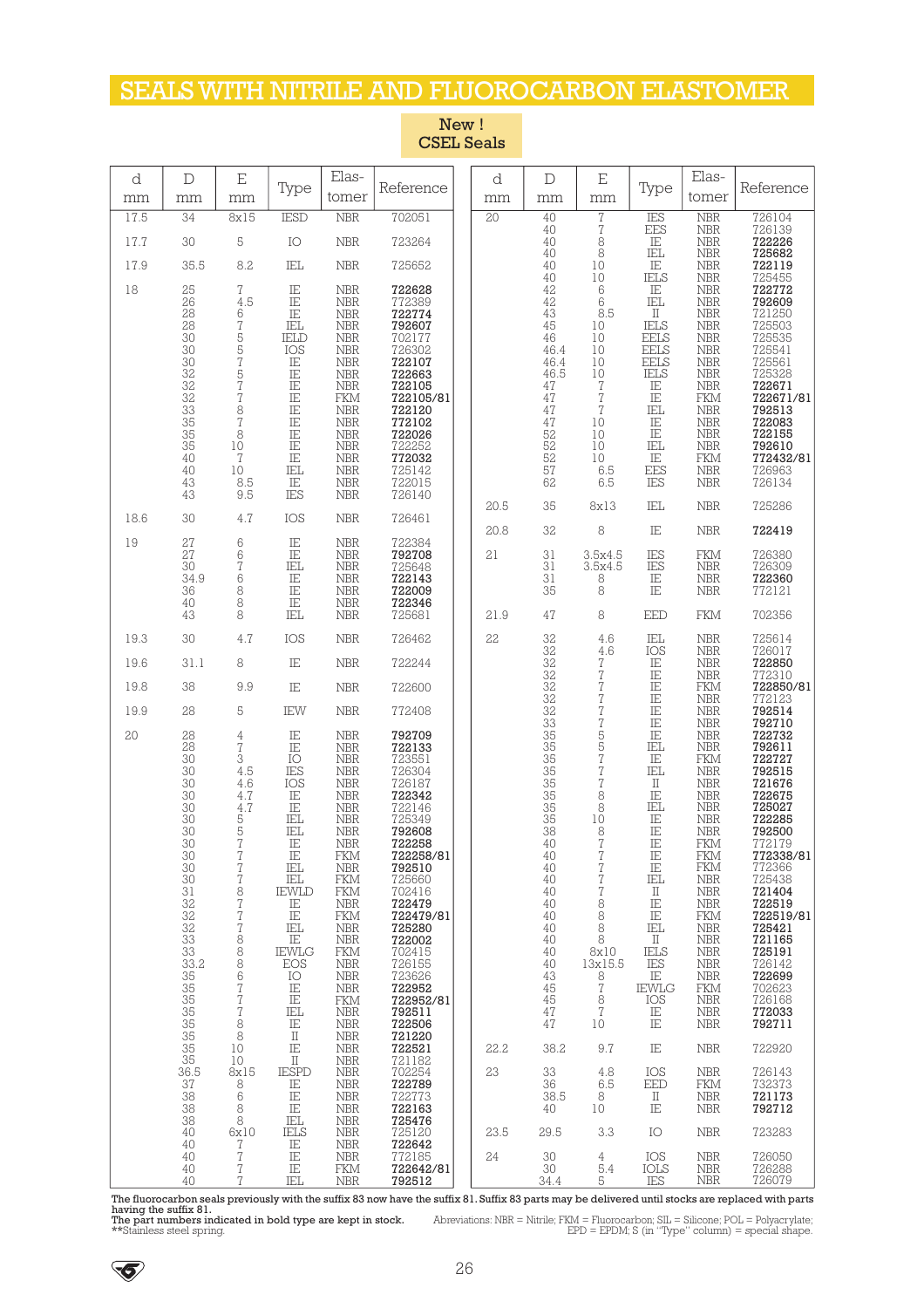

| d    | $\mathbb D$                                                                                                                                                                                                | E                                                                                                                                                                                                                                                                                    |                                                                                                                                                                                                                                                                                                              | Elas-                                                                                                                                                                                                                                                                                                                                                                                                                                                                                                                                  | Reference                                                                                                                                                                                                                                                                                                                                                    | d          | $\mathbb D$                                                                                                                                                                                                  | $\mathbf E$                                                                                                                                                                  |                                                                                                                                                                                                                                                                                                                                                                                                                                                                                                           | Elas-                                                                                                                                                                                                                                                                                                                                                                                                                                                                                                                            |                                                                                                                                                                                                                                                                                                                                                                                      |
|------|------------------------------------------------------------------------------------------------------------------------------------------------------------------------------------------------------------|--------------------------------------------------------------------------------------------------------------------------------------------------------------------------------------------------------------------------------------------------------------------------------------|--------------------------------------------------------------------------------------------------------------------------------------------------------------------------------------------------------------------------------------------------------------------------------------------------------------|----------------------------------------------------------------------------------------------------------------------------------------------------------------------------------------------------------------------------------------------------------------------------------------------------------------------------------------------------------------------------------------------------------------------------------------------------------------------------------------------------------------------------------------|--------------------------------------------------------------------------------------------------------------------------------------------------------------------------------------------------------------------------------------------------------------------------------------------------------------------------------------------------------------|------------|--------------------------------------------------------------------------------------------------------------------------------------------------------------------------------------------------------------|------------------------------------------------------------------------------------------------------------------------------------------------------------------------------|-----------------------------------------------------------------------------------------------------------------------------------------------------------------------------------------------------------------------------------------------------------------------------------------------------------------------------------------------------------------------------------------------------------------------------------------------------------------------------------------------------------|----------------------------------------------------------------------------------------------------------------------------------------------------------------------------------------------------------------------------------------------------------------------------------------------------------------------------------------------------------------------------------------------------------------------------------------------------------------------------------------------------------------------------------|--------------------------------------------------------------------------------------------------------------------------------------------------------------------------------------------------------------------------------------------------------------------------------------------------------------------------------------------------------------------------------------|
| mm   | mm                                                                                                                                                                                                         | mm                                                                                                                                                                                                                                                                                   | Type                                                                                                                                                                                                                                                                                                         | tomer                                                                                                                                                                                                                                                                                                                                                                                                                                                                                                                                  |                                                                                                                                                                                                                                                                                                                                                              | mm         | mm                                                                                                                                                                                                           | mm                                                                                                                                                                           | Type                                                                                                                                                                                                                                                                                                                                                                                                                                                                                                      | tomer                                                                                                                                                                                                                                                                                                                                                                                                                                                                                                                            | Reference                                                                                                                                                                                                                                                                                                                                                                            |
| 24   | 34.6<br>$\begin{array}{c} 35 \\ 35 \end{array}$<br>36<br>36<br>$\overline{37}$<br>$37\,$<br>$38.5$<br>$38.5$<br>38.5<br>40<br>$\frac{40}{42}$<br>46                                                        | 14.3x19.5<br>$\begin{array}{c} 7 \\ 7 \\ 7 \end{array}$<br>8x12<br>$\sqrt{ }$<br>$\begin{array}{c}\n7 \\ 7 \\ 10 \\ \end{array}$<br>$\begin{array}{c} 10 \\ 7 \\ 8 \\ 8 \\ 10 \\ 7 \\ 7 \end{array}$                                                                                 | <b>EES</b><br>$\stackrel{\rm IE}{\rm IEL}$<br>$_{\rm IE}$<br><b>IESD</b><br>IE<br>$\rm IE$<br>$\overline{\text{III}}$<br>IE<br>IED<br>$\stackrel{\rm IE}{\rm IEL}$<br>IE                                                                                                                                     | NBR<br>$\operatorname{NBR}$<br>$\operatorname{NBR}$<br>$\operatorname{NBR}$<br>$\operatorname{NBR}$<br>NBR<br>FKM<br>$\operatorname{NBR}$<br>$\operatorname{NBR}$<br>$\operatorname{NBR}$<br>$\operatorname{NBR}$<br>NBR<br>NBR<br>NBR<br><b>NBR</b>                                                                                                                                                                                                                                                                                   | 726472<br>772034<br>792612<br>772328<br>702028<br>722909<br>722909/81<br>724028<br>722227<br>702005<br>725406<br>792713<br>722028                                                                                                                                                                                                                            | 25         | $47\,$<br>$\frac{47}{47}$<br>47<br>49<br>50<br>52<br>52<br>52<br>52<br>52<br>52<br>62                                                                                                                        | $\sqrt{2}$<br>$\frac{7}{10}$<br>13.5<br>$\begin{array}{c} 10 \\ 10 \\ 7 \\ 7 \\ 7 \\ 8 \\ 10 \\ 10 \\ \end{array}$                                                           | IEL<br>$\frac{\text{II}}{\text{IE}}$<br><b>IELS</b><br>$\rm IE$<br>ΪĒ<br>$\rm IE$<br>IEL<br>IEL<br>$_{\rm IE}$<br>IEL<br>$\rm IE$<br>IE                                                                                                                                                                                                                                                                                                                                                                   | NBR<br><b>NBR</b><br>${\rm NBR}$<br><b>NBR</b><br><b>NBR</b><br>$\begin{array}{c} \text{NBR} \\ \text{NBR} \\ \text{NBR} \end{array}$<br>$\operatorname{NBR}$<br><b>NBR</b><br><b>FKM</b><br><b>NBR</b><br>NBR<br>NBR<br>NBR                                                                                                                                                                                                                                                                                                     | 792517<br>721353<br>722524<br>725400<br>722117<br><b>722260</b><br>722910<br>792518<br>792616<br>722910/81<br>725037<br>792719<br>792720                                                                                                                                                                                                                                             |
|      | $47\,$<br>$47\,$<br>$47\,$<br>50<br>50.5                                                                                                                                                                   | 10<br>10<br>$1\,1$                                                                                                                                                                                                                                                                   | ie<br>IE<br>IE<br>IE<br>$\frac{\overline{1}}{\overline{1}}$<br>$\rm{II}$                                                                                                                                                                                                                                     | $\operatorname{NBR}$<br><b>FKM</b><br>$\operatorname{NBR}$<br><b>NBR</b><br><b>NBR</b>                                                                                                                                                                                                                                                                                                                                                                                                                                                 | 722977<br>772367<br>722176<br>792714                                                                                                                                                                                                                                                                                                                         | 25.4<br>26 | 41.2<br>42.9<br>44.4                                                                                                                                                                                         | $\begin{array}{c} 11 \\ 5 \\ 5 \end{array}$                                                                                                                                  | $\rm II$<br>$\rm IE$<br>$\rm IE$<br>$\rm I\!E$                                                                                                                                                                                                                                                                                                                                                                                                                                                            | $\frac{\text{NBR}}{\text{NBR}}$<br>$\ensuremath{\mathsf{NBR}}$                                                                                                                                                                                                                                                                                                                                                                                                                                                                   | 721657<br>772220<br>722094                                                                                                                                                                                                                                                                                                                                                           |
| 24.5 | 40<br>42                                                                                                                                                                                                   | 8.4<br>6                                                                                                                                                                                                                                                                             | <b>IEWD</b><br>IED                                                                                                                                                                                                                                                                                           | <b>FKM</b><br><b>FKM</b>                                                                                                                                                                                                                                                                                                                                                                                                                                                                                                               | 721151<br>702565<br>702598                                                                                                                                                                                                                                                                                                                                   |            | 36<br>37<br>37<br>$\overline{42}$<br>42                                                                                                                                                                      | 77788878                                                                                                                                                                     | $\stackrel{\rm IE}{\rm IE}$<br>$\rm IE$<br>IEL                                                                                                                                                                                                                                                                                                                                                                                                                                                            | $\frac{\text{NBR}}{\text{NBR}}$<br><b>FKM</b><br>$\operatorname{NBR}$<br>${\rm NBR}$                                                                                                                                                                                                                                                                                                                                                                                                                                             | 792721<br>722990<br>722990/81<br>722411                                                                                                                                                                                                                                                                                                                                              |
| 24.7 | $\frac{35}{40}$<br>40                                                                                                                                                                                      | 4.8<br>$\overline{\mathcal{I}}$<br>$\sqrt{ }$                                                                                                                                                                                                                                        | IOS<br>IEL<br>$\;$ II                                                                                                                                                                                                                                                                                        | $\frac{\text{NBR}}{\text{NBR}}$<br><b>NBR</b>                                                                                                                                                                                                                                                                                                                                                                                                                                                                                          | 726313<br>725205<br>721009                                                                                                                                                                                                                                                                                                                                   |            | $^{42}_{47}$<br>52                                                                                                                                                                                           |                                                                                                                                                                              | $\begin{tabular}{l} \multicolumn{2}{l}{\textbf{I}} & \multicolumn{2}{l}{\textbf{I}} & \multicolumn{2}{l}{\textbf{II}} \\ \multicolumn{2}{l}{\textbf{II}} & \multicolumn{2}{l}{\textbf{II}} & \multicolumn{2}{l}{\textbf{II}} \\ \multicolumn{2}{l}{\textbf{II}} & \multicolumn{2}{l}{\textbf{II}} & \multicolumn{2}{l}{\textbf{II}} \\ \multicolumn{2}{l}{\textbf{II}} & \multicolumn{2}{l}{\textbf{II}} & \multicolumn{2}{l}{\textbf{II}} \\ \multicolumn{2}{l}{\textbf{II}} & \multicolumn$<br>$\rm IE$ | FKM<br>NBR<br><b>NBR</b>                                                                                                                                                                                                                                                                                                                                                                                                                                                                                                         | 725080<br>702554<br><b>772037</b><br>792722                                                                                                                                                                                                                                                                                                                                          |
| 24.8 | 42                                                                                                                                                                                                         | 8                                                                                                                                                                                                                                                                                    | IE                                                                                                                                                                                                                                                                                                           | $\operatorname{NBR}$                                                                                                                                                                                                                                                                                                                                                                                                                                                                                                                   | 722584                                                                                                                                                                                                                                                                                                                                                       | 26.7       | 46.5<br>46.5                                                                                                                                                                                                 | 11.3<br>11.3                                                                                                                                                                 | $\rm IE$<br>$\rm II$                                                                                                                                                                                                                                                                                                                                                                                                                                                                                      | $\operatorname{NBR}$<br>$\operatorname{NBR}$                                                                                                                                                                                                                                                                                                                                                                                                                                                                                     | 722757<br>721172                                                                                                                                                                                                                                                                                                                                                                     |
| 24.9 | 40                                                                                                                                                                                                         | 8                                                                                                                                                                                                                                                                                    | <b>IELD</b>                                                                                                                                                                                                                                                                                                  | $\operatorname{NBR}$                                                                                                                                                                                                                                                                                                                                                                                                                                                                                                                   | 702231                                                                                                                                                                                                                                                                                                                                                       | 27         | 37                                                                                                                                                                                                           | $\sqrt{ }$                                                                                                                                                                   | IE                                                                                                                                                                                                                                                                                                                                                                                                                                                                                                        | <b>NBR</b>                                                                                                                                                                                                                                                                                                                                                                                                                                                                                                                       | 722171                                                                                                                                                                                                                                                                                                                                                                               |
| 25   |                                                                                                                                                                                                            | 75567777577                                                                                                                                                                                                                                                                          | IE<br>$\frac{\overline{1}}{\overline{1}}$<br>$\rm IE$<br>$\frac{\overline{1}}{\overline{1}}$                                                                                                                                                                                                                 | <b>NBR</b><br>NBR<br>FKM<br>$\operatorname{NBR}$<br>NBR<br><b>FKM</b>                                                                                                                                                                                                                                                                                                                                                                                                                                                                  | 722132<br>722401<br>722702<br><b>722771</b><br>722670<br>722670/81                                                                                                                                                                                                                                                                                           |            | 42<br>$\substack{42 \\ 45}$<br>47<br>47<br>47                                                                                                                                                                | 10<br>10x13<br>6788                                                                                                                                                          | IEL<br>IED<br>$\rm I\!E$<br>$\rm IE$<br>$\frac{\overline{\text{IE}}}{\text{II}}$                                                                                                                                                                                                                                                                                                                                                                                                                          | $\operatorname{NBR}$<br><b>NBR</b><br><b>NBR</b><br>$\operatorname{NBR}$<br>NBR<br>NBR<br>NBR                                                                                                                                                                                                                                                                                                                                                                                                                                    | 725733<br>702014<br>722790<br>722797<br><b>722509</b><br>723104                                                                                                                                                                                                                                                                                                                      |
|      |                                                                                                                                                                                                            |                                                                                                                                                                                                                                                                                      | IEL<br>IEL<br>IEL<br><b>IELR</b>                                                                                                                                                                                                                                                                             | <b>NBR</b><br>$\operatorname{NBR}$<br><b>NBR</b><br><b>NBR</b>                                                                                                                                                                                                                                                                                                                                                                                                                                                                         | 725301<br>725638<br>792613<br>725703                                                                                                                                                                                                                                                                                                                         | 27.5       | 34<br>35                                                                                                                                                                                                     | $\overline{4}$<br>4                                                                                                                                                          | IO<br>IO                                                                                                                                                                                                                                                                                                                                                                                                                                                                                                  | <b>NBR</b><br><b>NBR</b>                                                                                                                                                                                                                                                                                                                                                                                                                                                                                                         | 723800<br>723277                                                                                                                                                                                                                                                                                                                                                                     |
|      | 36<br>37<br>38<br>$\frac{38}{38.3}$<br>$40\,$<br>40<br>40<br>40<br>40<br>40<br>40<br>40<br>40<br>40<br>42<br>42<br>$\overline{42}$<br>42<br>$42\,$<br>42<br>42<br>$42\,$<br>42<br>42<br>$43\,$<br>43<br>45 | $10 \over 10.5$<br>$\begin{array}{c} 7 \\ 8 \\ 8 \\ 10 \\ 6 \\ 7 \end{array}$<br>$\frac{7}{10}$<br>$\,6$<br>$\sqrt{2}$<br>$\frac{7}{7}$<br>8<br>8<br>8<br>$\,8\,$<br>10<br>5x75<br>7.5<br>7<br>$\sqrt{7}$<br>$\sqrt{2}$<br>8<br>8<br>8<br>8<br>10<br>10.3x11<br>7<br>8<br>$\sqrt{2}$ | <b>IELR</b><br>IE<br><b>IEDP</b><br>$\rm IE$<br>IOS<br>OOS<br>IE<br>IE<br>$_{\rm IE}$<br>IEL<br>$\rm IE$<br>IE<br>IE<br>IE<br>IEL<br>IE<br>IE<br>IEL<br>$\scriptstyle\rm II$<br>IE<br><b>IELS</b><br>$\rm IE$<br>IE<br>IEL<br><b>IEWLD</b><br>IE<br>IE<br>IEL<br>IED<br>IEL<br><b>IELS</b><br>IE<br>IE<br>IE | <b>FKM</b><br><b>NBR</b><br>$\operatorname{NBR}$<br>$\operatorname{NBR}$<br>$\operatorname{NBR}$<br><b>NBR</b><br><b>NBR</b><br>$\frac{\text{NBR}}{\text{NBR}}$<br>$\operatorname{NBR}$<br><b>NBR</b><br><b>NBR</b><br><b>NBR</b><br>FKM<br>$\operatorname{NBR}$<br><b>NBR</b><br>FKM<br><b>NBR</b><br><b>NBR</b><br><b>NBR</b><br><b>NBR</b><br><b>NBR</b><br><b>NBR</b><br><b>NBR</b><br>FKM<br><b>NBR</b><br><b>FKM</b><br><b>NBR</b><br><b>FKM</b><br><b>NBR</b><br><b>NBR</b><br>$\operatorname{NBR}$<br><b>NBR</b><br><b>NBR</b> | 725705<br>722161<br>702275<br>792715<br>726123<br>727034<br>722588<br>792716<br>722259<br>792614<br>722147<br>722761<br>722799<br>722799/81<br>725767<br>722508/81<br>722505/81<br>725067<br>721174<br>792717<br>725650<br>722439<br>772201<br>792615<br>702621<br>722517<br>722517/81<br>725621<br>702410<br>792501<br>725466<br>722091<br>722683<br>722310 | 28         | 36<br>36<br>37<br>38<br>38<br>38<br>40<br>$40^{\circ}$<br>40<br>40<br>40<br>42<br>43<br>43<br>43<br>45<br>45<br>45<br>45<br>47<br>47<br>47<br>47<br>47<br>47<br>47<br>50<br>52<br>52<br>52<br>52<br>52<br>65 | 88777777777<br>8<br>8<br>10<br>10<br>8<br>8<br>$\,8\,$<br>11.5<br>7<br>$\sqrt{7}$<br>$\sqrt{7}$<br>10<br>10<br>10<br>10<br>10<br>$\sqrt{7}$<br>10<br>10<br>10<br>10x11<br>10 | IE<br>IEL<br><b>IEWL</b><br>$\rm IE$<br>ΙĒ<br><b>IEWG</b><br>IE<br>IE<br>$\overline{IE}$<br>$\operatorname{IEL}$<br><b>IEWD</b><br>$\rm I\!E$<br>$_{\rm II}$<br>IE<br>IEL<br>$\rm IE$<br>$_{\rm IE}$<br>IEL<br><b>EESF</b><br>IE<br>IED<br>IEL<br>IE<br>IEL<br>П<br>Ш<br>$_{\rm IE}$<br>$_{\rm IE}$<br>IEL<br>П<br>IOS<br>IELS<br>IE                                                                                                                                                                      | $\begin{array}{c} \text{NBR} \\ \text{NBR} \end{array}$<br>$\operatorname{NBR}$<br><b>NBR</b><br><b>NBR</b><br><b>FKM</b><br>NBR<br>NBR<br>NBR<br><b>FKM</b><br>$\operatorname{NBR}$<br>$\ensuremath{\mathsf{NBR}}$<br><b>NBR</b><br><b>NBR</b><br><b>NBR</b><br><b>NBR</b><br><b>NBR</b><br>FKM<br><b>NBR</b><br><b>NBR</b><br><b>NBR</b><br><b>NBR</b><br><b>NBR</b><br><b>NBR</b><br><b>NBR</b><br><b>NBR</b><br><b>NBR</b><br><b>NBR</b><br><b>NBR</b><br><b>NBR</b><br><b>NBR</b><br><b>NBR</b><br><b>NBR</b><br><b>NBR</b> | 722031<br><b>792617</b><br>725685<br>772164<br><b>792723</b><br>702549<br><b>722212</b><br>772312<br>702010<br>722212/81<br><b>792519</b><br>702497<br>722193<br>721456<br>792724<br>725131<br>722967<br>722967/81<br>792618<br>726348<br>722911<br>702257<br>792619<br>722490<br>725606<br>721194<br>724229<br>792725<br>772038<br>79281901<br>721222<br>726323<br>725377<br>772286 |
|      | 45<br>45                                                                                                                                                                                                   | 11<br>11                                                                                                                                                                                                                                                                             | IE<br>П                                                                                                                                                                                                                                                                                                      | <b>NBR</b><br><b>NBR</b>                                                                                                                                                                                                                                                                                                                                                                                                                                                                                                               | 722866<br>721898                                                                                                                                                                                                                                                                                                                                             | 28.5       | 45                                                                                                                                                                                                           | 8.5                                                                                                                                                                          | $\rm I\!E$                                                                                                                                                                                                                                                                                                                                                                                                                                                                                                | <b>NBR</b>                                                                                                                                                                                                                                                                                                                                                                                                                                                                                                                       | 725062                                                                                                                                                                                                                                                                                                                                                                               |
|      | 46<br>46<br>47                                                                                                                                                                                             | 7<br>$\overline{7}.5$<br>7                                                                                                                                                                                                                                                           | IE<br>$_{\rm II}$<br>IE                                                                                                                                                                                                                                                                                      | <b>NBR</b><br><b>NBR</b><br><b>NBR</b>                                                                                                                                                                                                                                                                                                                                                                                                                                                                                                 | 792718<br>721153<br>722523                                                                                                                                                                                                                                                                                                                                   | 28.6       | 38.1<br>39.6                                                                                                                                                                                                 | 6.3<br>4.7                                                                                                                                                                   | IE<br>IOS                                                                                                                                                                                                                                                                                                                                                                                                                                                                                                 | <b>NBR</b><br><b>NBR</b>                                                                                                                                                                                                                                                                                                                                                                                                                                                                                                         | 722305<br>726311                                                                                                                                                                                                                                                                                                                                                                     |
|      | 47                                                                                                                                                                                                         | $\sqrt{ }$                                                                                                                                                                                                                                                                           | IE                                                                                                                                                                                                                                                                                                           | FKM                                                                                                                                                                                                                                                                                                                                                                                                                                                                                                                                    | 772339/81                                                                                                                                                                                                                                                                                                                                                    | 28.8       | 46.5                                                                                                                                                                                                         | 11.2                                                                                                                                                                         | $_{\rm IE}$                                                                                                                                                                                                                                                                                                                                                                                                                                                                                               | <b>NBR</b>                                                                                                                                                                                                                                                                                                                                                                                                                                                                                                                       | 722959                                                                                                                                                                                                                                                                                                                                                                               |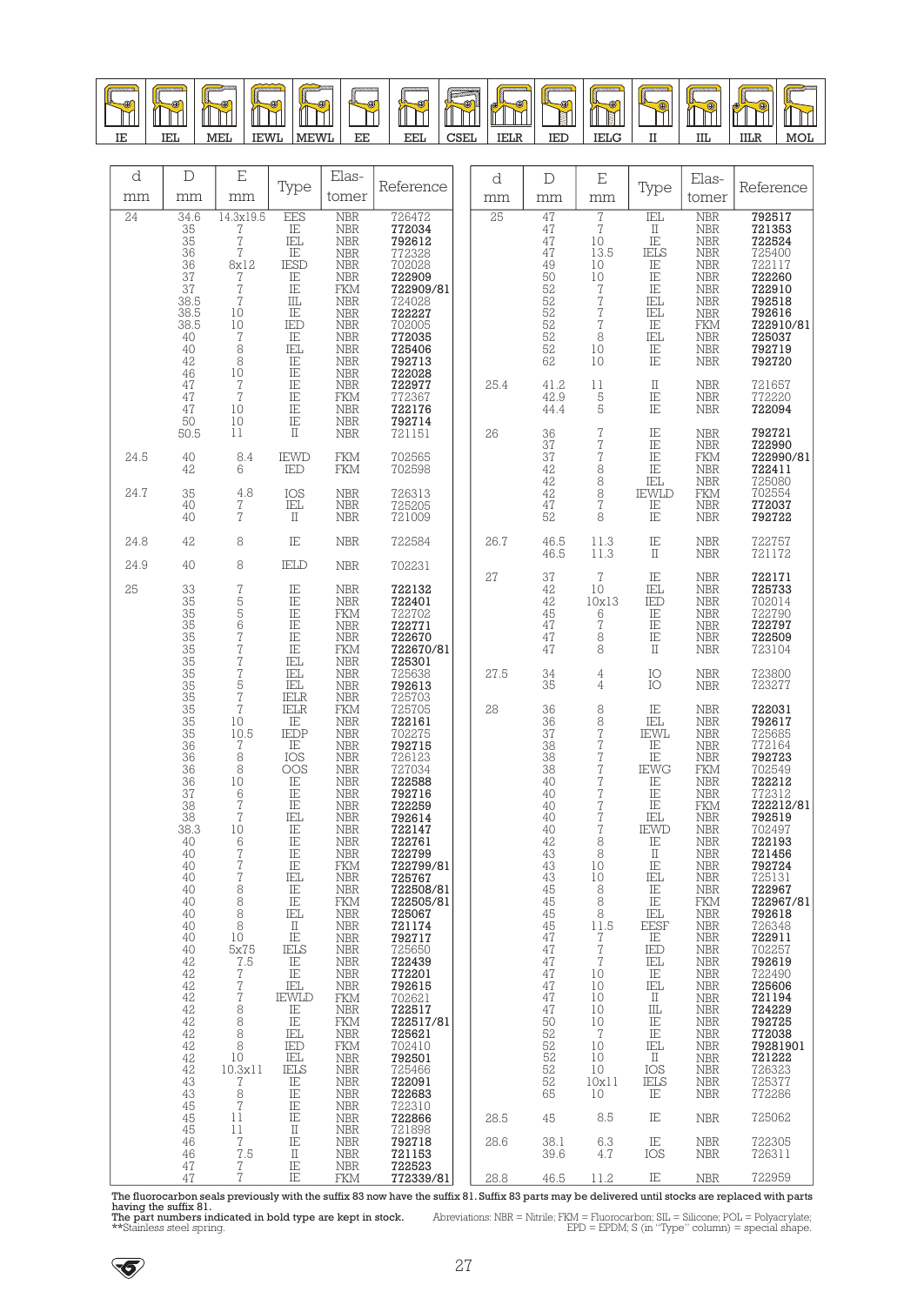## SEALS WITH NITRILE AND FLUOROCARBON ELASTOMER

| d<br>mm | $\mathbb D$<br>mm                                                                                                                                                                                        | $\boldsymbol{\mathrm{E}}$<br>mm                                                                                                                                                                                                                       | Type                                                                                                                                                                                                                                                                             | Elas-<br>tomer                                                                                                                                                                                                                                                                                                                                                                                                                                                             | Reference                                                                                                                                                                                                                                                                                                                                                 | d<br>mm | $\mathbb D$<br>mm                                                                                                                                                                                  | E<br>mm                                                                                                                                                                                                                                                                                                     | Type                                                                                                                                                                                                                                                                          | Elas-<br>tomer                                                                                                                                                                                                                                                                                                                                                                                                                                               | Reference                                                                                                                                                                                                                                                                                                                                         |
|---------|----------------------------------------------------------------------------------------------------------------------------------------------------------------------------------------------------------|-------------------------------------------------------------------------------------------------------------------------------------------------------------------------------------------------------------------------------------------------------|----------------------------------------------------------------------------------------------------------------------------------------------------------------------------------------------------------------------------------------------------------------------------------|----------------------------------------------------------------------------------------------------------------------------------------------------------------------------------------------------------------------------------------------------------------------------------------------------------------------------------------------------------------------------------------------------------------------------------------------------------------------------|-----------------------------------------------------------------------------------------------------------------------------------------------------------------------------------------------------------------------------------------------------------------------------------------------------------------------------------------------------------|---------|----------------------------------------------------------------------------------------------------------------------------------------------------------------------------------------------------|-------------------------------------------------------------------------------------------------------------------------------------------------------------------------------------------------------------------------------------------------------------------------------------------------------------|-------------------------------------------------------------------------------------------------------------------------------------------------------------------------------------------------------------------------------------------------------------------------------|--------------------------------------------------------------------------------------------------------------------------------------------------------------------------------------------------------------------------------------------------------------------------------------------------------------------------------------------------------------------------------------------------------------------------------------------------------------|---------------------------------------------------------------------------------------------------------------------------------------------------------------------------------------------------------------------------------------------------------------------------------------------------------------------------------------------------|
| 28.8    | 46.5<br>46.5                                                                                                                                                                                             | 11.2<br>11.2                                                                                                                                                                                                                                          | $\rm II$<br>П                                                                                                                                                                                                                                                                    | <b>NBR</b><br><b>NBR</b>                                                                                                                                                                                                                                                                                                                                                                                                                                                   | 725950<br>721022                                                                                                                                                                                                                                                                                                                                          | 31      | 47<br>55                                                                                                                                                                                           | $\sqrt{2}$<br>10                                                                                                                                                                                                                                                                                            | IE<br>$_{\rm II}$                                                                                                                                                                                                                                                             | ${\rm NBR}$<br>NBR                                                                                                                                                                                                                                                                                                                                                                                                                                           | 722672<br>721156                                                                                                                                                                                                                                                                                                                                  |
| 29      | 46.5<br>46                                                                                                                                                                                               | 11.2<br>10                                                                                                                                                                                                                                            | IE<br>IE                                                                                                                                                                                                                                                                         | <b>NBR</b><br><b>NBR</b>                                                                                                                                                                                                                                                                                                                                                                                                                                                   | 724215<br>722966                                                                                                                                                                                                                                                                                                                                          | 31.7    | 42.9                                                                                                                                                                                               | 4.7                                                                                                                                                                                                                                                                                                         | IOS                                                                                                                                                                                                                                                                           | <b>NBR</b>                                                                                                                                                                                                                                                                                                                                                                                                                                                   | 726463                                                                                                                                                                                                                                                                                                                                            |
|         | 46<br>46.4<br>50                                                                                                                                                                                         | 10<br>12<br>10                                                                                                                                                                                                                                        | $\mathcal{I}$<br>$_{\rm II}$<br>IE                                                                                                                                                                                                                                               | <b>NBR</b><br><b>NBR</b><br><b>NBR</b>                                                                                                                                                                                                                                                                                                                                                                                                                                     | 721183<br>721148<br>722066                                                                                                                                                                                                                                                                                                                                | 32      | 42<br>45<br>45<br>45                                                                                                                                                                               | 7<br>6<br>$\sqrt{2}$<br>$\sqrt{ }$                                                                                                                                                                                                                                                                          | <b>IEW</b><br>IE<br>$_{\rm IE}$<br>IEL                                                                                                                                                                                                                                        | FKM<br><b>NBR</b><br><b>NBR</b><br><b>NBR</b>                                                                                                                                                                                                                                                                                                                                                                                                                | 702498<br>792732<br>722913<br>792528                                                                                                                                                                                                                                                                                                              |
| 29.8    | 47<br>47                                                                                                                                                                                                 | 9.9<br>9.9                                                                                                                                                                                                                                            | IEL<br><b>ESWLD</b>                                                                                                                                                                                                                                                              | <b>NBR</b><br><b>NBR</b>                                                                                                                                                                                                                                                                                                                                                                                                                                                   | 725631<br>702686                                                                                                                                                                                                                                                                                                                                          |         | 45<br>45<br>46                                                                                                                                                                                     | 10<br>10<br>7                                                                                                                                                                                                                                                                                               | IE<br>IEG<br>IEL                                                                                                                                                                                                                                                              | <b>NBR</b><br><b>NBR</b><br><b>NBR</b>                                                                                                                                                                                                                                                                                                                                                                                                                       | 722409<br>702240<br>725208                                                                                                                                                                                                                                                                                                                        |
| 29.9    | 48.4                                                                                                                                                                                                     | 6.3                                                                                                                                                                                                                                                   | IOS                                                                                                                                                                                                                                                                              | <b>NBR</b>                                                                                                                                                                                                                                                                                                                                                                                                                                                                 | 726566                                                                                                                                                                                                                                                                                                                                                    |         | 46<br>47                                                                                                                                                                                           | 7x9.7<br>7                                                                                                                                                                                                                                                                                                  | <b>IELS</b><br>$_{\rm IE}$                                                                                                                                                                                                                                                    | <b>NBR</b><br><b>NBR</b>                                                                                                                                                                                                                                                                                                                                                                                                                                     | 725563<br>772013                                                                                                                                                                                                                                                                                                                                  |
| 30      | 40<br>40<br>40<br>40<br>40<br>41<br>42<br>42<br>42<br>42<br>42<br>42<br>42<br>42<br>42<br>42<br>42<br>42<br>45<br>45<br>45<br>45<br>45<br>45<br>45<br>45<br>47<br>47<br>47<br>47<br>47<br>47<br>47<br>48 | $\sqrt{2}$<br>$\frac{7}{7}$<br>$\sqrt{7}$<br>$\sqrt{2}$<br>4.7<br>5.7<br>6<br>6x6.5<br>$\frac{7}{7}$<br>$\sqrt{7}$<br>78888<br>88888<br>8<br>10<br>10<br>13<br>$\begin{array}{c} 6 \\ 7 \end{array}$<br>$\sqrt{7}$<br>$\sqrt{7}$<br>8<br>8<br>10<br>8 | IE<br>IE<br>IEL<br>IED<br><b>IEWLD</b><br>IOS<br>IE<br><b>IEWL</b><br><b>IELV</b><br>IE<br>IE<br>IEL<br><b>IEW</b><br>IE<br>IEL<br>IEG<br><b>IELD</b><br>IOS<br>IE<br>IEL<br>IE<br>IE<br>IEL<br>IE<br>$\rm II$<br>IEL<br><b>IEWD</b><br>IE<br>IE<br>IEL<br>IE<br>IEL<br>IE<br>IE | <b>NBR</b><br>FKM<br><b>NBR</b><br><b>FKM</b><br><b>FKM</b><br><b>NBR</b><br><b>NBR</b><br><b>NBR</b><br><b>NBR</b><br><b>NBR</b><br><b>FKM</b><br><b>NBR</b><br>FKM<br><b>NBR</b><br><b>NBR</b><br><b>NBR</b><br><b>NBR</b><br><b>NBR</b><br><b>NBR</b><br><b>NBR</b><br><b>NBR</b><br><b>NBR</b><br><b>NBR</b><br><b>NBR</b><br><b>NBR</b><br><b>NBR</b><br><b>FKM</b><br><b>NBR</b><br><b>FKM</b><br><b>NBR</b><br><b>NBR</b><br><b>NBR</b><br><b>NBR</b><br><b>NBR</b> | 722623<br>722623/81<br>792520<br>702409<br>702622<br>726312<br>722583<br>725637<br>704033<br>722737<br>722737/81<br>792521<br>772409<br>722722<br>725143<br>702107<br>702408<br>726236<br>722402<br>792620<br>722684<br>722684<br>792621<br>722541<br>721175<br>725085<br>702522<br>772039<br>772039/81<br>792522<br>722204<br>725293<br>792726<br>722500 |         | 47<br>47<br>47<br>47<br>47<br>47<br>48<br>50<br>50<br>50<br>50<br>50<br>50<br>50<br>50<br>52<br>52<br>52<br>52<br>52<br>52<br>52<br>52<br>52<br>52<br>54<br>54<br>55<br>55<br>56<br>56<br>56<br>62 | $\overline{7}$<br>$\begin{array}{c}\n7 \\ 8 \\ 8 \\ 8\n\end{array}$<br>$\begin{array}{c} 12 \\ 8 \\ 8 \\ 8 \\ 8 \\ \end{array}$<br>$\hbox{9}$<br>10<br>10<br>10<br>$\frac{7}{7}$<br>$\sqrt{2}$<br>7.5<br>7.5<br>7.5x13.5<br>10<br>10<br>10<br>12<br>8<br>8<br>10<br>10<br>10<br>12<br>$\overline{12}$<br>10 | IE<br>IEL<br>IE<br>IEL<br>$_{\rm II}$<br><b>IILR</b><br>IE<br>IE<br>IE<br>IEL<br>$\scriptstyle\rm II$<br>IOS<br>IE<br>П<br><b>IELS</b><br>IE<br>IEL<br>IE<br>IE<br>П<br><b>IELR</b><br>IEL<br>IEL<br>IEG<br>IE<br>IE<br>$_{\rm II}$<br>IE<br>IEL<br>$\rm II$<br>IE<br>П<br>IE | <b>FKM</b><br><b>NBR</b><br><b>NBR</b><br><b>NBR</b><br><b>NBR</b><br><b>NBR</b><br><b>NBR</b><br><b>FKM</b><br><b>NBR</b><br><b>NBR</b><br><b>NBR</b><br><b>NBR</b><br><b>NBR</b><br><b>NBR</b><br><b>NBR</b><br><b>NBR</b><br><b>NBR</b><br>FKM<br><b>NBR</b><br><b>NBR</b><br><b>NBR</b><br><b>NBR</b><br><b>NBR</b><br>NBR<br><b>NBR</b><br><b>NBR</b><br><b>NBR</b><br><b>NBR</b><br><b>NBR</b><br><b>NBR</b><br><b>NBR</b><br><b>NBR</b><br><b>NBR</b> | 772013/81<br>792625<br>722617<br>792626<br>721046<br>724851<br>792734<br>722518/81<br>722518<br>792529<br>721067<br>726015<br>722607<br>721185<br>725408<br>772202<br>792628<br>772202/81<br>722478<br>721154<br>725897<br>725565<br>792627<br>702342<br>722557<br>722039<br>721068<br>792735<br>79281801<br>721162<br>722038<br>721096<br>792736 |
|         | 48<br>48<br>48<br>48                                                                                                                                                                                     | $\frac{8}{8}$<br>8<br>8                                                                                                                                                                                                                               | IE<br>IE<br>IE<br>IEL                                                                                                                                                                                                                                                            | <b>NBR</b><br><b>NBR</b><br><b>FKM</b><br><b>NBR</b>                                                                                                                                                                                                                                                                                                                                                                                                                       | 72250001<br>722901<br>722500/81<br>792523                                                                                                                                                                                                                                                                                                                 | 33      | 45<br>48<br>48                                                                                                                                                                                     | $\sqrt{2}$<br>8<br>8                                                                                                                                                                                                                                                                                        | $_{\rm IE}$<br>IE<br>$_{\rm II}$                                                                                                                                                                                                                                              | <b>NBR</b><br><b>NBR</b><br><b>NBR</b>                                                                                                                                                                                                                                                                                                                                                                                                                       | 792737<br>722971<br>721145                                                                                                                                                                                                                                                                                                                        |
|         | 48<br>50                                                                                                                                                                                                 | 10<br>7                                                                                                                                                                                                                                               | IE<br><b>IEW</b>                                                                                                                                                                                                                                                                 | <b>NBR</b><br><b>FKM</b>                                                                                                                                                                                                                                                                                                                                                                                                                                                   | 792727<br>772410                                                                                                                                                                                                                                                                                                                                          | 33.5    | 47                                                                                                                                                                                                 | 4                                                                                                                                                                                                                                                                                                           | IO                                                                                                                                                                                                                                                                            | <b>NBR</b>                                                                                                                                                                                                                                                                                                                                                                                                                                                   | 723252                                                                                                                                                                                                                                                                                                                                            |
|         | 50<br>50<br>50<br>50<br>50<br>52                                                                                                                                                                         | $\sqrt{ }$<br>10<br>10<br>10<br>$1\,1$<br>$\sqrt{ }$                                                                                                                                                                                                  | <b>MEWLD</b><br>$\rm I\!E$<br>IEL<br>П<br>$\rm II$<br>IE                                                                                                                                                                                                                         | FKM<br><b>NBR</b><br><b>NBR</b><br><b>NBR</b><br>$\operatorname{NBR}$<br><b>NBR</b>                                                                                                                                                                                                                                                                                                                                                                                        | 702540<br>722836<br>792524<br>721184<br>721149<br>722912                                                                                                                                                                                                                                                                                                  | 34      | 46<br>50<br>$\begin{array}{c} 52 \\ 52 \end{array}$<br>54<br>54                                                                                                                                    | 8<br>10<br>7<br>7.5<br>9<br>$10\,$                                                                                                                                                                                                                                                                          | IE<br>$\rm I\!E$<br>IE<br>$\rm II$<br>$\rm IE$<br>IE                                                                                                                                                                                                                          | <b>NBR</b><br>$\operatorname{NBR}$<br><b>NBR</b><br><b>NBR</b><br><b>NBR</b><br><b>NBR</b>                                                                                                                                                                                                                                                                                                                                                                   | 792738<br>792739<br>792814<br>721279<br>722092<br>722685                                                                                                                                                                                                                                                                                          |
|         | 52<br>$5\overline{2}$                                                                                                                                                                                    | $\frac{7}{7}$                                                                                                                                                                                                                                         | $\rm IE$<br>IEL                                                                                                                                                                                                                                                                  | <b>FKM</b><br>NBR                                                                                                                                                                                                                                                                                                                                                                                                                                                          | 722912/81<br>792525                                                                                                                                                                                                                                                                                                                                       | 34.8    | 50                                                                                                                                                                                                 | $\sqrt{7}$                                                                                                                                                                                                                                                                                                  | $_{\rm IE}$                                                                                                                                                                                                                                                                   | <b>FKM</b>                                                                                                                                                                                                                                                                                                                                                                                                                                                   | 772400                                                                                                                                                                                                                                                                                                                                            |
|         | 52<br>52<br>55<br>55<br>55<br>55<br>56                                                                                                                                                                   | 10<br>10<br>$\sqrt{7}$<br>10<br>10<br>10<br>10                                                                                                                                                                                                        | IE<br>IEL<br>IE<br>$\rm IE$<br>IEL<br>П<br>IEL                                                                                                                                                                                                                                   | <b>NBR</b><br><b>NBR</b><br><b>NBR</b><br><b>NBR</b><br><b>NBR</b><br><b>NBR</b><br><b>NBR</b>                                                                                                                                                                                                                                                                                                                                                                             | 792728<br>792622<br>772342<br>722892<br>792526<br>721102<br>792623                                                                                                                                                                                                                                                                                        | 34.9    | 54<br>55.8<br>57.2<br>57.2<br>58<br>63.5                                                                                                                                                           | 11<br>9.3<br>12.7<br>12.7<br>9.8<br>12.5                                                                                                                                                                                                                                                                    | $_{\rm IE}$<br><b>IELG</b><br>$\rm IE$<br>$\rm II$<br>$_{\rm IE}$<br><b>IELG</b>                                                                                                                                                                                              | $\operatorname{NBR}$<br>$\operatorname{NBR}$<br>$\operatorname{NBR}$<br><b>NBR</b><br>NBR<br><b>NBR</b>                                                                                                                                                                                                                                                                                                                                                      | 722023<br>702299<br>722985<br>721468<br>772276<br>702183                                                                                                                                                                                                                                                                                          |
|         | 60<br>62<br>62<br>62<br>62<br>62<br>62<br>72                                                                                                                                                             | $\begin{array}{c}\n10 \\ 7 \\ 7 \\ -7\n\end{array}$<br>$\sqrt{ }$<br>8<br>10<br>10<br>10                                                                                                                                                              | $_{\rm IE}$<br>$\rm IE$<br>IE<br>IEL<br>IES<br>IE<br>IEL<br>$_{\rm IE}$                                                                                                                                                                                                          | <b>NBR</b><br><b>NBR</b><br>FKM<br><b>NBR</b><br><b>NBR</b><br><b>NBR</b><br><b>NBR</b><br><b>NBR</b>                                                                                                                                                                                                                                                                                                                                                                      | 792729<br>772040<br>772040/81<br>792527<br>726113<br>792730<br>792624<br>792731                                                                                                                                                                                                                                                                           | 35      | 45<br>45<br>45<br>47<br>47<br>$47\,$<br>47<br>47                                                                                                                                                   | 6<br>$\frac{6}{7}$<br>6<br>$\begin{array}{c} 7 \\ 7 \\ 7 \end{array}$                                                                                                                                                                                                                                       | $_{\rm IE}$<br>IE<br>IEL<br>IEWLD<br>IE<br>IE<br>IEL<br>$_{\rm IE}$                                                                                                                                                                                                           | NBR<br><b>FKM</b><br>$\operatorname{NBR}$<br>FKM<br><b>NBR</b><br>FKM<br><b>NBR</b><br><b>NBR</b>                                                                                                                                                                                                                                                                                                                                                            | 722400<br>722400/81<br>792629<br>702535<br>722915<br>722915/81<br>725411<br>722554                                                                                                                                                                                                                                                                |
| 30.1    | 50.7                                                                                                                                                                                                     | 11                                                                                                                                                                                                                                                    | $\rm II$                                                                                                                                                                                                                                                                         | <b>NBR</b>                                                                                                                                                                                                                                                                                                                                                                                                                                                                 | 721329                                                                                                                                                                                                                                                                                                                                                    |         | 50<br>50                                                                                                                                                                                           | $\frac{8}{5}$<br>5.8                                                                                                                                                                                                                                                                                        | $_{\rm IE}$<br>$\rm I\!E$                                                                                                                                                                                                                                                     | <b>NBR</b><br><b>NBR</b>                                                                                                                                                                                                                                                                                                                                                                                                                                     | 722266<br>722484                                                                                                                                                                                                                                                                                                                                  |
| 31      | 42                                                                                                                                                                                                       | 8                                                                                                                                                                                                                                                     | $\rm I\!E$                                                                                                                                                                                                                                                                       | <b>NBR</b>                                                                                                                                                                                                                                                                                                                                                                                                                                                                 | 722691                                                                                                                                                                                                                                                                                                                                                    |         | 50                                                                                                                                                                                                 | 7                                                                                                                                                                                                                                                                                                           | ΙE                                                                                                                                                                                                                                                                            | <b>NBR</b>                                                                                                                                                                                                                                                                                                                                                                                                                                                   | 722022                                                                                                                                                                                                                                                                                                                                            |

#### New! **CSEL Seals**

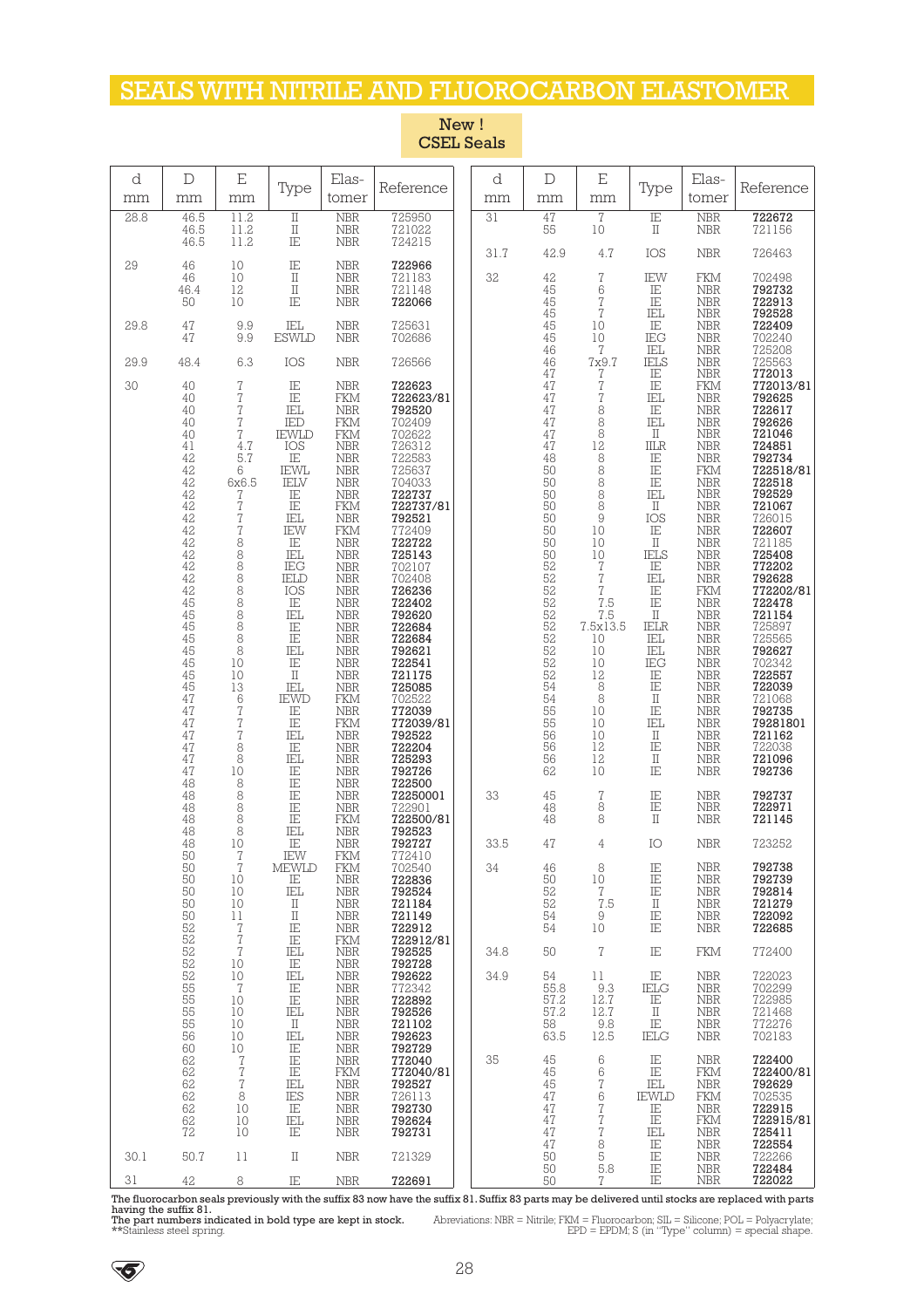

| d    | $\mathbb D$                                                                                                                                                            | Ε                                                                                                                                                                                                                                                                             | Type                                                                                                                                                                                                                                                                                                       | Elas-                                                                                                                                                                                                                                                                                                                                                                                                                                     | Reference                                                                                                                                                                                                         | d    | $\mathbb D$                                                                                                                            | E                                                                                                                                                                                                                                                                                        | Type                                                                                                                                                                                                                                          | Elas-                                                                                                                                                                                                                                                                                                               | Reference                                                                                                                                                                                                               |
|------|------------------------------------------------------------------------------------------------------------------------------------------------------------------------|-------------------------------------------------------------------------------------------------------------------------------------------------------------------------------------------------------------------------------------------------------------------------------|------------------------------------------------------------------------------------------------------------------------------------------------------------------------------------------------------------------------------------------------------------------------------------------------------------|-------------------------------------------------------------------------------------------------------------------------------------------------------------------------------------------------------------------------------------------------------------------------------------------------------------------------------------------------------------------------------------------------------------------------------------------|-------------------------------------------------------------------------------------------------------------------------------------------------------------------------------------------------------------------|------|----------------------------------------------------------------------------------------------------------------------------------------|------------------------------------------------------------------------------------------------------------------------------------------------------------------------------------------------------------------------------------------------------------------------------------------|-----------------------------------------------------------------------------------------------------------------------------------------------------------------------------------------------------------------------------------------------|---------------------------------------------------------------------------------------------------------------------------------------------------------------------------------------------------------------------------------------------------------------------------------------------------------------------|-------------------------------------------------------------------------------------------------------------------------------------------------------------------------------------------------------------------------|
| mm   | mm                                                                                                                                                                     | mm                                                                                                                                                                                                                                                                            |                                                                                                                                                                                                                                                                                                            | tomer                                                                                                                                                                                                                                                                                                                                                                                                                                     |                                                                                                                                                                                                                   | mm   | mm                                                                                                                                     | mm                                                                                                                                                                                                                                                                                       |                                                                                                                                                                                                                                               | tomer                                                                                                                                                                                                                                                                                                               |                                                                                                                                                                                                                         |
| 35   | 50<br>$\begin{array}{c} 50 \\ 50 \end{array}$                                                                                                                          | $\frac{7}{7}$                                                                                                                                                                                                                                                                 | $\overline{\text{IE}}$<br>IEL<br>MEWD                                                                                                                                                                                                                                                                      | <b>FKM</b><br>$\frac{\text{NBR}}{\text{FKM}}$                                                                                                                                                                                                                                                                                                                                                                                             | 772022/81<br>792530                                                                                                                                                                                               | 37   | 58<br>$\begin{array}{c} 70 \\ 70 \end{array}$                                                                                          | 13<br>$\begin{array}{c} 13 \\ 13 \end{array}$                                                                                                                                                                                                                                            | $\rm II$<br>$\frac{\ddot{\mathbf{E}}}{\mathbf{E}}$                                                                                                                                                                                            | <b>NBR</b><br>$\frac{\text{NBR}}{\text{FKM}}$                                                                                                                                                                                                                                                                       | 721444<br>722804<br>722904                                                                                                                                                                                              |
|      | 50<br>50<br>50<br>50<br>50<br>50<br>50<br>52<br>52<br>52<br>52<br>52<br>52<br>52<br>$\frac{52}{52}$<br>52<br>52<br>52<br>52<br>52<br>$\frac{52}{54}$<br>54<br>55<br>55 | 8<br>$\begin{array}{c} 8 \\ 8 \end{array}$<br>$\frac{10}{10}$<br>$\frac{10}{12}$<br>$\begin{array}{c} 12 \\ 7 \\ 7 \\ 8 \\ 8 \\ \end{array}$<br>$\,8\,$<br>$\begin{matrix} 10 \\ 10 \end{matrix}$<br>10<br>$\frac{10}{10}$<br>$\frac{10}{10.5}$<br>10<br>$\frac{10}{8}$<br>10 | $\rm IE$<br>IEL<br><b>IED</b><br>IIL<br>IEL<br>IE<br>$\mathcal{I}$<br>$\rm IE$<br>$\rm IE$<br>IEL<br>$\rm I\!E$<br>IEL<br><b>IES</b><br>IE<br><b>IEL</b><br>$\begin{tabular}{c} \hline IEL \\ IELR \end{tabular}$<br>$\rm II$<br>$\rm IIL$<br>IIS<br>$\overline{IE}$<br>$\rm{II}$<br>$\overline{IE}$<br>IE | <b>NBR</b><br>$\frac{\text{NBR}}{\text{NBR}}$<br>$\operatorname{NBR}$<br><b>NBR</b><br><b>NBR</b><br><b>NBR</b><br><b>NBR</b><br><b>FKM</b><br><b>NBR</b><br><b>NBR</b><br><b>NBR</b><br><b>NBR</b><br><b>NBR</b><br><b>NBR</b><br><b>NBR</b><br><b>NBR</b><br>$\operatorname*{NBR}% \nolimits_{\mathbb{C}}\left( \mathbb{Z}^{\Sigma\left( 1\right) }% ,\mathbb{C}^{\ast}\right)$<br><b>NBR</b><br>NBR<br>NBR<br>NBR<br>NBR<br><b>NBR</b> | T25489<br>T02239<br>724001<br>792630<br>722525<br>721069<br>772014<br>772014/81<br>792531<br>722778<br>792532<br>726705<br>722526<br>725026<br>725747<br>792504<br>721008<br>726640<br>722893<br>721195<br>792740 | 38   | 50<br>52<br>52<br>52<br>52<br>54<br>54<br>55<br>55<br>55<br>55<br>55<br>55<br>55<br>56<br>56<br>60<br>61<br>62<br>62<br>62<br>62<br>65 | $\begin{array}{c}\n7 \\ 7 \\ 7 \\ 8\n\end{array}$<br>$\begin{array}{c}\n5 \\ 10 \\ 7\n\end{array}$<br>$\begin{bmatrix} 10 \\ 10 \\ 10 \\ 10 \end{bmatrix}$<br>10<br>$\begin{matrix}\n12 \\ 10\n\end{matrix}$<br>10<br>$\frac{10}{12}$<br>$\sqrt{ }$<br>$1\overline{0}$<br>$\frac{10}{8}$ | $\rm IE$<br>ΙĒ<br>$\stackrel{\rm IE}{\rm IEL}$<br>IE<br>$\rm IE$<br>$\rm II$<br>ΙĒ<br>$\overline{IE}$<br>$\stackrel{\rm IE}{\rm IEL}$<br>$\rm II$<br>$\rm IE$<br>ΙĒ<br>$\rm II$<br>IEL<br>$\rm IE$<br>$\rm IE$<br>$\rm IE$<br>ΪĒ<br>IEL<br>IE | $\frac{\text{NBR}}{\text{NBR}}$<br><b>FKM</b><br><b>NBR</b><br><b>NBR</b><br><b>NBR</b><br><b>NBR</b><br>NBR<br>NBR<br>NBR<br>FKM<br><b>NBR</b><br><b>NBR</b><br>$\begin{array}{c} \text{NBR} \\ \text{NBR} \end{array}$<br>NBR<br>NBR<br>NBR<br><b>NBR</b><br><b>NBR</b><br>FKM<br>NBR<br>NBR<br>NBR<br><b>NBR</b> | 792746<br>722338<br>722338/81<br>792640<br>722293<br>721212<br>772103<br>722641<br>722641/81<br>725486<br>721029<br>772226<br>792747<br>721142<br>792641<br>722606<br>772042<br>772042/81<br>722556<br>792642<br>772368 |
|      | 55<br>55<br>56<br>56<br>56<br>56                                                                                                                                       | 10<br>10<br>10<br>10<br>10<br>12x14                                                                                                                                                                                                                                           | IE<br>IEL<br>$\rm IE$<br>$\frac{\overline{\text{II}}}{\text{IET}}$<br><b>IES</b>                                                                                                                                                                                                                           | $\begin{array}{c} \text{NBR} \\ \text{NBR} \\ \text{NBR} \end{array}$<br><b>NBR</b><br>$\begin{array}{c} \text{NBR} \\ \text{NBR} \\ \text{NBR} \end{array}$<br><b>FKM</b>                                                                                                                                                                                                                                                                | 722192<br><b>792741</b><br>792631<br>T22499<br>T21192<br>702496<br>726718                                                                                                                                         | 38.1 | 52.5<br>60.3<br>63.5<br>73<br>78                                                                                                       | 11.1<br>19<br>12.7<br>11<br>$\overline{11}$                                                                                                                                                                                                                                              | IE<br>$\operatorname{IEL}$<br>$\rm I\!E$<br>$_{\rm IE}$<br>IE                                                                                                                                                                                 | <b>NBR</b><br>NBR<br>NBR<br>NBR<br>NBR<br><b>NBR</b>                                                                                                                                                                                                                                                                | 722921<br>725212<br>722251<br>722558<br>722667                                                                                                                                                                          |
|      | $\frac{59}{60.3}$                                                                                                                                                      | 12.5                                                                                                                                                                                                                                                                          | $\scriptstyle\rm II$<br>IE                                                                                                                                                                                                                                                                                 | NBR<br>NBR<br><b>NBR</b>                                                                                                                                                                                                                                                                                                                                                                                                                  | 721206<br>722918                                                                                                                                                                                                  | 38.7 | 50.8                                                                                                                                   | 6.4                                                                                                                                                                                                                                                                                      | <b>IES</b>                                                                                                                                                                                                                                    | <b>NBR</b>                                                                                                                                                                                                                                                                                                          | 726073                                                                                                                                                                                                                  |
|      | $62$<br>$62$<br>$62$<br>62                                                                                                                                             | $\begin{array}{c} 7 \\ 7 \\ 7 \\ 10 \end{array}$                                                                                                                                                                                                                              | IEL<br>$\rm I\!E$<br>$\rm IE$                                                                                                                                                                                                                                                                              | NBR<br>FKM<br>${\rm NBR}$                                                                                                                                                                                                                                                                                                                                                                                                                 | 792934<br>722918/81<br>792742                                                                                                                                                                                     | 39   | 55<br>61                                                                                                                               | 8<br>12                                                                                                                                                                                                                                                                                  | $\rm IE$<br>$\overline{\rm II}$                                                                                                                                                                                                               | $\frac{\text{NBR}}{\text{NBR}}$                                                                                                                                                                                                                                                                                     | 722665<br>721134                                                                                                                                                                                                        |
|      | 62<br>62                                                                                                                                                               | 10<br>12                                                                                                                                                                                                                                                                      | IEL<br>IE                                                                                                                                                                                                                                                                                                  | <b>NBR</b><br><b>NBR</b>                                                                                                                                                                                                                                                                                                                                                                                                                  | 792632<br>722493                                                                                                                                                                                                  | 39.3 | 63.7                                                                                                                                   | 12.8                                                                                                                                                                                                                                                                                     | $\rm II$                                                                                                                                                                                                                                      | <b>NBR</b>                                                                                                                                                                                                                                                                                                          | 721140                                                                                                                                                                                                                  |
|      | 62<br>64                                                                                                                                                               | 12                                                                                                                                                                                                                                                                            | IEL<br><b>IEWLD</b>                                                                                                                                                                                                                                                                                        | <b>NBR</b><br><b>FKM</b>                                                                                                                                                                                                                                                                                                                                                                                                                  | 792633                                                                                                                                                                                                            | 39.7 | 63.6                                                                                                                                   | 12.7                                                                                                                                                                                                                                                                                     | $\rm I\!E$                                                                                                                                                                                                                                    | <b>NBR</b>                                                                                                                                                                                                                                                                                                          | 722151                                                                                                                                                                                                                  |
|      | $65$<br>$68$<br>68                                                                                                                                                     | $\begin{bmatrix} 7 \\ 7 \\ 10 \\ 6 \end{bmatrix}$<br>6                                                                                                                                                                                                                        | $\frac{\text{IE}}{\text{IE}}$<br>IE                                                                                                                                                                                                                                                                        | $\frac{\text{NBR}}{\text{NBR}}$<br>$\operatorname*{NBR}% \nolimits_{\mathbb{C}}\left( \mathbb{Z}^{\Sigma\left( 1\right) }% ,\mathbb{C}^{\ast}\right)$                                                                                                                                                                                                                                                                                     | T02531<br>722288<br><b>722815</b><br>792634                                                                                                                                                                       | 39.8 | 65<br>65                                                                                                                               | 8<br>8                                                                                                                                                                                                                                                                                   | IEW<br><b>IEWD</b>                                                                                                                                                                                                                            | <b>FKM</b><br><b>FKM</b>                                                                                                                                                                                                                                                                                            | 772406<br>702504                                                                                                                                                                                                        |
|      | 68<br>68<br>$^{72}_{72}$<br>72<br>72<br>72<br>72<br>72                                                                                                                 | 10<br>10x12<br>$\begin{array}{c} 7 \\ 7 \\ 10 \\ \hline \end{array}$<br>10<br>10<br>12<br>12                                                                                                                                                                                  | $\rm IE$<br>IEL<br>$\stackrel{\rm IE}{\rm IE}$<br>$\rm I\!E$<br>$\operatorname{IEL}$<br>IEL<br>IE<br>IEL                                                                                                                                                                                                   | <b>FKM</b><br><b>NBR</b><br>$\frac{\text{NBR}}{\text{NBR}}$<br><b>NBR</b><br><b>NBR</b><br><b>NBR</b><br><b>NBR</b><br><b>NBR</b>                                                                                                                                                                                                                                                                                                         | 772244<br>725608<br>722245<br>792635<br>722170<br>792636<br>79263601<br>792743<br>792637                                                                                                                          | 40   | 46<br>48<br>52<br>52<br>52<br>52<br>52<br>52<br>52<br>52                                                                               | 4<br>$\,4\,$<br>$\begin{array}{c} 7 \\ 7 \\ 7 \\ 7 \end{array}$<br>$\sqrt{ }$<br>$\sqrt{2}$<br>9                                                                                                                                                                                         | IOS<br>EO<br>$\stackrel{\rm IE}{\rm IE}$<br>$\operatorname{IEL}$<br>$\operatorname{IEL}$<br>IED<br>EIWLD<br><b>IEWLG</b>                                                                                                                      | <b>NBR</b><br><b>NBR</b><br>NBR<br>FKM<br>$\frac{\text{NBR}}{\text{NBR}}$<br><b>FKM</b><br>FKM<br><b>FKM</b>                                                                                                                                                                                                        | 726098<br>727124<br>722325<br>722325/81<br>792505<br>725363<br>702546<br>702511<br>702532                                                                                                                               |
| 35.1 | 58<br>58                                                                                                                                                               | 11.5<br>11.5                                                                                                                                                                                                                                                                  | IE<br>$\mathcal{I}$                                                                                                                                                                                                                                                                                        | <b>NBR</b><br><b>NBR</b>                                                                                                                                                                                                                                                                                                                                                                                                                  | 722560<br>721457                                                                                                                                                                                                  |      | 55<br>55<br>55                                                                                                                         | 6.5<br>7<br>$\sqrt{ }$                                                                                                                                                                                                                                                                   | IE<br>IE<br>$\rm I\!E$                                                                                                                                                                                                                        | NBR<br><b>NBR</b><br><b>FKM</b>                                                                                                                                                                                                                                                                                     | 722746<br>722919<br>722919/81                                                                                                                                                                                           |
| 36   | $47\,$<br>48<br>50<br>50<br>52<br>52<br>52<br>52<br>52<br>54<br>54<br>54<br>54<br>58<br>62<br>62<br>62<br>68<br>83                                                     | $\sqrt{7}$<br>10<br>$\overline{7}$<br>$\overline{7}$<br>$\frac{4}{7}$<br>$\sqrt{7}$<br>$\sqrt{ }$<br>$\frac{10}{7.5}$<br>7.5<br>7.5<br>11<br>$\frac{15}{7}$<br>$12\,$<br>12.5<br>10<br>12                                                                                     | $\rm I\!E$<br>IE<br>$\rm I\!E$<br><b>IEWLD</b><br>IOX<br>$_{\rm IE}$<br>IE<br>IEL<br>$\scriptstyle\rm II$<br>$\rm I\!E$<br>IE<br>П<br><b>EESF</b><br>IEL<br>IE<br>$\scriptstyle\rm II$<br>$\;$ II<br>IEL<br>П                                                                                              | <b>NBR</b><br><b>NBR</b><br><b>NBR</b><br><b>FKM</b><br><b>NBR</b><br><b>NBR</b><br>FKM<br><b>NBR</b><br><b>NBR</b><br><b>NBR</b><br><b>NBR</b><br><b>NBR</b><br><b>NBR</b><br><b>NBR</b><br><b>NBR</b><br><b>NBR</b><br><b>NBR</b><br><b>NBR</b><br><b>NBR</b>                                                                                                                                                                           | 722950<br>722084<br>772041<br>702659<br>726394<br>722991<br>722991/81<br>792638<br>721309<br>722496<br>722895<br>721278<br>726349<br>725494<br>722404<br>721117<br>721076<br>792639<br>721129                     |      | 55<br>55<br>55<br>55<br>55<br>55<br>55<br>56<br>56<br>56<br>56<br>58<br>58<br>58<br>58<br>58<br>58<br>58<br>58<br>58                   | $\sqrt{ }$<br>8<br>8<br>10<br>10<br>10<br>10<br>8<br>8<br>10<br>10<br>10<br>10<br>10<br>10<br>10<br>10<br>10x14<br>15<br>15                                                                                                                                                              | IEL<br>IE<br>IEL<br>IE<br>IE<br>$\;$ II<br><b>IEWG</b><br>IE<br>IEL<br>IE<br>IEL<br>IE<br>IE<br>$\rm IE$<br>IEL<br>IELV<br>IELWG<br><b>IESPD</b><br><b>IELR</b><br>IILR                                                                       | <b>NBR</b><br><b>NBR</b><br>$\frac{\text{NBR}}{\text{NBR}}$<br><b>NBR</b><br><b>NBR</b><br><b>NBR</b><br><b>NBR</b><br><b>NBR</b><br><b>NBR</b><br><b>NBR</b><br><b>NBR</b><br><b>NBR</b><br><b>FKM</b><br><b>NBR</b><br><b>NBR</b><br><b>FKM</b><br><b>NBR</b><br><b>NBR</b><br><b>NBR</b>                         | 792535<br>722792<br>725355<br>722166<br>772364<br>721070<br>702298<br>792748<br>792644<br>722152<br>792643<br>72250101<br>722501<br>722501/81<br>725123<br>704031<br>702476<br>702222<br>725745<br>724087               |
| 37   | 50<br>58<br>58                                                                                                                                                         | 10<br>13<br>13                                                                                                                                                                                                                                                                | IE<br>IE<br>IEL                                                                                                                                                                                                                                                                                            | <b>NBR</b><br><b>NBR</b><br><b>NBR</b>                                                                                                                                                                                                                                                                                                                                                                                                    | 792744<br>792745<br>725568                                                                                                                                                                                        |      | 60<br>60<br>60<br>60                                                                                                                   | $\sqrt{ }$<br>$\sqrt{ }$<br>10<br>10                                                                                                                                                                                                                                                     | IE<br><b>IEWLG</b><br>IE<br>$\operatorname{IEL}$                                                                                                                                                                                              | <b>NBR</b><br><b>FKM</b><br><b>NBR</b><br><b>NBR</b>                                                                                                                                                                                                                                                                | 792749<br>702536<br><b>792750</b><br>792645                                                                                                                                                                             |

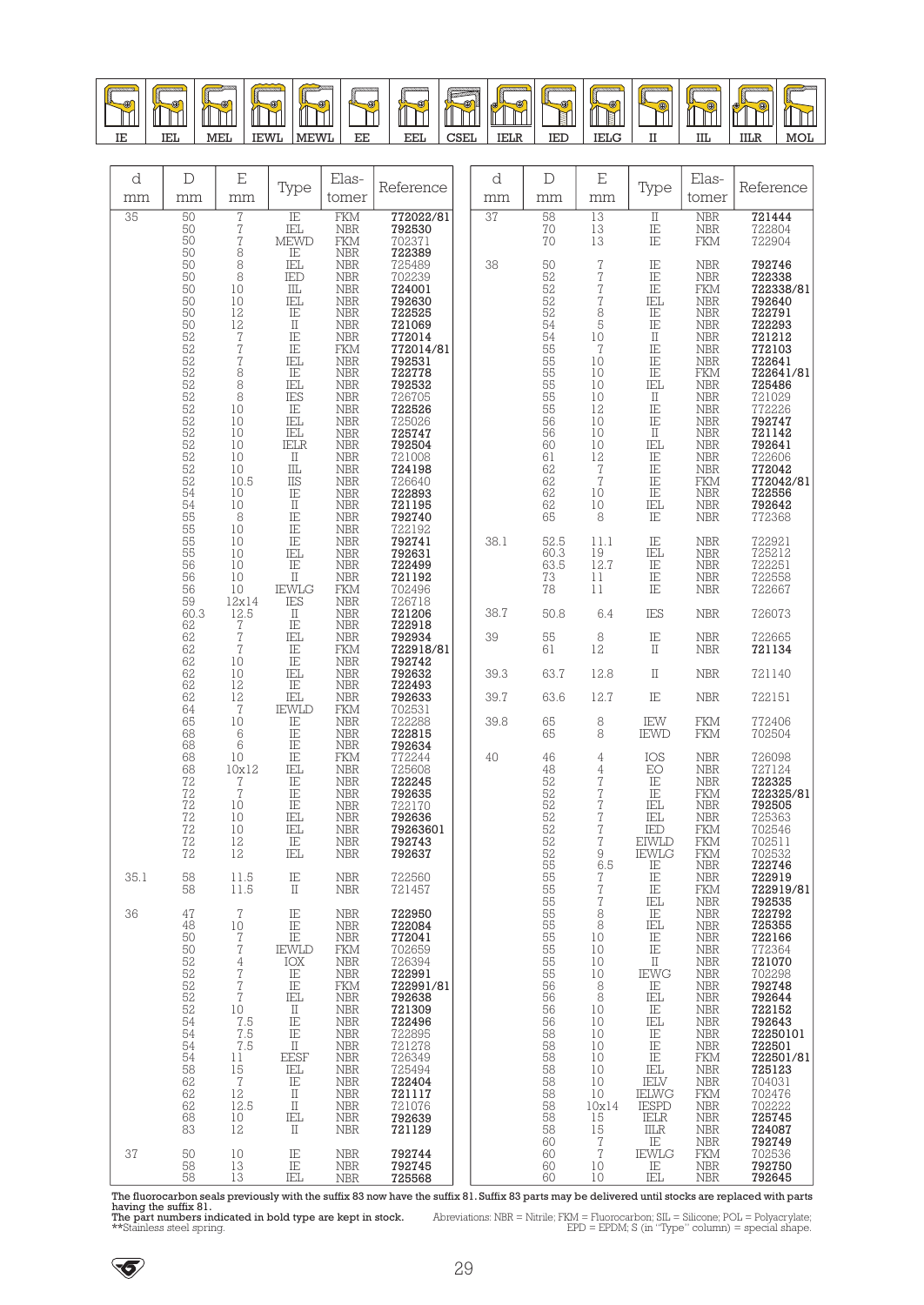## SEALS WITH NITRILE AND FLUOROCARBON ELASTOMER

New! **CSEL Seals** 

| d<br>mm | $\mathbb D$<br>mm                                                                                                                                                                | E<br>mm                                                                                                                                                                                                                      | Type                                                                                                                                                                                                                                                         | Elas-<br>tomer                                                                                                                                                                                                                                                                                                                                                                            | Reference                                                                                                                                                                                                                                                                                                      | d<br>mm | $\mathbb D$<br>mm                                                                                                                                                                | E<br>mm                                                                                                                                                                                               | Type                                                                                                                                                                                                                                                                                                          | Elas-<br>tomer                                                                                                                                                                                                                                                                                                                               | Reference                                                                                                                                                                                                                                                                                                        |
|---------|----------------------------------------------------------------------------------------------------------------------------------------------------------------------------------|------------------------------------------------------------------------------------------------------------------------------------------------------------------------------------------------------------------------------|--------------------------------------------------------------------------------------------------------------------------------------------------------------------------------------------------------------------------------------------------------------|-------------------------------------------------------------------------------------------------------------------------------------------------------------------------------------------------------------------------------------------------------------------------------------------------------------------------------------------------------------------------------------------|----------------------------------------------------------------------------------------------------------------------------------------------------------------------------------------------------------------------------------------------------------------------------------------------------------------|---------|----------------------------------------------------------------------------------------------------------------------------------------------------------------------------------|-------------------------------------------------------------------------------------------------------------------------------------------------------------------------------------------------------|---------------------------------------------------------------------------------------------------------------------------------------------------------------------------------------------------------------------------------------------------------------------------------------------------------------|----------------------------------------------------------------------------------------------------------------------------------------------------------------------------------------------------------------------------------------------------------------------------------------------------------------------------------------------|------------------------------------------------------------------------------------------------------------------------------------------------------------------------------------------------------------------------------------------------------------------------------------------------------------------|
| 40      | 60<br>61<br>61<br>62                                                                                                                                                             | $\overline{12}$<br>$\begin{array}{c} 12 \\ 12 \\ 7 \\ 7 \\ 8 \end{array}$                                                                                                                                                    | $\rm II$<br>$\begin{array}{l} \text{IF} \\ \text{IF} \\ \text{IF} \end{array}$                                                                                                                                                                               | $\operatorname{NBR}$<br><b>NBR</b><br><b>NBR</b><br><b>NBR</b>                                                                                                                                                                                                                                                                                                                            | 721301<br>722498<br>721100<br>772043                                                                                                                                                                                                                                                                           | 42      | 67<br>71.5<br>72<br>72                                                                                                                                                           | 10<br>13<br>$\frac{8}{8}$                                                                                                                                                                             | IEL<br>$\;$ II<br>$\rm I\!E$<br>IEL                                                                                                                                                                                                                                                                           | $\frac{\text{NBR}}{\text{NBR}}$<br><b>NBR</b>                                                                                                                                                                                                                                                                                                | 725435<br>721143<br>772046<br>792541                                                                                                                                                                                                                                                                             |
|         | 62<br>62                                                                                                                                                                         |                                                                                                                                                                                                                              | IEL                                                                                                                                                                                                                                                          | <b>FKM</b><br><b>NBR</b>                                                                                                                                                                                                                                                                                                                                                                  | 772043/81<br>792536                                                                                                                                                                                                                                                                                            | 42.1    | 63.6                                                                                                                                                                             | 14.4                                                                                                                                                                                                  | $\rm II$                                                                                                                                                                                                                                                                                                      | <b>NBR</b>                                                                                                                                                                                                                                                                                                                                   | 721018                                                                                                                                                                                                                                                                                                           |
|         | $62$<br>$62$                                                                                                                                                                     | 10                                                                                                                                                                                                                           | IE<br>$\overline{IE}$                                                                                                                                                                                                                                        | <b>NBR</b><br><b>NBR</b>                                                                                                                                                                                                                                                                                                                                                                  | 722454<br>722505                                                                                                                                                                                                                                                                                               | 42.8    | 69.9                                                                                                                                                                             | 12.7                                                                                                                                                                                                  | $\rm II$                                                                                                                                                                                                                                                                                                      | <b>NBR</b>                                                                                                                                                                                                                                                                                                                                   | 721469                                                                                                                                                                                                                                                                                                           |
|         | 62<br>62<br>62<br>62<br>62<br>62<br>62<br>62<br>62<br>62<br>62<br>65                                                                                                             | $10$<br>10<br>10<br>10<br>10<br>10<br>10x11<br>12<br>12<br>llx13.5<br>10.25x13<br>12                                                                                                                                         | $\frac{\overline{1}}{1E}$<br>IEL<br>IELR<br>$\rm II$<br><b>MEWLG</b><br>IELS<br>$_{\rm IE}$<br>$\;$ II<br><b>IELS</b><br><b>IELS</b><br>$\rm{II}$                                                                                                            | ${\rm FKM}$<br><b>FKM</b><br><b>NBR</b><br><b>NBR</b><br><b>NBR</b><br>$\operatorname{NBR}$<br><b>NBR</b><br><b>NBR</b><br><b>NBR</b><br><b>NBR</b><br><b>NBR</b><br><b>NBR</b>                                                                                                                                                                                                           | 722505/81<br>722828<br>725802<br>792503<br>721031<br>702369<br>725467<br>722972<br>721168<br>725401<br>725600<br>721123                                                                                                                                                                                        | 43      | 58<br>58<br>58<br>60<br>60<br>60<br>65<br>65<br>66<br>75                                                                                                                         | $\mathcal{I}$<br>13.5<br>13.5<br>10<br>10<br>10<br>10<br>10<br>10<br>10                                                                                                                               | <b>MEWD</b><br>$\rm IE$<br>$\rm II$<br>$\rm IE$<br>$\rm I\!E$<br>IEL<br>IE<br>$\rm II$<br>IEL<br>$_{\rm II}$                                                                                                                                                                                                  | <b>FKM</b><br><b>NBR</b><br><b>NBR</b><br><b>NBR</b><br><b>NBR</b><br><b>NBR</b><br><b>NBR</b><br><b>NBR</b><br><b>NBR</b><br><b>NBR</b>                                                                                                                                                                                                     | 702370<br>722522<br>721204<br>722136<br>792754<br>725975<br>722958<br>721440<br>792650<br>721441                                                                                                                                                                                                                 |
|         | 68<br>68<br>68<br>70<br>70                                                                                                                                                       | $^7_8$<br>10<br>$^{12}_{12}$                                                                                                                                                                                                 | IEL<br>$_{\rm IE}$<br>$\rm IE$<br>$\frac{\overline{1}}{11}$                                                                                                                                                                                                  | <b>NBR</b><br><b>NBR</b><br>$\operatorname{NBR}$<br><b>NBR</b><br><b>NBR</b>                                                                                                                                                                                                                                                                                                              | 792537<br>722174<br>792751<br>722203<br>721251                                                                                                                                                                                                                                                                 | 44      | 59.2<br>62<br>72<br>78                                                                                                                                                           | 12<br>10<br>12<br>$\sqrt{7}$                                                                                                                                                                          | IEL<br>IE<br>$\rm IE$<br>$\rm IE$                                                                                                                                                                                                                                                                             | <b>NBR</b><br><b>NBR</b><br><b>NBR</b><br><b>NBR</b>                                                                                                                                                                                                                                                                                         | 725642<br>792755<br>722741<br>722190                                                                                                                                                                                                                                                                             |
|         | 71.5                                                                                                                                                                             |                                                                                                                                                                                                                              | $\rm II$<br>$\rm IE$                                                                                                                                                                                                                                         | <b>NBR</b><br><b>NBR</b>                                                                                                                                                                                                                                                                                                                                                                  | 721144<br>772044                                                                                                                                                                                                                                                                                               | 44.4    | 54                                                                                                                                                                               | 4.8                                                                                                                                                                                                   | IE                                                                                                                                                                                                                                                                                                            | <b>NBR</b>                                                                                                                                                                                                                                                                                                                                   | 722036                                                                                                                                                                                                                                                                                                           |
|         | $^{72}_{72}$<br>72<br>72<br>$\overline{72}$                                                                                                                                      | $\begin{array}{c} 12 \\ 7 \\ 7 \\ 7 \end{array}$<br>$\,8\,$<br>$1\overline{0}$                                                                                                                                               | IEL<br>IE<br>$\rm IE$<br>IEL                                                                                                                                                                                                                                 | <b>NBR</b><br>FKM<br><b>NBR</b><br><b>NBR</b>                                                                                                                                                                                                                                                                                                                                             | 792538<br>772044/81<br>722169<br>792646                                                                                                                                                                                                                                                                        | 44.5    | 62<br>81<br>81                                                                                                                                                                   | 8<br>$\frac{10}{11.1}$                                                                                                                                                                                | IEL<br>$_{\rm IE}$<br>$\rm IE$                                                                                                                                                                                                                                                                                | <b>NBR</b><br><b>NBR</b><br><b>NBR</b>                                                                                                                                                                                                                                                                                                       | 725442<br>722210<br>722022                                                                                                                                                                                                                                                                                       |
|         | 72<br>80                                                                                                                                                                         | 12<br>10                                                                                                                                                                                                                     | $\;$ II<br>$\rm IE$                                                                                                                                                                                                                                          | <b>NBR</b><br><b>NBR</b>                                                                                                                                                                                                                                                                                                                                                                  | 721467<br>792752                                                                                                                                                                                                                                                                                               | 44.7    | 54<br>54                                                                                                                                                                         | 6x7.9<br>6x8.5                                                                                                                                                                                        | <b>EOLS</b><br>IOLS                                                                                                                                                                                                                                                                                           | <b>NBR</b><br><b>NBR</b>                                                                                                                                                                                                                                                                                                                     | 727111<br>723258                                                                                                                                                                                                                                                                                                 |
|         | 80<br>85<br>90                                                                                                                                                                   | 10<br>13<br>8                                                                                                                                                                                                                | IEL<br>IEL<br>IEL                                                                                                                                                                                                                                            | <b>NBR</b><br><b>NBR</b><br><b>NBR</b>                                                                                                                                                                                                                                                                                                                                                    | 792647<br>725376<br>792648                                                                                                                                                                                                                                                                                     | 44.8    | 61.4                                                                                                                                                                             | 11.7                                                                                                                                                                                                  | $\rm II$                                                                                                                                                                                                                                                                                                      | <b>NBR</b>                                                                                                                                                                                                                                                                                                                                   | 721201                                                                                                                                                                                                                                                                                                           |
| 41      | 54<br>63.4<br>63.6<br>70                                                                                                                                                         | 12<br>6<br>14<br>13                                                                                                                                                                                                          | EEL<br>IE<br>$\rm II$<br>IE                                                                                                                                                                                                                                  | <b>NBR</b><br><b>NBR</b><br>${\rm NBR}$<br><b>NBR</b>                                                                                                                                                                                                                                                                                                                                     | 725615<br>722550<br>721108<br>722647                                                                                                                                                                                                                                                                           | 45      | 57<br>58<br>58<br>60<br>60                                                                                                                                                       | $\sqrt{7}$<br>$\frac{7}{7}$<br>5<br>6.5                                                                                                                                                               | <b>IEWLD</b><br>IE<br><b>IEWD</b><br>$\frac{\text{IE}}{\text{IE}}$                                                                                                                                                                                                                                            | <b>FKM</b><br><b>NBR</b><br><b>FKM</b><br><b>NBR</b><br><b>NBR</b>                                                                                                                                                                                                                                                                           | 702567<br>792756<br>702775<br>722185<br>722121                                                                                                                                                                                                                                                                   |
| 41.2    | 60.3<br>63.5                                                                                                                                                                     | 9.5<br>12.7                                                                                                                                                                                                                  | IEL<br>$_{\rm IE}$                                                                                                                                                                                                                                           | <b>NBR</b><br><b>NBR</b>                                                                                                                                                                                                                                                                                                                                                                  | 725204<br>772317                                                                                                                                                                                                                                                                                               |         | 60<br>60<br>60                                                                                                                                                                   | 6.5<br>6.5x8.1<br>7                                                                                                                                                                                   | $\operatorname{IEL}$<br>IOB<br>$\rm IE$                                                                                                                                                                                                                                                                       | NBR<br><b>NBR</b><br><b>NBR</b>                                                                                                                                                                                                                                                                                                              | 792651<br>729009<br>722306                                                                                                                                                                                                                                                                                       |
| 41.3    | 62.1                                                                                                                                                                             | 19                                                                                                                                                                                                                           | IE                                                                                                                                                                                                                                                           | <b>NBR</b>                                                                                                                                                                                                                                                                                                                                                                                | 725042                                                                                                                                                                                                                                                                                                         |         | 60<br>60<br>60                                                                                                                                                                   | 8<br>8<br>$\,8\,$                                                                                                                                                                                     | $\stackrel{\rm IE}{\rm IE}$<br>$\operatorname{IEL}$                                                                                                                                                                                                                                                           | ${\rm NBR}$<br><b>FKM</b><br><b>NBR</b>                                                                                                                                                                                                                                                                                                      | 772115<br>772115/81<br>792542                                                                                                                                                                                                                                                                                    |
| 41.4    | 57.1<br>57.1<br>62                                                                                                                                                               | $6.5$<br>12.2<br>12.2                                                                                                                                                                                                        | $_{\rm IE}$<br><b>IES</b><br>IES                                                                                                                                                                                                                             | $\operatorname{NBR}$<br><b>NBR</b><br><b>NBR</b>                                                                                                                                                                                                                                                                                                                                          | 722723<br>726744<br>726115                                                                                                                                                                                                                                                                                     |         | 60<br>60<br>60<br>60                                                                                                                                                             | 10<br>10<br>10<br>10                                                                                                                                                                                  | $\stackrel{\rm IE}{\rm IE}$<br>$_{\rm IE}$<br>$\operatorname{IEL}$                                                                                                                                                                                                                                            | <b>NBR</b><br><b>FKM</b><br>FKM<br><b>NBR</b>                                                                                                                                                                                                                                                                                                | 722516<br>722516/81<br>722988<br>792543                                                                                                                                                                                                                                                                          |
| 42      | 52<br>55<br>55<br>55<br>55<br>55<br>56<br>56<br>58<br>58<br>58<br>58<br>58<br>60<br>60<br>60<br>60<br>62<br>62<br>62<br>62<br>62<br>62<br>62<br>63<br>64<br>65<br>65<br>65<br>65 | 4<br>$\overline{1}$<br>$\sqrt{7}$<br>8<br>8<br>8<br>7<br>7<br>$\frac{7}{7}$<br>9<br>10x11.5<br>11<br>10<br>12<br>14<br>14<br>$\frac{7}{7}$<br>8<br>8<br>8<br>$\overline{8}$<br>10<br>8<br>$\tau$<br>8.3x13<br>10<br>10<br>10 | IOS<br>IED<br><b>IEWLD</b><br>IE<br>IE<br>IEL<br>IE<br>IE<br>IEL<br>EEL<br>IE<br><b>IELS</b><br><b>IESF</b><br>IE<br>IE<br>IEL<br>Ш<br>IEL<br>EEL<br>IE<br>IE<br>IEL<br><b>IELD</b><br>IE<br><b>IEWLG</b><br>IE<br><b>IELR</b><br>IE<br>IEL<br>$\mathbbm{1}$ | <b>NBR</b><br><b>FKM</b><br>FKM<br><b>NBR</b><br>FKM<br>$\operatorname{NBR}$<br><b>NBR</b><br><b>NBR</b><br><b>NBR</b><br><b>NBR</b><br>FKM<br><b>NBR</b><br><b>FKM</b><br>NBR<br><b>NBR</b><br><b>NBR</b><br><b>NBR</b><br><b>NBR</b><br><b>NBR</b><br><b>NBR</b><br>FKM<br><b>NBR</b><br>FKM<br><b>NBR</b><br><b>FKM</b><br>NBR<br><b>NBR</b><br><b>NBR</b><br><b>NBR</b><br><b>NBR</b> | 726151<br>702223<br>702545<br>772045<br>772045/81<br>792539<br>772386<br>792753<br>725387<br>725543<br>772265<br>725184<br>726483<br>722682<br>722763<br>725919<br>724121<br>725552<br>725544<br>722931<br>722931/81<br>792540<br>702406<br>722057<br>702526<br>722640<br>725016<br>722064<br>792649<br>721093 |         | 60<br>60<br>62<br>62<br>62<br>62<br>62<br>62<br>62<br>62<br>62<br>62<br>62<br>62<br>62<br>62<br>62<br>65<br>65<br>65<br>65<br>65<br>65<br>65<br>65<br>65<br>65<br>65<br>66<br>66 | 10<br>12<br>7<br>$\sqrt{ }$<br>8<br>8<br>8<br>8<br>$\,8\,$<br>10<br>10<br>10<br>10<br>10<br>12<br>$^{12}_{12}$<br>8<br>$_{8}^8$<br>$\,8\,$<br>8<br>$\emph{9}$<br>10<br>10<br>12<br>12<br>15<br>6<br>9 | <b>IEWLD</b><br>П<br>$\operatorname{IEL}$<br>EEL<br>IE<br>IE<br>IEL<br>EEL<br><b>IEWLD</b><br>IE<br>IEL<br>IEL<br>IEL<br>Ш<br>IE<br>IEL<br>$\scriptstyle\rm II$<br>IE<br>IE<br>IEL<br>$_{\rm II}$<br>$\text{IEX}{}$<br><b>IEWLD</b><br>$_{\rm IE}$<br><b>EELD</b><br>IE<br>$\rm II$<br>Ш<br>IE<br><b>IEWL</b> | <b>FKM</b><br><b>NBR</b><br><b>NBR</b><br>NBR<br><b>NBR</b><br><b>FKM</b><br>NBR<br><b>NBR</b><br>FKM<br><b>NBR</b><br><b>NBR</b><br>FKM<br><b>NBR</b><br><b>NBR</b><br><b>NBR</b><br>NBR<br><b>NBR</b><br><b>NBR</b><br>FKM<br><b>NBR</b><br><b>NBR</b><br><b>NBR</b><br>FKM<br>NBR<br>FKM<br>NBR<br><b>NBR</b><br>NBR<br>NBR<br><b>FKM</b> | 702614<br>721071<br>725459<br>725547<br>772018<br>772018/81<br>725407<br>725549<br>702465<br>722621<br>725748<br>725315<br>72574801<br>724011<br>722504<br>792544<br>721020<br>772019<br>772019/81<br>792652<br>721101<br>726157<br>702508<br>722764<br>702251<br>722858<br>721217<br>724449<br>792757<br>702478 |

![](_page_29_Picture_5.jpeg)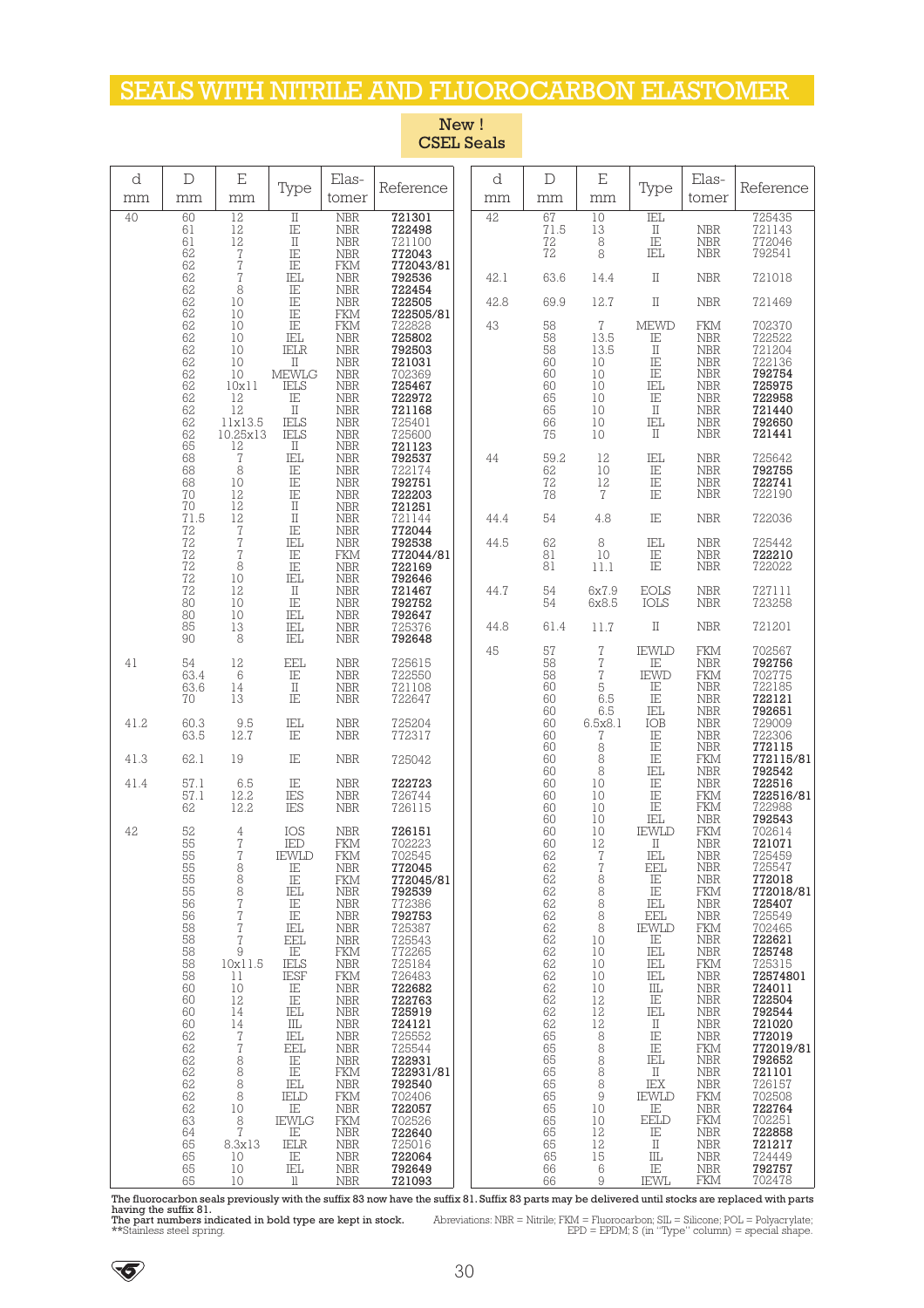![](_page_30_Picture_0.jpeg)

| d      | $\mathbb D$                                                                                                                                                                        | E                                                                                                                                                                 | Type                                                                                                                                                                                                                                           | Elas-                                                                                                                                                                                                                                                                                                                                                                       | Reference                                                                                                                                                                        | d    | $\mathbb D$                                                                                                                                             | E                                                                                                                                                                                      | Type                                                                                                                                                                                                                                                                                                                                                                                                                                                                                                            | Elas-                                                                                                                                                                                                                           | Reference                                                                                                                                                                                                               |
|--------|------------------------------------------------------------------------------------------------------------------------------------------------------------------------------------|-------------------------------------------------------------------------------------------------------------------------------------------------------------------|------------------------------------------------------------------------------------------------------------------------------------------------------------------------------------------------------------------------------------------------|-----------------------------------------------------------------------------------------------------------------------------------------------------------------------------------------------------------------------------------------------------------------------------------------------------------------------------------------------------------------------------|----------------------------------------------------------------------------------------------------------------------------------------------------------------------------------|------|---------------------------------------------------------------------------------------------------------------------------------------------------------|----------------------------------------------------------------------------------------------------------------------------------------------------------------------------------------|-----------------------------------------------------------------------------------------------------------------------------------------------------------------------------------------------------------------------------------------------------------------------------------------------------------------------------------------------------------------------------------------------------------------------------------------------------------------------------------------------------------------|---------------------------------------------------------------------------------------------------------------------------------------------------------------------------------------------------------------------------------|-------------------------------------------------------------------------------------------------------------------------------------------------------------------------------------------------------------------------|
| mm     | mm                                                                                                                                                                                 | mm                                                                                                                                                                |                                                                                                                                                                                                                                                | tomer                                                                                                                                                                                                                                                                                                                                                                       | 702467                                                                                                                                                                           | mm   | mm                                                                                                                                                      | mm                                                                                                                                                                                     |                                                                                                                                                                                                                                                                                                                                                                                                                                                                                                                 | tomer                                                                                                                                                                                                                           |                                                                                                                                                                                                                         |
| 45     | 67<br>68<br>70<br>70<br>$\begin{array}{c} 70 \\ 70 \end{array}$<br>72<br>$\frac{72}{72}$<br>$\begin{array}{c} 72 \\ 75 \\ 75 \end{array}$<br>$75$<br>$75$<br>80<br>80<br>85<br>100 | $\,8\,$<br>$\substack{10\\12}$<br>12.5<br>12.5<br>12.5<br>888<br>8.3x9<br>$_{\rm 9}^{10}$<br>10<br>10<br>10<br>10<br>$\begin{bmatrix} 10 \\ 8 \\ 8 \end{bmatrix}$ | <b>IEWLD</b><br>$\stackrel{\rm IE}{\rm IE}$<br>$\rm II$<br>$\overline{\text{IEL}}$<br>$\rm IE$<br>IEL<br>IE<br><b>IELS</b><br>$\stackrel{\text{IE}}{\text{I}\text{E}\text{WLD}}$<br>$\rm IE$<br>IELD<br><b>EELD</b><br>IE<br>IEL<br>IEL<br>IEL | <b>FKM</b><br>$\begin{array}{c} \text{NBR} \\ \text{NBR} \end{array}$<br><b>NBR</b><br>$\begin{array}{c} \text{NBR} \\ \text{NBR} \end{array}$<br>$\operatorname{NBR}$<br>NBR<br>FKM<br>NBR<br><b>NBR</b><br><b>FKM</b><br><b>NBR</b><br>$\rm{NBR}$<br>$\begin{array}{c}\text{FKM} \\ \text{NBR} \end{array}$<br>$\operatorname{NBR}$<br><b>NBR</b><br>$\operatorname{NBR}$ | 792758<br>792760<br>721341<br>79282801<br>725794<br>792653<br>772104/81<br>THEIGHT<br>702515<br><b>792762</b><br>702126<br>702250<br><b>792763</b><br>792654<br>792655<br>792656 | 50   | 65<br>65<br>65<br>65<br>65<br>65<br>65<br>67.5<br>68<br>68<br>68<br>68<br>68<br>68<br>70<br>$\overline{70}$<br>$\frac{70}{70}$<br>$\frac{70}{70}$<br>70 | $\overline{8}$<br>$\begin{smallmatrix} 8 \\ 10 \end{smallmatrix}$<br>$\frac{10}{10}$<br>$\frac{10}{10}$<br>13.5<br>88800<br>$10\,$<br>10<br>10<br>$\frac{10}{10}$<br>$\frac{12}{13.5}$ | $\overline{\text{IE}}$<br>IEL<br>$\overline{\mathbb{E}}$<br>$\operatorname{IEL}$<br>$\frac{\text{II}}{\text{IEX}}$<br>EEL<br>$\rm I\!E$<br>ΙĒ<br>IEL<br><b>IEWLD</b><br>$\rm I\!E$<br>$\operatorname{IEL}$<br>$\frac{1}{1}$<br>$\operatorname{IEL}$<br>IEL<br>IEL<br>EEL<br>$\rm I\!E$                                                                                                                                                                                                                          | ${\rm FKM}$<br>NBR<br>NBR<br>NBR<br>NBR<br>NBR<br>NBR<br>$\rm{NBR}$<br>NBR<br>FKM<br>NBR<br>FKM<br>$\begin{array}{c} \text{mm} \\ \text{NBR} \\ \text{NBR} \end{array}$<br>NBR<br>NBR<br>NBR<br>NBR<br>NBR<br>NBR<br>$\rm{NBR}$ | 722710/81<br>T92546<br>T22887<br>792547<br>721073<br>726357<br>726357<br>725572<br>772047<br>772047/81<br>792548<br>702620<br>702771<br>792660<br>T22219<br>722772<br>TERRE<br>T92661<br>T9266101<br>T9282001<br>725473 |
| 46     | 60<br>64<br>65<br>65<br>65.5<br>78                                                                                                                                                 | 10X16<br>$\begin{smallmatrix}8\10\end{smallmatrix}$<br>10<br>9x13.5<br>$\hbox{ }9$                                                                                | <b>IES</b><br>$\rm IE$<br>$\rm I\!E$<br>IEL<br><b>IELS</b><br>IELS                                                                                                                                                                             | $\begin{array}{c} \text{NBR} \\ \text{NBR} \\ \text{NBR} \end{array}$<br>$\operatorname{NBR}$<br><b>NBR</b><br><b>FKM</b>                                                                                                                                                                                                                                                   | 726378<br>792764<br>722793<br><b>792657</b><br>725306<br>725590                                                                                                                  |      | $72$<br>$72$<br>$72$<br>$72$<br>$72$<br>72<br>$\frac{72}{72}$                                                                                           | 688880<br>$\frac{10}{12}$                                                                                                                                                              | ΪĒ<br>$\rm I\!E$<br>$\operatorname{IEL}$<br>$\rm I\!E$<br>IEL<br>$\rm I\!E$                                                                                                                                                                                                                                                                                                                                                                                                                                     | NBR<br>NBR<br>NBR<br>FKM<br>NBR<br>NBR<br>NBR<br>NBR<br>NBR<br>NBR<br>FKM<br>NBR                                                                                                                                                | 722287<br>772199<br>772199/81<br>792549<br>722756<br>792662                                                                                                                                                             |
| 46.9   | 62                                                                                                                                                                                 | 8                                                                                                                                                                 | $\rm IE$                                                                                                                                                                                                                                       | <b>NBR</b>                                                                                                                                                                                                                                                                                                                                                                  | 722271                                                                                                                                                                           |      | $72$<br>$72$<br>$72$                                                                                                                                    | $\frac{12}{12}$                                                                                                                                                                        | $\stackrel{\rm IE}{\rm IEL}$<br><b>EELD</b>                                                                                                                                                                                                                                                                                                                                                                                                                                                                     |                                                                                                                                                                                                                                 |                                                                                                                                                                                                                         |
| $47\,$ | 62                                                                                                                                                                                 | 6                                                                                                                                                                 | $\rm IE$                                                                                                                                                                                                                                       | <b>NBR</b>                                                                                                                                                                                                                                                                                                                                                                  | 792765                                                                                                                                                                           |      | 72                                                                                                                                                      | 15<br>15                                                                                                                                                                               | <b>IELR</b><br>$\rm II$                                                                                                                                                                                                                                                                                                                                                                                                                                                                                         | FKM<br>NBR<br>NBR                                                                                                                                                                                                               | 722503<br>722503/81<br>792551<br>702387<br>725003<br>721322                                                                                                                                                             |
| 47.2   | 60.3                                                                                                                                                                               | 6.3                                                                                                                                                               | $\rm IE$                                                                                                                                                                                                                                       | <b>NBR</b>                                                                                                                                                                                                                                                                                                                                                                  | 772120                                                                                                                                                                           |      | $^{72}_{74}$                                                                                                                                            |                                                                                                                                                                                        | $\rm IILR$<br>$\rm IE$                                                                                                                                                                                                                                                                                                                                                                                                                                                                                          |                                                                                                                                                                                                                                 | 724088                                                                                                                                                                                                                  |
| 47.5   | 60.5                                                                                                                                                                               | 10                                                                                                                                                                | IEL                                                                                                                                                                                                                                            | <b>NBR</b>                                                                                                                                                                                                                                                                                                                                                                  | 725220                                                                                                                                                                           |      | $75$<br>$75$<br>$75$<br>$76.2$                                                                                                                          | $\frac{15}{10}$<br>$\frac{8}{10}$                                                                                                                                                      | <b>IEWLG</b><br>IE                                                                                                                                                                                                                                                                                                                                                                                                                                                                                              | NBR<br>NBR<br>FKM<br>NBR                                                                                                                                                                                                        | 722906<br>722906<br>702521<br>772337                                                                                                                                                                                    |
| 47.6   | 58.8<br>66.7<br>69.8<br>$69.8$<br>$69.8$<br>$70$<br>$70.2$<br>71.5<br>73.5                                                                                                         | 9.6<br>9.3<br>16.7<br>$_{\rm 19}^{\rm 19}$<br>8<br>15<br>9.5<br>16.7                                                                                              | $\rm I\!E$<br>IED<br>$\operatorname{IEL}$<br>IIL<br>$\rm IIL$<br><b>IEWLD</b><br>$_{\rm II}$<br>$\rm IE$<br>IEL                                                                                                                                | <b>NBR</b><br>$\operatorname{NBR}$<br>$\operatorname{NBR}$<br>$\frac{\text{NBR}}{\text{NBR}}$<br>FKM<br><b>NBR</b><br><b>NBR</b><br>$\operatorname{NBR}$                                                                                                                                                                                                                    | 722292<br>702245<br>725006<br>724003<br>724428<br>T02544<br>T21082<br>T72316<br>725100                                                                                           |      | $\frac{78}{80}$<br>$\begin{array}{c} {80}\\ {80} \end{array}$<br>80<br>80<br>80                                                                         | $10\,$<br>12.2<br>$10\,$<br>8888<br>$\begin{matrix} 10 \\ 10 \end{matrix}$                                                                                                             | $\rm IE$<br>$\rm IE$<br>$\rm IE$<br>$\stackrel{\rm IE}{\rm IEL}$<br>$\rm IE$<br><b>IEWLD</b><br>MEWLD<br>$\rm IE$<br><b>IEL</b>                                                                                                                                                                                                                                                                                                                                                                                 | FKM<br>NBR<br>NBR<br>NBR<br>NBR<br>NBR<br>${\rm FKM}$<br>FKM<br>FKM<br>NBR<br>NBR<br>NBR                                                                                                                                        | 772337/81<br>722650<br>792773<br>772048<br><b>772048/81</b><br>702530<br>702624<br>792774                                                                                                                               |
| 48     | 58<br>62<br>62<br>62<br>$62$<br>$62$<br>$63.5$<br>65<br>65<br>65<br>65<br>65.1                                                                                                     | $\frac{4}{7}$ 8 8 8 8 8 2 1 2<br>10<br>10<br>10<br>10<br>10                                                                                                       | IOS<br>$\rm I\!E$<br>$\rm IE$<br>ΙĒ<br>$\operatorname{IEL}$<br><b>IEWG</b><br>$_{\rm II}$<br>$\rm IE$<br>IEL<br><b>IELS</b><br>IOS<br>IOS                                                                                                      | $\frac{\text{NBR}}{\text{NBR}}$<br>NBR<br>FKM<br>$\operatorname{NBR}$<br>$\begin{array}{c} \text{FKM} \\ \text{NBR} \end{array}$<br><b>NBR</b><br><b>NBR</b><br>$\operatorname{NBR}$<br><b>NBR</b><br>$\operatorname{NBR}$                                                                                                                                                  | <b>726046</b><br>772322<br>722899<br>722899/81<br>725263<br>702587<br>721072<br>722513<br>792545<br>725118<br>726010<br>726286                                                   |      | $\begin{array}{c} 80 \\ 80 \end{array}$<br>80<br>80<br>80<br>$\begin{array}{c} 80 \\ 87 \end{array}$<br>90<br>90<br>90<br>90                            | $\begin{array}{c} 13 \\ 13 \end{array}$<br>$\begin{array}{c} 13 \\ 13 \end{array}$<br>16<br>$\substack{16 \\ 10}$<br>$\,8\,$<br>10<br>10<br>10x14                                      | $\frac{\rm IE}{\rm IEL}$<br>EELD<br><b>IEWLD</b><br><b>IELR</b><br>$\begin{tabular}{c} \hline \rule{0pt}{2ex} \rule{0pt}{2ex} \rule{0pt}{2ex} \rule{0pt}{2ex} \rule{0pt}{2ex} \rule{0pt}{2ex} \rule{0pt}{2ex} \rule{0pt}{2ex} \rule{0pt}{2ex} \rule{0pt}{2ex} \rule{0pt}{2ex} \rule{0pt}{2ex} \rule{0pt}{2ex} \rule{0pt}{2ex} \rule{0pt}{2ex} \rule{0pt}{2ex} \rule{0pt}{2ex} \rule{0pt}{2ex} \rule{0pt}{2ex} \rule{0pt}{2ex} \rule{0pt}{2ex} \rule{0pt}{2ex} \rule{0pt}{2ex} \rule$<br>IEL<br>IE<br>IEL<br>IES | NBR<br>NBR<br>FKM<br>FKM<br>NBR<br>NBR<br>NBR<br>NBR<br>$\operatorname{NBR}$<br><b>NBR</b><br>$\operatorname{NBR}$<br>FKM                                                                                                       | T021111<br>T92663<br>T22512<br>T25779<br>T02263<br>T02477<br>T25612<br>724089<br>722447<br>792664<br>722888<br>792665<br>726460                                                                                         |
|        | 68<br>68                                                                                                                                                                           | 8<br>12                                                                                                                                                           | IEL<br>IE                                                                                                                                                                                                                                      | <b>NBR</b><br><b>NBR</b>                                                                                                                                                                                                                                                                                                                                                    | 792658<br>722873                                                                                                                                                                 | 50.7 | 69.8<br>76.1                                                                                                                                            | 9.5<br>17.5                                                                                                                                                                            | $\rm I\!E$<br>$_{\rm II}$                                                                                                                                                                                                                                                                                                                                                                                                                                                                                       | $\operatorname{NBR}$<br><b>NBR</b>                                                                                                                                                                                              | 722596<br>721209                                                                                                                                                                                                        |
|        | 68<br>68<br>68<br>70<br>$\overline{72}$                                                                                                                                            | $12 \,$<br>12x15<br>14<br>$_{\rm 7}^{10}$                                                                                                                         | $\rm II$<br><b>IELS</b><br>IEL<br>$_{\rm IE}$<br>$\rm I\!E$                                                                                                                                                                                    | <b>NBR</b><br>$\operatorname{NBR}$<br><b>NBR</b><br>NBR<br><b>NBR</b>                                                                                                                                                                                                                                                                                                       | 721166<br>725092<br>725890<br>792767<br>722272                                                                                                                                   | 50.8 | 69.8<br>70<br>73.4<br>81                                                                                                                                | 12.7<br>12.7<br>17<br>11.9                                                                                                                                                             | IE<br>IE<br>Ш<br>П                                                                                                                                                                                                                                                                                                                                                                                                                                                                                              | <b>NBR</b><br><b>NBR</b><br>$\operatorname{NBR}$<br>$\operatorname{NBR}$                                                                                                                                                        | 722035<br>722206<br>724308<br>721355                                                                                                                                                                                    |
|        | 72<br>72                                                                                                                                                                           | 8<br>8                                                                                                                                                            | $\rm I\!E$<br>IEL                                                                                                                                                                                                                              | <b>NBR</b><br><b>NBR</b>                                                                                                                                                                                                                                                                                                                                                    | 722200<br>792659                                                                                                                                                                 | 50.9 | 101.8                                                                                                                                                   | 11.5                                                                                                                                                                                   | $\rm II$                                                                                                                                                                                                                                                                                                                                                                                                                                                                                                        | <b>NBR</b>                                                                                                                                                                                                                      | 721171                                                                                                                                                                                                                  |
|        | $72\,$<br>72<br>72.2                                                                                                                                                               | 10<br>10<br>12.5                                                                                                                                                  | IE<br>IED<br>IE                                                                                                                                                                                                                                | <b>NBR</b><br>FKM<br><b>NBR</b>                                                                                                                                                                                                                                                                                                                                             | 722209<br>702364<br>722656                                                                                                                                                       | 51   | 65<br>76                                                                                                                                                | 6.5<br>19                                                                                                                                                                              | <b>IEWD</b><br>П                                                                                                                                                                                                                                                                                                                                                                                                                                                                                                | FKM<br><b>NBR</b>                                                                                                                                                                                                               | 702491<br>721208                                                                                                                                                                                                        |
|        | 72.2<br>72.5                                                                                                                                                                       | 12.5<br>10                                                                                                                                                        | $\scriptstyle\rm II$<br>IEL                                                                                                                                                                                                                    | <b>NBR</b><br><b>NBR</b>                                                                                                                                                                                                                                                                                                                                                    | 721146<br>725369                                                                                                                                                                 | 51.4 | 69                                                                                                                                                      | 10                                                                                                                                                                                     | IEL                                                                                                                                                                                                                                                                                                                                                                                                                                                                                                             | <b>NBR</b>                                                                                                                                                                                                                      | 725373                                                                                                                                                                                                                  |
|        | ${\bf 75}$<br>80                                                                                                                                                                   | 8<br>10                                                                                                                                                           | <b>EED</b><br>IE                                                                                                                                                                                                                               | <b>FKM</b><br><b>NBR</b>                                                                                                                                                                                                                                                                                                                                                    | 702334<br>792768                                                                                                                                                                 | 52   | 68                                                                                                                                                      | $\sqrt{ }$                                                                                                                                                                             | IEL                                                                                                                                                                                                                                                                                                                                                                                                                                                                                                             | $\operatorname{NBR}$                                                                                                                                                                                                            | 725412                                                                                                                                                                                                                  |
| 49     | 65                                                                                                                                                                                 | 10                                                                                                                                                                | IE                                                                                                                                                                                                                                             | <b>NBR</b>                                                                                                                                                                                                                                                                                                                                                                  | 792769                                                                                                                                                                           |      | 68<br>68<br>68                                                                                                                                          | 8888                                                                                                                                                                                   | IE<br>IE<br>IEL                                                                                                                                                                                                                                                                                                                                                                                                                                                                                                 | $\operatorname{NBR}$<br>FKM<br><b>NBR</b>                                                                                                                                                                                       | 722236<br>722236/81<br>792553                                                                                                                                                                                           |
| 49.7   | 65<br>65                                                                                                                                                                           | 10<br>10                                                                                                                                                          | $\rm IE$<br>$\rm I\!E$                                                                                                                                                                                                                         | <b>NBR</b><br>FKM                                                                                                                                                                                                                                                                                                                                                           | 722960<br>722725                                                                                                                                                                 |      | 68<br>68                                                                                                                                                | $\,8\,$                                                                                                                                                                                | $\rm II$<br><b>IEWLG</b>                                                                                                                                                                                                                                                                                                                                                                                                                                                                                        | $\operatorname{NBR}$<br>FKM                                                                                                                                                                                                     | 721047<br>702552                                                                                                                                                                                                        |
| 50     | 62<br>65                                                                                                                                                                           | 10<br>8                                                                                                                                                           | $\rm IE$<br>ΙE                                                                                                                                                                                                                                 | <b>NBR</b><br><b>NBR</b>                                                                                                                                                                                                                                                                                                                                                    | 792770<br>722710                                                                                                                                                                 |      | 69<br>69<br>69                                                                                                                                          | 10<br>10<br>10                                                                                                                                                                         | IEL<br>IEL<br><b>IELS</b>                                                                                                                                                                                                                                                                                                                                                                                                                                                                                       | <b>NBR</b><br>FKM<br><b>NBR</b>                                                                                                                                                                                                 | 725064<br>725119                                                                                                                                                                                                        |

![](_page_30_Picture_5.jpeg)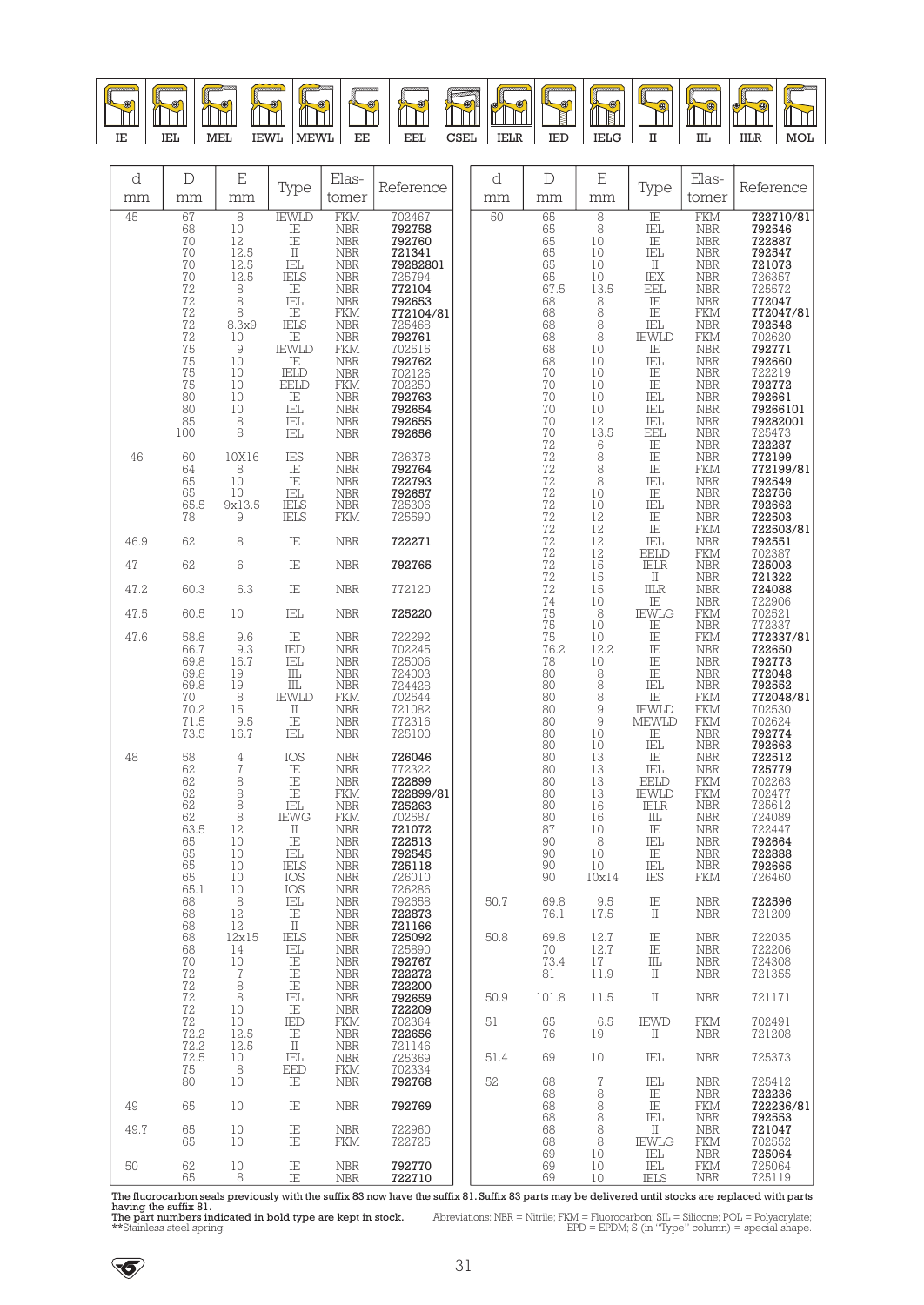## SEALS WITH NITRILE AND FLUOROCARBON ELASTOMER

| d          | D                                                                                                                                                                                         | E                                                                                                                                                                                                                 | Type                                                                                                                                                                                                                                                                  | Elas-                                                                                                                                                                                                                                                                                                                          | Reference                                                                                                                                                                                                                                       | d        | D                                                                                                                                                                                                                  | E                                                                                                                                                                                                                                  | Type                                                                                                                                                                                                                                                                                | Elas-                                                                                                                                                                                                                                                                                                                                                                                                                      | Reference                                                                                                                                                                                                                                                 |
|------------|-------------------------------------------------------------------------------------------------------------------------------------------------------------------------------------------|-------------------------------------------------------------------------------------------------------------------------------------------------------------------------------------------------------------------|-----------------------------------------------------------------------------------------------------------------------------------------------------------------------------------------------------------------------------------------------------------------------|--------------------------------------------------------------------------------------------------------------------------------------------------------------------------------------------------------------------------------------------------------------------------------------------------------------------------------|-------------------------------------------------------------------------------------------------------------------------------------------------------------------------------------------------------------------------------------------------|----------|--------------------------------------------------------------------------------------------------------------------------------------------------------------------------------------------------------------------|------------------------------------------------------------------------------------------------------------------------------------------------------------------------------------------------------------------------------------|-------------------------------------------------------------------------------------------------------------------------------------------------------------------------------------------------------------------------------------------------------------------------------------|----------------------------------------------------------------------------------------------------------------------------------------------------------------------------------------------------------------------------------------------------------------------------------------------------------------------------------------------------------------------------------------------------------------------------|-----------------------------------------------------------------------------------------------------------------------------------------------------------------------------------------------------------------------------------------------------------|
| mm<br>52   | mm<br>69<br>69<br>72<br>72<br>72<br>72<br>$\overline{72}$<br>72<br>$\begin{array}{c} 72 \\ 75 \end{array}$<br>75<br>$\frac{75}{75}$<br>75<br>78<br>78<br>80<br>80<br>80<br>80<br>80<br>85 | mm<br>10<br>10<br>$\frac{8}{8}$<br>10<br>12<br>$\overline{12}$<br>$\overline{12}$<br>$^{12}_{12}$<br>12<br>$^{12}_{15}$<br>16<br>$\begin{array}{c} 15 \\ 15 \end{array}$<br>$\,8\,$<br>10<br>10<br>13<br>13<br>10 | IOS<br>IOS<br>$\rm I\!E$<br><b>IEWD</b><br>IE<br>$\rm IE$<br>ΪĒ<br>IEL<br>$\frac{\text{II}}{\text{IE}}$<br>$\rm I\!E$<br>$\rm II$<br>IEL<br>$\rm{III}$<br><b>IELR</b><br>$\rm III$<br>$\rm IE$<br>$\rm IE$<br>$\overline{\rm II}$<br>$\overline{E}$<br>$\rm II$<br>IE | tomer<br><b>NBR</b><br>${\rm NBR}$<br><b>NBR</b><br><b>FKM</b><br>$\operatorname{NBR}$<br><b>NBR</b><br>FKM<br><b>NBR</b><br>${\rm NBR}$<br><b>NBR</b><br><b>FKM</b><br>$\frac{\text{NBR}}{\text{NBR}}$<br><b>NBR</b><br><b>NBR</b><br><b>NBR</b><br><b>NBR</b><br><b>NBR</b><br>NBR<br><b>NBR</b><br><b>NBR</b><br><b>NBR</b> | 726009<br>726269<br>772049<br>702588<br>722281<br><b>722611</b><br>772137<br>792666<br>721199<br><b>722502</b><br>772345<br><b>721015<br/> 725673</b><br>724562<br>725610<br>724261<br>792506<br>722824<br>721048<br>722514<br>721176<br>792775 | mm<br>55 | mm<br>75.4<br>$76 \over 76$<br>76<br>76<br>76<br>76<br>$\frac{78}{80}$<br>80<br>80<br>80<br>80<br>$\begin{array}{c} 80 \\ 82 \end{array}$<br>85<br>$\begin{array}{c} 85 \\ 85 \end{array}$<br>90<br>90<br>90<br>90 | mm<br>12<br>6.5x8.1<br>8<br>$1\,1$<br>$12\,$<br>$12\,$<br>$\overline{12}$<br>$\begin{array}{r} 10 \\ 8 \\ 8 \\ 8 \\ 8 \\ 10 \\ 10 \\ 12 \\ 12 \\ 8 \end{array}$<br>10<br>$\begin{array}{c} 12 \\ 10 \\ 10 \\ 13 \end{array}$<br>13 | $\rm{II}$<br>IOB<br>IEWLD<br>$\stackrel{\rm IE}{\rm IE}$<br><b>IELS</b><br><b>IELS</b><br>$\frac{1}{1}$<br>$\overline{IE}$<br>$\operatorname{IEL}$<br>$\rm II$<br>$\rm IE$<br>IEL<br>IEX<br>$\rm I\!E$<br>$\rm IE$<br>ΪĒ<br>$\rm I\!E$<br>$\overline{IE}$<br>IEL<br>IEL<br>$\rm II$ | tomer<br><b>NBR</b><br>$\frac{\text{NBR}}{\text{FKM}}$<br>${\rm NBR}$<br><b>NBR</b><br><b>NBR</b><br><b>FKM</b><br><b>FKM</b><br>NBR<br>FKM<br>$\begin{array}{c} \text{NBR} \\ \text{NBR} \end{array}$<br><b>NBR</b><br>NBR<br>NBR<br>NBR<br>$\frac{\text{NBR}}{\text{NBR}}$<br><b>NBR</b><br><b>NBR</b><br><b>NBR</b><br>$\overline{\mbox{NBR}}$<br><b>NBR</b><br>$\begin{array}{c} \text{NBR} \\ \text{NBR} \end{array}$ | 721253<br>729008<br>702534<br>722649<br>722712<br>725713<br>725713/81<br>722392/81<br>722008<br>722008/81<br>792557<br>721013<br>792778<br><b>792668</b><br><b>726711</b><br>722655<br>772050<br>792779<br>722222<br>792780<br>792669<br>725061<br>721318 |
| 52.5       | 72.7<br>80                                                                                                                                                                                | 8.5<br>11                                                                                                                                                                                                         | $\rm{II}$<br>$\rm IE$                                                                                                                                                                                                                                                 | <b>NBR</b><br><b>NBR</b>                                                                                                                                                                                                                                                                                                       | 721019<br>722652                                                                                                                                                                                                                                |          | 90<br>100                                                                                                                                                                                                          | $\begin{array}{c} 13 \\ 13 \end{array}$                                                                                                                                                                                            | IEL<br>E                                                                                                                                                                                                                                                                            | <b>NBR</b>                                                                                                                                                                                                                                                                                                                                                                                                                 | 79282201<br>792781                                                                                                                                                                                                                                        |
| 53         | 60<br>68<br>68<br>68<br>68<br>97                                                                                                                                                          | $\overline{4}$<br>10.5<br>10.5<br>13<br>13<br>10                                                                                                                                                                  | IEL<br>$\rm I\!E$<br>$\rm II$<br>IEL<br>$\rm IIL$<br>$\rm IE$                                                                                                                                                                                                         | <b>NBR</b><br><b>NBR</b><br><b>NBR</b><br><b>NBR</b><br>${\rm NBR}$<br><b>NBR</b>                                                                                                                                                                                                                                              | 725679<br>722605<br>721128<br><b>725048</b><br>724284<br>772281                                                                                                                                                                                 | 56       | 66<br>69<br>70<br>$\frac{72}{72}$<br>72                                                                                                                                                                            | 8.5<br>10<br>87882<br>1282                                                                                                                                                                                                         | <b>EOLS</b><br>IOS<br>$\rm I\!E$<br>IEL<br>$\rm IE$<br>ΪĒ                                                                                                                                                                                                                           | <b>NBR</b><br><b>NBR</b><br><b>NBR</b><br><b>NBR</b><br><b>NBR</b><br><b>FKM</b>                                                                                                                                                                                                                                                                                                                                           | 727120<br>726255<br><b>772051</b><br>725338<br>772052<br>772052/81<br>T22615<br>T72054                                                                                                                                                                    |
| 53.6       | 73.1<br>77.8                                                                                                                                                                              | 19<br>13                                                                                                                                                                                                          | IEL<br>IEL                                                                                                                                                                                                                                                            | <b>NBR</b><br><b>NBR</b>                                                                                                                                                                                                                                                                                                       | 725043<br>725108                                                                                                                                                                                                                                |          | $\begin{array}{c} 80 \\ 85 \end{array}$<br>86                                                                                                                                                                      |                                                                                                                                                                                                                                    | <br> E<br> E<br> E                                                                                                                                                                                                                                                                  | $\begin{array}{c}\text{NBR} \\ \text{NBR} \end{array}$<br><b>NBR</b>                                                                                                                                                                                                                                                                                                                                                       | 722033                                                                                                                                                                                                                                                    |
| 54         | 68<br>70<br>70<br>72<br>72<br>72<br>$\overline{72}$                                                                                                                                       | 10.5<br>10<br>$12\,$<br>5<br>5x12.5<br>10<br>10<br>10                                                                                                                                                             | $\stackrel{\rm IE}{\rm IE}$<br>ΙĒ<br>$\rm IE$<br><b>IES</b><br>IE<br>IEL<br>IED                                                                                                                                                                                       | NBR<br>NBR<br><b>NBR</b><br><b>NBR</b><br><b>NBR</b><br><b>NBR</b><br>$\frac{\text{NBR}}{\text{FKM}}$                                                                                                                                                                                                                          | 722167<br><b>792776</b><br>722874<br>722738<br>726643<br>722448<br>725202                                                                                                                                                                       | 57       | 73<br>75.6<br>80<br>85<br>85<br>90<br>90                                                                                                                                                                           | $\begin{array}{c} 8 \\ 12 \\ 12 \end{array}$<br>$^{15}_{15}$<br>13<br>13                                                                                                                                                           | <b>IEWLG</b><br>$\rm II$<br>$\overline{IE}$<br><b>IELR</b><br>$\rm{III}$<br>$\rm IE$<br>$\operatorname{IEL}$                                                                                                                                                                        | <b>FKM</b><br>NBR<br>NBR<br>NBR<br><b>NBR</b><br><b>NBR</b><br><b>NBR</b><br><b>NBR</b>                                                                                                                                                                                                                                                                                                                                    | 702561<br>721247<br>722067<br>725625<br>724306<br>722728<br>725760                                                                                                                                                                                        |
|            | $\frac{72}{72.5}$<br>$\frac{72.5}{72.5}$                                                                                                                                                  | 9<br>$\hbox{ }^{\rm 9}$                                                                                                                                                                                           | IEL<br><b>EELS</b>                                                                                                                                                                                                                                                    | <b>NBR</b><br><b>NBR</b>                                                                                                                                                                                                                                                                                                       | THESE<br>725509<br>725592                                                                                                                                                                                                                       | 57.1     | 73<br>76.2                                                                                                                                                                                                         | $^{12.7}_{12.7}$                                                                                                                                                                                                                   | $\rm II$<br>IEL                                                                                                                                                                                                                                                                     | $\frac{\text{NBR}}{\text{NBR}}$                                                                                                                                                                                                                                                                                                                                                                                            | 721259<br>725127                                                                                                                                                                                                                                          |
|            | 72.5<br>$72.5$<br>$75$<br>76.2<br>77.7<br>81<br>85                                                                                                                                        | $\Theta$<br>9<br>$\sqrt{ }$<br>12.5<br>12.7<br>10<br>10                                                                                                                                                           | <b>EELS</b><br><b>EELS</b><br>IEL<br>П<br>$\rm IE$<br>IEL<br>IEL                                                                                                                                                                                                      | <b>NBR</b><br><b>NBR</b><br><b>NBR</b><br><b>NBR</b><br><b>NBR</b><br><b>NBR</b><br><b>NBR</b>                                                                                                                                                                                                                                 | 725604<br>725559<br>721307<br>722025<br>725651<br>725501                                                                                                                                                                                        | 58       | $^{72}_{72}$<br>$\begin{array}{c} 72 \\ 75 \\ 75 \end{array}$<br>80<br>80                                                                                                                                          | c 00 00 00<br>10<br>5<br>8                                                                                                                                                                                                         | $\stackrel{\rm IE}{\rm IE}$<br>IEL<br>$\stackrel{\rm IE}{\rm IE}$<br>IE<br>IE                                                                                                                                                                                                       | $\frac{\text{NBR}}{\text{FKM}}$<br>NBR<br>NBR<br>NBR<br><b>NBR</b><br><b>NBR</b>                                                                                                                                                                                                                                                                                                                                           | 722359<br>722359/81<br>792558<br>722622<br>792783<br>792783<br>722707<br>722939                                                                                                                                                                           |
| 54.2<br>55 | 73.1<br>68                                                                                                                                                                                | 6<br>4                                                                                                                                                                                                            | IEX<br>IOS                                                                                                                                                                                                                                                            | <b>NBR</b><br>$\operatorname{NBR}$                                                                                                                                                                                                                                                                                             | 726158<br>726285                                                                                                                                                                                                                                |          | 80<br>80<br>80                                                                                                                                                                                                     | 8<br>10<br>10                                                                                                                                                                                                                      | IEL<br>IE<br>IE                                                                                                                                                                                                                                                                     | <b>NBR</b><br><b>NBR</b><br><b>NBR</b>                                                                                                                                                                                                                                                                                                                                                                                     | 792559<br>722200<br>792784                                                                                                                                                                                                                                |
|            | 68<br>68<br>70<br>70<br>70<br>70<br>70<br>70<br>$70\,$<br>71.5<br>72<br>$72\,$<br>72<br>72                                                                                                | 8<br>8<br>$\sqrt{2}$<br>8<br>8<br>8<br>8x14<br>10<br>10<br>$_{\rm 8}^{10}$<br>$\,8\,$<br>8<br>$\,8\,$                                                                                                             | IE<br>IEL<br><b>IEWV</b><br>IE<br>IE<br>IEL<br><b>IELR</b><br>IE<br>EEL<br>П<br>ΙĒ<br>IE<br>IEL<br>EEL                                                                                                                                                                | <b>NBR</b><br><b>NBR</b><br>FKM<br><b>NBR</b><br>FKM<br><b>NBR</b><br><b>NBR</b><br><b>NBR</b><br>FKM<br><b>NBR</b><br><b>NBR</b><br>FKM<br><b>NBR</b><br><b>NBR</b>                                                                                                                                                           | 792777<br>792667<br>704039<br>722938<br>722938/81<br>792554<br>725896<br>722528<br>702381<br>721349<br>772015<br>772015/81<br>792555<br>725550                                                                                                  |          | 80<br>80<br>80<br>80<br>80<br>80<br>81<br>83.2<br>85<br>85<br>85<br>90<br>102                                                                                                                                      | 10<br>10<br>$12 \,$<br>12<br>$^{12}_{12}$<br>$\frac{5}{17}$<br>10<br>$\substack{10\\12}$<br>10<br>10                                                                                                                               | $\rm II$<br>IEL<br>$_{\rm IE}$<br>$\rm IE$<br>IEL<br>П<br>IE<br>П<br>$_{\rm IE}$<br>$\rm II$<br>$_{\rm II}$<br>IEL<br>$\rm I\!E$                                                                                                                                                    | <b>NBR</b><br><b>NBR</b><br>NBR<br>FKM<br><b>NBR</b><br><b>NBR</b><br><b>NBR</b><br><b>NBR</b><br><b>NBR</b><br><b>NBR</b><br><b>NBR</b><br>${\rm NBR}$<br><b>NBR</b>                                                                                                                                                                                                                                                      | 721437<br>79282501<br>722005<br>722005/81<br>792670<br><b>721059</b><br>722254<br>721210<br>722559<br>721135<br>721124<br><b>792672</b><br>772282                                                                                                         |
|            | 72<br>$72$<br>$72$<br>$72$                                                                                                                                                                | 10<br>10<br>10                                                                                                                                                                                                    | IE<br>IEL<br><b>IEWLD</b>                                                                                                                                                                                                                                             | <b>NBR</b><br><b>NBR</b><br><b>FKM</b>                                                                                                                                                                                                                                                                                         | 722808<br>792556<br>702615                                                                                                                                                                                                                      | 59       | 72<br>72<br>80                                                                                                                                                                                                     | $12 \,$<br>$\sqrt{2}$<br>12x13                                                                                                                                                                                                     | <b>MEWL</b><br><b>EELS</b><br>IE                                                                                                                                                                                                                                                    | $\frac{\text{NBR}}{\text{NBR}}$<br><b>NBR</b>                                                                                                                                                                                                                                                                                                                                                                              | 725588<br>725358<br>792785                                                                                                                                                                                                                                |
|            | 75<br>75                                                                                                                                                                                  | 13<br>10<br>12                                                                                                                                                                                                    | $\rm II$<br>IEL<br>IE                                                                                                                                                                                                                                                 | ${\rm NBR}$<br><b>NBR</b><br><b>NBR</b>                                                                                                                                                                                                                                                                                        | 721138<br>725102<br>722749                                                                                                                                                                                                                      | 59.5     | 75                                                                                                                                                                                                                 | 8                                                                                                                                                                                                                                  | IE                                                                                                                                                                                                                                                                                  | <b>NBR</b>                                                                                                                                                                                                                                                                                                                                                                                                                 | 722587                                                                                                                                                                                                                                                    |
|            | 75<br>75<br>75<br>75                                                                                                                                                                      | 12<br>12<br>12<br>16                                                                                                                                                                                              | $\rm I\!E$<br>IEL<br>П<br>IIL                                                                                                                                                                                                                                         | <b>FKM</b><br><b>NBR</b><br><b>NBR</b><br><b>NBR</b>                                                                                                                                                                                                                                                                           | 722749/81<br>725072<br>721081<br>724448                                                                                                                                                                                                         | 60       | 71.5<br>75<br>75<br>75                                                                                                                                                                                             | 8<br>8<br>8<br>8                                                                                                                                                                                                                   | IE<br>IE<br>IE<br>IE                                                                                                                                                                                                                                                                | <b>NBR</b><br>${\rm NBR}$<br><b>NBR</b><br><b>FKM</b>                                                                                                                                                                                                                                                                                                                                                                      | 772365<br>722997<br>72299701<br>722997/81                                                                                                                                                                                                                 |

New! **CSEL Seals** 

![](_page_31_Picture_6.jpeg)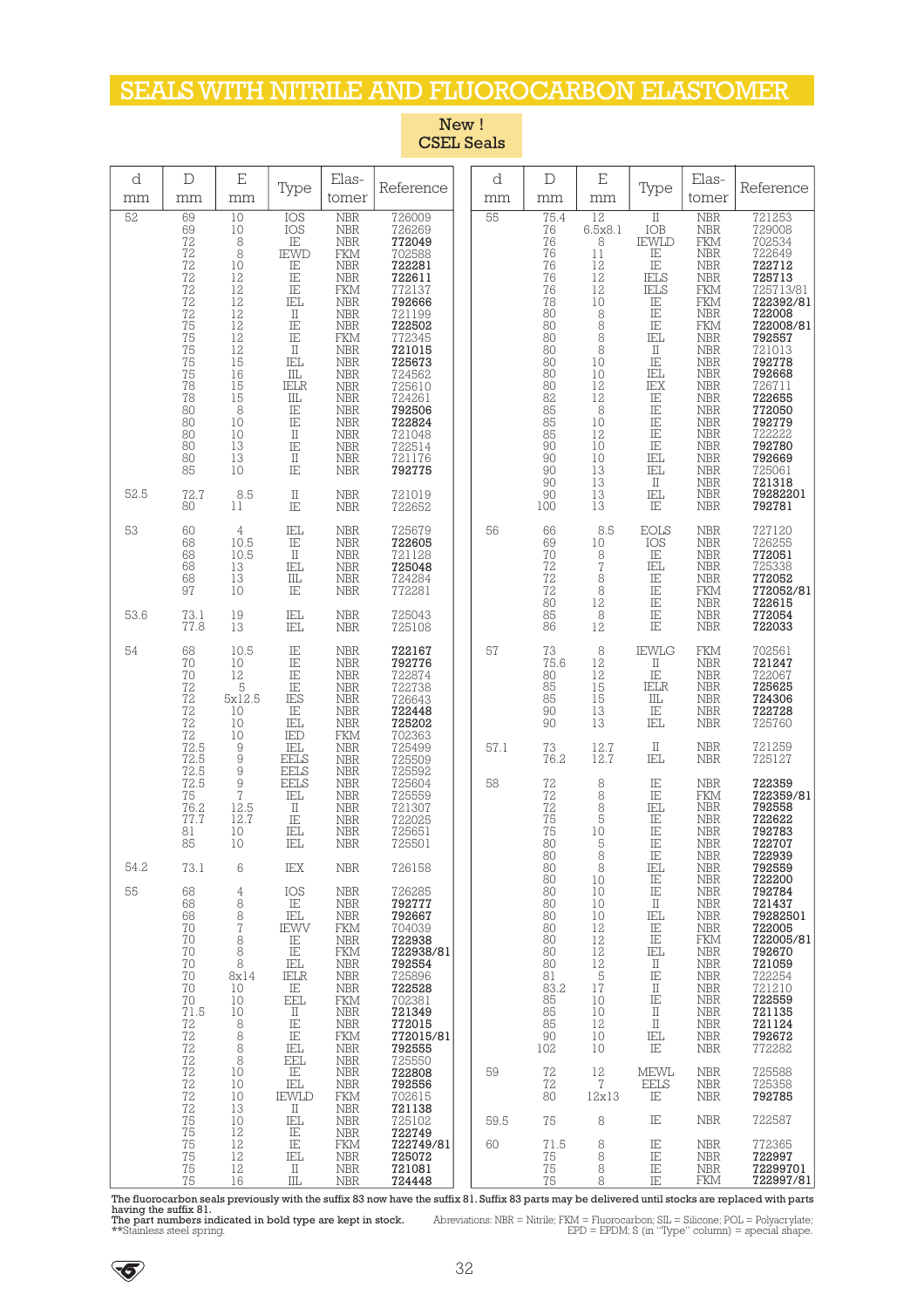![](_page_32_Picture_0.jpeg)

| d    | $\mathbb D$                                                                                                                                                                         | E                                                                                                                                                                                  | Type                                                                                                                                                                                                                                                                                                                                       | Elas-                                                                                                                                                                                                                                                                                                                                                                              | Reference                                                                                                                                                                                                                                          | d    | $\mathbf D$                                                                                                    | $\boldsymbol{\mathrm{E}}$                                                                                                                                                                                                                          | Type                                                                                                                                                                                                                                                                                              | Elas-                                                                                                                                                                                                                                    | Reference                                                                                                                                                                                                                                                |
|------|-------------------------------------------------------------------------------------------------------------------------------------------------------------------------------------|------------------------------------------------------------------------------------------------------------------------------------------------------------------------------------|--------------------------------------------------------------------------------------------------------------------------------------------------------------------------------------------------------------------------------------------------------------------------------------------------------------------------------------------|------------------------------------------------------------------------------------------------------------------------------------------------------------------------------------------------------------------------------------------------------------------------------------------------------------------------------------------------------------------------------------|----------------------------------------------------------------------------------------------------------------------------------------------------------------------------------------------------------------------------------------------------|------|----------------------------------------------------------------------------------------------------------------|----------------------------------------------------------------------------------------------------------------------------------------------------------------------------------------------------------------------------------------------------|---------------------------------------------------------------------------------------------------------------------------------------------------------------------------------------------------------------------------------------------------------------------------------------------------|------------------------------------------------------------------------------------------------------------------------------------------------------------------------------------------------------------------------------------------|----------------------------------------------------------------------------------------------------------------------------------------------------------------------------------------------------------------------------------------------------------|
| mm   | mm<br>75                                                                                                                                                                            | mm                                                                                                                                                                                 |                                                                                                                                                                                                                                                                                                                                            | tomer                                                                                                                                                                                                                                                                                                                                                                              |                                                                                                                                                                                                                                                    | mm   | mm                                                                                                             | mm<br>$\overline{12}$                                                                                                                                                                                                                              | $\overline{\text{IE}}$                                                                                                                                                                                                                                                                            | tomer                                                                                                                                                                                                                                    |                                                                                                                                                                                                                                                          |
| 60   | $75$<br>$78$<br>78<br>78<br>80<br>80<br>80<br>80<br>80<br>80<br>80<br>80<br>80<br>$\begin{array}{c} {80}\\ {80} \end{array}$<br>80<br>80<br>$\overline{80}$<br>80<br>82<br>85<br>85 | 8<br>$\frac{10}{8.8}$<br>10<br>10<br>10<br>$\begin{matrix} 10 \\ 10 \end{matrix}$<br>$\frac{12}{12}$<br>12<br>$\frac{12}{13}$<br>$\begin{array}{c} 13 \\ 12 \\ 8 \\ 8 \end{array}$ | $\operatorname{IEL}$<br>$\rm II$<br>EĒL<br>$\rm I\!E$<br><b>IEWLG</b><br>$\rm IE$<br>ΪĒ<br>$\operatorname{IEL}$<br>$\begin{array}{c}\text{IEWLG} \\ \text{EEL} \end{array}$<br>$\rm I\!E$<br>$\operatorname{IEL}$<br>IEL<br>$\rm IE$<br>$\overline{\text{IE}}$<br>$\rm{III}$<br>IEX<br>$\rm I\!E$<br>$\rm II$<br>IEX<br>$_{\rm IE}$<br>IEL | $\operatorname{NBR}$<br>NBR<br>NBR<br>NBR<br><b>NBR</b><br><b>FKM</b><br><b>NBR</b><br><b>FKM</b><br>NBR<br>FKM<br>$\ensuremath{\text{NBR}}\xspace$<br><b>NBR</b><br><b>NBR</b><br><b>FKM</b><br>NBR<br>FKM<br><b>NBR</b><br>$\begin{array}{c} \text{NBR} \\ \text{NBR} \end{array}$<br><b>NBR</b><br><b>NBR</b><br><b>NBR</b><br>$\operatorname{NBR}$<br><b>NBR</b><br><b>FKM</b> | 792560<br>T21221<br>T25307<br>T92786<br>702502<br>772016<br>772016/81<br>725361<br>702564<br>725545<br>722213<br>725163<br>725163/81<br>722459<br>722459/81<br>792671<br>724540<br>T26262<br>722686<br><b>721275</b><br>726498<br>772055<br>792561 | 65   | 80<br>82<br>88<br>85<br>85<br>85<br>85<br>85.2<br>90<br>90<br>90<br>90<br>90<br>95<br>100<br>$\frac{100}{100}$ | $\frac{10}{10}$<br>$\frac{10}{10}$<br>$\begin{array}{c} 10 \\ 12 \\ 12 \\ 12 \\ 13 \\ 13 \\ 16 \end{array}$<br>$\begin{array}{c} 16 \\ 8 \\ 10 \\ 10 \\ 10 \\ 12 \end{array}$<br>12<br>$1\overline{0}$<br>10<br>$\frac{10}{10}$<br>$\frac{10}{12}$ | $\frac{\text{II}}{\text{IE}}$<br>$\rm I\!E$<br>$\operatorname{IEL}$<br>$\rm IE$<br>$\rm IE$<br>IEL<br>$\rm II$<br>IEL<br>$\operatorname{IEL}$<br>$\rm{III}.$<br>IEL<br>$\stackrel{\rm IE}{\rm IEL}$<br>$\rm IE$<br>$\rm IE$<br>$\rm II$<br>$\rm IE$<br>$\rm IE$<br>ΙĒL<br>$\rm I\!E$<br>$\rm{II}$ | $\operatorname{NBR}$<br>NBR<br>NBR<br>FKM<br>NBR<br>NBR<br><b>FKM</b><br>NBR<br>NBR<br>NBR<br>${\rm NBR}$<br><b>NBR</b><br>NBR<br>NBR<br>NBR<br>NBR<br>NBR<br>FKM<br>NBR<br>NBR<br>NBR<br>NBR<br>NBR<br>NBR<br>${\rm FKM}$<br><b>NBR</b> | 722093<br>721319<br>722591<br>722591/81<br>725575<br>722770<br>722770/81<br>725709<br>721064<br>792676<br>725598<br>724561<br>725513<br>772017<br>792563<br>772017/81<br>722859<br>721126<br>792792<br>T02102<br>722794<br>792564<br>722794/81<br>721483 |
|      | 85<br>85<br>85                                                                                                                                                                      |                                                                                                                                                                                    | <b>IEWLD</b><br>$\rm II$<br>$\bar{\rm IEL}$                                                                                                                                                                                                                                                                                                | <b>NBR</b>                                                                                                                                                                                                                                                                                                                                                                         | 702555<br>725107                                                                                                                                                                                                                                   | 66   | 88.5                                                                                                           | 12.5                                                                                                                                                                                                                                               | $\rm{II}$                                                                                                                                                                                                                                                                                         | <b>NBR</b>                                                                                                                                                                                                                               | 721202                                                                                                                                                                                                                                                   |
|      | 86<br>90                                                                                                                                                                            |                                                                                                                                                                                    | $\operatorname{IEL}$<br>IE                                                                                                                                                                                                                                                                                                                 | NBR<br>NBR<br>NBR<br><b>NBR</b>                                                                                                                                                                                                                                                                                                                                                    | 79282101<br>772056                                                                                                                                                                                                                                 | 66.5 | 102                                                                                                            | 11                                                                                                                                                                                                                                                 | $\rm I\!E$                                                                                                                                                                                                                                                                                        | <b>NBR</b>                                                                                                                                                                                                                               | 722651                                                                                                                                                                                                                                                   |
|      | 90<br>90                                                                                                                                                                            |                                                                                                                                                                                    | IEL<br>$\rm IE$                                                                                                                                                                                                                                                                                                                            | NBR<br>FKM                                                                                                                                                                                                                                                                                                                                                                         | 792562<br>772056/81                                                                                                                                                                                                                                | 66.7 | 92                                                                                                             | 11.9                                                                                                                                                                                                                                               | $\rm I\!E$                                                                                                                                                                                                                                                                                        | <b>NBR</b>                                                                                                                                                                                                                               | 722027                                                                                                                                                                                                                                                   |
|      | 90<br>90                                                                                                                                                                            |                                                                                                                                                                                    | ΪĒ<br>$\rm II$                                                                                                                                                                                                                                                                                                                             | $\operatorname{NBR}$<br>NBR<br>FKM                                                                                                                                                                                                                                                                                                                                                 | 722876                                                                                                                                                                                                                                             | 67   | 85                                                                                                             | 8                                                                                                                                                                                                                                                  | <b>IEWLD</b>                                                                                                                                                                                                                                                                                      | <b>FKM</b>                                                                                                                                                                                                                               | 702529                                                                                                                                                                                                                                                   |
| 60.3 | 95<br>95<br>95<br>96<br>100<br>110<br>88.5                                                                                                                                          | 10<br>13<br>10<br>$\overline{13}$<br>12.7                                                                                                                                          | $\rm IE$<br>$\rm IE$<br>IEL<br>IEL<br>$\rm I\!E$<br>IEL<br>$\rm II$                                                                                                                                                                                                                                                                        | $\operatorname{NBR}$<br><b>NBR</b><br><b>NBR</b><br><b>NBR</b><br><b>NBR</b><br><b>NBR</b>                                                                                                                                                                                                                                                                                         | T21238<br>T72259<br>T92787<br>792673<br>725106<br>792788<br>792674<br>721480                                                                                                                                                                       | 68   | 90<br>90<br>90<br>90<br>90<br>100<br>$\frac{100}{117}$                                                         | $10$<br>10<br>10<br>10<br>$\overline{13}$<br>10<br>$\substack{10\\10}$                                                                                                                                                                             | $\rm IE$<br>$\rm IE$<br>IEL<br>$\rm II$<br>IELD<br>$_{\rm IE}$<br>$\stackrel{\rm IEL}{\mathbb{E}}$                                                                                                                                                                                                | ${\rm NBR}$<br>FKM<br><b>NBR</b><br>NBR<br>FKM<br>$\operatorname{NBR}$<br>NBR<br>NBR                                                                                                                                                     | 722751<br>722751/81<br>792565<br>T21050<br>T21050<br>T02211<br>T72059<br>792777<br>772283                                                                                                                                                                |
| 60.4 | $97\,$                                                                                                                                                                              | 12                                                                                                                                                                                 | IE                                                                                                                                                                                                                                                                                                                                         | $\operatorname{NBR}$                                                                                                                                                                                                                                                                                                                                                               | 722175                                                                                                                                                                                                                                             | 68.3 | 80                                                                                                             | 4.8x8.4                                                                                                                                                                                                                                            | <b>EOLS</b>                                                                                                                                                                                                                                                                                       | <b>NBR</b>                                                                                                                                                                                                                               | 723271                                                                                                                                                                                                                                                   |
| 61   | 74                                                                                                                                                                                  | 6                                                                                                                                                                                  | IOS                                                                                                                                                                                                                                                                                                                                        | $\operatorname{NBR}$                                                                                                                                                                                                                                                                                                                                                               | 726743                                                                                                                                                                                                                                             | 69   | 85                                                                                                             | 8                                                                                                                                                                                                                                                  | $\rm I\!E$                                                                                                                                                                                                                                                                                        | $\operatorname{NBR}$                                                                                                                                                                                                                     | 722900                                                                                                                                                                                                                                                   |
| 62   | 80                                                                                                                                                                                  | 10                                                                                                                                                                                 | $\rm IE$                                                                                                                                                                                                                                                                                                                                   | $\operatorname{NBR}$                                                                                                                                                                                                                                                                                                                                                               | <b>792789</b><br>722540                                                                                                                                                                                                                            | 69.8 | 100                                                                                                            | 13                                                                                                                                                                                                                                                 | $\rm II$                                                                                                                                                                                                                                                                                          | <b>NBR</b>                                                                                                                                                                                                                               | 721274                                                                                                                                                                                                                                                   |
|      | 81<br>85<br>$\overline{85}$<br>85<br>85<br>85<br>85<br>90<br>90<br>100<br>110                                                                                                       | $\,6$<br>10<br>10<br>$\frac{12}{12}$<br>$\frac{12}{12}$<br>12<br>10<br>$\begin{array}{c} 13 \\ 12 \end{array}$<br>13                                                               | ΪĒ<br>$\rm IE$<br>$\frac{\overline{1}}{1E}$<br>IEL<br>$\;$ II<br>$\rm IIL$<br>IE<br>П<br>$\rm I\!E$<br>$_{\rm II}$                                                                                                                                                                                                                         | <b>NBR</b><br>NBR<br>FKM<br>$\operatorname{NBR}$<br>$\begin{array}{c} \text{NBR} \\ \text{NBR} \end{array}$<br>$\operatorname{NBR}$<br><b>NBR</b><br><b>NBR</b><br><b>NBR</b><br><b>NBR</b>                                                                                                                                                                                        | 722144<br>722144/81<br>722750<br>725762<br>721033<br>724543<br>722941<br>721034<br>722877<br>721115                                                                                                                                                | 70   | 85<br>90<br>90<br>90<br>90<br>90<br>90<br>90<br>90<br>95<br>95                                                 | 8<br>$\frac{10}{10}$<br>$\frac{10}{10}$<br>12<br>12<br>12<br>12<br>12<br>10<br>13                                                                                                                                                                  | $\stackrel{\rm IE}{\rm IE}$<br>$\rm IE$<br>$\operatorname{IEL}$<br>IE<br>$\operatorname{IEL}$<br><b>IELR</b><br>П<br>Ш<br>IE<br>IE                                                                                                                                                                | FKM<br>NBR<br>FKM<br>T<br>NBR<br>NBR<br>$\operatorname{NBR}$<br><b>NBR</b><br>${\rm NBR}$<br><b>NBR</b><br><b>NBR</b><br><b>NBR</b>                                                                                                      | 722317/81<br>792566<br>722639<br>725758<br>725634<br>721051<br>724544<br>792794<br>792795                                                                                                                                                                |
| 63   | 83<br>85<br>85<br>90<br>90                                                                                                                                                          | 12<br>10<br>10<br>10<br>12                                                                                                                                                         | $\rm I\!E$<br>IE<br>$\rm I\!E$<br>$\rm I\!E$<br>$\rm I\!E$                                                                                                                                                                                                                                                                                 | <b>NBR</b><br><b>NBR</b><br>FKM<br><b>NBR</b><br><b>NBR</b>                                                                                                                                                                                                                                                                                                                        | 772375<br>772057<br>772057/81<br>772105<br>722648                                                                                                                                                                                                  |      | 100<br>100<br>100<br>100<br>$\substack{100\\100}$                                                              | 10<br>10<br>10<br>10<br>13<br>13                                                                                                                                                                                                                   | $\rm IE$<br>IEL<br>П<br>IE<br>IEL<br>$\;$ II                                                                                                                                                                                                                                                      | <b>NBR</b><br><b>NBR</b><br><b>NBR</b><br>FKM<br><b>NBR</b><br><b>NBR</b>                                                                                                                                                                | 722497<br>792678<br>721158<br>722497/81<br>792679<br>721079                                                                                                                                                                                              |
| 63.5 | 80<br>90                                                                                                                                                                            | 5.5<br>11.5                                                                                                                                                                        | IOS<br>П                                                                                                                                                                                                                                                                                                                                   | <b>NBR</b><br><b>NBR</b>                                                                                                                                                                                                                                                                                                                                                           | 726816<br>721207                                                                                                                                                                                                                                   |      | 110<br>110                                                                                                     | 12<br>13                                                                                                                                                                                                                                           | IE<br>$\rm I\!E$                                                                                                                                                                                                                                                                                  | <b>NBR</b><br><b>NBR</b>                                                                                                                                                                                                                 | 792796<br>792797                                                                                                                                                                                                                                         |
| 64   | 80<br>80                                                                                                                                                                            | 13<br>13                                                                                                                                                                           | $\rm I\!E$<br>$_{\rm II}$                                                                                                                                                                                                                                                                                                                  | <b>NBR</b><br><b>NBR</b>                                                                                                                                                                                                                                                                                                                                                           | 722984<br>721097                                                                                                                                                                                                                                   | 70.5 | 85                                                                                                             | 10                                                                                                                                                                                                                                                 | <b>IELS</b>                                                                                                                                                                                                                                                                                       | $\operatorname{NBR}$                                                                                                                                                                                                                     | 725335                                                                                                                                                                                                                                                   |
| 64   | 85<br>85<br>90<br>90                                                                                                                                                                | 16<br>16<br>$12 \,$<br>13                                                                                                                                                          | IEL<br>Ш<br>П<br>IE                                                                                                                                                                                                                                                                                                                        | <b>NBR</b><br><b>NBR</b><br><b>NBR</b><br><b>NBR</b>                                                                                                                                                                                                                                                                                                                               | 725891<br>724090<br>721125<br>792791                                                                                                                                                                                                               | 72   | 86<br>88<br>95<br>95<br>95                                                                                     | $\frac{7}{7}$<br>10<br>$\substack{10\\10}$                                                                                                                                                                                                         | IEL<br>IEL<br>IE<br>$\rm IE$<br>IEL                                                                                                                                                                                                                                                               | <b>NBR</b><br><b>NBR</b><br><b>NBR</b><br>FKM<br><b>NBR</b>                                                                                                                                                                              | 725367<br>725337<br>722942<br>722942/81<br>725444                                                                                                                                                                                                        |
| 65   | 73.5<br>80<br>80<br>80<br>80<br>80<br>80                                                                                                                                            | $\overline{4}$<br>8<br>8<br>8<br>8<br>8<br>10                                                                                                                                      | IOS<br>$\rm IE$<br>$\rm IE$<br>$\rm IE$<br>IEL<br>П<br>IEL                                                                                                                                                                                                                                                                                 | <b>NBR</b><br><b>NBR</b><br><b>FKM</b><br>FKM<br><b>NBR</b><br><b>NBR</b><br><b>NBR</b>                                                                                                                                                                                                                                                                                            | 726049<br>722507<br>722507/81<br>772119<br>792675<br>721049<br>725434                                                                                                                                                                              |      | 95<br>95<br>100<br>100<br>100<br>100<br>100                                                                    | 13<br>13<br>10<br>12<br>12<br>12<br>12                                                                                                                                                                                                             | $_{\rm IE}$<br>$\rm II$<br>$\rm I\!E$<br>IE<br>IEL<br>П<br>IIL                                                                                                                                                                                                                                    | <b>NBR</b><br><b>NBR</b><br><b>NBR</b><br><b>NBR</b><br><b>NBR</b><br><b>NBR</b><br><b>NBR</b>                                                                                                                                           | 722004<br>721181<br>722944<br>722861<br>725653<br>721104<br>724485                                                                                                                                                                                       |

The fluorocarbon seals previously with the suffix 83 now have the suffix 81. Suffix 83 parts may be delivered until stocks are replaced with parts<br>having the suffix 81. Suffix 83 parts may be delivered until stocks are rep

![](_page_32_Picture_5.jpeg)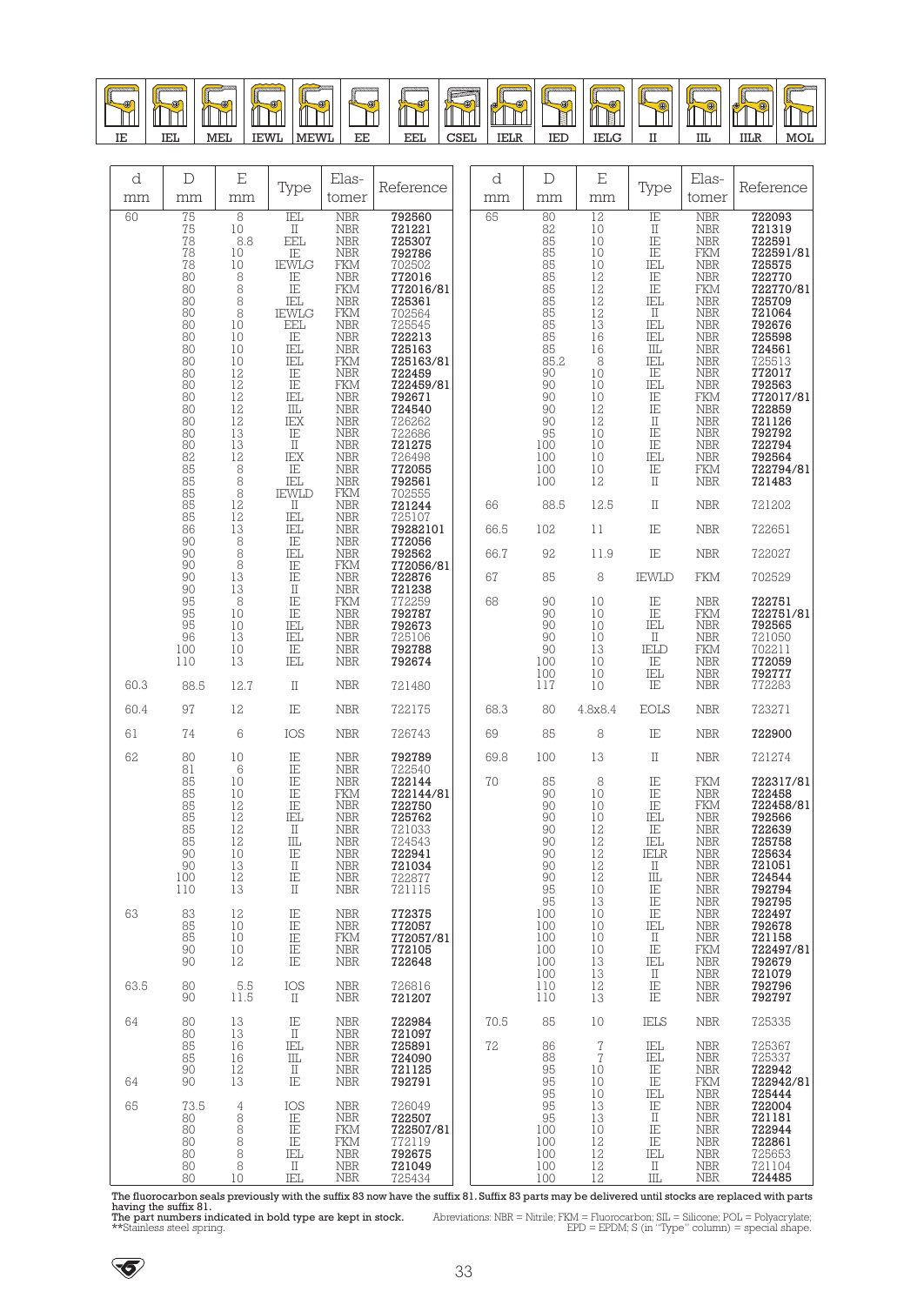## SEALS WITH NITRILE AND FLUOROCARBON ELASTOMER

| d        | $\mathbb D$       | $\mathbf E$           | Type                        | Elas-                                  | Reference                    | d        | D              | $\mathbf E$           | Type                        | Elas-                              | Reference                  |
|----------|-------------------|-----------------------|-----------------------------|----------------------------------------|------------------------------|----------|----------------|-----------------------|-----------------------------|------------------------------------|----------------------------|
| mm<br>72 | mm<br>101.6       | mm                    | IE                          | tomer<br><b>NBR</b>                    | 722298                       | mm<br>84 | mm<br>110      | mm<br>16              | IE                          | tomer<br><b>NBR</b>                | 722565                     |
|          |                   | 12.5                  |                             |                                        |                              |          | 110            | 16                    | IEL                         | $\operatorname{NBR}$               | 725597                     |
| 72.5     | 100.5             | 14                    | IE                          | <b>NBR</b>                             | 722604                       |          | 112            | 14                    | IELX                        | <b>NBR</b>                         | 725281                     |
| 74       | 90<br>90          | 13<br>13              | IE<br>$\rm II$              | <b>NBR</b><br><b>NBR</b>               | 722618<br>721074             | 85       | 100<br>100     | $\mathcal{G}$<br>13   | IE<br>$\rm IE$              | <b>NBR</b><br><b>NBR</b>           | 722973<br>722102           |
|          | 90<br>90          | 15<br>15              | IEL<br><b>IILR</b>          | <b>NBR</b><br><b>NBR</b>               | 725251<br>724453             |          | 102<br>102     | 13<br>13              | IE<br>$\mathcal{I}$         | <b>NBR</b><br><b>NBR</b>           | 722552<br>721591           |
|          |                   |                       |                             |                                        |                              |          | 102            | 13                    | IEL                         | <b>NBR</b>                         | 79282601                   |
| 74.6     | 101.8             | 13                    | $_{\rm II}$                 | <b>NBR</b>                             | 721150                       |          | 105<br>105     | 8<br>10               | <b>IEWLG</b><br>EE          | <b>FKM</b><br><b>FKM</b>           | 702619                     |
| 75       | 90<br>90          | 8<br>8                | IE<br>IEL                   | <b>NBR</b><br>${\rm NBR}$              | 722053<br>792680             |          | 105<br>105     | 10<br>12              | EEG<br><b>IEWLG</b>         | <b>FKM</b><br><b>FKM</b>           | 720037<br>702333<br>702596 |
|          | 90<br>90          | 8<br>10               | $\scriptstyle\rm II$<br>IED | <b>NBR</b><br><b>FKM</b>               | 721393<br>702365             |          | 105<br>110     | 13<br>13              | $_{\rm IE}$<br><b>CSEL</b>  | <b>NBR</b><br><b>NBR</b>           | 792804<br>793102           |
|          | 95<br>95          | 8<br>10               | IE<br>IE                    | <b>NBR</b><br><b>NBR</b>               | 722902<br>722379             |          | 110            | 12                    | IE                          | <b>NBR</b>                         | 722413                     |
|          | 95<br>95          | 10                    | IE                          | <b>FKM</b>                             | 722379/81                    |          | 110<br>110     | 12<br>12              | IE<br>IEL                   | <b>FKM</b><br><b>NBR</b>           | 722413/81<br>792572        |
|          | 95                | 10<br>12              | IEL<br>$\rm I\!E$           | <b>NBR</b><br><b>NBR</b>               | 792567<br>722333             |          | 110<br>110     | 12<br>12x6            | $_{\rm IE}$<br>IIS          | <b>FKM</b><br><b>NBR</b>           | 722413/81<br>726637        |
|          | 95<br>95          | 12<br>12              | IE<br>IE                    | FKM<br><b>FKM</b>                      | 722333/81<br>722470          |          | 110<br>110     | 13<br>13              | IE<br>IE                    | <b>NBR</b><br><b>FKM</b>           | 722510<br>722510/81        |
|          | 95<br>100         | 12<br>10              | $\rm II$<br>IE              | <b>NBR</b><br><b>NBR</b>               | 721219<br>722943             |          | 110            | 13                    | IEL                         | <b>NBR</b>                         | 725884                     |
|          | 100               | 10                    | IE                          | FKM                                    | 722943/81                    |          | 110<br>110     | 13<br>13              | $_{\rm II}$<br><b>IELG</b>  | <b>NBR</b><br><b>FKM</b>           | 721037<br>702404           |
|          | 100<br>100        | 10<br>12              | IEL<br>$\rm IE$             | <b>NBR</b><br><b>NBR</b>               | 792568<br>722585             |          | 110<br>120     | 13<br>13              | IEX<br><b>CSEL</b>          | <b>NBR</b><br><b>NBR</b>           | 726076<br>793103           |
|          | 100<br>100        | $1\overline{3}$<br>13 | IE<br>IE                    | <b>NBR</b><br><b>FKM</b>               | 722687<br>722687/81          |          | 120<br>130     | 12<br>17              | $\rm I\!E$<br><b>EELD</b>   | <b>NBR</b><br><b>FKM</b>           | 772062<br>702379           |
|          | 100<br>100        | 13<br>13              | IEL<br>$\rm II$             | <b>NBR</b><br><b>NBR</b>               | 792569<br>721190             |          | 130            | 13                    | IEL                         | <b>NBR</b>                         | 792684                     |
|          | 100<br>102        | 16<br>15              | $\rm IIL$<br>IE             | <b>NBR</b><br><b>NBR</b>               | 724446<br>722698             | 88.9     | 114.3          | 15.9                  | IE                          | <b>NBR</b>                         | 722631                     |
|          | 110<br>110        | 13<br>13              | IE<br>IEL                   | <b>NBR</b><br><b>NBR</b>               | 722752<br>792681             | 89.7     | 105            | 6                     | IE                          | <b>NBR</b>                         | 722807                     |
|          | 110<br>115        | 13<br>10              | $\scriptstyle\rm II$<br>IEL | <b>NBR</b><br><b>NBR</b>               | 721152<br>792682             | 90       | 105<br>105     | 10<br>10              | IE<br>$_{\rm II}$           | <b>NBR</b><br><b>NBR</b>           | 792805<br>721410           |
|          | 120<br>120        | 15<br>15              | $\rm I\!E$<br>IE            | <b>NBR</b><br><b>NBR</b>               | 722221<br>792798             |          | 105<br>105     | 10<br>$\overline{13}$ | IEL                         | <b>NBR</b>                         | 79282301                   |
| 76       | 100               | 16                    | IIL                         | <b>NBR</b>                             | 724245                       |          | 110            | 13                    | IE<br><b>CSEL</b>           | <b>NBR</b><br><b>NBR</b>           | 722720<br>793104           |
| 76.2     | 101.6             | 17.4                  | IIL                         | <b>NBR</b>                             |                              |          | 110<br>110     | 10<br>11              | <b>IEWLG</b><br><b>IEWG</b> | <b>FKM</b><br><b>FKM</b>           | 702389<br>702486           |
|          |                   |                       |                             |                                        | 724291                       |          | 110<br>110     | 12<br>12              | IE<br>IE                    | <b>NBR</b><br><b>FKM</b>           | 772063<br>772063/81        |
| 78       | 100<br>100        | 10<br>10              | IE<br>IEL                   | <b>NBR</b><br><b>NBR</b>               | 772060<br>725445             |          | 110<br>110     | 12<br>13              | IEL<br>$_{\rm IE}$          | <b>NBR</b><br><b>NBR</b>           | 792573<br>722719           |
|          | 100<br>100        | 13<br>13              | IE<br>IE                    | <b>NBR</b><br><b>NBR</b>               | 772020<br>772313             |          | 110            | 13                    | IE                          | <b>FKM</b>                         | 722719/81                  |
| 80       | 95                | 6.5                   | IOS                         | <b>NBR</b>                             | 726125                       |          | 110<br>110     | 13<br>13              | IEL<br>$\mathbb{I}$         | <b>NBR</b><br><b>NBR</b>           | 792574<br>721236           |
|          | 95                | 8                     | IE                          | <b>NBR</b>                             | 722776                       |          | 110<br>110     | 13<br>15              | IEX<br><b>IELG</b>          | <b>NBR</b><br>FKM                  | 726500<br>702317           |
|          | 95<br>95          | 8<br>8                | IEL<br>$\mathbf{H}$         | <b>NBR</b><br><b>NBR</b>               | 792683<br>721012             |          | 110<br>115     | 16<br>9               | <b>IILR</b><br>IE           | <b>NBR</b><br><b>NBR</b>           | 724091<br>722975           |
|          | 98<br>100         | 10<br>10              | <b>MEWLG</b><br><b>CSEL</b> | <b>FKM</b><br><b>NBR</b>               | 702569<br>793100             |          | 115            | $\Theta$              | IE                          | <b>NBR</b>                         | 772302                     |
|          | 100<br>100        | 10<br>10              | $\rm I\!E$<br>IE            | <b>NBR</b><br>FKM                      | 722186<br>722847/81          |          | 115<br>115     | 13<br>13              | $\rm IE$<br>IEL             | <b>NBR</b><br><b>NBR</b>           | 722703<br>725695           |
|          | 100<br>100        | 10<br>10              | IEL<br>IEL                  | <b>NBR</b><br>FKM                      | 792570<br>725662             |          | 115<br>115     | 13<br>13              | П<br>IEL                    | <b>NBR</b><br><b>NBR</b>           | 721127<br>72569501         |
|          | 100<br>100        | 13<br>13              | IE<br>IE                    | NBR<br>FKM                             | 722819<br>722819/81          |          | 120<br>120     | 13<br>12              | <b>CSEL</b><br>IE           | <b>NBR</b><br><b>NBR</b>           | 793105<br>772064           |
|          | 100               | 13                    | IE                          | FKM                                    | 772304                       |          | 120<br>120     | $^{12}_{12}$          | IE<br>IEL                   | <b>FKM</b><br><b>NBR</b>           | 772064<br>792575           |
|          | 100<br>100        | 13<br>14              | IEL<br>Ш                    | <b>NBR</b><br><b>NBR</b>               | 725021<br>724466             |          | 140<br>140     | 13                    | <b>CSEL</b>                 | <b>NBR</b>                         | 793106                     |
|          | 100<br>105<br>110 | 14<br>13<br>13        | IEL<br>IE<br><b>CSEL</b>    | <b>NBR</b><br><b>NBR</b><br><b>NBR</b> | 79282901<br>792799<br>793101 |          | 150            | 13<br>12              | IEL<br>IE                   | <b>NBR</b><br><b>NBR</b>           | 792685<br>772343           |
|          | 110<br>110        | 10                    | $_{\rm IE}$                 | <b>NBR</b>                             | 772061                       | 92       | 107<br>110     | 12<br>$\sqrt{7}$      | IE<br><b>IEWLG</b>          | <b>NBR</b><br><b>FKM</b>           | 722970<br>702644           |
|          | 110               | 10<br>10              | IEL<br>IE                   | <b>NBR</b><br><b>FKM</b>               | 792571<br>772061/81          |          | 110<br>112     | 10                    | <b>MEWLG</b>                | FKM                                | 702518                     |
|          | 110<br>115        | 13<br>10              | <b>IELR</b><br>IE           | <b>NBR</b><br><b>NBR</b>               | 725704<br>792800             |          | 120            | 10<br>13              | IE<br>IEL                   | <b>NBR</b><br><b>NBR</b>           | 722654<br>725044           |
|          | 125<br>125        | 12<br>13              | $\rm I\!E$<br>IE            | <b>NBR</b><br><b>NBR</b>               | 792802<br>792803             |          | 120.6<br>139   | 16<br>12x30           | П<br>IES                    | <b>NBR</b><br><b>NBR</b>           | 721203<br>726173           |
| 82       | 102               | 13                    | IE                          | <b>NBR</b>                             | 722195                       |          | 140            | 14x25                 | <b>IELS</b>                 | <b>NBR</b>                         | 725225                     |
|          | 102<br>105        | 13<br>13              | $\rm II$<br>IE              | <b>NBR</b><br><b>NBR</b>               | 721036<br>722862             | 93       | 114            | 13                    | <b>IEWLG</b>                | <b>FKM</b>                         | 702350                     |
|          | 105               | 13                    | П                           | <b>NBR</b>                             | 721359                       | 95       | 109.2<br>109.5 | $\sqrt{2}$<br>7       | IOLS<br><b>IEW</b>          | <b>NBR</b><br>$\operatorname{NBR}$ | 723263<br>772390           |
| 84       | 100               | 13                    | IE                          | <b>NBR</b>                             | 722680                       |          | 115            | 13                    | IE                          | <b>NBR</b>                         | 792815                     |

#### New! **CSEL Seals**

![](_page_33_Picture_4.jpeg)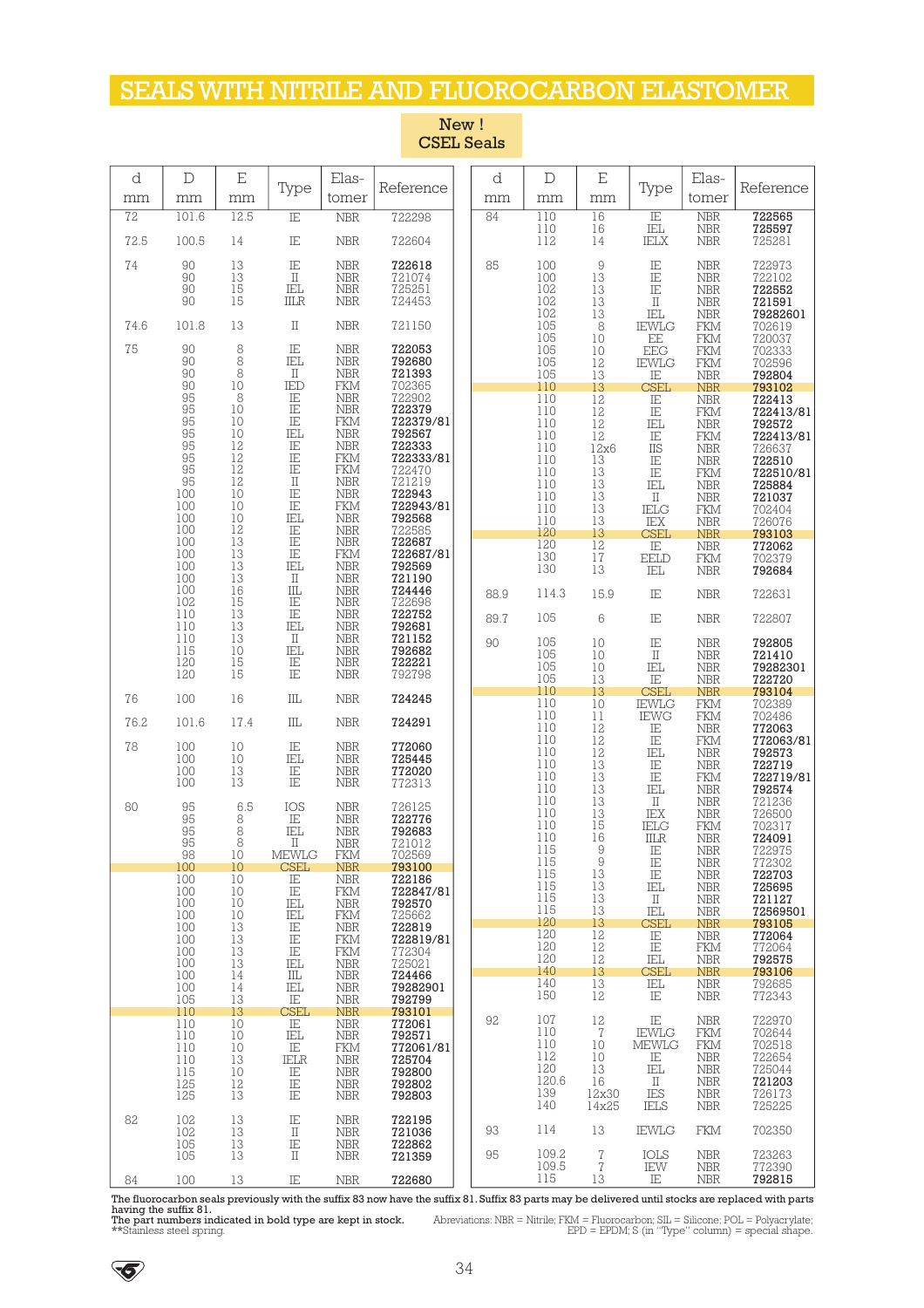| <b>MUNITED</b><br>$\sim$ | <b>MANAHAMAD</b><br>∝ | <b>COMMODATION</b><br>$\sqrt{1}$ | $\sim$<br><b>MUNITED</b><br>∼<br>$2\pi$ | <b>Canadamn</b> | <b>Cammuna</b><br>◉ | mmmmm<br>$\sim$ | <u>Immumum</u><br>Sommune<br>$\sim$<br>$\sqrt{2}$<br>w | $minimum$<br>$\sim$<br><b>A</b> | <b>mmmmmnn</b><br>$\scriptstyle\mathtt{=}$<br>è | <b>MATHEMANN</b><br>~ | <b>CONTINUISTICAL</b> | <b><i><u><b>MUNITERRA</b></u></i></b> | <b>MUNITED</b> | <b>Commonwere</b> |
|--------------------------|-----------------------|----------------------------------|-----------------------------------------|-----------------|---------------------|-----------------|--------------------------------------------------------|---------------------------------|-------------------------------------------------|-----------------------|-----------------------|---------------------------------------|----------------|-------------------|
| ΙE                       | IEL                   | MEL                              | IEWL                                    | <b>MEWL</b>     | ᇚ<br>cc             | EEL             | CCCI<br>౦ఎఓ⊥                                           | IELR                            | IED                                             | IELC                  |                       | <br>ш                                 | IILR           | MOL               |

| d     | $\mathbb D$              | $\mathbf E$                                                           |                                                                   | Elas-                                                                                                                            |                         | d     | $\mathbb D$              | $\mathbf E$                                                       |                                                                       | Elas-                                                       |                     |
|-------|--------------------------|-----------------------------------------------------------------------|-------------------------------------------------------------------|----------------------------------------------------------------------------------------------------------------------------------|-------------------------|-------|--------------------------|-------------------------------------------------------------------|-----------------------------------------------------------------------|-------------------------------------------------------------|---------------------|
| mm    | mm                       | mm                                                                    | Type                                                              | tomer                                                                                                                            | Reference               | mm    | mm                       | mm                                                                | Type                                                                  | tomer                                                       | Reference           |
| 95    | 120                      | 13                                                                    | <b>CSEL</b><br>$\operatorname{IELG}$                              | <b>NBR</b><br><b>NBR</b>                                                                                                         | 793107                  | 109   | 122.2                    | $\overline{1}$                                                    | <b>IOLS</b>                                                           | NBR                                                         | 723262              |
|       | 120<br>120               | $11.3\,$<br>$\frac{12}{12}$                                           | $\frac{\text{IE}}{\text{IE}}$                                     | $\operatorname{NBR}$                                                                                                             | 702355                  | 110   | 130                      | 12                                                                | $\rm IE$                                                              | $\operatorname{NBR}$                                        | 772071              |
|       | 120<br>$\frac{120}{120}$ |                                                                       | IEL                                                               | <b>FKM</b><br>$\operatorname*{NBR}% \nolimits_{\mathbb{C}}\left( \mathbb{Z}^{\Sigma\left( 1\right) }% ,\mathbb{C}^{\ast}\right)$ | 772065/81<br>792576     |       | 130<br>130               | 13                                                                | <b>CSEL</b><br>$\rm I\!E$                                             | <b>NBR</b><br><b>FKM</b>                                    | 793114<br>772071/81 |
|       | 120                      |                                                                       | $\frac{1}{1}$                                                     | <b>NBR</b><br><b>FKM</b>                                                                                                         | 722088<br>722088/81     |       | 130<br>130               | $\frac{12}{12}$                                                   | IEL<br>IE                                                             | <b>NBR</b><br><b>NBR</b>                                    | 792581<br>722465    |
|       | $\frac{120}{120}$        | $\begin{array}{c} 12 \\ 13 \\ 13 \\ 13 \\ 13 \\ 13 \\ 13 \end{array}$ | $\overline{\text{IEL}}$ IEL                                       | $\frac{\text{NBR}}{\text{FKM}}$                                                                                                  | 725410<br>725410        |       | $\frac{130}{140}$        | $\begin{array}{c} 13 \\ 13 \end{array}$                           | <b>IEL</b><br>CSEL                                                    | <b>NBR</b><br><b>NBR</b>                                    | 725114              |
|       | 120                      |                                                                       | <b>IELR</b>                                                       | <b>NBR</b>                                                                                                                       | 725697                  |       | 140                      | 10.2                                                              | $\rm I\!E$                                                            | $\operatorname{NBR}$                                        | 793115<br>772357    |
|       | $\frac{125}{125}$        | $\frac{12}{12}$                                                       | $\stackrel{\rm IE}{\rm IEL}$                                      | <b>NBR</b><br><b>NBR</b>                                                                                                         | 772066<br>792686        |       | $\frac{140}{140}$        | $\begin{array}{c} 12 \\ 12 \\ 12 \\ 13 \\ 13 \\ \end{array}$      | $\stackrel{\rm IE}{\rm IE}$                                           | $\frac{\text{NBR}}{\text{FKM}}$                             | 772072<br>772072/81 |
|       | 130                      | $\frac{1}{13}$                                                        | $\rm IE$                                                          | <b>NBR</b><br><b>NBR</b>                                                                                                         | 792808<br>721213        |       | 140<br>140               |                                                                   | $\operatorname{IEL}$                                                  | $\begin{array}{c} \texttt{NBR} \\ \texttt{NBR} \end{array}$ | 792688<br>722708    |
|       | $\frac{130}{140}$        | 10x18                                                                 | $\frac{\rm II}{\rm IIS}$                                          | <b>NBR</b>                                                                                                                       | 726452                  |       | 140                      |                                                                   | $\stackrel{\rm IE}{\rm IEL}$                                          | <b>NBR</b>                                                  | 792582              |
| 95.2  | 127.1                    | 11.9                                                                  | $\rm IE$                                                          | <b>NBR</b>                                                                                                                       | 722924                  | 112   | 130                      | $\substack{13 \\ 13}$                                             | $\rm IE$                                                              | <b>NBR</b>                                                  | 722553              |
| 96    | 112                      | 10                                                                    | $\rm IE$                                                          | <b>NBR</b>                                                                                                                       | 722633                  |       | 130<br>130               | 13                                                                | $\rm II$<br>IĒL                                                       | $\frac{\text{NBR}}{\text{NBR}}$                             | 721592<br>79282701  |
|       | 112                      | 10                                                                    | $\rm II$                                                          | <b>NBR</b>                                                                                                                       | 721320                  |       | 140<br>140               | 13<br>13                                                          | <b>CSEL</b><br>IE                                                     | <b>NBR</b><br><b>NBR</b>                                    | 793116<br>722820    |
| 98    | 110                      | $\sqrt{2}$                                                            | <b>IEWLG</b>                                                      | <b>FKM</b>                                                                                                                       | 702533                  |       | 140                      | 13                                                                | IEL                                                                   | <b>NBR</b>                                                  | 725353              |
| 100   | 114                      | 8<br>13                                                               | <b>IEWLG</b>                                                      | <b>FKM</b>                                                                                                                       | 702578<br>793108        | 113   | 160<br>160               | 12<br>13                                                          | $\frac{\text{II}}{\text{IE}}$                                         | <b>NBR</b><br><b>NBR</b>                                    | 721098<br>722730    |
|       | $\frac{120}{120}$<br>120 |                                                                       | CSEL<br>IE<br>IE<br>IE                                            | $\frac{\text{NBR}}{\text{NBR}}$<br><b>FKM</b>                                                                                    | 792809<br>722704        | 114   | 140                      | 13                                                                | $\rm I\!E$                                                            | <b>NBR</b>                                                  | 722753              |
|       | 120                      | 10<br>12<br>12<br>12<br>12<br>13<br>13<br>13<br>13                    | IE                                                                | <b>NBR</b>                                                                                                                       | 722993                  |       |                          |                                                                   |                                                                       |                                                             |                     |
|       | 120<br>120               |                                                                       | $\rm IE$<br>IEL                                                   | <b>FKM</b>                                                                                                                       | 722993/81<br>792577     | 115   | 140                      | 13                                                                | <b>CSEL</b>                                                           | <b>NBR</b>                                                  | 793117<br>772073    |
|       | 120                      |                                                                       | <b>IEX</b><br>$\rm IE$                                            | $\begin{array}{c} \text{NBR} \\ \text{NBR} \end{array}$<br><b>NBR</b>                                                            | 726258<br>722957        |       | $\frac{140}{140}$<br>140 | $\begin{array}{c} 12 \\ 12 \\ 12 \\ 13 \\ 13 \\ 13 \end{array}$   | $\begin{array}{l} \mathbb{E} \\ \mathbb{E} \\ \mathbb{E} \end{array}$ | $\frac{\text{NBR}}{\text{FKM}}$<br>${\rm NBR}$              | 772073/81<br>792689 |
|       | $\frac{120}{120}$        |                                                                       | $\rm IE$                                                          | <b>FKM</b>                                                                                                                       | 722957/81               |       | 140                      |                                                                   | $\rm IE$                                                              | <b>NBR</b>                                                  | 722374              |
|       | 120<br>120               |                                                                       | ΙĒ<br>$\begin{array}{l}\n\quad{IELG} \\ \text{IELR}\n\end{array}$ | <b>FKM</b><br>FKM                                                                                                                | 772148<br>702338        |       | 140<br>140               |                                                                   | IEL<br><b>IELG</b>                                                    | <b>NBR</b><br><b>FKM</b>                                    | 725101<br>702176    |
|       | $\frac{120}{120}$        | $\frac{13}{14}$                                                       | IEL                                                               | <b>NBR</b><br><b>NBR</b>                                                                                                         | 725231<br><b>725599</b> |       | $\frac{140}{140}$        | $\frac{13}{13}$<br>$\frac{14}{15}$                                | IEX<br>П                                                              | NBR<br>NBR                                                  | 726260<br>721232    |
|       | 125                      | $\overline{13}$                                                       | <b>CSEL</b>                                                       | <b>NBR</b>                                                                                                                       | 793109                  |       | 140                      |                                                                   | $\operatorname{IEL}$                                                  | <b>NBR</b>                                                  | 725054              |
|       | $\frac{125}{125}$        | $^{12}_{12}$                                                          | $\rm IE$<br>IEL                                                   | <b>NBR</b><br><b>NBR</b>                                                                                                         | 772067<br>792578        |       | $\frac{140}{150}$        | 15<br>13                                                          | <b>IELRG</b><br><b>CSEL</b>                                           | <b>FKM</b><br><b>NBR</b>                                    | 702260<br>793118    |
|       | 125<br>$\frac{125}{125}$ | 13                                                                    | $\rm IE$<br>IEL                                                   | <b>NBR</b>                                                                                                                       | 722949<br>792579        |       | 150                      | 12<br>$\frac{13}{13}$ x24                                         | $_{\rm IE}$                                                           | <b>NBR</b>                                                  | 772074<br>721053    |
|       | 130                      | $\frac{13}{13}$                                                       | $_{\rm II}$<br>CSEL                                               | $\frac{\text{NBR}}{\text{NBR}}$<br><b>NBR</b>                                                                                    | 721080<br>793110        |       | $\frac{150}{150}$        |                                                                   | $\frac{\overline{\text{II}}}{\text{IELS}}$                            | $\frac{\text{NBR}}{\text{NBR}}$                             | 725063              |
|       | 130<br>130               | 12<br>$\overline{12}$                                                 | IE<br>$\rm IE$                                                    | <b>NBR</b><br><b>FKM</b>                                                                                                         | 772068<br>772068/81     | 116   | 150                      | 13                                                                | $\rm II$                                                              | <b>NBR</b>                                                  | 721237              |
|       | 130                      | $12\,$                                                                | IEL                                                               | <b>NBR</b>                                                                                                                       | 792580                  | 119.1 | 152.7                    | 11                                                                | $\rm{II}$                                                             | $\operatorname{NBR}$                                        | 721214              |
|       | 130                      | $\overline{14}$                                                       | IE                                                                | <b>NBR</b><br><b>NBR</b>                                                                                                         | 722464<br>721241        | 120   | 140                      | 13                                                                | <b>CSEL</b>                                                           | <b>NBR</b>                                                  | 793119              |
|       | $\frac{130}{150}$<br>150 | $\frac{14}{12}$<br>13                                                 | $\frac{\text{II}}{\text{IE}}$<br>IEL                              | <b>NBR</b><br>$\operatorname{NBR}$                                                                                               | 792810<br>792687        |       | 140<br>140               | 13                                                                | $\rm IE$<br>IE                                                        | <b>NBR</b><br><b>FKM</b>                                    | 722690<br>722690/81 |
|       |                          |                                                                       |                                                                   |                                                                                                                                  |                         |       | 140                      | $\begin{array}{c} 13 \\ 13 \\ 13 \\ 13 \text{x} 14.3 \end{array}$ | IE                                                                    | <b>FKM</b>                                                  | 772133              |
| 101.6 | 130.2                    | 14.3                                                                  | IE                                                                | <b>NBR</b>                                                                                                                       | 722168                  |       | 140<br>140               | 16                                                                | IEL<br>IELR                                                           | <b>NBR</b><br><b>NBR</b>                                    | 725644<br>725706    |
| 102   | 120<br>122               | 12<br>14                                                              | IE<br>IELD                                                        | <b>NBR</b><br><b>FKM</b>                                                                                                         | 722546<br>702136        |       | 150<br>150               | 13<br>12                                                          | <b>CSEL</b><br>IE                                                     | <b>NBR</b><br><b>NBR</b>                                    | 793120<br>772075    |
|       | 130<br>135               | 13<br>14                                                              | <b>CSEL</b><br>$\rm II$                                           | <b>NBR</b><br><b>NBR</b>                                                                                                         | 793111<br>721130        |       | 150<br>150               | 12<br>12                                                          | $\rm IE$<br>IEL                                                       | <b>FKM</b><br>$\operatorname{NBR}$                          | 772075/81<br>792583 |
|       |                          |                                                                       |                                                                   |                                                                                                                                  |                         |       | 150                      | 13                                                                | IE                                                                    | <b>NBR</b>                                                  | 722573              |
| 104   | 120                      | 13                                                                    | $\rm I\!E$                                                        | <b>NBR</b>                                                                                                                       | 722688                  |       | 150<br>150               | 13<br>13                                                          | IEL<br>IEX                                                            | <b>NBR</b><br><b>NBR</b>                                    | 792584<br>726627    |
| 105   | 122<br>122               | 13<br>13                                                              | IE<br>$\rm II$                                                    | <b>NBR</b><br><b>NBR</b>                                                                                                         | 772150<br>721321        |       | 160<br>160               | 13<br>12                                                          | <b>CSEL</b><br>$\rm I\!E$                                             | <b>NBR</b><br><b>NBR</b>                                    | 793121<br>772076    |
|       | 125<br>130               | 13<br>13                                                              | IEX<br><b>CSEL</b>                                                | <b>NBR</b><br><b>NBR</b>                                                                                                         | 726274<br>793112        |       | 160                      | 15                                                                | IEL                                                                   | FKM                                                         | 725654              |
|       | $\frac{130}{130}$        | $^{12}_{12}$                                                          | $\stackrel{\rm IE}{\rm IE}$                                       | $\frac{\text{NBR}}{\text{FKM}}$                                                                                                  | 772069<br>772069/81     | 120.6 | 158.9                    | 15                                                                | $\rm II$                                                              | <b>NBR</b>                                                  | 721482              |
|       | 130                      | 12                                                                    | IEL                                                               | <b>NBR</b>                                                                                                                       | 725617                  | 122   | 150                      | 13                                                                | <b>CSEL</b>                                                           | <b>NBR</b>                                                  | 793122              |
|       | 130<br>130               | $12\,$<br>13                                                          | IELR<br>$\rm I\!E$                                                | <b>NBR</b><br><b>NBR</b>                                                                                                         | 792502<br>722689        |       | 150<br>150               | 12<br>13                                                          | <b>IILR</b><br>$\rm II$                                               | <b>NBR</b><br><b>NBR</b>                                    | 724454<br>721063    |
|       | 130<br>130               | 13<br>13                                                              | $\rm I\!E$<br>$\rm I\!E$                                          | <b>NBR</b><br>FKM                                                                                                                | 72268901<br>722689/81   | 122.2 | 152.4                    | 6                                                                 | $_{\rm IE}$                                                           | <b>NBR</b>                                                  | 722548              |
|       | 130<br>130               | 13<br>13                                                              | IEL<br>IELD                                                       | <b>NBR</b><br><b>FKM</b>                                                                                                         | 725103<br>702174        | 122.3 | 152.4                    |                                                                   | $\rm II$                                                              |                                                             |                     |
|       | 132                      | 13                                                                    | П                                                                 | <b>NBR</b>                                                                                                                       | 721458                  |       |                          | 6                                                                 |                                                                       | <b>NBR</b>                                                  | 721298              |
|       | 140<br>140               | 13<br>12                                                              | <b>CSEL</b><br>$\rm I\!E$                                         | <b>NBR</b><br><b>NBR</b>                                                                                                         | 793113<br>772070        | 125   | 145<br>150               | 13<br>13                                                          | IEX<br><b>CSEL</b>                                                    | <b>NBR</b><br><b>NBR</b>                                    | 726257<br>793123    |
| 107.9 | 152.6                    | 17.3                                                                  | IEL                                                               | <b>NBR</b>                                                                                                                       | 725478                  |       | 150                      | 12                                                                | IE                                                                    | <b>NBR</b>                                                  | 772077              |
|       |                          |                                                                       |                                                                   |                                                                                                                                  |                         | 126   | 150                      | 12                                                                | IE                                                                    | <b>FKM</b>                                                  | 772077/81           |
| 109   | 122                      | $\sqrt{ }$                                                            | IEW                                                               | <b>NBR</b>                                                                                                                       | 772391                  |       | 150                      | 12                                                                | IEL                                                                   | <b>NBR</b>                                                  | 792585              |

The fluorocarbon seals previously with the suffix 83 now have the suffix 81. Suffix 83 parts may be delivered until stocks are replaced with parts<br>having the suffix 81. Suffix 83 parts may be delivered until stocks are rep

![](_page_34_Picture_3.jpeg)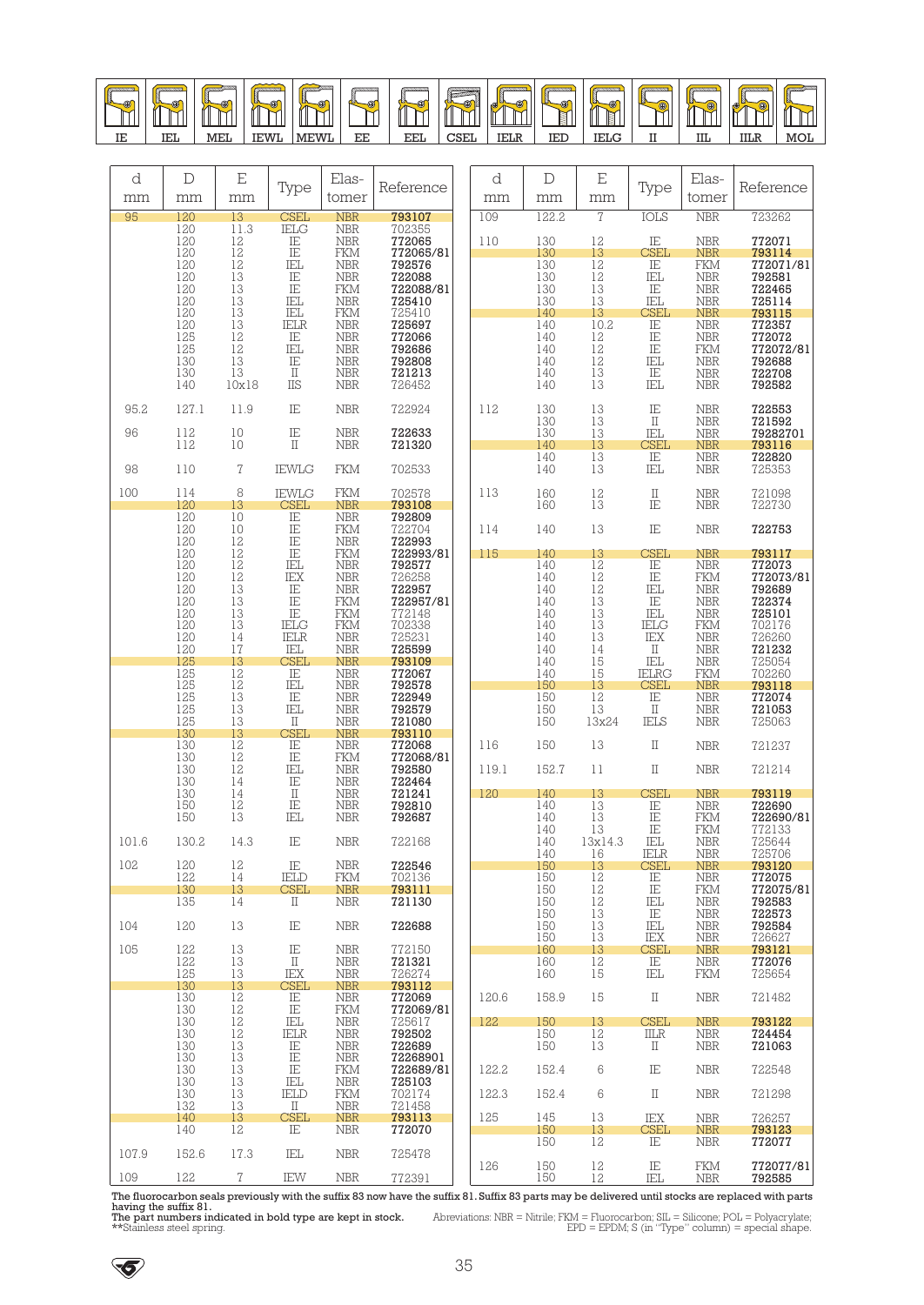## SEALS WITH NITRILE AND FLUOROCARBON ELASTOMER

| d<br>mm    | $\mathbb D$<br>mm                             | $\mathbf E$<br>mm                                   | Type                                                 | Elas-<br>tomer                                                                          | Reference                                                                | d<br>mm    | $\mathbb D$<br>mm                      | E<br>mm                          | Type                                         | Elas-<br>tomer                                                                   | Reference                                                |
|------------|-----------------------------------------------|-----------------------------------------------------|------------------------------------------------------|-----------------------------------------------------------------------------------------|--------------------------------------------------------------------------|------------|----------------------------------------|----------------------------------|----------------------------------------------|----------------------------------------------------------------------------------|----------------------------------------------------------|
| 126        | 150<br>150<br>160                             | 12<br>14<br>13                                      | <b>IELG</b><br>П<br><b>CSEL</b>                      | <b>FKM</b><br><b>NBR</b><br><b>NBR</b>                                                  | 702064<br>721252<br>793124                                               | 155        | 180<br>180<br>180                      | 15<br>15<br>15                   | IE<br>IEL<br>$_{\rm II}$                     | <b>NBR</b><br><b>NBR</b><br><b>NBR</b>                                           | 722754<br>792587<br>721415                               |
|            | 160<br>160<br>160<br>160                      | 12<br>12<br>13<br>15                                | IE<br>$\rm I\!E$<br>$\rm II$<br>IE                   | <b>NBR</b><br><b>FKM</b><br><b>NBR</b><br><b>NBR</b>                                    | 772078<br>772078/81<br>721133<br>722279                                  |            | 180<br>190<br>190<br>190               | 15<br>15<br>15<br>15             | <b>MEWLG</b><br><b>CSEL</b><br>IE<br>IEL     | <b>NBR</b><br><b>NBR</b><br><b>NBR</b><br><b>NBR</b>                             | 702457<br>793134<br>772083<br>792691                     |
| 127        | 160<br>158.7<br>158.7                         | 15<br>14.3<br>18.5                                  | IEL<br>$_{\rm II}$<br>IELS                           | <b>NBR</b><br><b>NBR</b><br><b>NBR</b>                                                  | 792690<br>721358<br>725005                                               | 157.1      | 190.5<br>190.5                         | $\,6$<br>6                       | IE<br>$\mathcal{I}$                          | <b>NBR</b><br><b>NBR</b>                                                         | 722547<br>721299                                         |
|            | 158.9                                         | 15.9                                                | IE                                                   | <b>NBR</b>                                                                              | 722232                                                                   | 158        | 180                                    | 16                               | IEL                                          | <b>NBR</b>                                                                       | 725232                                                   |
| 130        | 145<br>150<br>160<br>160<br>160               | $\overline{1}$<br>12<br>13<br>12<br>$\overline{12}$ | IE<br>IEX<br><b>CSEL</b><br>$\rm I\!E$<br>$\rm I\!E$ | <b>NBR</b><br><b>NBR</b><br><b>NBR</b><br><b>NBR</b><br><b>FKM</b>                      | 772270<br>726259<br>793125<br>772079<br>772079/81                        | 160        | 190<br>190<br>190<br>190<br>190        | 15<br>15<br>15<br>15<br>15       | CSEL<br>IE<br>IEL<br>$\rm{III}$<br>IE        | NBR<br><b>NBR</b><br><b>NBR</b><br><b>NBR</b><br><b>FKM</b>                      | 793135<br>722313<br>725715<br>724765<br>722313/81        |
|            | 160<br>160<br>160<br>160                      | 15<br>15<br>15<br>15                                | ΪĒ<br>$\rm I\!E$<br>IEL<br>IEX                       | <b>NBR</b><br><b>FKM</b><br><b>NBR</b><br><b>NBR</b>                                    | 722881<br>722881/81<br>725115<br>726077                                  | 165        | 190<br>190<br>190                      | 13<br>15<br>15                   | <b>CSEL</b><br>IE<br>IE                      | NBR<br><b>NBR</b><br><b>NBR</b>                                                  | <b>793136</b><br>772321<br>792811                        |
|            | 170<br>170                                    | 13<br>12                                            | <b>CSEL</b><br>IE                                    | <b>NBR</b><br><b>NBR</b>                                                                | 793126<br>772080                                                         |            | 200<br>200                             | 15<br>15                         | <b>CSEL</b><br>IE                            | NBR<br><b>NBR</b>                                                                | 793137<br>772084                                         |
| 132<br>135 | 150<br>150<br>160                             | 13<br>13<br>13                                      | IE<br>$\mathcal{I}$<br><b>CSEL</b>                   | <b>NBR</b><br><b>NBR</b><br><b>NBR</b>                                                  | 722134<br>721328<br>793127                                               | 170        | 200<br>200<br>200<br>200               | 15<br>15<br>15<br>15             | <b>CSEL</b><br>IE<br>IE<br>IE                | NBR<br><b>NBR</b><br><b>FKM</b><br>$\operatorname{NBR}$                          | 793138<br>722377<br>722377/81<br>792588                  |
|            | 160<br>165<br>165<br>170<br>170<br>170<br>170 | 14<br>15<br>15<br>12<br>12<br>15<br>15              | IE<br>ΪĒ<br>IEX<br>IE<br>IE<br>IE<br>IE              | <b>NBR</b><br><b>NBR</b><br><b>NBR</b><br><b>NBR</b><br><b>FKM</b><br><b>NBR</b><br>FKM | 722270<br>722261<br>726320<br>772081<br>772081/81<br>722280<br>722280/81 | 175        | 200<br>200<br>200<br>210<br>210<br>230 | 13<br>13<br>15<br>15<br>15<br>10 | IE<br>$_{\rm II}$<br>IEL<br>IE<br>IEL<br>IIS | <b>NBR</b><br><b>NBR</b><br><b>NBR</b><br><b>NBR</b><br><b>NBR</b><br><b>NBR</b> | 722979<br>721122<br>792692<br>722085<br>792693<br>726200 |
| 139.7      | 170<br>171.4                                  | 16<br>21                                            | IEL<br><b>IELR</b>                                   | <b>NBR</b><br><b>NBR</b>                                                                | 725055<br>725542                                                         | 177.8      | 209.5                                  | 16                               | IEL                                          | <b>NBR</b>                                                                       | 725018                                                   |
| 140        | 171.6<br>160<br>170                           | 15.9<br>13<br>13                                    | IE<br>IE<br><b>CSEL</b>                              | <b>NBR</b><br><b>NBR</b><br><b>NBR</b>                                                  | 722914<br>772252<br>793128                                               | 180        | 210<br>210<br>210<br>210               | 15<br>15<br>15<br>15             | <b>CSEL</b><br>$\rm IE$<br>IEL<br>IEL        | <b>NBR</b><br><b>NBR</b><br><b>NBR</b><br><b>FKM</b>                             | 793139<br>772086/81<br>792589<br>725655                  |
|            | 170<br>170                                    | 15<br>15                                            | IE<br>$\rm I\!E$                                     | <b>NBR</b><br><b>FKM</b>                                                                | 722700<br>722700/81                                                      |            | 215<br>215                             | 15<br>16                         | <b>CSEL</b><br>IE                            | <b>NBR</b><br><b>NBR</b>                                                         | 793140<br>722661                                         |
|            | 170<br>170<br>170<br>175<br>180               | 15<br>15<br>15<br>15<br>14                          | IEL<br>IIL<br>IEL<br>IE<br>IE                        | <b>NBR</b><br><b>NBR</b><br><b>NBR</b><br><b>NBR</b><br><b>NBR</b>                      | 725716<br>724766<br>72571601<br>772082<br>722662                         | 185        | 215<br>215<br>215                      | 15<br>16<br>16                   | <b>CSEL</b><br>IE<br>$\rm II$                | NBR<br><b>NBR</b><br><b>NBR</b>                                                  | 793141<br>722863<br>721280                               |
| 144        | 160<br>180                                    | 12<br>12                                            | IE<br>П                                              | <b>NBR</b><br><b>NBR</b>                                                                | 722113<br>721116                                                         | 190        | 220<br>220<br>220<br>220               | 15<br>15<br>15<br>15             | <b>CSEL</b><br>IE<br>ΙE<br>IEL               | <b>NBR</b><br><b>NBR</b><br><b>FKM</b><br><b>NBR</b>                             | 793142<br>772088/81<br>772088<br>792694                  |
| 145        | 170<br>175<br>175                             | 15 x 20<br>13<br>14                                 | <b>EELS</b><br><b>CSEL</b><br>EEL                    | <b>NBR</b><br><b>NBR</b><br><b>NBR</b>                                                  | 725596<br>793129<br>725593                                               |            | 230<br>230<br>230                      | 16<br>17<br>$17\,$               | <b>CSEL</b><br>$\rm IE$<br>$\rm II$          | <b>NBR</b><br><b>NBR</b><br><b>NBR</b>                                           | 793143<br>722860<br>721235                               |
|            | 175<br>180                                    | 15<br>13                                            | $\rm I\!E$<br>CSEL                                   | <b>NBR</b><br><b>NBR</b>                                                                | 772114<br>793130                                                         | 190.5      | 228.6                                  | 16                               | IEL                                          | <b>NBR</b>                                                                       | 725017                                                   |
|            | 180<br>180                                    | 14<br>14                                            | $_{\rm IE}$<br>IE                                    | <b>NBR</b><br><b>NBR</b>                                                                | 722956<br>721054                                                         | 195        | 230<br>230                             | 15<br>15                         | <b>CSEL</b><br>IE                            | NBR<br><b>NBR</b>                                                                | 793144<br>772089                                         |
| 146        | 177.9                                         | 15.9                                                | IE                                                   | <b>NBR</b>                                                                              | 722563                                                                   |            | 230<br>230                             | $17\,$<br>17                     | $_{\rm IE}$<br>$_{\rm II}$                   | $\operatorname{NBR}$<br><b>NBR</b>                                               | 722759<br>721362                                         |
| 148        | 170<br>170<br>170                             | 14.5<br>14.5<br>14.5                                | <b>IELR</b><br>Ш<br><b>IELG</b>                      | <b>NBR</b><br><b>NBR</b><br><b>NBR</b>                                                  | 725630<br>724260<br>702099                                               | 196.8      | 228.6                                  | 16                               | IEL                                          | <b>NBR</b>                                                                       | 725019                                                   |
| 150        | 168<br>170<br>172                             | 12<br>15<br>14                                      | $\rm II$<br><b>CSEL</b><br>EELSG                     | <b>NBR</b><br><b>NBR</b><br>FKM                                                         | 721187<br>793131<br>702301                                               | 200        | 230<br>230<br>230<br>230               | 15<br>15<br>15<br>15             | <b>CSEL</b><br>IE<br>$\rm IE$<br>IEL         | <b>NBR</b><br><b>NBR</b><br><b>FKM</b><br>$\operatorname{NBR}$                   | 793145<br>772090<br>772090/81<br>792695                  |
|            | 175<br>180<br>180                             | 16<br>15<br>15                                      | IEX<br><b>CSEL</b><br>$_{\rm IE}$                    | <b>NBR</b><br><b>NBR</b><br><b>NBR</b>                                                  | 726261<br>793132<br>722731                                               | 205<br>210 | 230<br>240                             | 16<br>15                         | IEL<br>CSEL                                  | $\operatorname{NBR}$<br><b>NBR</b>                                               | 79282401<br>793146                                       |
|            | 180<br>180<br>180                             | 15<br>15<br>$15\,$                                  | $\rm I\!E$<br>IEL<br>П                               | <b>FKM</b><br><b>NBR</b><br><b>NBR</b>                                                  | 722731/81<br>792586<br>721230                                            |            | 240<br>240                             | 15<br>15                         | $_{\rm IE}$<br>IE                            | $\operatorname{NBR}$<br><b>FKM</b>                                               | 772091<br>772091/81                                      |
| 152        | 190                                           | 15                                                  | IE                                                   | <b>FKM</b>                                                                              | 772195                                                                   | 220        | 250<br>250<br>250                      | 15<br>15<br>15                   | <b>CSEL</b><br>IE<br>IE                      | <b>NBR</b><br><b>NBR</b><br><b>FKM</b>                                           | 793147<br>772092<br>772092/81                            |
| 155        | 180                                           | 15                                                  | <b>CSEL</b>                                          | <b>NBR</b>                                                                              | 793133                                                                   |            | 250                                    | 15                               | IEL                                          | NBR                                                                              | 792696                                                   |

#### New ! CSEL Seals

The fluorocarbon seals previously with the suffix 83 now have the suffix 81. Suffix 83 parts may be delivered until stocks are replaced with parts<br>having the suffix 81. Suffix 83 parts may be delivered until stocks are rep

![](_page_35_Picture_4.jpeg)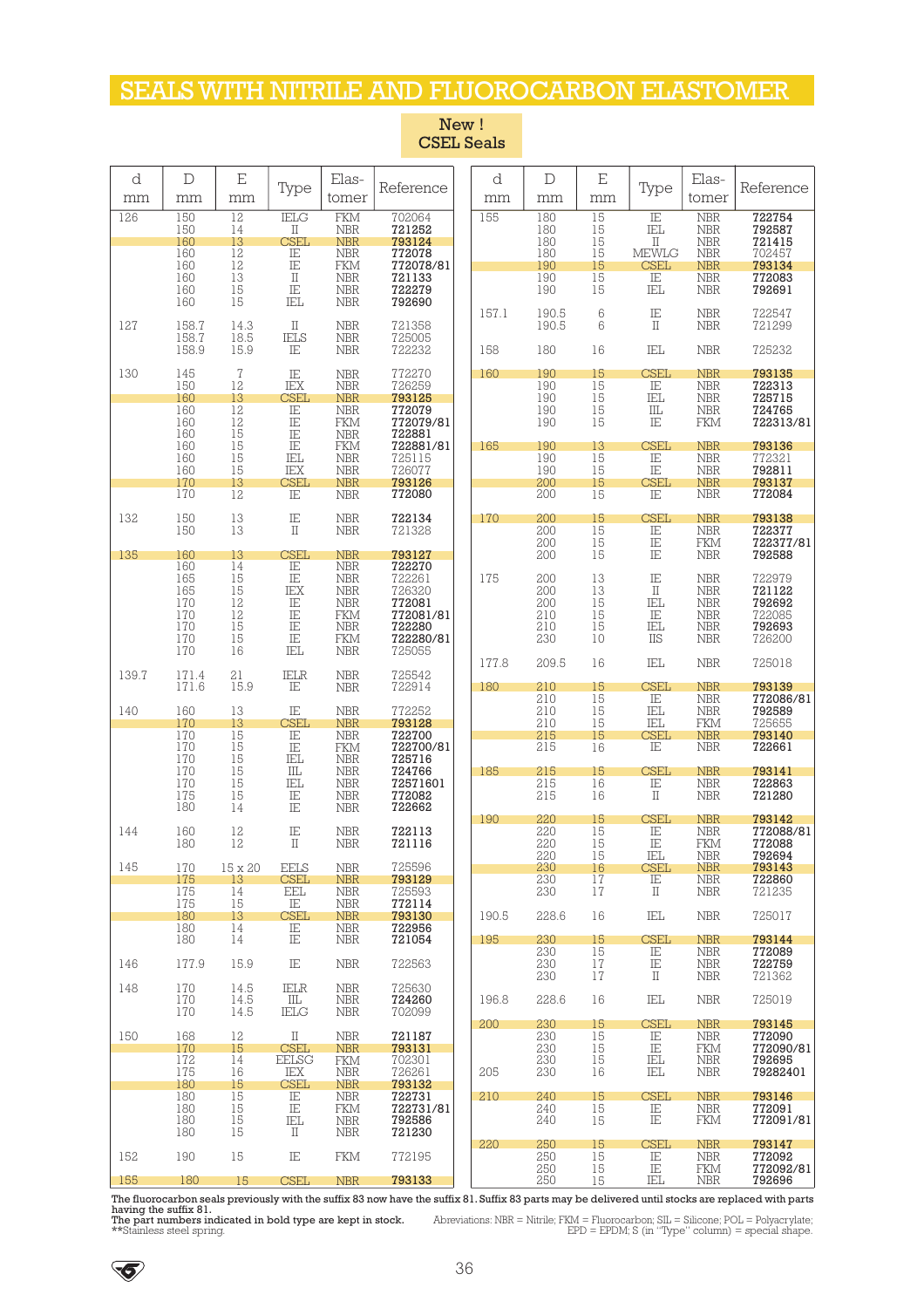![](_page_36_Picture_0.jpeg)

| d     | D          | E        | Type     | Elas-             | Reference           | d   |
|-------|------------|----------|----------|-------------------|---------------------|-----|
| mm    | mm         | mm       |          | tomer             |                     | mr  |
| 230   | 260        | 15       | IF.      | <b>NBR</b>        | 772093              | 320 |
| 240   | 270<br>270 | 15<br>15 | ΙE<br>ΙE | <b>NBR</b><br>FKM | 772094<br>772094/81 | 340 |
| 250   | 280        | 15       | IE.      | <b>NBR</b>        | 772095              | 380 |
| 260   | 300        | 20       | IF.      | <b>NBR</b>        | 772096              | 400 |
| 260.3 | 298.4      | 22       | IEI.     | <b>NBR</b>        | 725009              | 420 |
| 265   | 290        | 16       | IF.      | <b>NBR</b>        | 722782              | 440 |
| 280   | 320        | 20       | ΙE       | <b>NBR</b>        | 772097              | 460 |
| 300   | 340        | 20       | IF.      | <b>NBR</b>        | 772098              | 480 |

| d   | D   | E  | Type | Elas-      | Reference |
|-----|-----|----|------|------------|-----------|
| mm  | mm  | mm |      | tomer      |           |
| 320 | 360 | 20 | IF.  | <b>NBR</b> | 772099    |
| 340 | 380 | 20 | IF.  | <b>NBR</b> | 772100    |
| 380 | 420 | 20 | IF.  | <b>NBR</b> | 772203    |
| 400 | 440 | 20 | IE.  | <b>NBR</b> | 772108    |
| 420 | 460 | 20 | IF.  | <b>NBR</b> | 772109    |
| 440 | 480 | 20 | IE.  | <b>NBR</b> | 772110    |
| 460 | 500 | 20 | IF.  | <b>NBR</b> | 772111    |
| 480 | 520 | 20 | IF.  | <b>NBR</b> | 772112    |

|                                                                                     | The fluorocarbon seals previously with the suffix 83 now have the suffix 81. Suffix 83 parts may be delivered until stocks are replaced with parts |
|-------------------------------------------------------------------------------------|----------------------------------------------------------------------------------------------------------------------------------------------------|
| having the suffix 81.<br>The part numbers indicated in bold type are kept in stock. |                                                                                                                                                    |
|                                                                                     | Abreviations: $NBR = Nitrile$ ; $FKM = Fluorocarbon$ ; $SIL = Silicone$ ; $POL = Polyacrylate$ ;                                                   |
| **Stainless steel spring.                                                           | $EPD = EPDM$ ; S (in "Type" column) = special shape.                                                                                               |

 $\circledast$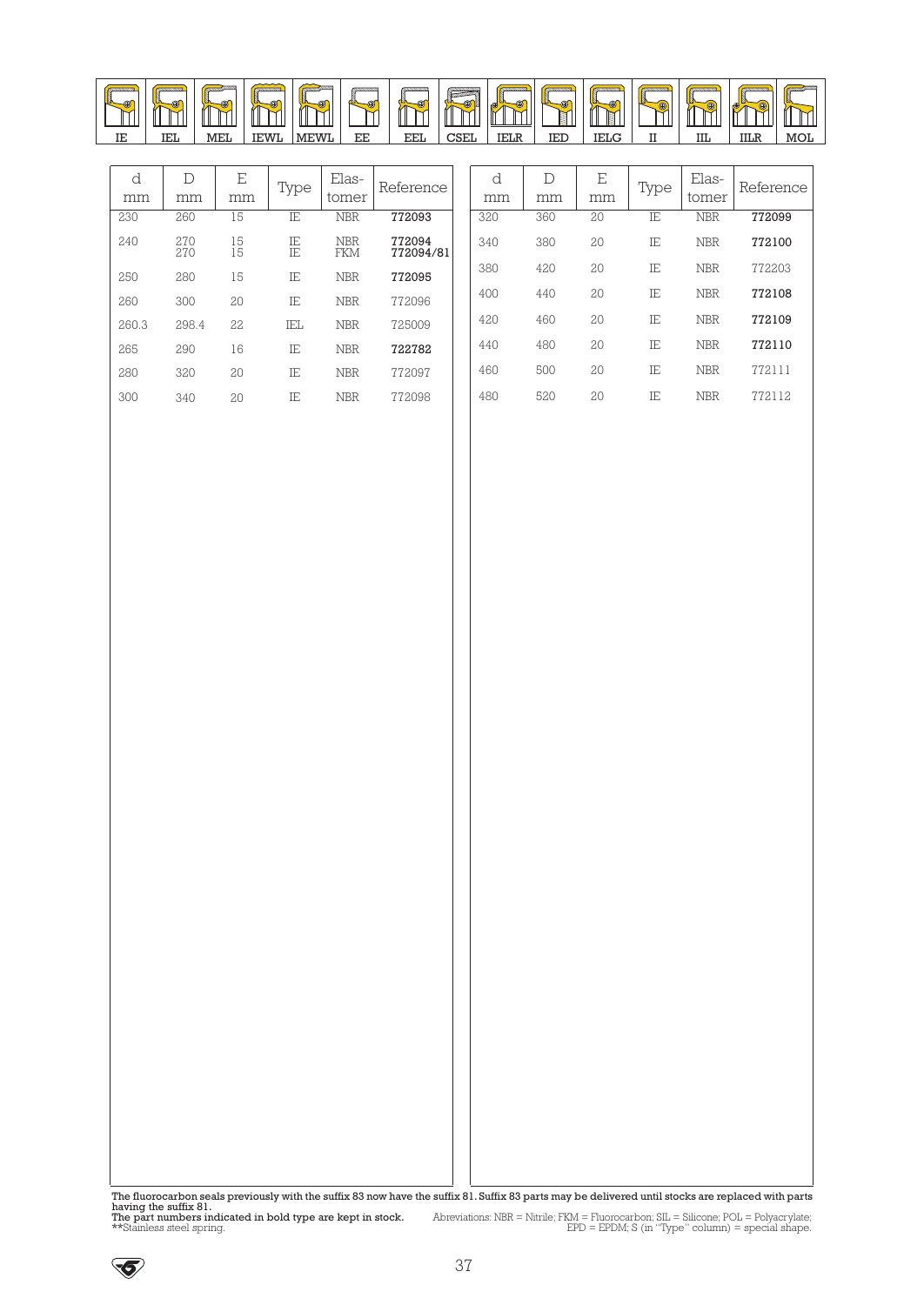![](_page_37_Picture_0.jpeg)

## SEALS FOR ROTATING SHAFTS

#### SEALS WITH OTHER ELASTOMERS

![](_page_37_Figure_3.jpeg)

- The part numbers indicated in bold type are normally kept in stock.
- Special elastomers are available on request.

| d<br>(mm) | $\mathbb{D}$<br>(mm) | E<br>(mm)                | Type                             | Elas-<br>tomer       | Reference                  | d<br>(mm) | $\mathbb{D}$<br>(mm)   | E<br>(mm)                | Type                                                   | Elas-<br>tomer                                     | Reference                            |
|-----------|----------------------|--------------------------|----------------------------------|----------------------|----------------------------|-----------|------------------------|--------------------------|--------------------------------------------------------|----------------------------------------------------|--------------------------------------|
| 4.5       | 11.3                 | 3.5                      | IO                               | SIL                  | 723298                     | 20        | 30<br>30               | 6x10<br>$\,8\,$          | <b>IESD</b><br><b>EED</b>                              | POL<br>POL                                         | 702139<br>702232                     |
| 7.9       | 16                   | 6                        | <b>IEWLD</b>                     | POL                  | 702493                     |           | 32                     | $\sqrt{7}$               | $\rm IE$                                               | POL                                                | 772176                               |
| 8         | 14<br>16             | 3<br>6.5                 | IO<br>IE                         | $\text{SIL}$<br>POL  | 723268<br>772178           |           | 32<br>47               | 8<br>$\overline{7}$      | IED<br><b>IEG</b>                                      | POL<br>POL                                         | 702253<br>702235                     |
| 8.4       | 16                   | 4x13                     | <b>IES</b>                       | POL                  | 726325                     | 21.9      | 47                     | 8                        | IED                                                    | POL                                                | 702234                               |
|           | 16                   | 6                        | IE                               | POL                  | 772293                     | 22        | 35<br>35               | 6.5<br>7                 | IED<br>IE                                              | POL<br>POL                                         | 702426<br>772290                     |
| 8.5       | 16<br>16             | 6.5<br>6.5               | IED<br><b>IES</b>                | POL<br>POL           | 702347<br>726421           |           | 38<br>40               | 8<br>$\overline{7}$      | IED<br><b>IELD</b>                                     | POL<br>POL                                         | 702228<br>702400                     |
| 9         | 17                   | 5                        | <b>IEWL</b>                      | POL                  | 725683                     | 24        | 37                     | $\overline{1}$           | <b>IELD</b>                                            | POL                                                | 702407                               |
| 11        | 17                   | 4                        | $\rm I\!E$                       | <b>SIL</b>           | 772381                     |           | 38.5<br>47             | 10x12<br>10              | <b>IESD</b><br><b>EED</b>                              | POL<br>$\text{SIL}$                                | 702007<br>720067                     |
| 11.8      | 26                   | 7.5                      | <b>IEWG</b>                      | $\operatorname{SIL}$ | 702553                     | 24.5      | 38                     | 5x6.5                    | IED                                                    | POL                                                | 702392                               |
| 12        | 25                   | 8                        | IE                               | POL                  | 772181                     |           | 38.7<br>43.1           | 6x7<br>6.5               | IED<br>IED                                             | POL<br>POL                                         | 702392<br>702382                     |
| 13        | 21                   | 5                        | IEL                              | POL                  | 725671                     | 24.7      | 40                     | 8.5                      | IED                                                    | POL                                                | 702277                               |
| 14        | 30                   | 8                        | IE                               | <b>EPD</b>           | 772377                     | 25        | 35                     | 10.5                     | <b>IESPD</b>                                           | POL                                                | 702275                               |
| 15        | 21<br>30<br>35       | 6<br>6.8<br>7            | IO<br>EEL<br><b>MEW</b>          | POL<br>POL<br>POL    | 723305<br>725487<br>772405 |           | 35<br>36<br>38.1<br>40 | 10.5<br>7<br>9.9<br>8    | <b>IEDP</b><br><b>IEG</b><br><b>EED</b><br><b>IEWD</b> | POL<br>$\operatorname{SIL}$<br>$\text{SIL}$<br>POL | 702383<br>702313<br>720068<br>702341 |
| 16        | 24<br>28             | 6<br>8                   | IED<br>IE                        | POL<br>POL           | 702419<br>772307           |           | 41<br>42<br>47         | 8<br>8<br>$\overline{1}$ | <b>MEWD</b><br><b>IELG</b><br><b>EESD</b>              | POL<br>POL<br>POL                                  | 702520<br>702414<br>702087           |
| 17        | 28                   | 6                        | IED                              | POL                  | 702274                     |           | 55                     | $\overline{1}$           | IE                                                     | $\text{SIL}$                                       | 772331                               |
|           | 28<br>29<br>34       | 4x13<br>4x13<br>4        | <b>IESD</b><br><b>IESG</b><br>IE | POL<br>POL<br>POL    | 702009<br>702065<br>772221 | 26        | 38<br>47               | 6<br>$\overline{7}$      | $_{\rm IE}$<br><b>IEWD</b>                             | POL<br>POL                                         | 772354<br>702519                     |
|           | 40                   | $\overline{7}$           | <b>EED</b>                       | POL                  | 702243                     | 26.5      | 45                     | $\overline{7}$           | <b>IEWD</b>                                            | POL                                                | 702500                               |
| 18        | 24<br>28<br>28       | 3<br>6<br>$\overline{1}$ | <b>EED</b><br><b>IEWL</b><br>IED | POL<br>POL<br>POL    | 702105<br>725670<br>702403 | 27        | 37<br>42               | $\overline{1}$<br>10     | IEL<br>IEL                                             | POL<br>POL                                         | 725497<br>725498                     |
| 19        | 34                   | $\overline{7}$           | <b>IELD</b>                      | POL                  | 702399                     | 27.9      | 70                     | 10                       | <b>IEWLD</b>                                           | POL                                                | 702431                               |

The part numbers indicated in bold type are kept in stock. Abreviations: NBR = Nitrile; FKM = Fluorocarbon; SIL = Silicone; POL = Polyacrylate; EPD = EPDM; S (in "Type" column) = special shape.

 $\left\langle \sigma \right\rangle$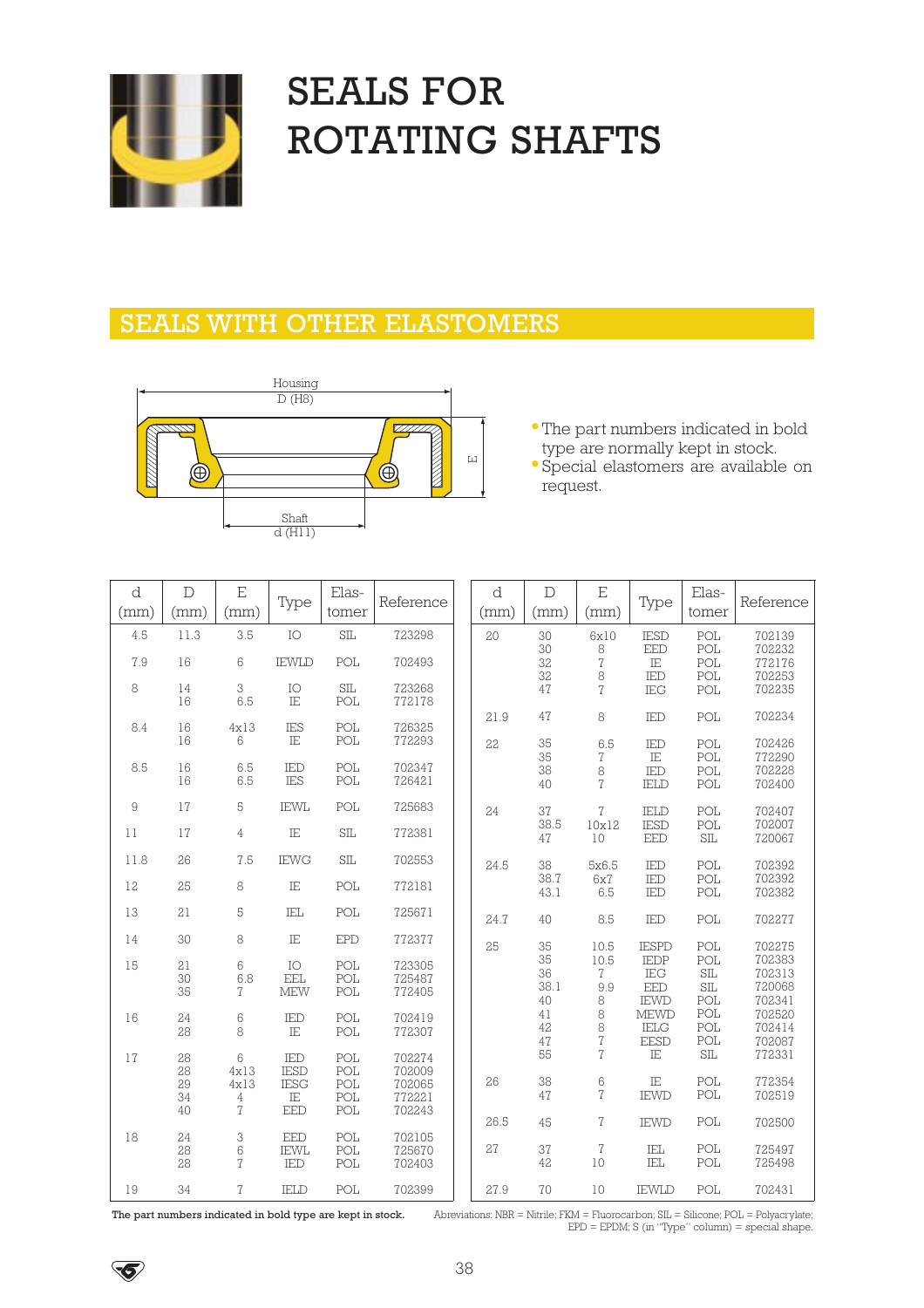![](_page_38_Picture_0.jpeg)

| d<br>mm    | D<br>mm                                | E<br>mm                                                | Type                                                           | Elas-<br>tomer                                     | Reference                                                          | d<br>mm | $\mathbb D$<br>mm                                   | E<br>mm                                                                                 | Type                                                                         | Elas-<br>tomer                                                                                            | Reference                                                                    |
|------------|----------------------------------------|--------------------------------------------------------|----------------------------------------------------------------|----------------------------------------------------|--------------------------------------------------------------------|---------|-----------------------------------------------------|-----------------------------------------------------------------------------------------|------------------------------------------------------------------------------|-----------------------------------------------------------------------------------------------------------|------------------------------------------------------------------------------|
| 28         | 40<br>42<br>47<br>52<br>56<br>56<br>70 | $\,8\,$<br>10<br>$\sqrt{7}$<br>12<br>10<br>10<br>10    | <b>IEWLD</b><br>IED<br>IED<br>IE<br>IED<br><b>IELV</b><br>IELD | POL<br>POL<br>POL<br>POL<br>POL<br>POL<br>POL      | 702494<br>702376<br>702192<br>772229<br>702420<br>704016<br>702431 | 42      | 54<br>55<br>58<br>$60\atop 60$<br>$61.9$ $62$<br>62 | $\,8\,$<br>$\overline{7}$<br>10x13<br>$\substack{10\\10}$<br>10<br>$\overline{8}$<br>10 | IED<br><b>IEWLD</b><br><b>IESF</b><br>IE<br>IEL<br>IED<br><b>IELD</b><br>IED | $\mathop{\rm POL}\nolimits$<br>POL<br>POL<br>$_{\rm SIL}^{\rm POL}$<br>$\operatorname{SIL}$<br>POL<br>POL | 702418<br>702492<br>726396<br>772336<br>725500<br>T02357<br>T02402<br>702085 |
| 29         | 46<br>46<br>50<br>50                   | 10<br>10<br>10<br>10                                   | IEG<br>IED<br>EEL<br><b>MEWLG</b>                              | POL<br>POL<br>$\operatorname{SIL}$<br>POL          | 702270<br>702375<br>725640<br>702455                               |         | 62<br>62<br>66<br>66                                | 10<br>$\overline{12}$<br>$\,8\,$<br>23                                                  | IED<br><b>IELD</b><br><b>IEWD</b><br>EES                                     | $\rm SII$<br>POL<br>POL<br>POL                                                                            | T02396<br>T02227<br>T02432<br>T26484                                         |
| 30         | 40<br>42                               | $\sqrt{7}$<br>$\sqrt{2}$                               | IED<br>IED                                                     | POL<br>POL                                         | 702158<br>702203<br>702443                                         | 44      | 67<br>67                                            | 10<br>10                                                                                | IEWL<br><b>MEWLV</b>                                                         | POL<br>POL                                                                                                | 725664<br>704040                                                             |
|            | 42<br>$42\,$<br>45<br>48<br>52         | $\overline{\mathcal{I}}$<br>8<br>$\sqrt{ }$<br>10<br>8 | <b>IEWD</b><br>IEV<br>IED<br>IED<br><b>IEWLG</b>               | SIL<br>POL<br>POL<br>POL<br>POL                    | 704000<br>702124<br>702201<br>702445                               | 45      | 50<br>60<br>60<br>60.2<br>62                        | $\sqrt{ }$<br>$\sqrt{ }$<br>$1\overline{0}$<br>$\frac{8}{7}$                            | IED<br>IEG<br>IED<br><b>IEWLV</b><br>IED                                     | $\operatorname{SIL}$<br>POL<br>POL<br>POL<br>POL                                                          | 702413<br>702036<br>702132<br>704019<br>702424                               |
| 31.7       | 76.1                                   | 12.7x15.7                                              | <b>EELSD</b>                                                   | POL                                                | 702199                                                             |         | $62$<br>$62$                                        | $\bar{8}$<br>$10\,$                                                                     | <b>IEWLG</b><br>$\operatorname{IEL}$                                         | POL<br>$\operatorname{SIL}$                                                                               | 702438<br>725491                                                             |
| 32         | $47\,$<br>47<br>50                     | 9.5<br>10<br>$10$                                      | EES<br><b>IEWD</b><br>IED                                      | POL<br>POL<br>POL                                  | 726465<br>702241<br>702212                                         |         | 62<br>64<br>64                                      | $\frac{12}{8}$<br>8                                                                     | $\rm I\!E$<br><b>IEWLG</b><br><b>IEWLD</b>                                   | $\rm SII$<br>POL<br>POL                                                                                   | 722811<br>702547<br>702439                                                   |
|            | 52<br>52                               | $\sqrt{ }$<br>$\sqrt{2}$                               | IEG<br>IEG                                                     | POL<br>$\text{SIL}$                                | 702300<br>702294                                                   | 46      | 73                                                  | $\hbox{ }9$                                                                             | <b>IEWLD</b>                                                                 | POL                                                                                                       | 702437                                                                       |
| 34         | 54                                     | $\hbox{\large\it{9}}$                                  | $\rm IE$                                                       | POL                                                | 772325                                                             | 47.5    | 65                                                  | 10                                                                                      | <b>IELR</b>                                                                  | POL                                                                                                       | 792591                                                                       |
| 34.7       | 50                                     | $\sqrt{2}$                                             | <b>IEW</b>                                                     | POL                                                | 772394                                                             | 48      | 58<br>66.6<br>68                                    | $\overline{4}$<br>$\,8\,$<br>12                                                         | IOS<br>IELD<br>IED                                                           | POL<br>$\rm SIL$<br>POL                                                                                   | 726433<br>702302<br>702137                                                   |
| 35         | $47\,$<br>$47\,$<br>47                 | $\sqrt{2}$<br>$\sqrt{ }$<br>$\sqrt{7}$                 | IED<br>IELD<br><b>IELD</b>                                     | $\operatorname{SIL}$<br>SL<br>$\operatorname{SIL}$ | 702217<br>702282<br>702487                                         |         | 68                                                  | 12                                                                                      | IED                                                                          | SL                                                                                                        | 702037                                                                       |
|            | $47\,$<br>50                           | 8<br>8                                                 | <b>IEWG</b><br>$_{\rm IE}$                                     | POL<br>$\text{SIL}$                                | 702608<br>722456                                                   | 48.8    | 58<br>58                                            | 6.1x8.5<br>6.1x8.5                                                                      | <b>IOLS</b><br><b>EOLS</b>                                                   | POL<br>POL                                                                                                | 723265<br>727110                                                             |
|            | 50<br>50<br>52<br>54<br>55             | $\,8\,$<br>10<br>10<br>9.5x15<br>12                    | <b>IEV</b><br>$_{\rm IE}$<br><b>IEWL</b><br>EES<br><b>IEWD</b> | POL<br>POL<br>POL<br>POL<br>POL                    | 704027<br>772129<br>725675<br>720055<br>702205                     | 50      | 65<br>65<br>76<br>76                                | 10<br>10<br>10<br>12                                                                    | <b>IEWL</b><br><b>IEWLV</b><br><b>IEWLV</b><br>IEL                           | POL<br>POL<br>POL<br>POL                                                                                  | 725657<br>704041<br>704046<br>725493                                         |
|            | 58<br>62                               | $\,8\,$<br>10                                          | IED<br>IELG                                                    | POL<br>POL                                         | 702412<br>702464                                                   | 50.8    | 73.4                                                | 17                                                                                      | <b>IELR</b>                                                                  | $\text{SIL}$                                                                                              | 725177                                                                       |
| 36         | 65<br>46<br>50                         | 10<br>$\sqrt{7}$<br>$\,8\,$                            | <b>IEWLV</b><br><b>IEWLG</b><br>$\mathop{\mathit{IED}}$        | POL<br>POL<br>POL                                  | 704030<br>702641<br>702405                                         | 52      | 68<br>68<br>68                                      | 10<br>10<br>10                                                                          | IED<br>IELD<br><b>IELD</b>                                                   | $\frac{\rm SIL}{\rm SIL}$<br>SIL                                                                          | 702218<br>702283<br>702488                                                   |
|            | 54<br>58                               | 7.5<br>10                                              | $\text{IELV}$<br><b>IEWLR</b>                                  | POL<br>POL                                         | 704025<br>725711                                                   | 53      | 68                                                  | 13                                                                                      | <b>IELR</b>                                                                  | POL                                                                                                       | 792590                                                                       |
| 37         | 47                                     | 5.5                                                    | IOB                                                            | POL                                                | 729005                                                             | 55      | 75<br>75                                            | 9<br>12                                                                                 | IE<br>$\rm I\!E$                                                             | $\operatorname{SIL}$<br>SIL                                                                               | 772118<br>772353                                                             |
| 38         | 50<br>50                               | $\sqrt{7}$<br>7.5                                      | $\mathop{\mathsf{IED}}$<br><b>IEWLG</b>                        | POL<br>POL                                         | 702278<br>702444                                                   | 57.5    | 70<br>120                                           | 10<br>10                                                                                | IEG<br>IE                                                                    | $\text{SIL}$<br>POL                                                                                       | 702295<br>772139                                                             |
| 38.1       | 60.3                                   | 12                                                     | IED                                                            | POL                                                | 702332                                                             | 58      | 72<br>80                                            | $\hbox{9}$<br>12                                                                        | IE<br>IE                                                                     | $\operatorname{SIL}$<br>$\text{SIL}$                                                                      | 722531<br>722843                                                             |
| 38.2<br>40 | 60.3                                   | $\sqrt{7}$                                             | <b>IEWLG</b>                                                   | POL                                                | 702589                                                             | 60      | 80                                                  | 12                                                                                      | IEG                                                                          | POL                                                                                                       | 702143                                                                       |
|            | 49.6<br>52<br>55                       | $^{5.5}_{\phantom{0}7}$<br>8                           | IOB<br>IED<br><b>IELG</b>                                      | SIL<br>SIL<br>POL                                  | 729006<br>702293<br>702204                                         | 60.4    | 97                                                  | 12                                                                                      | <b>IELD</b>                                                                  | POL                                                                                                       | 702160                                                                       |
|            | 55<br>55<br>55                         | 8<br>8<br>10                                           | <b>IEWG</b><br><b>MEWLGI</b><br>${\rm EWG}$                    | POL<br>POL<br>POL                                  | 702386<br>702542<br>702290                                         | 60.5    | 78<br>78                                            | 9<br>9                                                                                  | ie<br>ied                                                                    | $\text{SIL}$<br>$\operatorname{SIL}$                                                                      | 722602<br>702002                                                             |
|            | 58<br>58<br>58                         | 8<br>10<br>10                                          | IED<br>IE<br>IEL                                               | POL<br>POL<br>SL                                   | 702181<br>772207<br>725502                                         | 62      | 80<br>100                                           | 8<br>12x13                                                                              | <b>IEWLD</b><br><b>IELD</b>                                                  | POL<br>POL                                                                                                | 702525<br>702144                                                             |
|            | 58<br>60<br>60                         | 10<br>8<br>8                                           | IED<br><b>IEWLG</b><br><b>IEWLD</b>                            | POL<br>POL<br>POL                                  | 702328<br>T02523<br>T02480                                         | 63.5    | 89<br>89                                            | 12.7<br>19                                                                              | IEL<br>EEL                                                                   | POL<br>POL                                                                                                | 725562<br>725569                                                             |
|            | 60<br>62                               | 8<br>$\,8\,$                                           | <b>IEWLV</b><br><b>IEWLD</b>                                   | POL<br>POL                                         | 704044<br>702524                                                   | 69.8    | 98.5                                                | 19                                                                                      | EEL                                                                          | POL                                                                                                       | 725570                                                                       |
|            | 62<br>65                               | 10<br>10                                               | $\rm I\!E$<br>$\rm IE$                                         | POL<br>POL                                         | 772243<br>772236                                                   | 70      | 90<br>90                                            | 10<br>10                                                                                | IEG<br>IEG                                                                   | POL<br>POL                                                                                                | 702318<br>702130                                                             |

The part numbers indicated in bold type are kept in stock. Abreviations: NBR = Nitrile; FKM = Fluorocarbon; SIL = Silicone; POL = Polyacrylate;<br>EPD = EPDM; S (in ''Type'' column) = special shape.

![](_page_38_Picture_4.jpeg)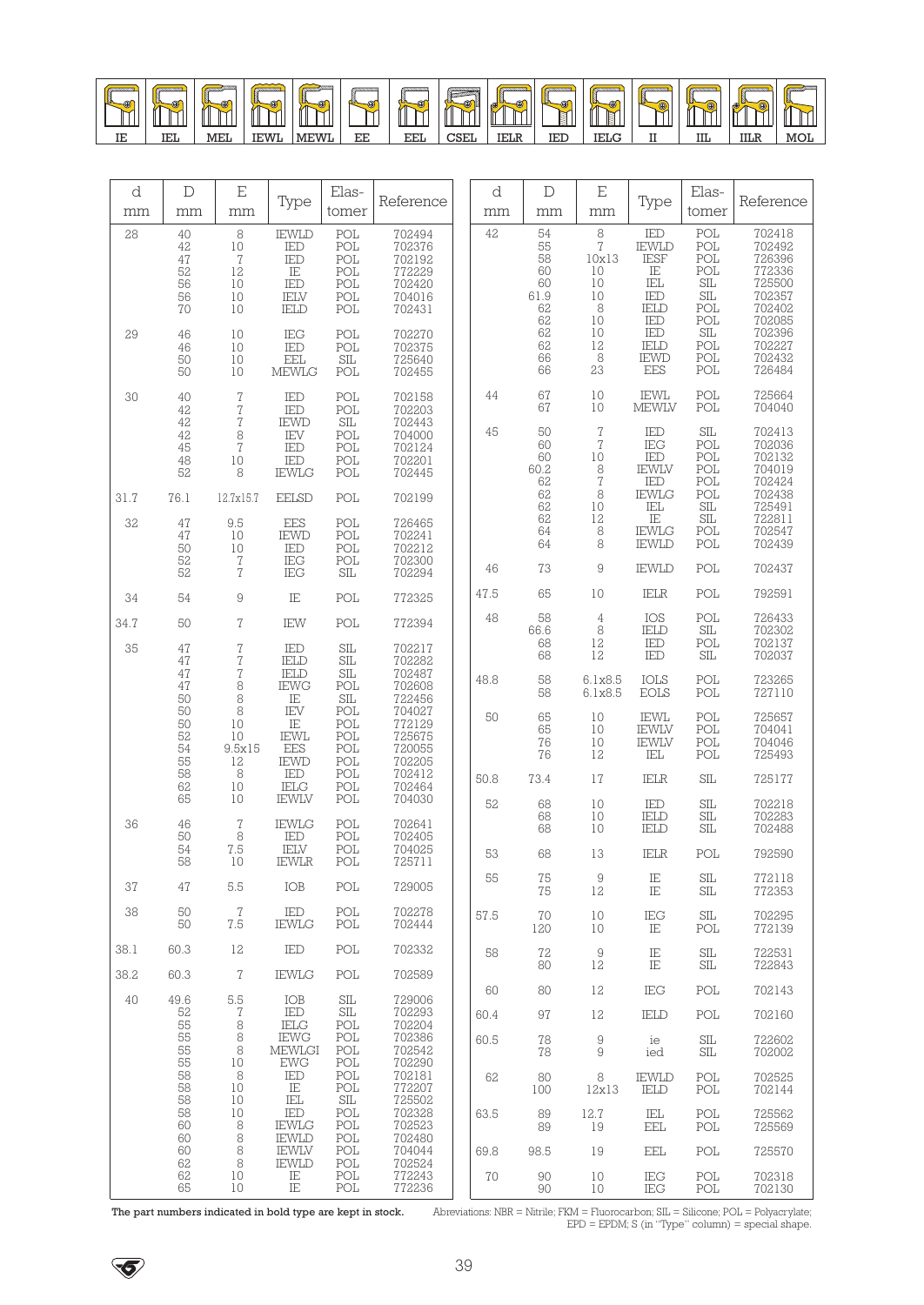## SEALS WITH OTHER ELASTOMERS

| d<br>(mm) | D<br>(mm)              | $\mathbf E$<br>(mm)              | Type                                              | Elas-<br>tomer                                                             | Reference                            | d<br>(mm) | $\mathbb D$<br>(mm)       | $\mathbf E$<br>(mm)   |  |
|-----------|------------------------|----------------------------------|---------------------------------------------------|----------------------------------------------------------------------------|--------------------------------------|-----------|---------------------------|-----------------------|--|
| 70        | 90<br>90               | 10<br>12                         | IEG<br>$\text{IELD}$                              | $\text{SIL}{}$<br>$\mbox{POL}$                                             | 722127<br>702029                     | 90        | 105<br>$110\,$<br>110     | 10<br>10<br>12        |  |
| 72        | 95                     | 12                               | $\rm I\!E$                                        | $\operatorname{SIL}$                                                       | 772107                               |           | 110<br>110                | $\overline{13}$<br>13 |  |
| 75        | 95<br>95<br>112<br>120 | $12 \,$<br>12<br>$12\,$<br>14x15 | IE<br>$\rm I\!E$<br>$\operatorname{IELG}$<br>IELD | $\mathop{\rm POL}\nolimits$<br>$\text{SIL}$<br>$\operatorname{SIL}$<br>POL | 772318<br>722632<br>702197<br>702094 | 92        | $110\,$<br>110<br>$110\,$ | 15<br>10<br>$10\,$    |  |
| 78.7      | 96.4                   | 9                                | IEG                                               | POL                                                                        | 702303                               | 95        | $120\,$                   | 13                    |  |
| 80        | 100                    | 10                               | $IEG$                                             | $\operatorname{SIL}$                                                       | 702189                               | 110       | 130                       | 13                    |  |
|           | 100<br>100             | 13<br>13                         | $\rm I\!E$<br>$IEG$                               | $\operatorname{SIL}$<br>$\operatorname{SIL}$                               | 722476<br>702030                     | 115       | 140                       | 13                    |  |
| 82        | 105                    | 12                               | IEG                                               | SL                                                                         | 702141                               | 155       | 174                       | $15\,$                |  |
| 85        | 110                    | 13                               | $_{\rm IE}$                                       | $\operatorname{SIL}$                                                       | 722837                               | 158       | 180                       | 14x15                 |  |
|           | 110                    | 13                               | IED                                               | SL                                                                         | 702207                               | 165       | 190                       | 13                    |  |
|           |                        |                                  |                                                   |                                                                            |                                      |           |                           |                       |  |

| d    | D                                      | E                                |                                                          | Elas-                                                | Reference                                                |
|------|----------------------------------------|----------------------------------|----------------------------------------------------------|------------------------------------------------------|----------------------------------------------------------|
| (mm) | (mm)                                   | (mm)                             | Type                                                     | tomer                                                |                                                          |
| 90   | 105<br>110<br>110<br>110<br>110<br>110 | 10<br>10<br>12<br>13<br>13<br>15 | IEG<br><b>IEWLG</b><br><b>IEG</b><br>IF.<br>IED<br>IEWLG | SIL<br>POL<br><b>SIL</b><br><b>SIL</b><br>SIL<br>SIL | 702374<br>702389<br>702031<br>722814<br>702092<br>702125 |
| 92   | 110<br>110                             | 10<br>10                         | IEG<br><b>IELG</b>                                       | SIL<br><b>SIL</b>                                    | 702219<br>702284                                         |
| 95   | 120                                    | 13                               | <b>IEIG</b>                                              | POL                                                  | 702115                                                   |
| 110  | 130                                    | 13                               | IE                                                       | <b>SIL</b>                                           | 722536                                                   |
| 115  | 140                                    | 13                               | IE                                                       | SIL                                                  | 722844                                                   |
| 155  | 174                                    | 15                               | IEL                                                      | SIL                                                  | 725609                                                   |
| 158  | 180                                    | 14x15                            | <b>IELG</b>                                              | SIL                                                  | 702140                                                   |
| 165  | 190                                    | 13                               | IE                                                       | POL                                                  | 772330                                                   |

 $\top$ 

The part numbers indicated in bold type are kept in stock. Abreviations: NBR = Nitrile; FKM = Fluorocarbon; SIL = Silicone; POL = Polyacrylate;<br>EPD = EPDM; S (in ''Type'' column) = special shape.

 $\bigotimes$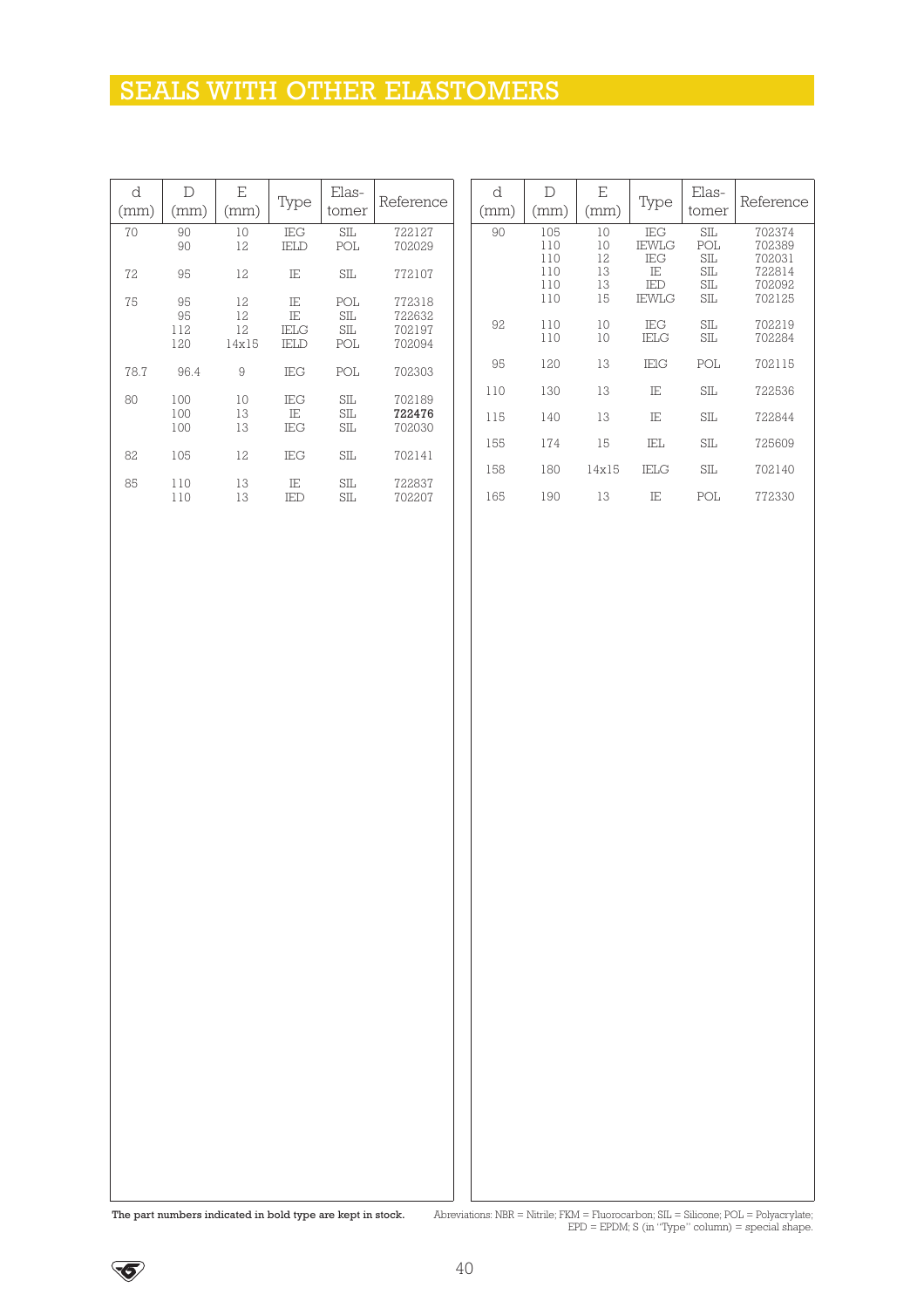![](_page_40_Picture_0.jpeg)

## SEALS FOR SLIDING SHAFTS

#### DIMENSIONS

![](_page_40_Figure_3.jpeg)

![](_page_40_Figure_4.jpeg)

E

![](_page_40_Figure_5.jpeg)

![](_page_40_Figure_6.jpeg)

Type DL Type LIO Type LEO Type DRT

![](_page_40_Figure_8.jpeg)

![](_page_40_Figure_9.jpeg)

 $\overline{\mathsf{C}}$ d D d D  $\overline{\mathsf{d}}$ 

• Width of the groove:  $E + 1$  mm (for DL).

d + D

 $\mathbb{E}_{\rightarrow}$  e

• Operating parameters:

Maximum admissible pressure: 150 bars (for DL) ; 30 bars (for LIO. LEO). Linear speed admissible: up to 0.3 m/sec depending on the operating conditions.

 $d + D$ 

| d              | D                                  | E(x e)                         |                                                             | Elas-                                                | Reference                            |  | d  | D                            | E(xe)                        | Type                                                | Elas-                                                              | Reference                                      |
|----------------|------------------------------------|--------------------------------|-------------------------------------------------------------|------------------------------------------------------|--------------------------------------|--|----|------------------------------|------------------------------|-----------------------------------------------------|--------------------------------------------------------------------|------------------------------------------------|
| mm             | mm                                 | mm                             | Type                                                        | tomer                                                |                                      |  |    | mm                           | mm                           |                                                     | tomer                                                              |                                                |
| $\overline{4}$ | 14                                 | 12                             | DL                                                          | <b>NBR</b>                                           | 710093                               |  | 14 | 26<br>38.1                   | 8<br>10                      | LIR<br>DL                                           | <b>NBR</b><br><b>NBR</b>                                           | 713653<br>710132                               |
| 6              | 14<br>32                           | 11.5<br>10                     | DL<br><b>LEO</b>                                            | <b>NBR</b><br><b>NBR</b>                             | 710620<br>714057                     |  | 15 | 21                           | 3.5x5<br>8                   | <b>DRT</b><br><b>DLT</b>                            | <b>NBR</b><br><b>NBR</b>                                           | 711704<br>711404                               |
| 8              | 14<br>14<br>17.9                   | 3.5x5<br>4<br>5.5x1.5          | <b>DRT</b><br>DLI<br><b>LEO</b>                             | <b>NBR</b><br><b>NBR</b><br><b>NBR</b>               | 711700<br>716501<br>714432           |  |    | $\frac{25}{25}$<br>30        | 10x3<br>10x3                 | <b>LEO</b><br><b>LEO</b>                            | <b>NBR</b><br><b>NBR</b>                                           | 714178<br>714179                               |
| 9              | 20                                 | 4                              | <b>DLS</b>                                                  | <b>NBR</b>                                           | 710678                               |  | 16 | 22                           | 3.5x5<br>9<br>6.5            | <b>DRT</b><br>DL<br><b>DLE</b>                      | <b>NBR</b><br><b>NBR</b><br><b>NBR</b>                             | 711705<br>710129<br>716506                     |
| 10             | 16<br>17.9<br>20                   | 3.5x5<br>5.5<br>$\overline{7}$ | <b>DRT</b><br><b>LEO</b><br><b>DLP</b>                      | <b>NBR</b><br><b>NBR</b><br><b>NBR</b>               | 711701<br>714045<br>711001           |  |    | 24528855688340               | 8<br>9.6<br>10<br>10x3       | <b>DLT</b><br>DL<br><b>LER</b><br><b>LEO</b>        | <b>NBR</b><br><b>NBR</b><br><b>NBR</b><br><b>NBR</b>               | 711405<br>710218<br>715402<br>714418           |
| 11             | 28<br>36                           | 7x2.5<br>12                    | LIO<br><b>LEO</b>                                           | <b>NBR</b><br><b>NBR</b>                             | 712094<br>714020                     |  |    |                              | 8x2.5<br>12<br>10            | LIO<br><b>LEO</b><br>DL                             | <b>NBR</b><br><b>NBR</b><br><b>NBR</b>                             | 712095<br>714442<br>710343                     |
| 12             | 18                                 | 3.5x5<br>$\frac{5}{5}$         | <b>DRT</b><br><b>DLS</b>                                    | <b>NBR</b><br><b>NBR</b>                             | 711702<br>710679                     |  |    | 40                           | 12x3                         | <b>LEO</b>                                          | <b>NBR</b>                                                         | 714864                                         |
|                | $22$<br>$22$<br>$22$<br>$25$<br>25 | 5x1.5<br>5.5<br>6.5            | $\mathbf{D}\mathbf{L}\mathbf{I}$<br>LIO<br>DL<br><b>DLS</b> | <b>NBR</b><br><b>NBR</b><br><b>NBR</b><br><b>NBR</b> | 716502<br>712350<br>710062<br>710233 |  | 18 | 28<br>30<br>30<br>32.9<br>36 | 5x7<br>8<br>10<br>7.2<br>6x2 | <b>DRT</b><br><b>DLES</b><br>DL<br>DL<br><b>LEO</b> | <b>NBR</b><br><b>NBR</b><br><b>NBR</b><br><b>NBR</b><br><b>NBR</b> | 711706<br>716531<br>710290<br>710431<br>714006 |
| 13             | 21                                 | 5x2                            | LIO                                                         | <b>NBR</b>                                           | 712414                               |  |    | 36<br>38                     | 7x2.5<br>10                  | LIO<br>LIR                                          | <b>NBR</b><br><b>NBR</b>                                           | 712005<br>713613                               |
| 14             | 20                                 | 3.5x5                          | <b>DRT</b>                                                  | <b>NBR</b>                                           | 711703                               |  |    | 40                           | 6x2                          | <b>LEO</b>                                          | <b>NBR</b>                                                         | 714538                                         |

The part numbers indicated in bold type are kept in stock. Abreviations: NBR = Nitrile; FKM = Fluorocarbon; SIL = Silicone; POL = Polyacrylate; EPD = EPDM; S (in "Type" column) = special shape.

![](_page_40_Picture_17.jpeg)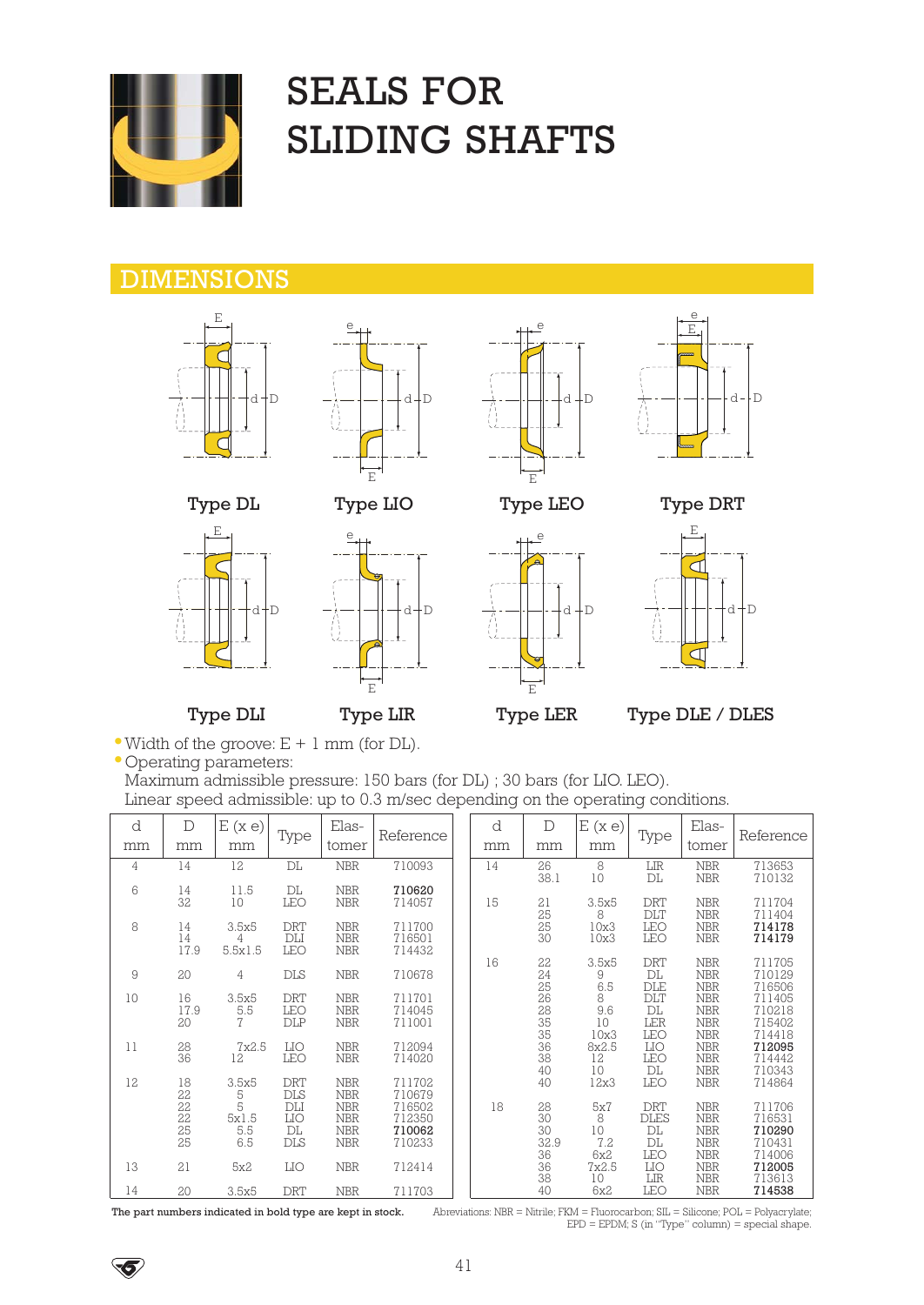## DIMENSIONS

| d<br>mm        | $\mathbb D$<br>mm                             | E(xe)<br>mm                                                                    | Type                                                                                                            | Elas-<br>tomer                                                                  | Reference                                                                         | d<br>mm    | $\mathbf D$<br>mm                             | E(xe)<br>mm                                                           | Type                                                                                                                                                                                                                                                                                                                                                                                                                                                                                                                                | Elas-<br>tomer                                                                                           | Reference                                          |
|----------------|-----------------------------------------------|--------------------------------------------------------------------------------|-----------------------------------------------------------------------------------------------------------------|---------------------------------------------------------------------------------|-----------------------------------------------------------------------------------|------------|-----------------------------------------------|-----------------------------------------------------------------------|-------------------------------------------------------------------------------------------------------------------------------------------------------------------------------------------------------------------------------------------------------------------------------------------------------------------------------------------------------------------------------------------------------------------------------------------------------------------------------------------------------------------------------------|----------------------------------------------------------------------------------------------------------|----------------------------------------------------|
| 18             | $\frac{45}{52}$<br>55                         | 6x2<br>8x2<br>10x3                                                             | $\rm{LEO}$<br>LEO                                                                                               | $\begin{array}{c} \text{NBR} \\ \text{NBR} \end{array}$<br>$\operatorname{NBR}$ | 714645<br>714013<br>714471                                                        | 40         | 60<br>62<br>65                                | $\frac{12}{14.5}$<br>10x5                                             | $\mathop{\rm DL}\nolimits$<br>$\mathop{\rm DL}\nolimits$<br>$LIO$                                                                                                                                                                                                                                                                                                                                                                                                                                                                   | $\begin{array}{c} \text{NBR} \\ \text{NBR} \end{array}$<br>${\rm NBR}$                                   | 710422<br>710489<br>712491                         |
| 19             | 37                                            | $12\,$                                                                         | <b>LEO</b>                                                                                                      | <b>NBR</b>                                                                      | 714817                                                                            | 42         | 52<br>52                                      | $5\mathrm{x}7$<br>12                                                  | <b>DRT</b><br><b>DLES</b>                                                                                                                                                                                                                                                                                                                                                                                                                                                                                                           | <b>NBR</b><br>${\rm NBR}$                                                                                | 711716<br>716590                                   |
| 19.6<br>$20\,$ | 49<br>$\begin{array}{c} 28 \\ 30 \end{array}$ | 10.5<br>4.8<br>$\mathbb S$<br>5x7                                              | LEO<br>$\mathop{\rm DL}\nolimits$<br>$\mathop{\rm DLI}\nolimits$<br><b>DRT</b>                                  | <b>NBR</b><br><b>NBR</b><br>$\rm{NBR}$<br>NBR<br>NBR<br>NBR                     | 714486<br>710777<br>716503<br>711707<br>711407                                    | 45         | 55<br>63<br>65<br>74                          | 5x7<br>$12\,$<br>$\frac{10x}{17x5}$                                   | <b>DRT</b><br>$\begin{tabular}{c} \multicolumn{1}{c}{ \multicolumn{1}{c}{ \multicolumn{1}{c}{ \multicolumn{1}{c}{ \multicolumn{1}{c}{ \multicolumn{1}{c}{ \multicolumn{1}{c}{ \multicolumn{1}{c}{ \multicolumn{1}{c}{ \multicolumn{1}{c}{ \multicolumn{1}{c}{ \multicolumn{1}{c}{ \multicolumn{1}{c}{ \multicolumn{1}{c}{ \multicolumn{1}{c}{ \multicolumn{1}{c}{ \multicolumn{1}{c}{ \multicolumn{1}{c}{ \multicolumn{1}{c}{ \multicolumn{1}{c}{ \multicolumn{1}{c}{ \multicolumn{1}{c}{ \multicolumn{1}{c}{ \multicolumn{$<br>LIO | $\operatorname{NBR}$<br>NBR<br>NBR<br>NBR                                                                | 711717<br>710529<br>712536<br>712737               |
|                | 30<br>30<br>32<br>35<br>35<br>40<br>40        | $\begin{array}{c} 8 \\ 8 \\ 6.5 \end{array}$<br>$12\,$<br>8x3                  | $_{\rm DLT}$<br>DL<br>$\overline{DIS}$<br>$\mathop{\rm DL}\nolimits$<br>$\rm LIO$<br>$\mathop{\rm DL}\nolimits$ | <b>NBR</b><br>${\rm NBR}$<br><b>NBR</b><br>NBR<br>NBR                           | 711407<br>710555<br>710091<br><b>710795<br/>721572</b><br>710111<br><b>714472</b> | 48<br>50   | 63<br>63.5<br>65<br>56                        | $\begin{array}{c} 9 \\ 10 \\ 3.5 \text{x} 5 \end{array}$<br>$5x7$     | ${\rm DLP} \atop {\rm DLE}$<br><b>LEOS</b><br><b>DRT</b>                                                                                                                                                                                                                                                                                                                                                                                                                                                                            | $\frac{\text{NBR}}{\text{NBR}}$<br>${\rm NBR}$<br>$\operatorname{NBR}$                                   | 711008<br>716561<br>714093<br>711746               |
|                | 65                                            | $\frac{12}{10x3}$                                                              | LEO                                                                                                             | $\operatorname{NBR}$                                                            |                                                                                   |            |                                               | $\frac{5x7}{7x10}$                                                    | <b>DRT</b><br><b>DRT</b>                                                                                                                                                                                                                                                                                                                                                                                                                                                                                                            | $\begin{array}{c} \text{NBR} \\ \text{NBR} \\ \text{NBR} \end{array}$                                    | $711718$<br>$711745$                               |
| 21<br>22       | 40<br>45                                      | $^{12}_{12}$                                                                   | $\mathop{\rm DL}\nolimits$<br>$\mathop{\rm DI}\nolimits$<br><b>DRT</b>                                          | ${\rm NBR}$<br>$\operatorname{NBR}$                                             | 710023<br>710344                                                                  |            | 60<br>65<br>65<br>70<br>70<br>70              | $\frac{10}{10x3}$<br>12                                               | $\rm{DLT}$<br>$LIO$<br>$\mathop{\rm DL}\nolimits$<br>$\mathop{\rm DL}\nolimits$                                                                                                                                                                                                                                                                                                                                                                                                                                                     | NBR<br>NBR<br>NBR                                                                                        | $711417$<br>$712571$<br>710530<br>710078<br>710056 |
|                | $\substack{28 \\ 32}$                         | $_{5x7}^{5x9}$                                                                 | <b>DRT</b><br><b>DLP</b>                                                                                        | $\frac{\text{NBR}}{\text{NBR}}$<br>$\operatorname{NBR}$                         | <b>711742</b><br>711708<br>711004                                                 |            | $\frac{74}{76}$                               | $\frac{15}{17}$                                                       | $\mathop{\rm DL}\nolimits$                                                                                                                                                                                                                                                                                                                                                                                                                                                                                                          | $\begin{array}{c} \text{NBR} \\ \text{NBR} \end{array}$                                                  |                                                    |
|                | $32$<br>$32$<br>$32$                          | $\frac{7}{18}$<br>$\frac{8}{12}$                                               | $\rm{DLT}$<br><b>DLES</b>                                                                                       | $\operatorname{NBR}$<br><b>NBR</b>                                              | 711408<br>716588<br>716527<br>71 <b>2533</b>                                      | 50.5       | 66.5                                          | $12 \,$                                                               | $\mathop{\rm DL}\nolimits$                                                                                                                                                                                                                                                                                                                                                                                                                                                                                                          | $\operatorname{NBR}$                                                                                     | 710196                                             |
|                | 40<br>44                                      | 10x4                                                                           | $\mathop{\rm DL}\nolimits$<br>LIO                                                                               | ${\rm NBR}$<br><b>NBR</b>                                                       |                                                                                   | 52         | 68                                            | $10\,$                                                                | $\ensuremath{\text{LIR}}\xspace$                                                                                                                                                                                                                                                                                                                                                                                                                                                                                                    | $\operatorname{NBR}$                                                                                     | 713809                                             |
| 22.2           | 38<br>38                                      | 6x2.5<br>10                                                                    | LIO<br>$\rm LIR$                                                                                                | <b>NBR</b><br>$\operatorname{NBR}$                                              | 712701<br>713702                                                                  | 55         | 63<br>65<br>$65$<br>$71$                      | 7x10<br>$5x7$<br>$\frac{12}{12}$                                      | <b>DRT</b><br><b>DRT</b><br><b>DLES</b><br>$\mathop{\rm DL}\nolimits$                                                                                                                                                                                                                                                                                                                                                                                                                                                               | $\frac{\text{NBR}}{\text{NBR}}$<br>$\begin{array}{c} \text{NBR} \\ \text{NBR} \\ \text{NBR} \end{array}$ | 711747<br>711719<br>716591<br>710629               |
| 24             | 36<br>36                                      | 8x2.5<br>9.6                                                                   | LIO<br>DL                                                                                                       | $\operatorname{NBR}$<br>$\operatorname{NBR}$                                    | 712348<br>710289                                                                  |            | 75<br>80                                      | $\frac{10}{12x3}$                                                     | $_{\rm DLS}$<br>LIO                                                                                                                                                                                                                                                                                                                                                                                                                                                                                                                 | ${\rm NBR}$<br>$\operatorname{NBR}$                                                                      | 710057<br>712822                                   |
| 25             | 35<br>$\frac{40}{45}$<br>49<br>25             | $5\mathrm{x}7$<br>$\begin{array}{c} 9 \\ 9 \\ 11 \end{array}$<br>10.8<br>8x2.5 | <b>DRT</b><br>$\rm DLP$<br>$\mathop{\rm DL}\nolimits$<br>$\mathop{\rm DL}\nolimits$<br>LIO                      | <b>NBR</b><br>NBR<br>NBR<br>$\operatorname{NBR}$<br><b>NBR</b>                  | 711709<br>711005<br>710061<br>710060                                              | 56         | 66<br>72<br>80<br>80                          | $5\mathrm{x}7$<br>$\frac{12}{12x3}$<br>14.5                           | <b>DRT</b><br><b>DLES</b><br>$\rm LIO$<br>$\mathop{\rm DL}\nolimits$                                                                                                                                                                                                                                                                                                                                                                                                                                                                | $\operatorname{NBR}$<br>$\begin{array}{c} \text{NBR} \\ \text{NBR} \end{array}$<br>${\rm NBR}$           | 711720<br>716533<br>712475<br>710474               |
|                | 60                                            | 10x5                                                                           | <b>LEO</b>                                                                                                      | <b>NBR</b>                                                                      | 714110                                                                            | 57         | 73                                            | 9.6                                                                   | $\mathop{\rm DL}\nolimits$                                                                                                                                                                                                                                                                                                                                                                                                                                                                                                          | $\operatorname{NBR}$                                                                                     | 710086                                             |
| 25.4           | 38.1                                          | 8                                                                              | <b>DLE</b>                                                                                                      | <b>NBR</b>                                                                      | 716560                                                                            | 58         | 78                                            | 10                                                                    | <b>DLS</b>                                                                                                                                                                                                                                                                                                                                                                                                                                                                                                                          | $\operatorname{NBR}$                                                                                     | 710058                                             |
| 26             | $4\,\mathrm{l}$                               | 8.4                                                                            | DL                                                                                                              | <b>NBR</b>                                                                      | 710144                                                                            | 60         | 70<br>$\begin{array}{c} 80 \\ 80 \end{array}$ | 5x7                                                                   | <b>DRT</b><br>$\mathop{\rm DL}\nolimits$                                                                                                                                                                                                                                                                                                                                                                                                                                                                                            | $\operatorname{NBR}$<br>NBR<br>NBR<br>NBR                                                                | 711721                                             |
| $27\,$<br>28   | 40<br>38<br>$\overline{46}$                   | 10<br>$_{\rm 10}^{\rm 5x7}$                                                    | DLE<br>$\operatorname*{DRT}_{\operatorname*{DL}}$                                                               | <b>NBR</b><br>$\frac{\text{NBR}}{\text{NBR}}$                                   | 716507                                                                            |            | 85<br>89.5                                    | $\frac{10}{12}$<br>$\frac{12}{1}$ $\frac{7}{2}$ $\frac{5}{2}$<br>20x5 | LIR<br>LEO<br>LIO                                                                                                                                                                                                                                                                                                                                                                                                                                                                                                                   | $\operatorname{NBR}$<br>$\operatorname{NBR}$                                                             | $710423$ $713611$ $714421$<br>712823               |
|                | 47.5<br>49                                    | 4x3<br>13x4                                                                    | LEO<br>$\rm LiO$                                                                                                | <b>NBR</b><br><b>NBR</b>                                                        | $\begin{array}{c} 711710 \\ 710528 \\ 714047 \\ \textbf{712534} \end{array}$      | 62         | 85                                            | 12x3                                                                  | LIO                                                                                                                                                                                                                                                                                                                                                                                                                                                                                                                                 | <b>NBR</b>                                                                                               | 712131                                             |
| 29             | 41                                            | 10                                                                             | DL                                                                                                              | <b>NBR</b>                                                                      | 710570                                                                            | 63         | 73<br>93                                      | $5x7$<br>18                                                           | DRT<br>$\mathop{\rm DL}\nolimits$                                                                                                                                                                                                                                                                                                                                                                                                                                                                                                   | ${\rm NBR}$<br><b>NBR</b>                                                                                | 711722<br>710531                                   |
| 30             | $40\,$<br>$40\,$                              | 5x7<br>$12 \,$                                                                 | DRT<br><b>DLES</b>                                                                                              | $\operatorname{NBR}$<br>$\operatorname{NBR}$                                    | 711711<br>716589                                                                  | 63.5       | 203.2                                         | 28.5x8.7                                                              | LEO                                                                                                                                                                                                                                                                                                                                                                                                                                                                                                                                 | <b>NBR</b>                                                                                               | 714497                                             |
|                | $\frac{42}{45}$<br>46                         | 8x2.5<br>8<br>$12 \,$                                                          | LIO<br>$\mathbf{D}\mathbf{L}\mathbf{I}$<br>DI                                                                   | $\frac{\text{NBR}}{\text{NBR}}$<br><b>NBR</b>                                   | <b>712092</b><br>716629<br>710433                                                 | 64         | 80<br>82.5                                    | $^{12}_{13}$                                                          | DL<br>DLE                                                                                                                                                                                                                                                                                                                                                                                                                                                                                                                           | $\frac{\text{NBR}}{\text{NBR}}$                                                                          | 710434<br>716562                                   |
| 32             | 48<br>95<br>42                                | 10<br>14x4<br>5x7                                                              | <b>DLES</b><br>LEO<br><b>DRT</b>                                                                                | <b>NBR</b><br><b>NBR</b><br>${\rm NBR}$                                         | 716532<br>714539                                                                  | 65         | 75<br>83<br>90<br>90                          | 5x7<br>12<br>10<br>10x5                                               | <b>DRT</b><br>$\mathop{\rm DL}\nolimits$<br>LER<br>LIO                                                                                                                                                                                                                                                                                                                                                                                                                                                                              | $\frac{\text{NBR}}{\text{NBR}}$<br>$\frac{\text{NBR}}{\text{NBR}}$                                       | 711723<br>710729<br>715403<br>712624               |
|                | $47\,$<br>50<br>50                            | 10<br>9x3<br>$12 \,$                                                           | DLT<br>LIO<br>DL                                                                                                | ${\rm NBR}$<br><b>NBR</b><br><b>NBR</b>                                         | 711712<br>711412<br>712535<br>710470                                              | 70         | 80<br>80<br>86                                | 5x7<br>$12\,$<br>$12\,$                                               | <b>DRT</b><br><b>DLES</b><br>$\mathop{\rm DL}\nolimits$                                                                                                                                                                                                                                                                                                                                                                                                                                                                             | $\operatorname{NBR}$<br><b>NBR</b><br><b>NBR</b>                                                         | 711724<br>716592<br>710635                         |
| 34             | 44<br>50<br>52                                | 12<br>14.4<br>12x3.5                                                           | <b>DLES</b><br>DL<br>LIO                                                                                        | <b>NBR</b><br><b>NBR</b><br><b>NBR</b>                                          | 716596<br>710073<br>712694                                                        | 75         | 95<br>83<br>91                                | 15<br>7x10<br>12                                                      | DL<br><b>DRT</b><br>$\mathop{\rm DL}\nolimits$                                                                                                                                                                                                                                                                                                                                                                                                                                                                                      | ${\rm NBR}$<br>$\operatorname{NBR}$<br>$\operatorname{NBR}$                                              | 710025<br>711725<br>710413                         |
| 35             | 45<br>50                                      | 7x10<br>$\begin{array}{c} 9 \\ 9.6 \end{array}$                                | <b>DRT</b><br>DLP                                                                                               | <b>NBR</b><br>$\operatorname{NBR}$                                              | 711713<br>711006<br>710354                                                        |            | 100                                           | 10x3                                                                  | $LIO$                                                                                                                                                                                                                                                                                                                                                                                                                                                                                                                               | $\operatorname{NBR}$                                                                                     | 712022                                             |
| 36             | 51                                            |                                                                                | $\mathop{\rm DL}\nolimits$<br><b>DRT</b>                                                                        | <b>NBR</b>                                                                      |                                                                                   | 76.2<br>78 | 107.8<br>94                                   | 26.5<br>12                                                            | DL<br>$\mathbb{D}\mathbb{L}$                                                                                                                                                                                                                                                                                                                                                                                                                                                                                                        | <b>NBR</b>                                                                                               | 710569<br>710632                                   |
|                | $\substack{46 \\ 50}$<br>55<br>60             | 5x7<br>$\,8\,$<br>$12\,$<br>10x4                                               | $\mathbf{D}\mathbf{L}\mathbf{I}$<br>DL<br>LIO                                                                   | $\operatorname{NBR}$<br><b>NBR</b><br>$\operatorname{NBR}$<br><b>NBR</b>        | 711714<br>716536<br>710490<br>712492                                              | 80         | 88<br>90                                      | 7x10<br>7x10                                                          | <b>DRT</b><br><b>DRT</b>                                                                                                                                                                                                                                                                                                                                                                                                                                                                                                            | $\operatorname{NBR}$<br>$\operatorname{NBR}$<br>$\rm{NBR}$                                               | 711726                                             |
| 40             | 50<br>50<br>55                                | 5<br>5x8<br>10                                                                 | DL<br>DRT<br>DLT                                                                                                | ${\rm NBR}$<br>${\rm NBR}$<br><b>NBR</b>                                        | 710190<br>711715<br>711415                                                        |            | 94<br>100<br>$^{100}_{117}$                   | $\begin{bmatrix} 9 \\ 12 \end{bmatrix}$<br>$\substack{17 \\ 14}$      | DLE<br>DLT<br>$\underline{\rm DL}$<br>LIR                                                                                                                                                                                                                                                                                                                                                                                                                                                                                           | $\operatorname{NBR}$<br>${\rm NBR}$<br>$\ensuremath{\text{NBR}}$<br><b>NBR</b>                           | 711744<br>716335<br>711425<br>710169<br>713796     |

The part numbers indicated in bold type are kept in stock. Abreviations: NBR = Nitrile; FKM = Fluorocarbon; SIL = Silicone; POL = Polyacrylate;<br>EPD = EPDM; S (in ''Type'' column) = special shape.

 $\bigotimes$